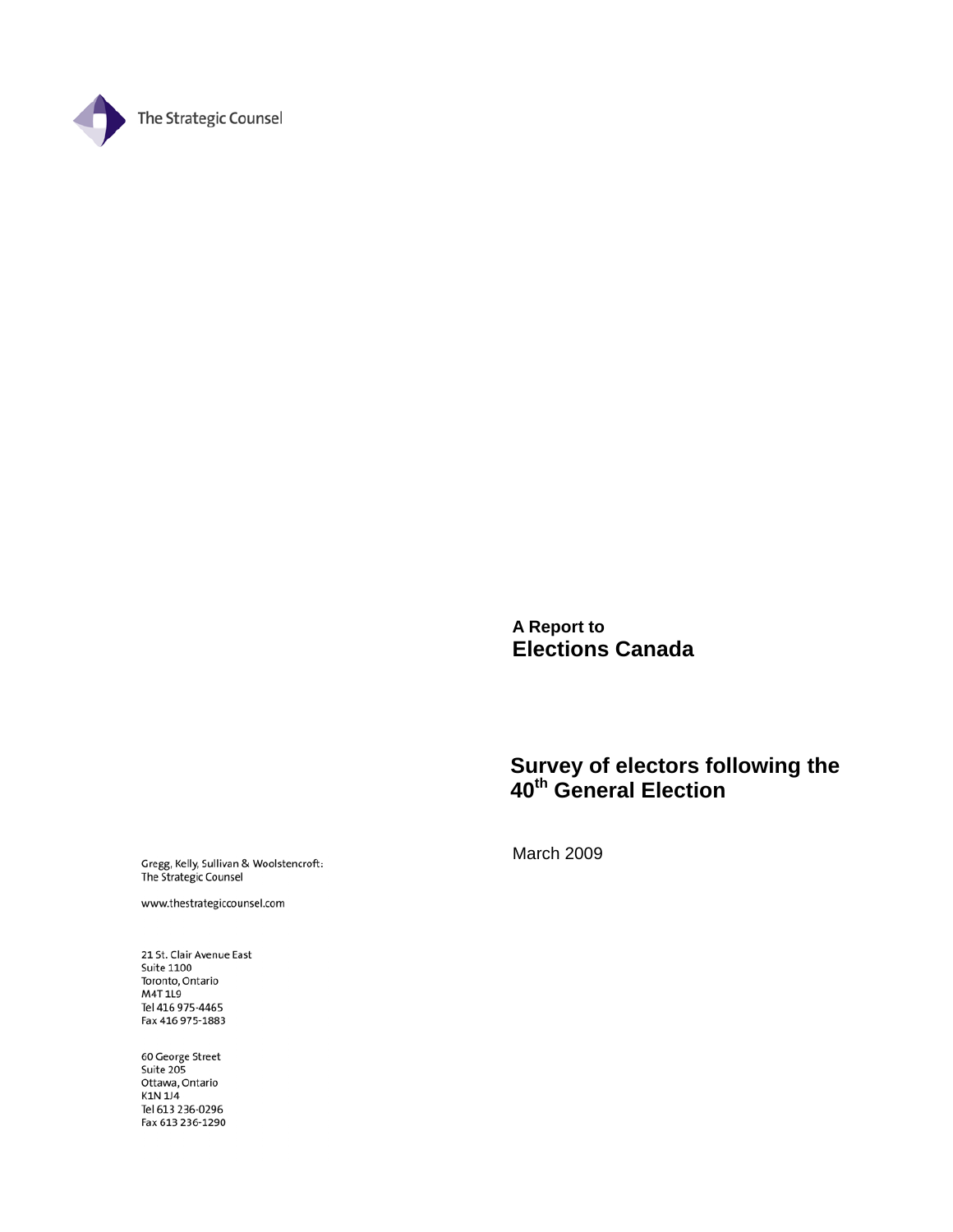

# **Table of Contents**

| ı.  |         |    |  |
|-----|---------|----|--|
|     | А.      |    |  |
|     | В.      |    |  |
|     |         |    |  |
|     |         |    |  |
| II. |         |    |  |
|     | А.      |    |  |
|     | В.      |    |  |
|     | C.      |    |  |
|     | D.      |    |  |
|     | Е.      |    |  |
|     | F.      |    |  |
|     |         |    |  |
|     | Н.      |    |  |
|     |         | 1. |  |
|     |         | 2. |  |
|     |         | 3. |  |
|     |         | 4. |  |
|     |         | 5. |  |
|     | I.      |    |  |
| Ш.  |         |    |  |
|     |         |    |  |
|     |         | 1. |  |
|     |         | 2. |  |
|     | В.      |    |  |
|     | $C_{1}$ |    |  |
|     | D.      |    |  |
|     | Е.      |    |  |
|     |         |    |  |
|     |         |    |  |
|     | А.      |    |  |
|     | В.      |    |  |
|     |         |    |  |
|     | D.      |    |  |
|     | Е.      |    |  |
|     |         |    |  |
|     | F.      |    |  |
|     |         |    |  |
| V.  |         |    |  |
|     |         | 1. |  |
|     |         | 2. |  |
|     |         | 3. |  |

 $\overline{\phantom{0}}$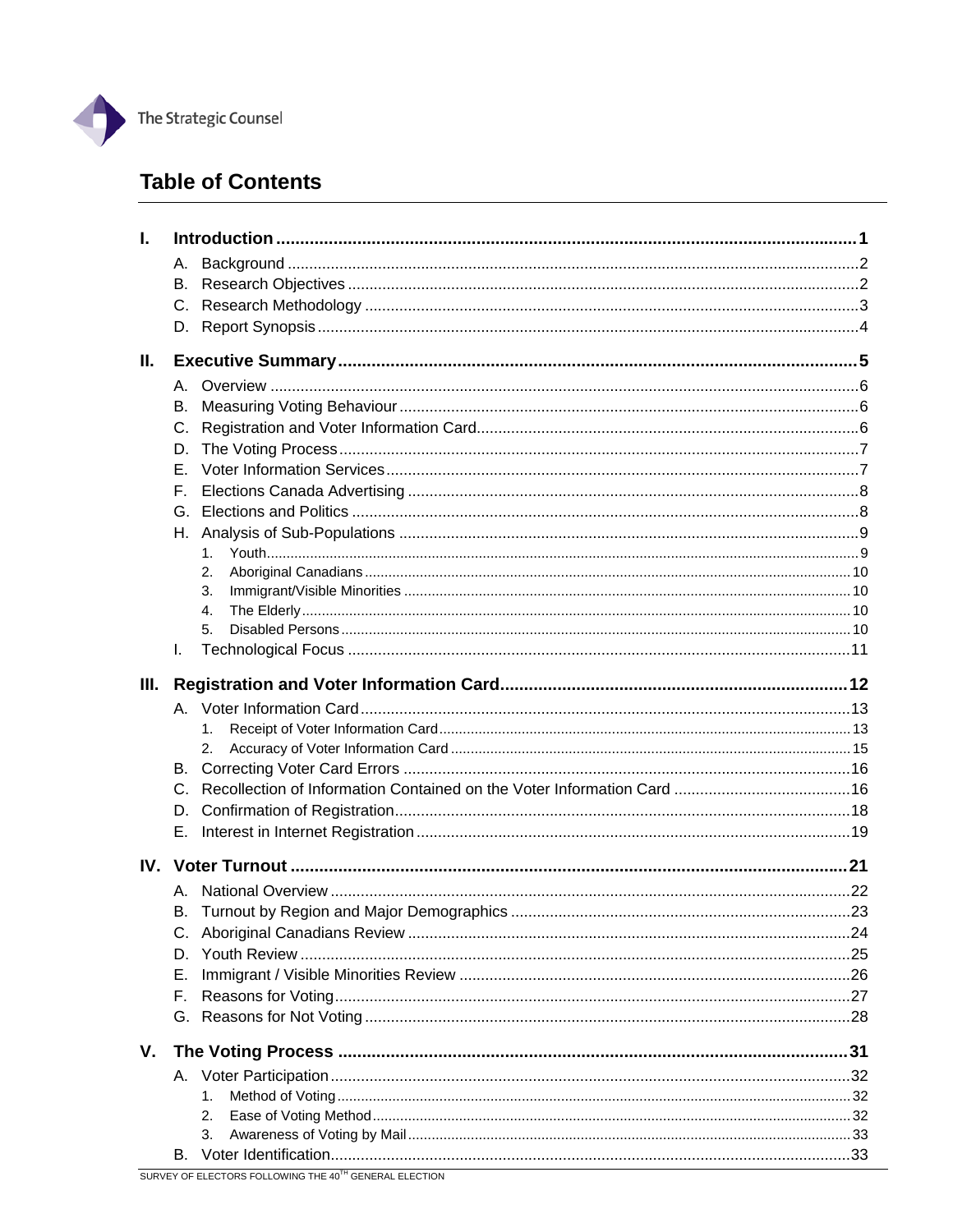

|    |    | 1.      |  |
|----|----|---------|--|
|    |    | 2.      |  |
|    |    | 3.      |  |
|    |    |         |  |
|    |    | 1.      |  |
|    |    | 2.      |  |
|    |    | 3.      |  |
|    |    |         |  |
|    |    | 1.      |  |
|    |    | 2.      |  |
|    | Е. |         |  |
|    |    | 1.      |  |
|    |    | 2.      |  |
|    |    | 3.      |  |
|    |    | 4.      |  |
|    |    |         |  |
|    |    |         |  |
|    | В. |         |  |
|    |    |         |  |
|    |    |         |  |
|    |    |         |  |
|    |    |         |  |
|    |    |         |  |
|    |    |         |  |
|    |    | 1.      |  |
|    | В. |         |  |
|    |    | 1.      |  |
|    |    | 2.      |  |
|    |    |         |  |
|    |    |         |  |
|    | В. |         |  |
|    |    |         |  |
|    |    |         |  |
|    |    |         |  |
|    |    |         |  |
|    |    | $1_{-}$ |  |
|    |    | 2.      |  |
|    | Е. |         |  |
|    |    |         |  |
|    |    |         |  |
|    |    |         |  |
|    | В. |         |  |
|    | C. |         |  |
|    | D. |         |  |
|    | Е. |         |  |
|    | F. |         |  |
|    |    |         |  |
| Х. |    |         |  |

 $\overline{\phantom{0}}$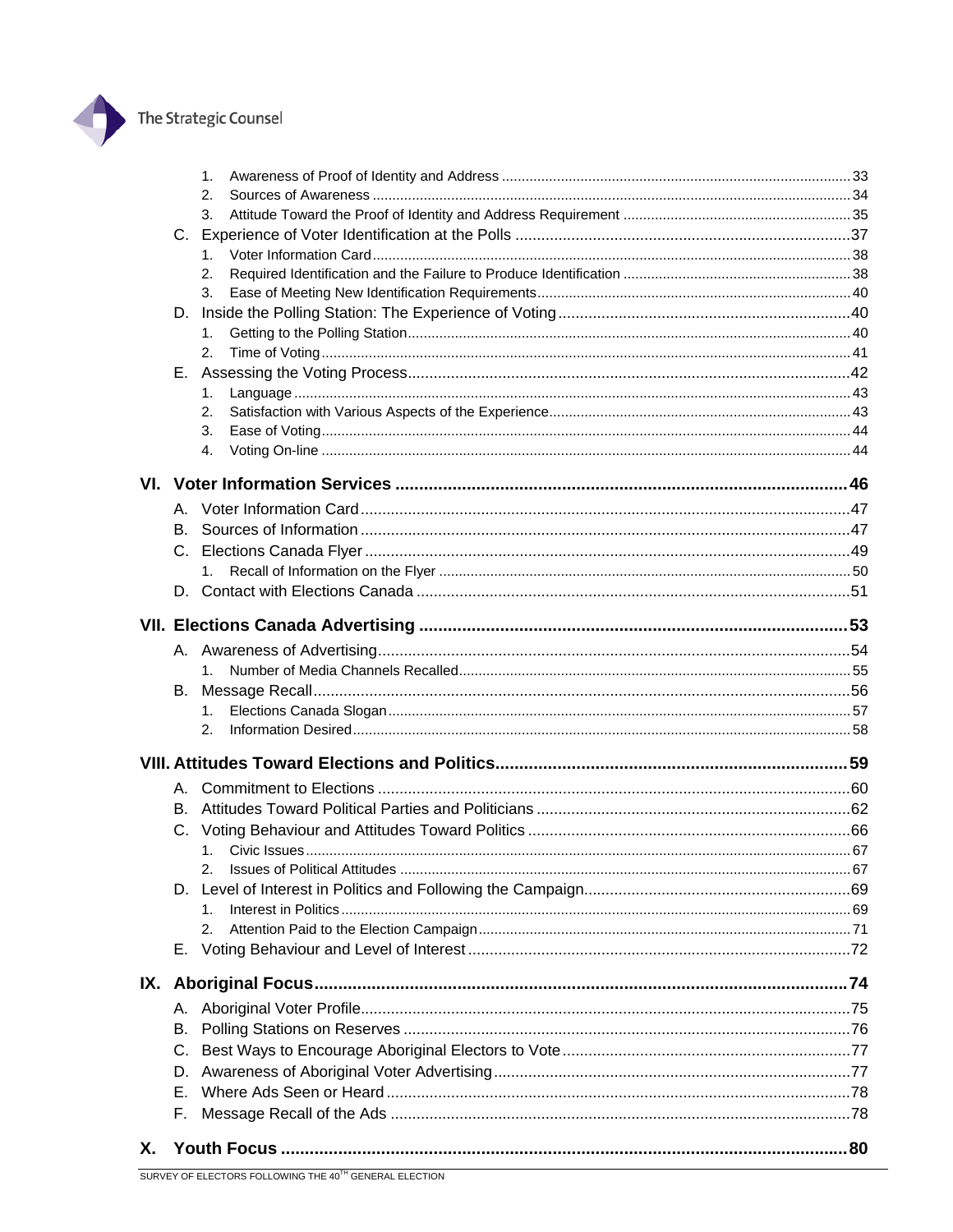

# The Strategic Counsel

| В.      |  |
|---------|--|
| $C_{-}$ |  |
|         |  |
|         |  |
|         |  |
| А.      |  |
| В.      |  |
|         |  |
| D.      |  |
|         |  |
|         |  |
|         |  |
|         |  |
|         |  |
|         |  |
|         |  |
| В.      |  |
| $C_{-}$ |  |
|         |  |
|         |  |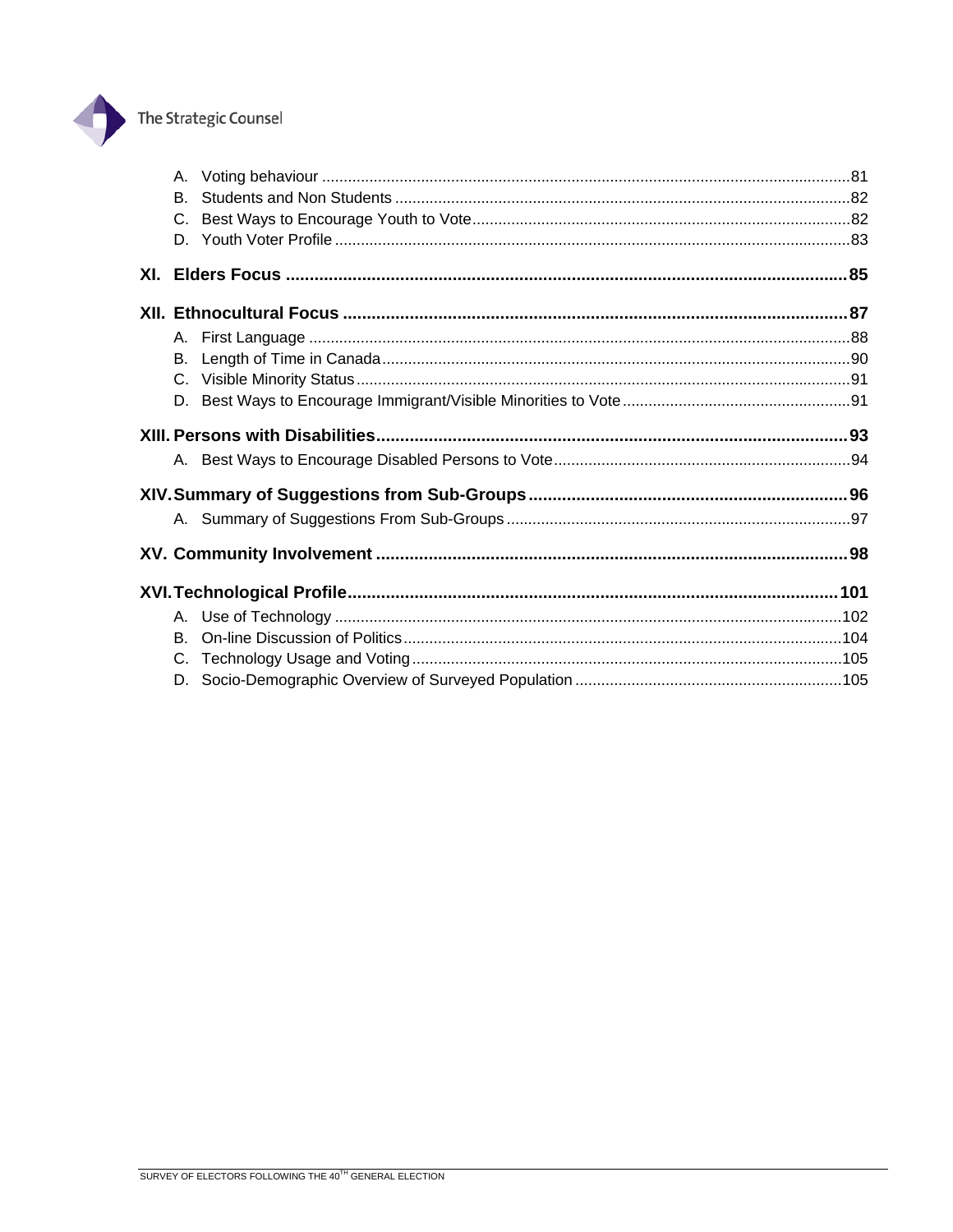

# **I. Introduction**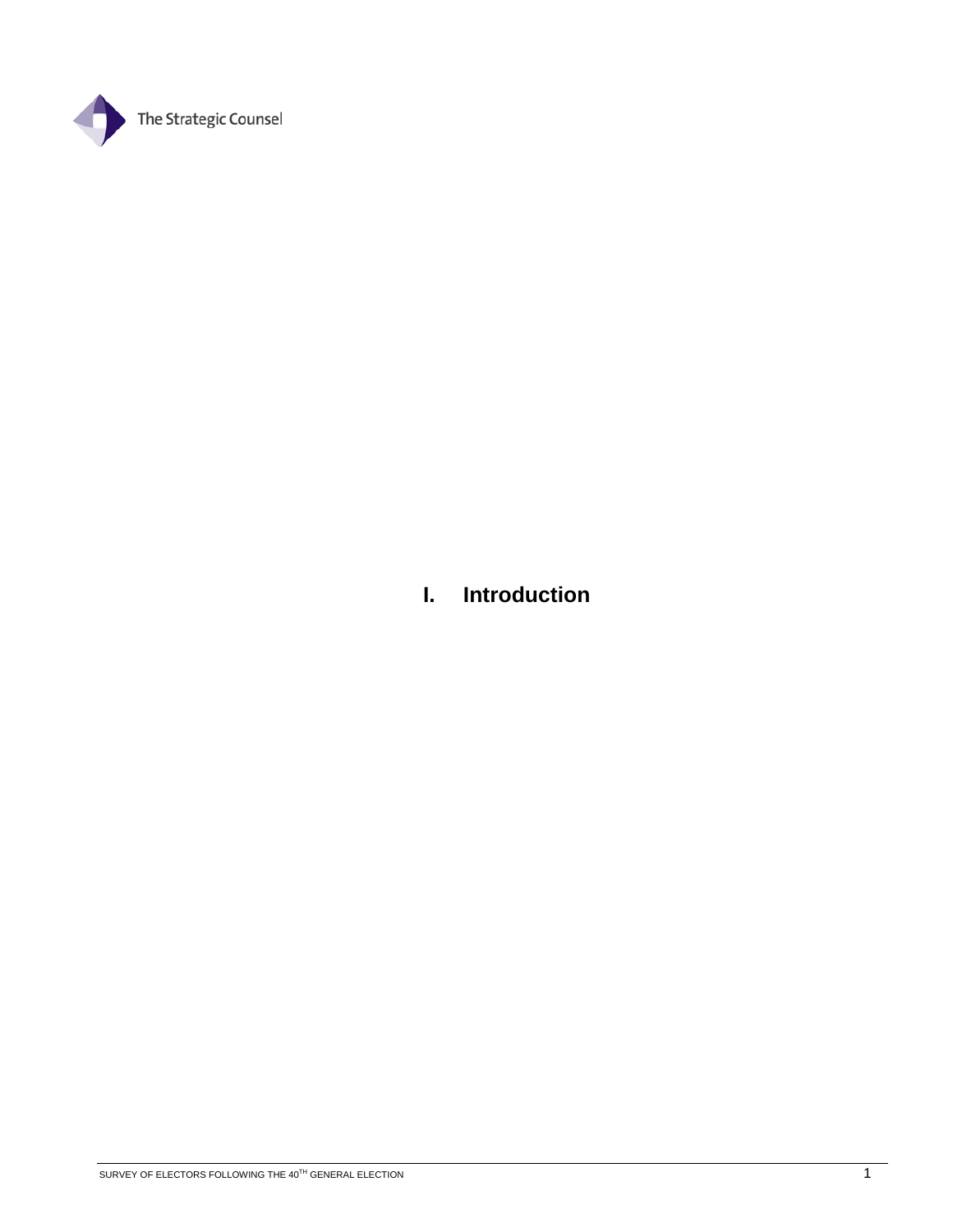

# **Introduction**

## **A. Background**

Elections Canada is an independent agency, reporting directly to the Parliament of Canada, with responsibility for conducting all federal general elections, by-elections and referendums. Among its broad range of responsibilities as an enforcement body, monitoring organization and delivery agent with respect to federal electoral activity, the agency is also charged with informing citizens about the electoral system and reporting back to Parliament on the administration of elections and referendums.

In carrying out its mandate and mission to provide Canadians with an accessible and modern electoral process, the agency faces significant challenges and opportunities. Canada's vast geographic footprint, ethno-cultural diversity and high rates of inter-provincial mobility pose formidable challenges in ensuring that the more than 23 million registered electors are provided with timely information and a convenient opportunity to cast their votes.

The challenges for Elections Canada have increased considerably over the past few years. With a minority government resulting from the past two general elections, Elections Canada has had to maintain a state of readiness for a general election that could happen at any time, over two electoral cycles. At the same time, the agency has had to implement a number of changes and new programs in an ongoing effort to improve its administration of electoral events and encourage voter turnout and participation. The most significant of these is the requirement for voter identification. New requirements stipulate that to be eligible to vote, citizens must produce proof of identity and proof of their home address.

## **B. Research Objectives**

Following the 40<sup>th</sup> General Election on October 14<sup>th</sup>, 2008, Elections Canada undertook a telephone survey of Canadians, both those who voted in the recent federal general election and those who did not. The overall purpose of the research was to provide further input into the evaluation and refinement of Elections Canada's programs and services to the electorate and the development of the Chief Electoral Officer's report to Parliament and build upon the learning from the 2006 results. Of special importance for the survey of the  $40<sup>th</sup>$  general election was to assess the impact on the electoral process of new voter identification requirements introduced for this election.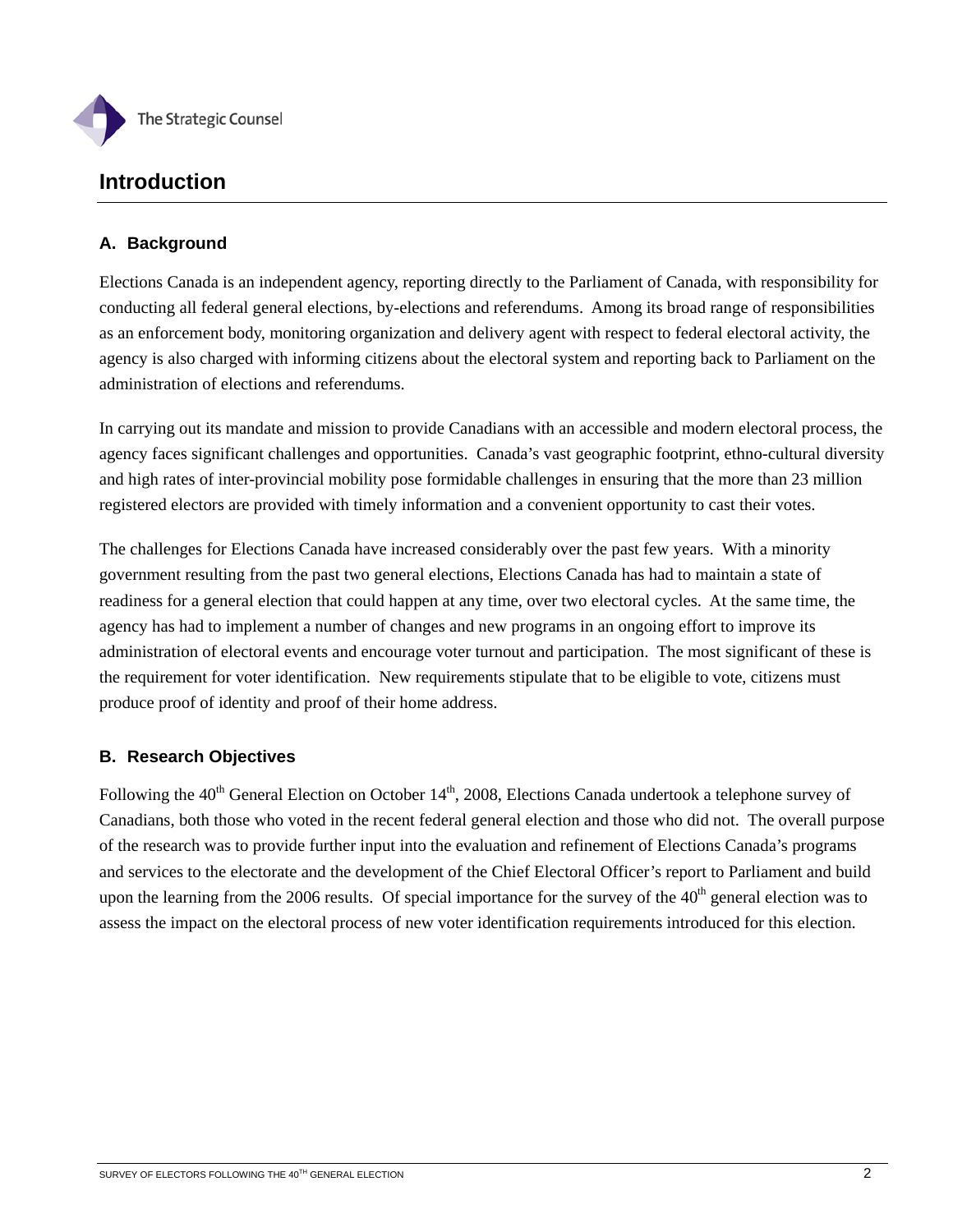

In addition, as part of its mandate to ensure access to the electoral process for all Canadians, Elections Canada uses this research to examine the impact of its initiatives on voter participation among Aboriginal, youth electors, and for the first time, visible minorities and immigrants, as a means to identify any issues relating to their participation in the electoral process. Findings from the  $39<sup>th</sup>$  General Election indicated that the participation of both youth and Aboriginal Canadians was lower than for the public overall. Issues relating to improving the participation of these two groups were explored in the survey of the  $40<sup>th</sup>$  General Election. In addition, provision was made in the research design to ensure that a large sample of non-voters was also interviewed and that the attitudes and perceptions of this group would be explored and analysis undertaken on the barriers to voting experienced or perceived by non-voters.

More specifically, the survey was designed to:

- Evaluate electors' knowledge and attitudes concerning various aspects of the electoral process;
- Evaluate electors' knowledge of, and attitudes toward, Elections Canada's programs and services specifically;
- Assess impressions of the new identification requirements and their impact on voting behaviour;
- Assess electors' experience of the 40th General Election with respect to registration and polling stations;
- Identify any barriers to voting among non-voters;
- Gain insights into electoral participation among youth, Aboriginal electors and electors from visible minority and immigrant communities; and
- To the extent possible, track changes since the  $39<sup>th</sup>$  General Election in 2006.

## **C. Research Methodology**

The survey consisted of telephone interviews conducted with a representative sample of 3,348 Canadian electors between October 22 and November 17, 2008. The sample consisted of a representative national sample of 2,500 eligible electors (Canadian citizens 18 years of age or older) and 848 electors oversampled to meet pre-determined quotas of 500 Aboriginal electors, 500 youth aged 18 to 24 and 500 immigrant/visible minorities. Overall, 627 non-voters are included in the sample. The national representative sample can be expected to provide results that are accurate within plus or minus 1.96 percentage points, 95 times out of 100.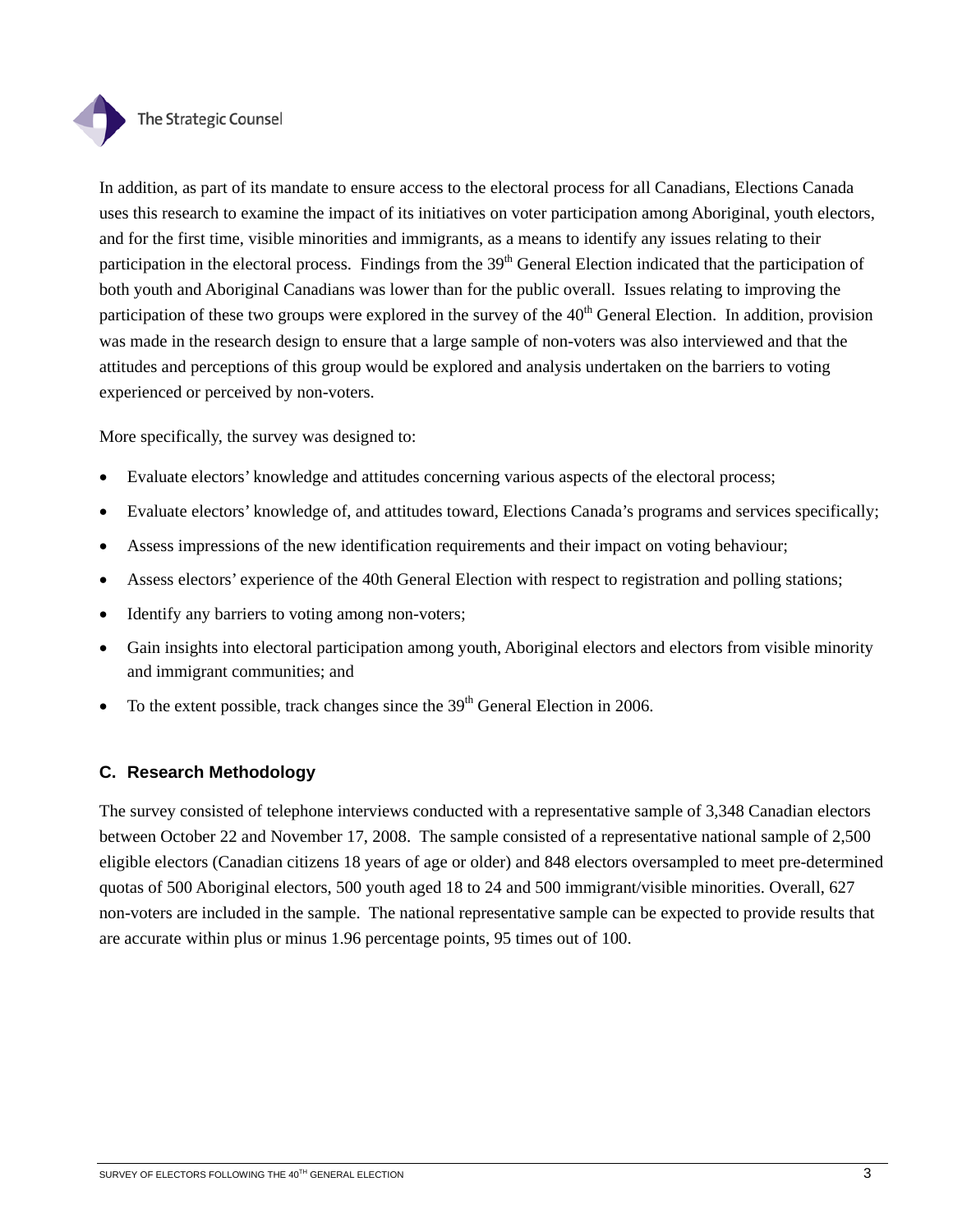

The following table sets out the sample size and margin of error for each sub-sample:

|                          | <b>Base Sample</b> | Oversampled | Total | Margin of<br>Error |
|--------------------------|--------------------|-------------|-------|--------------------|
| National RDD sample      | 2500               | 0           | 2500  | $+/- 1.96%$        |
| Youth oversample         | 133                | 367         | 500   | $+/- 4.38%$        |
| Aboriginal oversample    | 99                 | 401         | 500   | $+/- 4.38%$        |
| Ethnocultural oversample | 420                | 80          | 500   | $+/- 4.38%$        |
| Voters                   | 2404               | $\Omega$    | 2404  | $+/- 2.04%$        |
| Non-voters               | 944                | 0           | 944   | $+/- 3.25%$        |

#### **SAMPLE DESIGN**

## **D. Report Synopsis**

This report begins with an executive summary outlining key findings and tying together the results of each subsequent section. The following sections consist of detailed findings from the survey data. Each section in the detailed findings examines results on the national level followed by breakouts by key regional, demographic and behavioural/attitudinal factors. Further, each section examines the results from the Aboriginal, youth and immigrant/visible minorities oversamples and discusses how the sub-groups differ from each other and from electors overall. At each level of the analysis, where the same or similar questions are asked, the 2008 results are tracked versus the results from the 39th General Election survey in 2006 to examine how opinion, attitudes and behaviour differ two years later.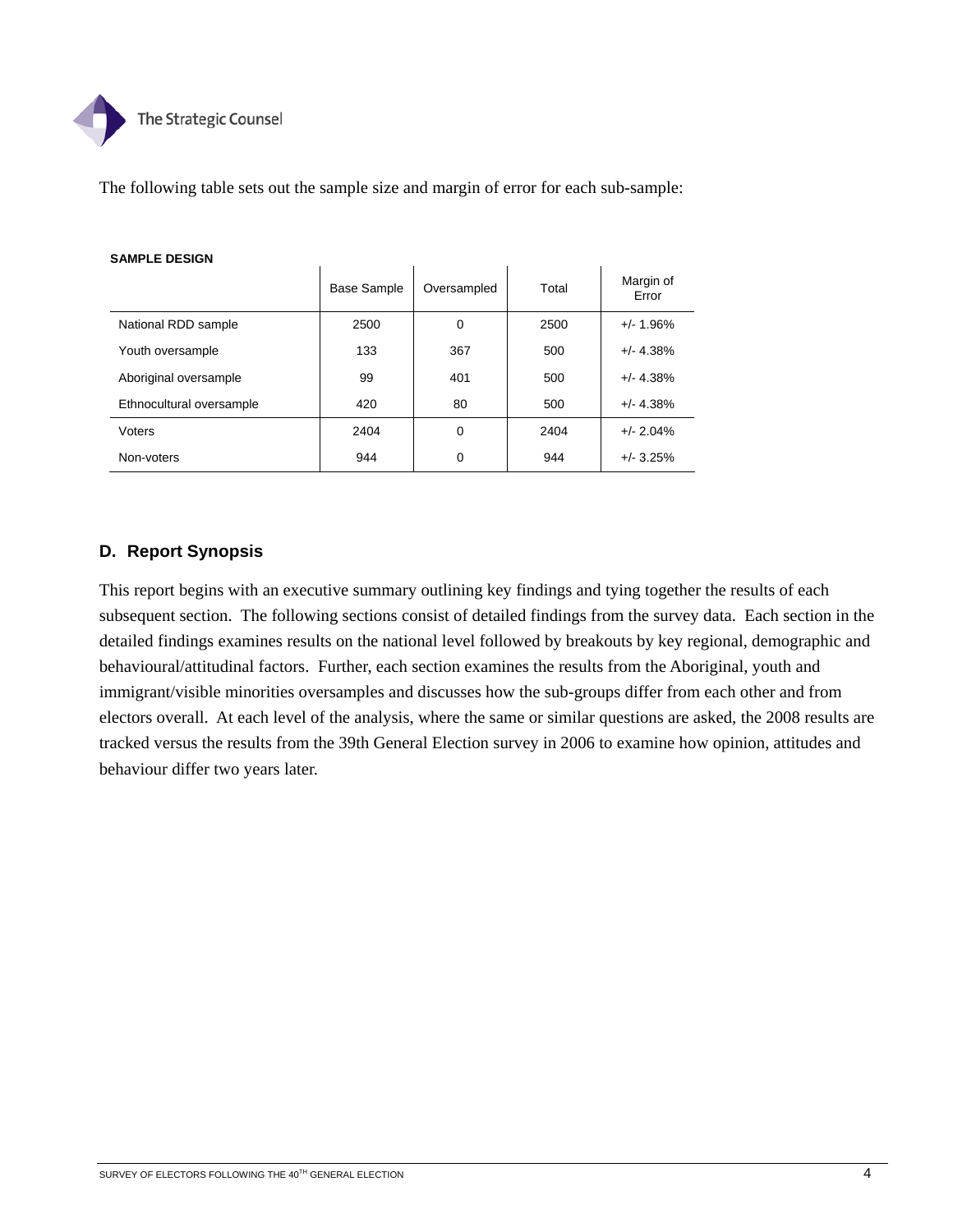

**II. Executive Summary**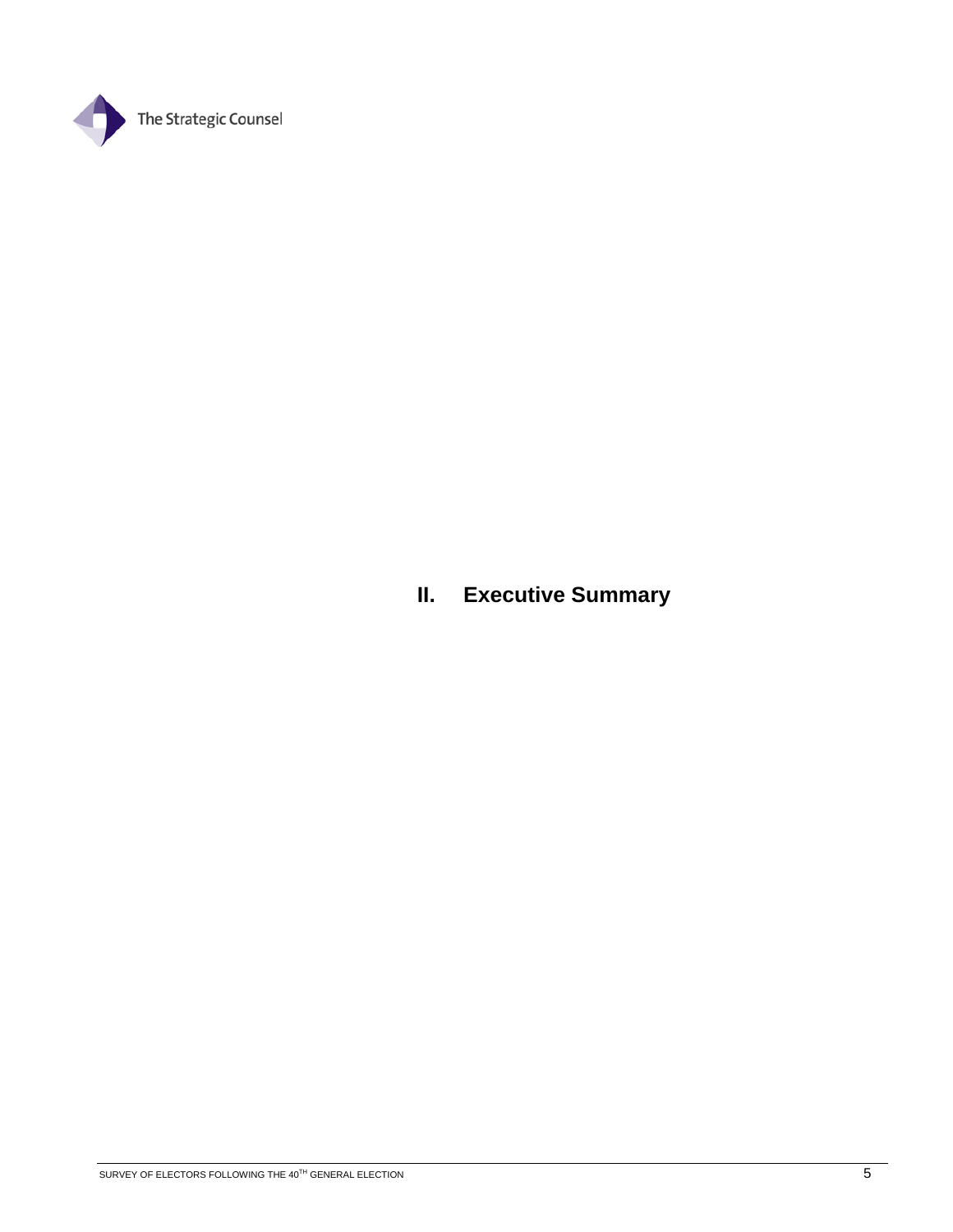

# **Executive Summary**

## **A. Overview**

The introduction of a new identification process for the 40th General Election presented a new challenge for the smooth running of the election, a challenge that was clearly well met. Results from the survey of voters and nonvoters shows that for the vast majority of electors the voting process went very smoothly, and that the new identification process presented virtually no problems at polling stations and does not appear to have acted as a barrier to voting. While the turnout for the  $40<sup>th</sup>$  General Election, at 59 percent, is the lowest recorded, the evidence from the survey suggests that the election process was not a factor accounting for the low turnout. The continuing fall in turnout appears to be linked to Canadians' views on civic responsibility and to their level of political engagement, rather than the way in which elections are administered.

Administering an election requires a large number of coordinated activities over the course of an election campaign. The various activities and stages of the election process leading up to voting day all seem to have worked well and this suggests that the policies and procedures put in place by Elections Canada facilitated the smooth running of the election. The high levels of satisfaction with the voting experience among voters from all communities provide further evidence of this.

## **B. Measuring Voting Behaviour**

One important feature of this survey was the objective to identify, as accurately as possible, the differences between voters and non-voters across a wide range of measures. In order to do this, it was thought necessary to reduce the gap between reported voting and actual voting behaviour as much as possible. In the 39<sup>th</sup> General Election survey of 2006, the gap between actual and reported voting was 22 percentage points, but this was achieved through a direct question about voting. In 2008 the question was "Many people don't vote for a variety of reasons. Were you able to vote at the October  $14<sup>th</sup>$  federal election?" In response to this question, 73 percent report having voted. Given the actual voter turnout of 59 percent, this represents a gap of 14 percentage points between actual and self-reported voting behaviour. The advantage of this approach is that the sample size of nonvoters is quite large and this allows for greater analysis to be undertaken among non-voters.

## **C. Registration and Voter Information Card**

The various information sources put in place by Elections Canada to inform Canadians of the election, the new identification requirements and location of polling stations, and to ensure they were registered to vote, all appeared to work well. Almost all Canadians report having received a Voter Information Card and in virtually all cases the information on the card was accurate.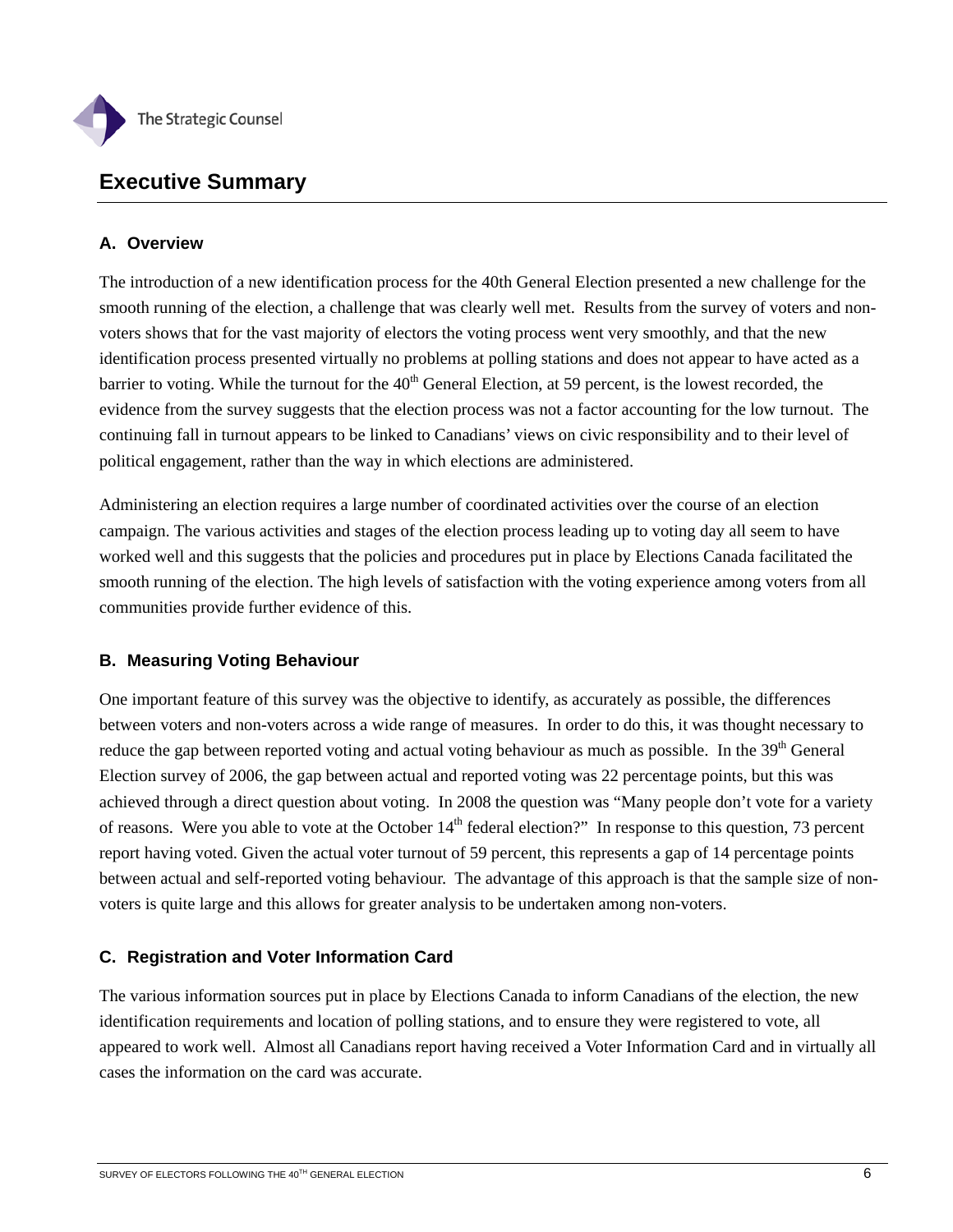

## **D. The Voting Process**

While Canadians are aware of various options for casting their ballot, most continue to choose to vote at a polling station on election day. And irrespective of how they chose to exercise their franchise, voters universally report that the voting experience was very easy. While the  $40<sup>th</sup>$  General Election introduced new voter identification requirements, the new requirements appear to have been a non-issue for almost all voters. Almost all Canadians, voters and non-voters alike, were aware of the new requirements and almost all have a positive attitude toward these requirements. However, while positive, youth and Aboriginal Canadians are slightly less strongly positive than the population overall. The most likely explanation for youth's less than highly positive response is that youth are more mobile than other groups and may have found it somewhat more difficult to provide proof of address. In the case of Aboriginal Canadians, other sources indicate that it is it's just more challenging for them to comply with the new ID requirements, either because they tend to have less ID documents or because the format of addresses is an issue, particularly in the North.

Among those going to the polls, most (83%) report that they brought their Voter Identification Card and virtually all (98%) report having acceptable identification with them. Of the 1,844 respondents from the national survey who report that they went to the polls, just 35 respondents report being initially turned away for lack of appropriate documents. Well over half of this group voted, either because they went home for the appropriate identification, swore an oath as to their identity, or were simply allowed to vote. In total, 8 persons reported they were unable to vote because of a lack of appropriate documentation. (This corresponds to 0.32 percent of the respondents surveyed. If extrapolated to the proportion of the 23 million potential voters who actually voted (59%) then 43,000 or so potential voters could have been turned away because of a lack of appropriate identification). Confirmation for the lack of difficulties with the new requirements, for most voters, is found in the fact that across all groups, nine-in-ten or more report that it was "very" easy to meet the new requirements and almost all of the remainder report that it was "easy".

In almost all cases, voters experienced no problems in finding the polling station and almost all say that the location was convenient for them. In most cases, polling stations appear to have had a steady flow of voters all day with a peak around supper time, but by 5 PM six-in-ten voters had already cast their ballot. The actual process of voting appears to have been trouble free for virtually all voters and 99 percent report being satisfied with the language in which they were served. Moreover, satisfaction with the amount of time voters waited to cast a ballot, with the instructions for casting a ballot, and with the services provided by Elections Canada is also very high (over 95%).

## **E. Voter Information Services**

In terms of information provided about voting and election procedures, the Voting Information Card was easily the most important source for electors. Of increased importance for this election was the role of the media, as more Canadians report having received information from TV, radio and newspapers.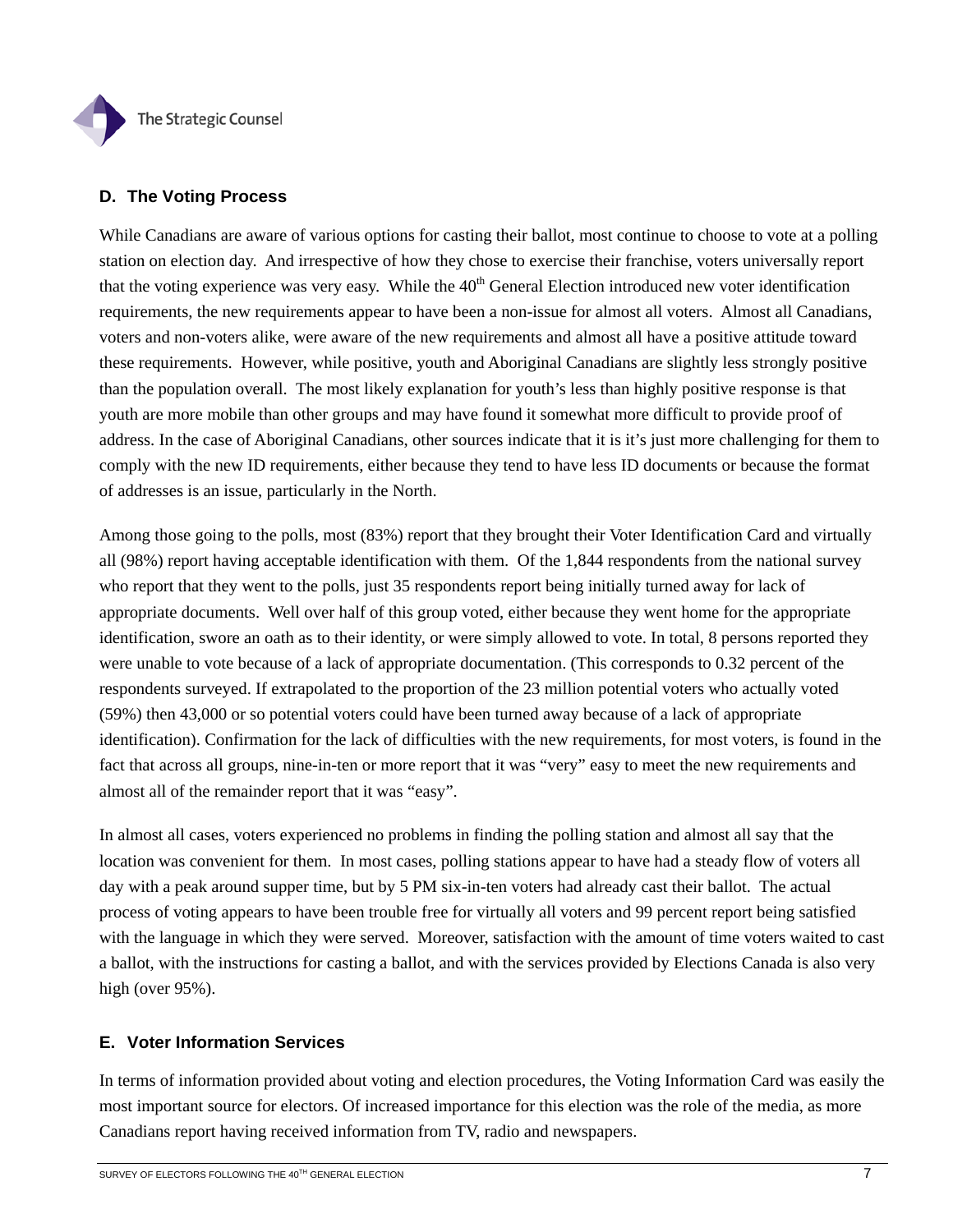

The Elections Canada flyer was also a highly used source with just under half reporting that they saw the flyer. Information concerning the new identification requirements is the most frequently recalled element of the flyer.

A small number (4%) of Canadians report having contacted Elections Canada during the campaign, and those who did so report a high level of service received.

# **F. Elections Canada Advertising**

Overall, there is very high recall of at least one of the channels (TV, radio, newspapers) that Elections Canada used to communicate with citizens regarding election procedures. TV and radio are most readily recalled, with newspapers somewhat less so except among older electors who are well above average in their recall of Elections Canada newspaper advertising.

Canadians recall a variety of messages, but information about all or some aspects of the new identification requirements is most frequently recalled, followed by general Elections Canada information, the date of the election and, a reminder to vote. Recall of the slogan used in the campaign this year "Vote! Shape Your World", is extremely limited.

## **G. Elections and Politics**

While attitudes toward the electoral process are uniformly positive, views are somewhat more mixed regarding citizenship, voting, elected representatives, political parties and politics in general. Canadians remain committed to the concept of it being a citizen's civic duty to vote, although a quarter of the population do not appear to be fully committed to this principle. Perhaps more troubling is the finding that fewer Canadians, and especially youth and Aboriginal Canadians, are prepared to agree strongly that low voter turnout weakens democracy.

Two statements tested in the research demonstrate that, despite some scepticism, political parties remain viable vehicles for expressing the needs and wants of Canadians. In particular, three-quarters of electors agree that "the political parties talked about issues that are important to you", although only a fifth agree "strongly". Further, a majority of Canadians reject the view that "All federal political parties are similar, there is no choice." Just over a third embrace this position.

The level of cynicism regarding more abstract political issues remains relatively high. This is reflected by the almost two-thirds who agree with the statement that "In general, elected representatives are not in touch with citizens," although only a fifth do so "strongly". Further, almost three-quarters agree that "Political parties are too influenced by people who have a lot of money," although just under a third do so "strongly". In all cases it should be noted, however, that the proportion agreeing "totally" is small, and this suggests that these negative views are weakly held by most Canadians and that political cynicism is not deeply entrenched.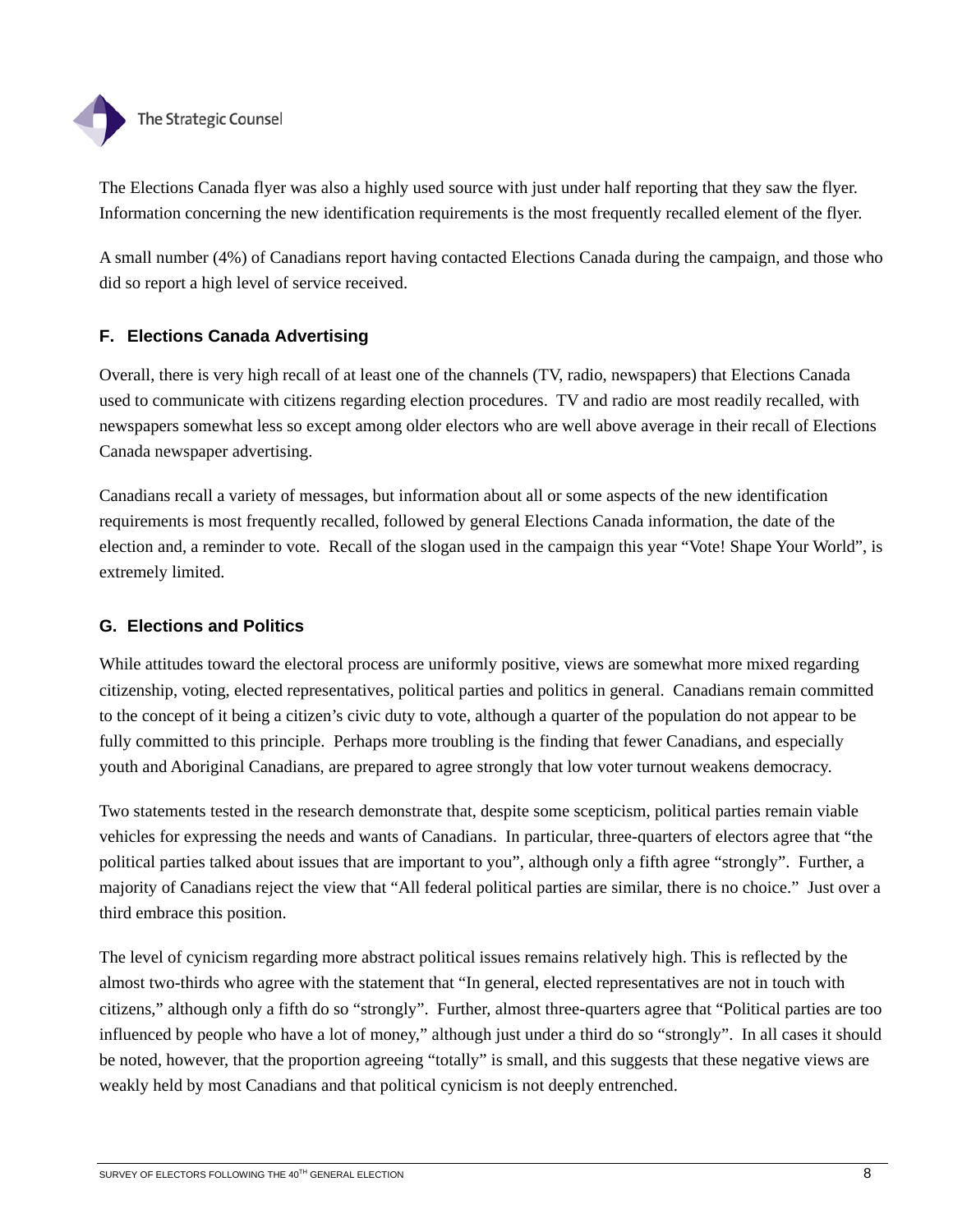

Overall, attitudes toward the responsibility to vote, and to a lesser extent the threat to democracy of not voting, are among the single biggest factors among those explored in the survey associated with voting behaviour. Responses to these statements also suggest that they may be one important factor accounting for the lower turnout given that neither is a universally held belief. Analysis of responses to the questions dealing with attitudes toward the political process also suggests that the extent to which parties offer voters clear political choices and discuss issues of importance to electors is not strongly linked to voting behaviour, suggesting the possibility that, while these issues may have some impact on voting behaviour, they are not strongly associated with lower turnouts. By the same token, attitudes toward the more abstract political issues of the influence of wealth on political decisions and politicians being out of touch with the public appear to have even less impact on voting behaviour. Conversely, the level of engagement with the election appears to be a crucial factor influencing voting behaviour. Levels of interest in politics and, to an even greater degree, the extent of following the campaign are highly associated with voting behaviour. The implication here is that these two factors are vitally important in voting behaviour and that in addition to a sense of civic responsibility, it is issues and or candidates that draw the attention of voters.

## **H. Analysis of Sub-Populations**

In order to explore issues relating to voting behaviour among key groups that may face challenges in voting, special oversamples of 500 each of Youth (18-24 years of age), Aboriginal Canadians (250 living on reserves and 250 living off reserve) and members of immigrant and visible minority communities was undertaken. In addition, specific questions were developed and asked these groups and also for seniors and the disabled. A further innovation for this survey was a focus on the potential impact of technology and social media on issues related to voting behaviours.

## **1. Youth**

Youth participation and involvement in the electoral process is somewhat lower than found among the general population. There are a number of background factors that appear associated with youth voting, but one of the most significant appears to be whether these electors live at home with their parents. Those living at home with parents are more likely to report voting than those living away from home, especially if they are non-students. Presumably, the social environment of the home and where parents vote is conducive to younger people being encouraged to vote, although they still do not vote at the same level as their parents' generation. Once away from home, the lack of those supports is in many instances enough to dampen voting behaviour. The implication here is that further efforts will be required to reach youth who are outside the home environment, possibly in places where youth congregate, such as bars or clubs, or through the media youth consume, which is increasingly digital.

Two suggestions made by youth to increase youth participation focus on identifying and discussing issues relevant to youth and engaging students more through schools, by focussing both on the responsibility to vote and on building awareness, engagement and involvement in the political process and political issues. Wider usage of technologies was also suggested.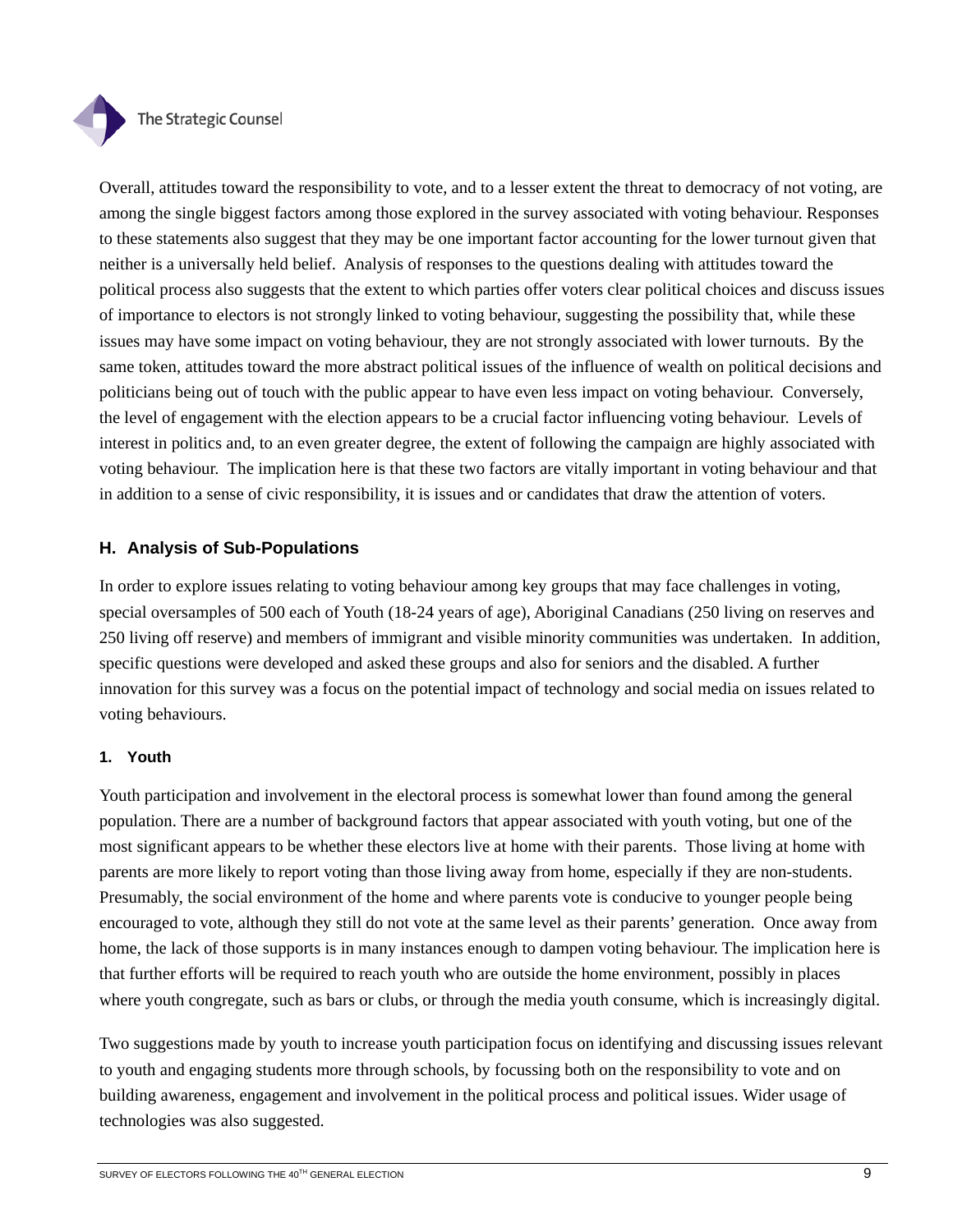

### **2. Aboriginal Canadians**

In total, 54 percent of Aboriginal Canadians report that they cast a ballot in the 40<sup>th</sup> General Election. Those who voted tend to be older (above 35 years of age), more affluent, in the labour force, living off reserve and in urban centres. Although there are a variety of suggestions made by Aboriginal Canadians for encouraging their peers to vote, there is no consensus on steps to take. Suggestions focus on the electoral process, such as the use of the internet (for voting), building awareness of the need to vote as well as civic duty, and political factors like making issues relevant to the Aboriginal community and more trustworthy politicians. While awareness among Aboriginal Canadians of the mainstream Elections Canada advertising directed at all citizens is good, there is limited awareness of the advertising focused on their community and limited recall of messages other than an encouragement to vote.

### **3. Immigrant/Visible Minorities**

Overall, as noted throughout this report, the immigrant and visible minority populations surveyed have much in common in attitudes and voting behaviour with Canadian electors overall. However, there are some key differences. Among them is that there are differences in voting behaviour separating those whose first language is English or French from those for whom it is not and those belonging to visible minority and non visible minority groups. Those who report English or French as their mother tongue and those who are non visible minorities are more likely to report voting in the 2008 election. Number of years in Canada is also a significant determinant of voting, with new immigrants being less likely to report voting. It is more than likely that these factors (language and visible minority status) are linked in some way to years in Canada and hence to voting behaviour. Suggestions made for encouraging immigrants and visible minorities to vote include that Elections Canada should focus more on reaching into these communities and should promote the civic responsibility to vote within immigrant communities.

## **4. The Elderly**

While 83 percent of those 65 years of age or older report having voted, it is likely that the strong norms around voting and the duty to vote could lead to some overreporting by age among older Canadians. This suggests that it might be important to explore what could encourage seniors, as well as youth and other groups, to vote. Older Canadians most often suggest enhanced access to transportation to polling stations.

### **5. Disabled Persons**

Suggestions for encouraging more disabled persons to vote focus on making voting more accessible, both in terms of alternatives to current methods of casting a ballot and transportation to polling stations.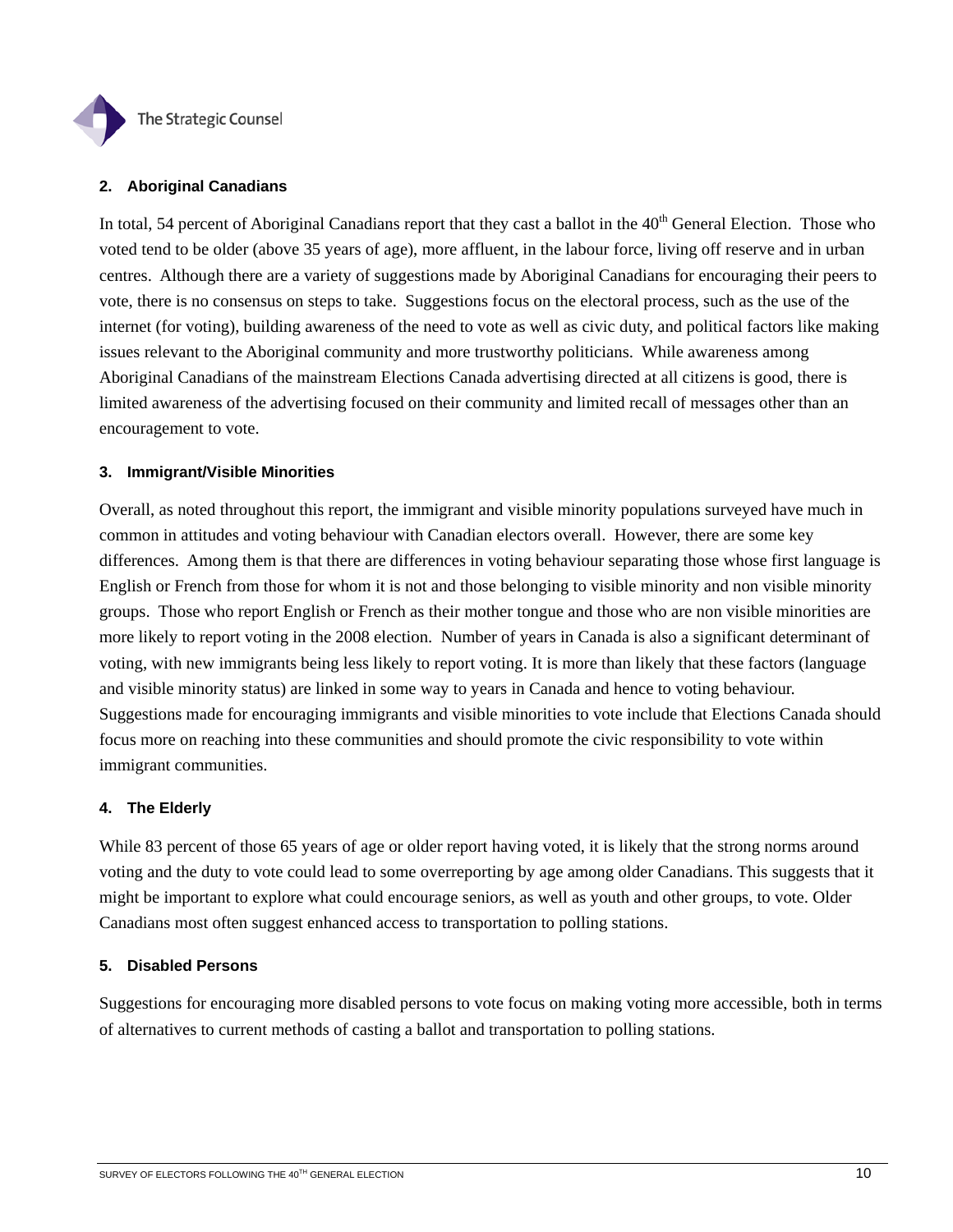

## **I. Technological Focus**

The main findings from this analysis is the wide variety of new technologies and social media, Facebook in particular, that have been embraced by all segments of society and the linkage, or lack of it, of some of these technologies to voting behaviour. At the same time, on-line technologies are being used by some across all segments of society, and particularly youth, to discuss politics. Interestingly, among youth, those reporting that they did not vote in 2008 do use on-line technologies to discuss politics. The challenge in these findings for Elections Canada is to explore ways of using these technologies to further engage youth, as well as the population overall, in the electoral process.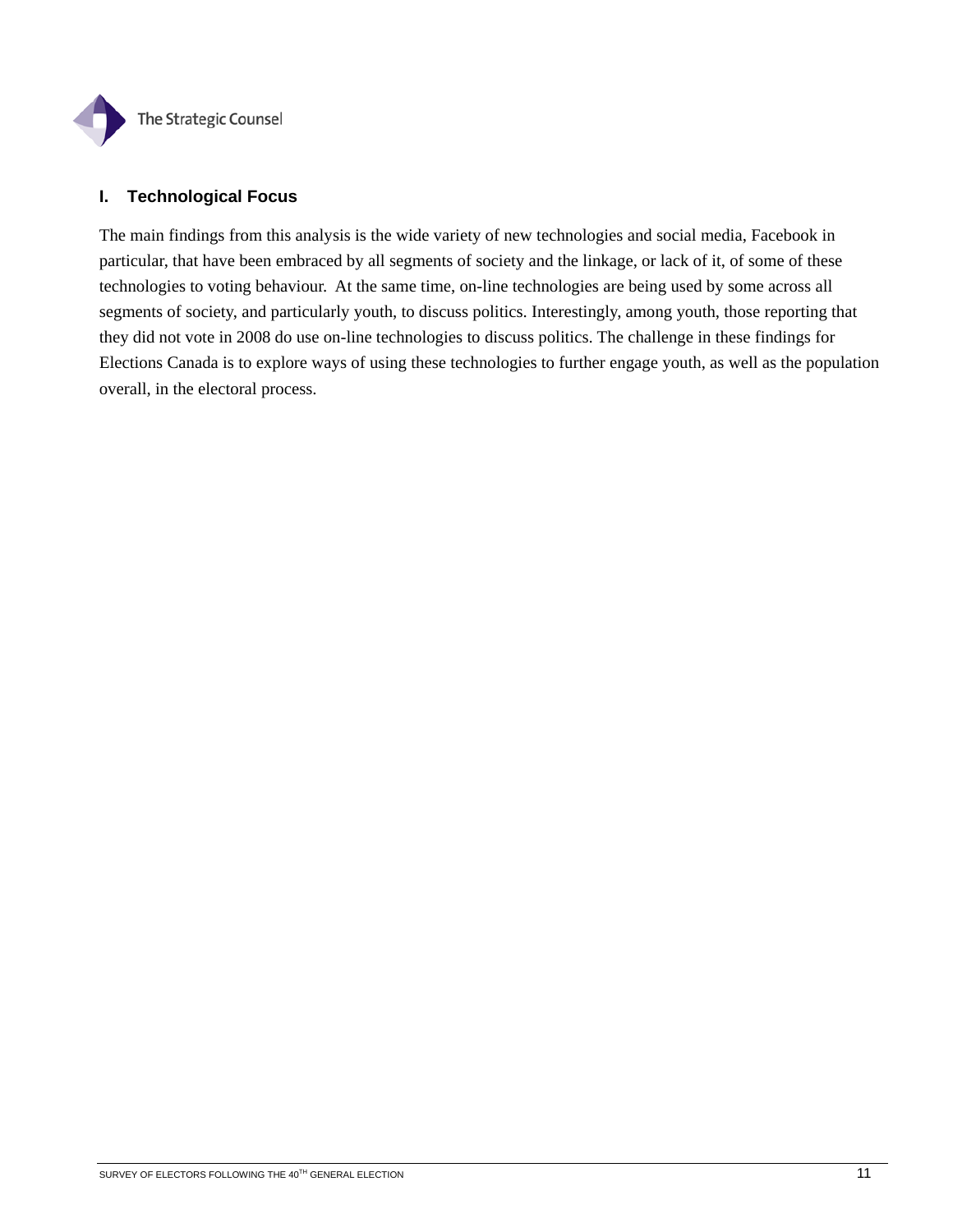

# **III. Registration and Voter Information Card**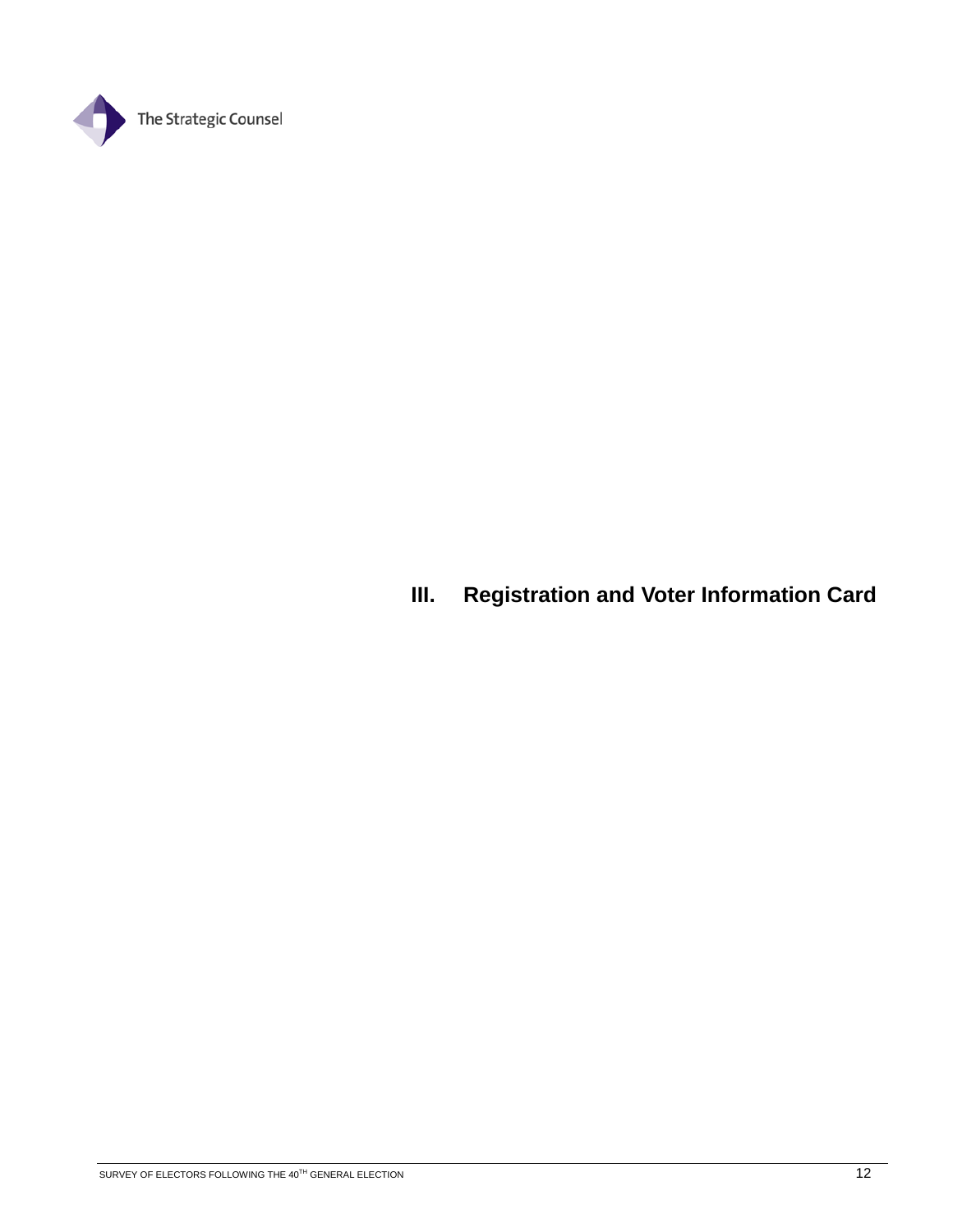

# **Registration and Voter Information Card**

Elections Canada sends every eligible elector whose name appears on the preliminary list of electors a Voter Information Card. This personalized document contains information regarding where and when they can cast their ballots on election day or at the advance polls. It is an important aspect of the evaluation of the overall election process to ascertain the extent to which Canadians did, in fact, receive these personalized Voter Information Cards prior to the date of the election and whether the information on the cards was accurate with respect to their name and address.

# **A. Voter Information Card**

*About nine-in-ten Canadians (89%) confirm receipt of a Voter Information Card addressed to them personally and telling them where to go to vote. This result from the 40th General Election is essentially unchanged from that found following an evaluation of the process and procedures for the 39th General Election. Importantly, and with virtual unanimity, Canadians say that the name on the card they received was correct as was the address.* 

### **1. Receipt of Voter Information Card**

Almost nine of every ten eligible voters (89%) say they received a Voter Information Card that was addressed to them personally during the campaign period. Of the remainder, ten percent say they did not receive such a card and another one percent were uncertain or simply did not know in response to this question. These results are unchanged from those found following an evaluation of the previous General Election in 2006.

|           | <b>Total 2006</b> | <b>Total 2008</b> | Youth         | Aboriginal    | Immigrant/<br>Visible<br><b>Minorities</b> |
|-----------|-------------------|-------------------|---------------|---------------|--------------------------------------------|
| $n =$     | 3013              | 2500              | 500           | 500           | 500                                        |
|           | $\frac{0}{0}$     | $\frac{0}{0}$     | $\frac{0}{0}$ | $\frac{0}{0}$ | $\frac{0}{0}$                              |
| Yes       | 89                | 89                | 69            | 75            | 88                                         |
| <b>No</b> | 10                | 10                | 30            | 23            | 11                                         |
| DK/NA/Ref | 1                 |                   |               | 2             | 1                                          |

#### **PERCENTAGE WHO RECEIVED A VOTER INFORMATION CARD**

Q.6 During the campaign, did you receive a voter information card addressed to you personally and telling you where and when to vote?

Base: All respondents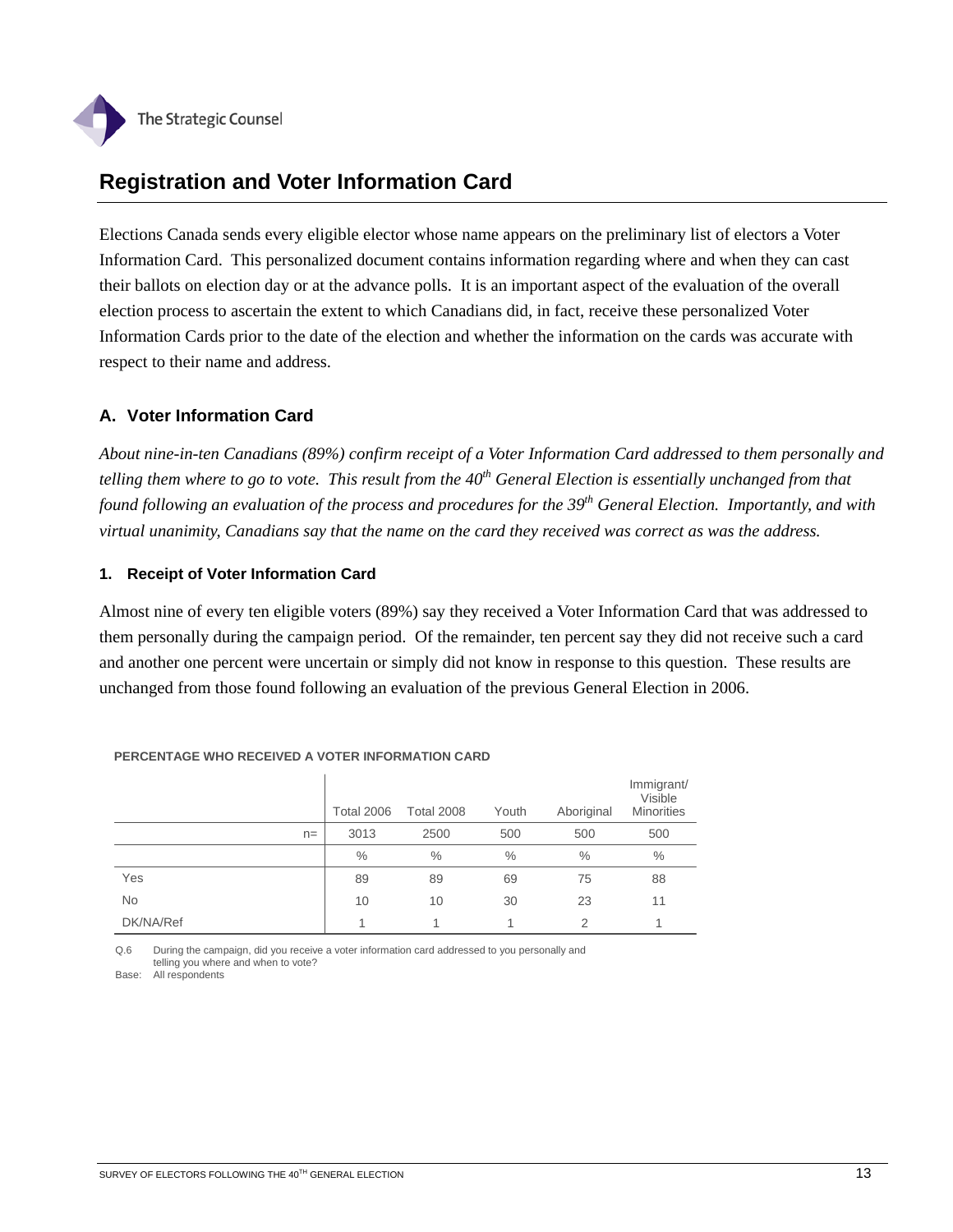

The proportion of those saying they received a Voter Information Card is generally consistent and relatively high across the regions, ranging from 84 percent in Alberta to 91 percent in Quebec. There are no significant differences between voters residing in rural and those residing in urban areas with respect to receipt of the Voter Information Card.

Men (89%) and women (90%) are equally likely to say they received a Voter Information Card. However, some differences are apparent by age, education and occupation:

- Younger voters, aged 18 to 34 years (81%), are somewhat less likely to say they received a Voter Information Card compared to those aged 55 and older (94%);
- Those with high school or less education (86%) are less likely than those with university degrees (94%) to report having received the card;
- Those with lower levels of household income, under \$20,000 (83%), are less likely to say they received a Voter Information Card compared to all other income groups, among which at least 88 percent claim to have received a card; and,
- Across occupational groups, students are the least likely to say they received a Voter Information Card (66%), while those who are retired are the most likely (93%). This finding, not surprisingly, corresponds to the trend across age groups noted above and is likely a function of the greater geographic mobility of students and young Canadians.

Receipt of a personalized Voter Information Card is demonstrably higher among those who say they voted in both of the last two general elections in 2008 and 2006. For those who voted in 2006, 93 percent say they received the card, compared to just 70 percent among those who did not vote that year. In 2008, similar results are apparent with 94 percent of those who voted in the 40<sup>th</sup> General Election saying they received a Voter Information Card, while among those who did not vote, just 76 percent recall receiving the card. Self-reported voting behaviour shows that among those who report not receiving a Card, only 41 percent report voting, compared with 77 percent who report receiving a Voter Information Card. Clearly receipt of the Card is an important step in encouraging voting. Although it is difficult to ascertain cause and effect, it seems reasonable to assume that receipt of the Voter Information Card is having at least some motivating or reminder effect with respect to getting people out to vote. However it is equally likely that at least some of those who did not vote may be less engaged in the political process and therefore less apt to recall receipt of the Voter Information Card.

Among the youth oversample, defined as those aged 18 to 24 years, just 69 percent indicate they received a Voter Information Card. While sample sizes across the regions are small, acknowledgement of receipt of the card ranges only minimally from 63 percent in Ontario to 72 percent in Atlantic Canada. In keeping with the general pattern of those who did/did not vote, almost eight-in-ten (79%) of youth who voted in 2008 say they received a card compared with just 53 percent of those who did not vote. This finding suggests that continued, or perhaps enhanced, efforts to draw young people's attention to the Voter Information Card, or to ensure they receive their Voter Information Card, may have some beneficial effects on voter turnout within that age group.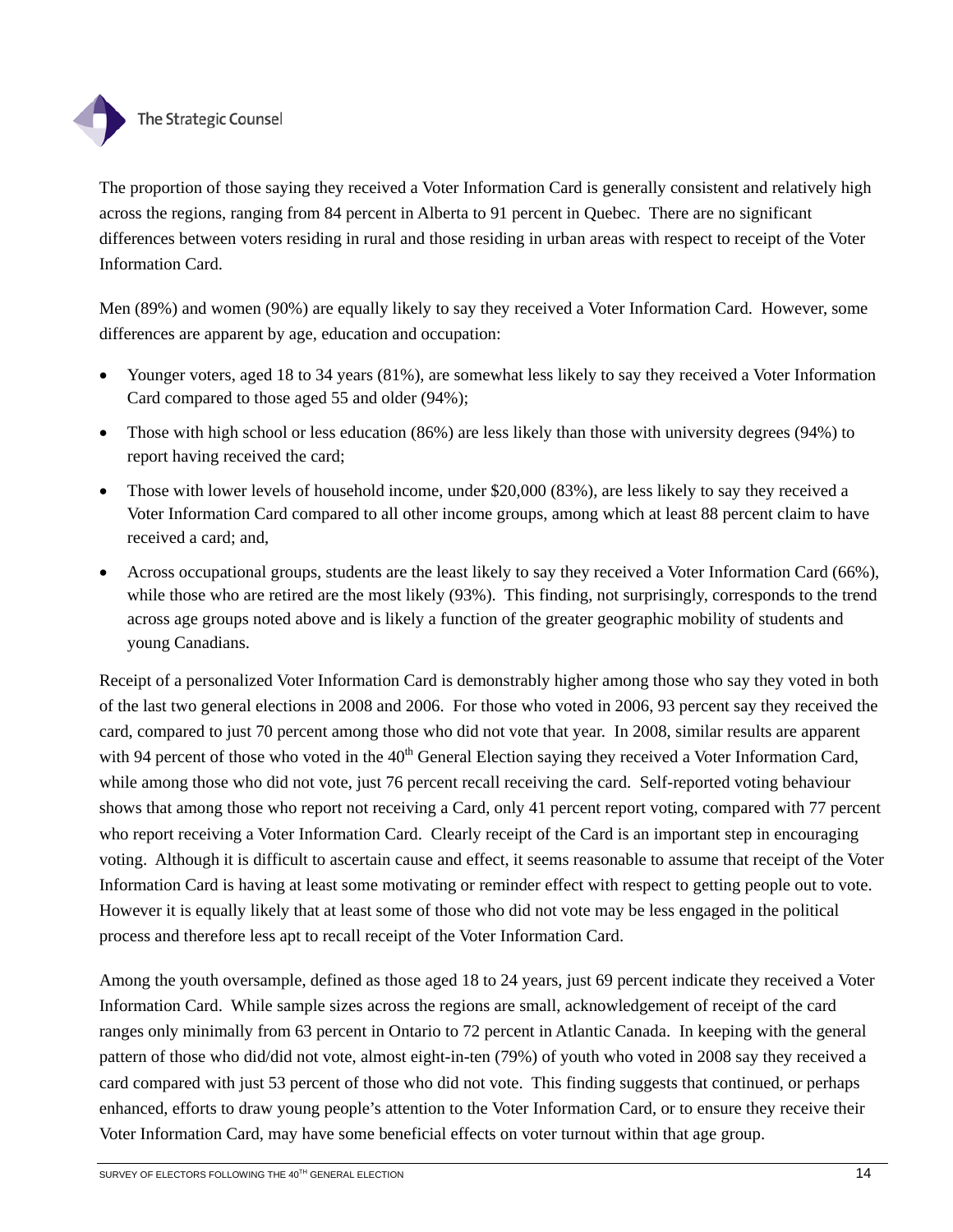

### The Strategic Counsel

This year's results show a similar finding compared to 2006 among the Aboriginal community of voters in that 75 percent say they received a Voter Information Card, up just slightly from 73 percent in 2006. The rate does vary from a low of 64 percent in Alberta to 83 percent in the Atlantic region. However, regional sample sizes for this sub-population are relatively small so no definitive conclusions should be drawn from these variations. Interestingly, younger Aboriginal voters, much like youth overall, are the least likely to indicate they received a Voter Information Card. Among those aged 18 to 34 years, 59 percent say they received a card while the proportion jumps to 77 percent among those 35 to 44 years of age and is higher again at 85 percent among Aboriginal Canadians aged 55 and older.

Among the immigrant and visible minority's community, 88 percent indicate they received a Voter Information Card. This proportion is fairly consistent across the regions. Unlike the general population, just slightly more men (90%) than women (86%) within the immigrant and visible minority's community say they received a card. The trend by age group is similar to the general trend for the population overall in that younger immigrant and visible minorities voters, aged 18 to 34 years (74%), are less likely to say they received a card compared to those 55 years and older (93%).

#### **2. Accuracy of Voter Information Card**

Virtually all those who report receiving a Voter Information Card say that the information regarding name and address was accurate (97% for name; 98% for address) and these numbers are unchanged from the 2006 postelection results.

|                                                    | Total<br>2006  | Total<br>2008 | Youth          | Aboriginal     | Immigrant/<br>Visible<br><b>Minorities</b> |
|----------------------------------------------------|----------------|---------------|----------------|----------------|--------------------------------------------|
| $n =$                                              | 2551           | 2265          | 347            | 374            | 438                                        |
|                                                    | $\%$           | $\%$          | $\%$           | $\%$           | $\%$                                       |
| Was your name correct on the card you received?    |                |               |                |                |                                            |
| Yes                                                | 97             | 97            | 98             | 97             | 98                                         |
| <b>No</b>                                          | $\overline{2}$ | 2             | $\overline{A}$ | $\overline{2}$ | 2                                          |
| DK/NA/Ref                                          |                | 1             |                | $\overline{2}$ | $<$ 1                                      |
| Was your address correct on the card you received? |                |               |                |                |                                            |
| Yes                                                | 98             | 97            | 97             | 97             | 99                                         |
| <b>No</b>                                          | $\overline{2}$ | 2             | 2              | $\overline{2}$ | и                                          |
| DK/NA/Ref                                          |                |               | $<$ 1          | $\overline{2}$ | $<$ 1                                      |

#### **ACCURACY OF VOTER INFORMATION CARD**

Q.7 Was your name correct on the card you received?

Q.8 And was your address correct on the card?

Base: Those who received a Voter Information Card

There are no significant variations in the degree of accuracy on Voter Information Cards by region, gender, age, education or household income. Similarly, accuracy does not seem to have a bearing on whether the individual actually voted. This is not surprising, given that in almost all cases the information cards were deemed to be accurate.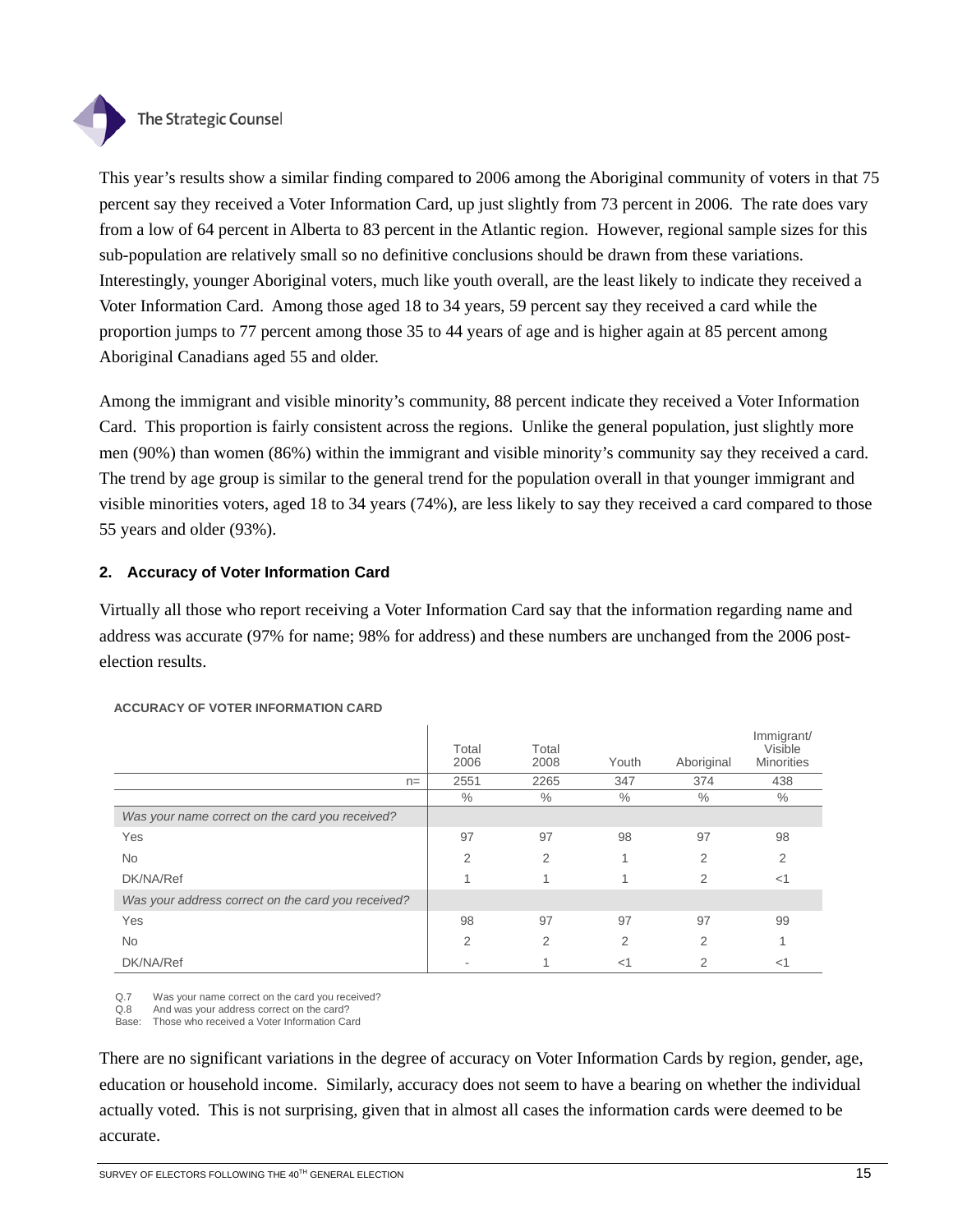

Similar results were found among the Aboriginal community, among which 97 percent report their name was correct as was their address. Again, results among this sub-group do not vary substantially by region or by gender, age, household income or occupation.

Responses regarding the accuracy of name and address on the Voter Information Card are equally consistent among visible minorities and immigrants with 98 percent saying the name on the card was correct and 99 percent saying the address on the card was correct. Findings do not vary significantly by region, gender, age, education or household income.

## **B. Correcting Voter Card Errors**

*Just under one-third (30%) of those who found errors in their Voter Information Card did something to correct the inaccuracies.* 

This represents a decline from just under half of electors who took steps to correct inaccurate information in 2006. However for both years the sample sizes are very small and the differences are within the margin of error.

# **C. Recollection of Information Contained on the Voter Information Card**

*Among those who indicate that they received a Voter Information Card, the vast majority recall that the card contained information on where to vote. Somewhat fewer also recall that the card provided information on when to vote, including hours or the time period during which polls were open.* 

Respondents who say they received a Voter Information Card were asked what information the card provided. Most (75%) recall that the card indicated the location of the polling station where they could vote. Somewhat fewer, but still a significant number (47%), also recall that the card informed them of the hours during which polling stations were open. Fewer still (23%) recall information regarding the new voter ID requirements; including the necessity to show official identification at the polling station. Less than one-in-ten of those who say they received a Voter Information Card recall something about advance polling, the number of the polling station, how to vote or what to do if the information on the card is incorrect.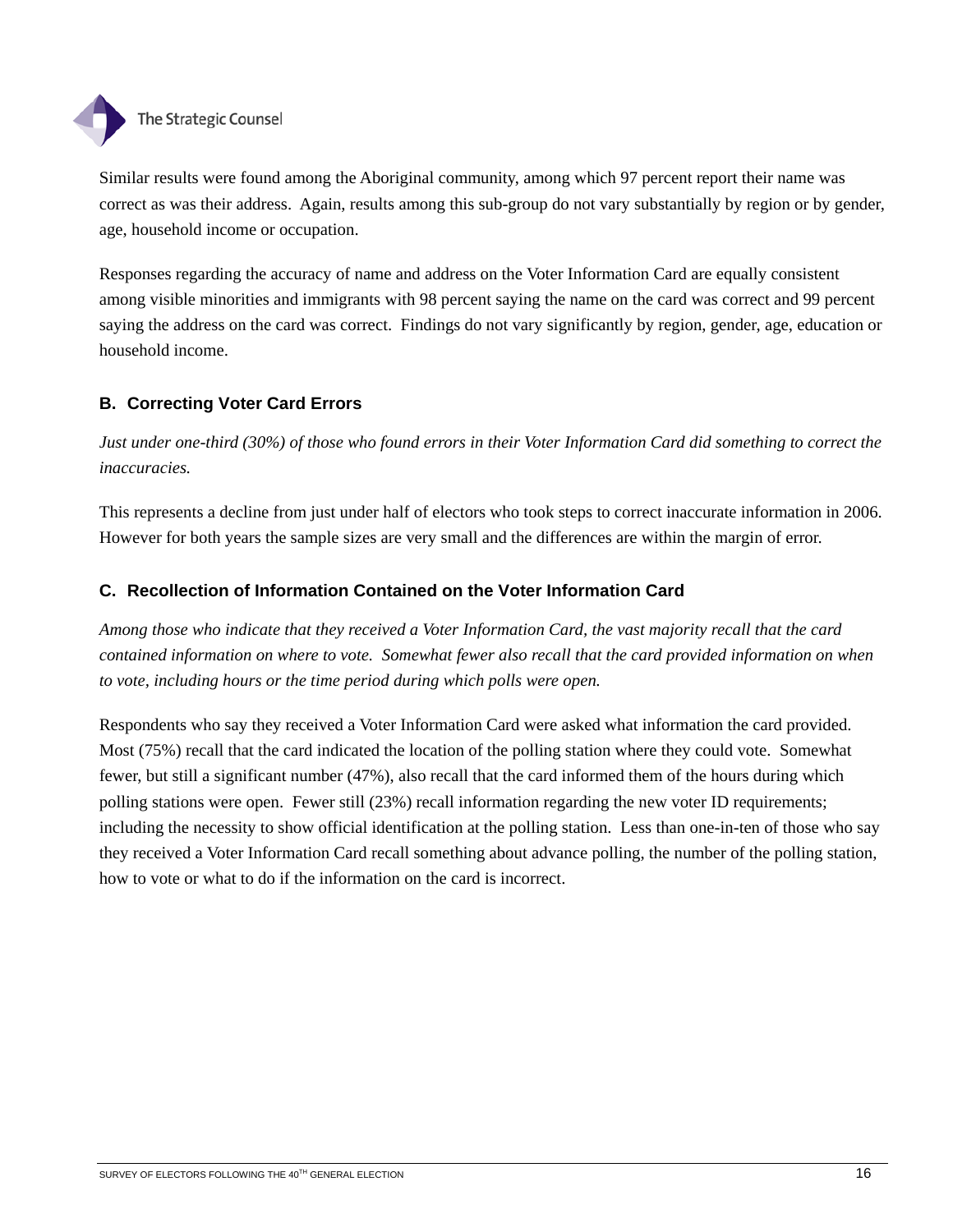

#### **RECALL OF INFORMATION PROVIDED ON THE VOTER INFORMATION CARD**

|                                                                          | Total<br>2008 | Youth         | Aboriginal | Immigrant/<br>Visible<br><b>Minorities</b> |
|--------------------------------------------------------------------------|---------------|---------------|------------|--------------------------------------------|
| $n =$                                                                    | 2265          | 347           | 374        | 439                                        |
|                                                                          | $\frac{0}{0}$ | $\frac{0}{0}$ | $\%$       | $\%$                                       |
| Where to vote                                                            | 75            | 63            | 54         | 71                                         |
| When to vote/Hours that you can vote/time of voting                      | 47            | 43            | 34         | 49                                         |
| Voter ID information/Proof of name and address/Cannot be<br>used as ID   | 23            | 13            | 15         | 23                                         |
| Advance poll information                                                 | 12            | 7             | 4          | 11                                         |
| Poll number/Poll station number                                          | 4             | 3             | 2          | 2                                          |
| My personal information/I am registered                                  | 2             | 3             |            | 2                                          |
| How to vote/Bring card/Requirements to vote                              | 5             | 5             | 7          | 7                                          |
| Reminder to vote                                                         | 1             | 2             | 3          | 4                                          |
| What to do if information is incorrect/Number to call for<br>information | 3             | 4             |            | 2                                          |
| Other                                                                    | 4             | 4             | 5          | 4                                          |
| DK/NA/Ref                                                                | 9             | 14            | 16         | 11                                         |

Q.10 From your recollection, what did the Voter Information Card talk about? Base: Received a Voter Information Card

When responses of self-reported voters and non-voters are compared, then it is also clear that voters are generally more aware of the details on the card. For example, among the general public 79 percent of voters and only 58 percent of non-voters are able to recall that the card indicated where to vote. The same gap is also apparent for the other groups surveyed, but among youth and Aboriginal Canadians voters, far fewer recall details of the card than among the public overall (70 percent of youth voters and 59 percent of Aboriginal voters are able to recall that information about where to vote was featured on the card).

Somewhat fewer among the youth oversample (13%) and Aboriginal communities (15%) recall that the Voter Information Card contained information regarding the new voter ID. requirements. Results among immigrants and visible minorities mirror the general population with about two-in-ten (23%) recalling this requirement from information provided on the Voter Information Card.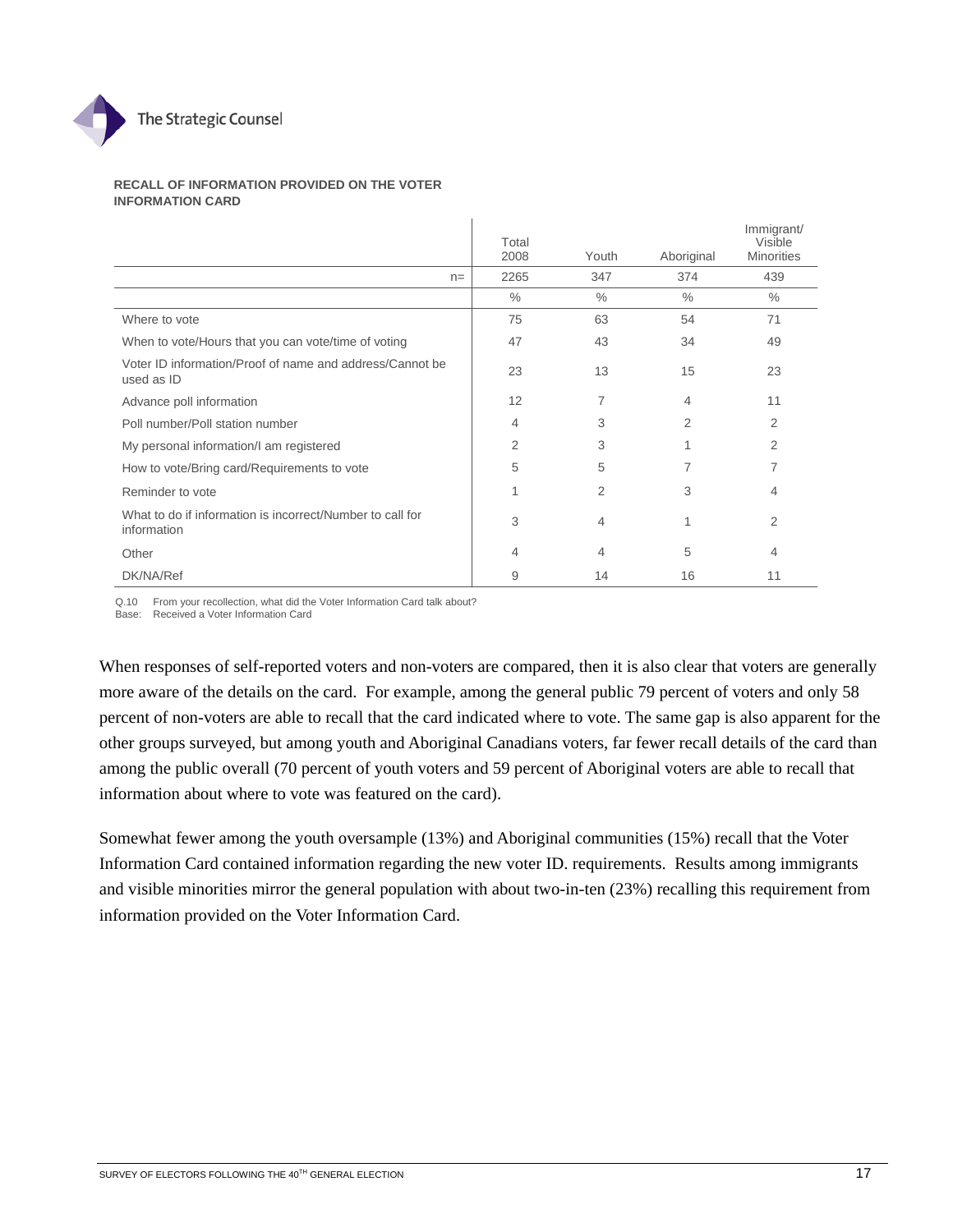

## **D. Confirmation of Registration**

*Among those who did not receive a Voter Information Card, half reported taking a variety of actions to find out if they were registered to vote.* 

Those who did not receive a personalized Voter Information Card were queried as to whether they did anything to find out whether they were registered to vote and, if so, what specifically they did. About one-half (51%) did nothing specific. Other responses range from seeking clarification at the polling station or the local Elections Canada office (15%) to calling the 1-800 number provided by Elections Canada (8%). Still fewer consulted the Elections Canada website (4%) or informed a revising agent (4%).

#### **STEPS TAKEN TO FIND OUT IF REGISTERED**

|                                                          | Total<br>2006* | Total<br>2008 | Youth          | Aboriginal | Immigrant/<br>Visible<br><b>Minorities</b> |
|----------------------------------------------------------|----------------|---------------|----------------|------------|--------------------------------------------|
| $n =$                                                    | 280            | 235           | 153            | 126        | 61                                         |
|                                                          | $\frac{0}{0}$  | $\frac{0}{0}$ | $\%$           | $\%$       | $\frac{0}{0}$                              |
| Found out at the polling station/local officer           | 29             | 15            | 20             | 14         | 12                                         |
| Called 1-800 Number Provided by Elections Canada         | 24             | 8             | 8              |            | 10                                         |
| Went to/phoned government office/Elections Canada office | 10             | ۰             | 2              |            | 5                                          |
| Consulted the Elections Canada Website                   | 9              | 4             | 5              |            | 2                                          |
| Informed the revising agent who was at my home           |                | 4             | 1              | 3          | 5                                          |
| Asked someone (general)                                  | 2              | 4             |                | 2          | 2                                          |
| Got a letter in the mail                                 |                | 3             | $\mathfrak{p}$ |            | 3                                          |
| Family member arranged to correct / get info             | 2              | 3             | 7              | 3          | 3                                          |
| Voted before / Got one in previous in previous election  |                | 2             |                | 4          |                                            |
| Was on the voter's card                                  |                | 2             |                | 2          |                                            |
| Called the telephone number on the voter's card          | 14             | 2             | 2              | 2          |                                            |
| Other                                                    | 8              |               | 6              | 10         |                                            |
| I did nothing specific                                   | 68             | 51            | 46             | 61         | 56                                         |
| DK/NA/Ref                                                | 2              |               | 4              | 2          | 3                                          |

 $\mathbf{I}$ 

2008Q.11 What did you do to find out whether you were registered to vote in this election?

2006Q.9 Did you do anything to check whether you were registered to vote in this recent election?<br>2006Q.10 What specifically did you do?

2006Q.10 What specifically did you do?<br>Base: Those who did not receive a Those who did not receive a Voter Information Card

Note: Due to multiple mentions, responses may exceed 100%. The 2006 column sums to well beyond 100 percent since this column reports the results from Q9 (68%) and Q.10. In 2008, one question was used to capture both pieces of information (Q.11).

Not surprisingly, taking action is strongly linked to voting. Among those voting in 2008, 17 percent report that they did nothing, compared with 74 percent among those who report not voting.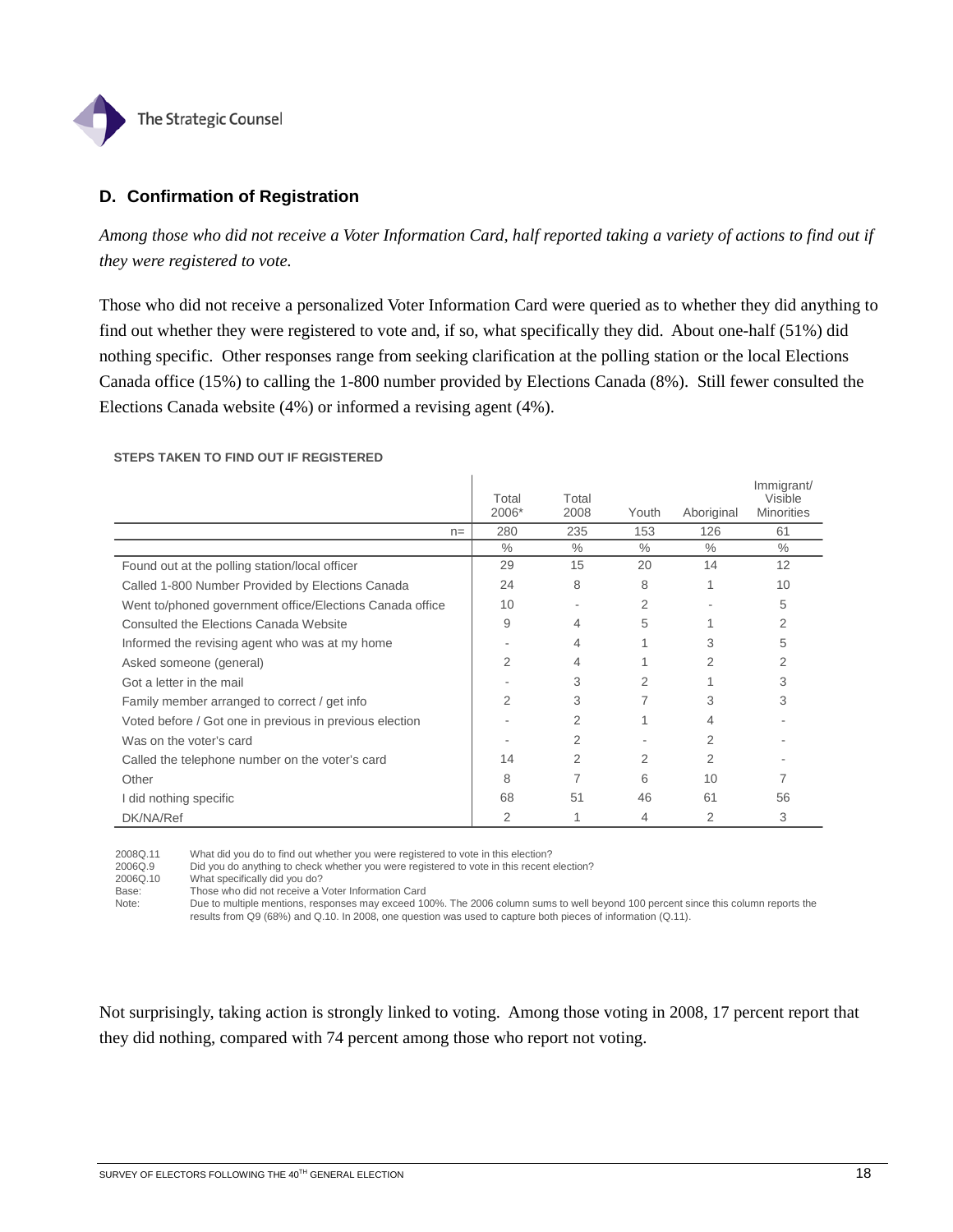

Results are similar among the youth oversample and immigrant and visible minorities, for whom 46 percent and 56 percent respectively did not do anything to follow up. A slightly higher proportion of Aboriginal Canadians indicate they did nothing to follow up (61%) as compared to the general population and other subgroups.1

## **E. Interest in Internet Registration**

*About six electors in ten indicate an interest in on-line registration or making corrections to voter information online.* 

Although voter registration on-line is not currently available for federal elections, a majority (58%) say they would be likely to access an Elections Canada web-site to register or make corrections to their voter information if they could do so. Interest levels in on-line registration are stable compared to 2006 (61%). Four-in-ten electors say they would be "very likely" to use such a system in future elections, while another 18 percent would be "somewhat likely." Just over one-third (35%) say they would be either "not likely at all" (23%) or "not very likely" (12%) to register on-line or make corrections via an Elections Canada web-site.

|                                        | <b>Total 2006</b> | <b>Total 2008</b> | Youth         | Aboriginal    | Immigrant/<br>Visible<br><b>Minorities</b> |
|----------------------------------------|-------------------|-------------------|---------------|---------------|--------------------------------------------|
| $n =$                                  | 3013              | 2500              | 500           | 500           | 500                                        |
|                                        | $\%$              | $\%$              | $\frac{0}{0}$ | $\frac{0}{0}$ | $\%$                                       |
| <b>NET Likely</b>                      | 61                | 58                | 69            | 45            | 58                                         |
| Very likely                            | 41                | 40                | 44            | 25            | 43                                         |
| Somewhat likely                        | 20                | 18                | 25            | 19            | 15                                         |
| Not very likely                        | 9                 | 12                | 17            | 15            | 13                                         |
| Not at all likely                      | 24                | 23                | 12            | 33            | 23                                         |
| <b>NET Not likely</b>                  | 33                | 35                | 29            | 48            | 36                                         |
| Depends                                | 4                 | <1                | <1            | $<$ 1         | $<$ 1                                      |
| Do not have access/Do not use Internet | 4                 | 6                 | <1            | 6             | 6                                          |
| DK/NA/Ref                              |                   | $<$ 1             | $<$ 1         |               |                                            |

#### **LIKELIHOOD OF REGISTERING OR MAKING CORRECTIONS TO VOTER INFORMATION ON-LINE**

2008Q.12 If you could register or make corrections to your voter information on-line on the Elections Canada Web site, would you be very likely, somewhat likely, not very likely or not at all likely to do so?

2006Q.14 For future elections, if you could use the Internet to register or make corrections to your voter information with Elections Canada, would you be very likely, somewhat likely, not very likely or not at all likely to do so? Base: All respondents

l

<sup>&</sup>lt;sup>1</sup> The base of those who indicate they did something to verify their eligibility to vote (n=235) is too small to permit statistically reliable analysis by subgroups. This is also true for the youth oversample (n=153).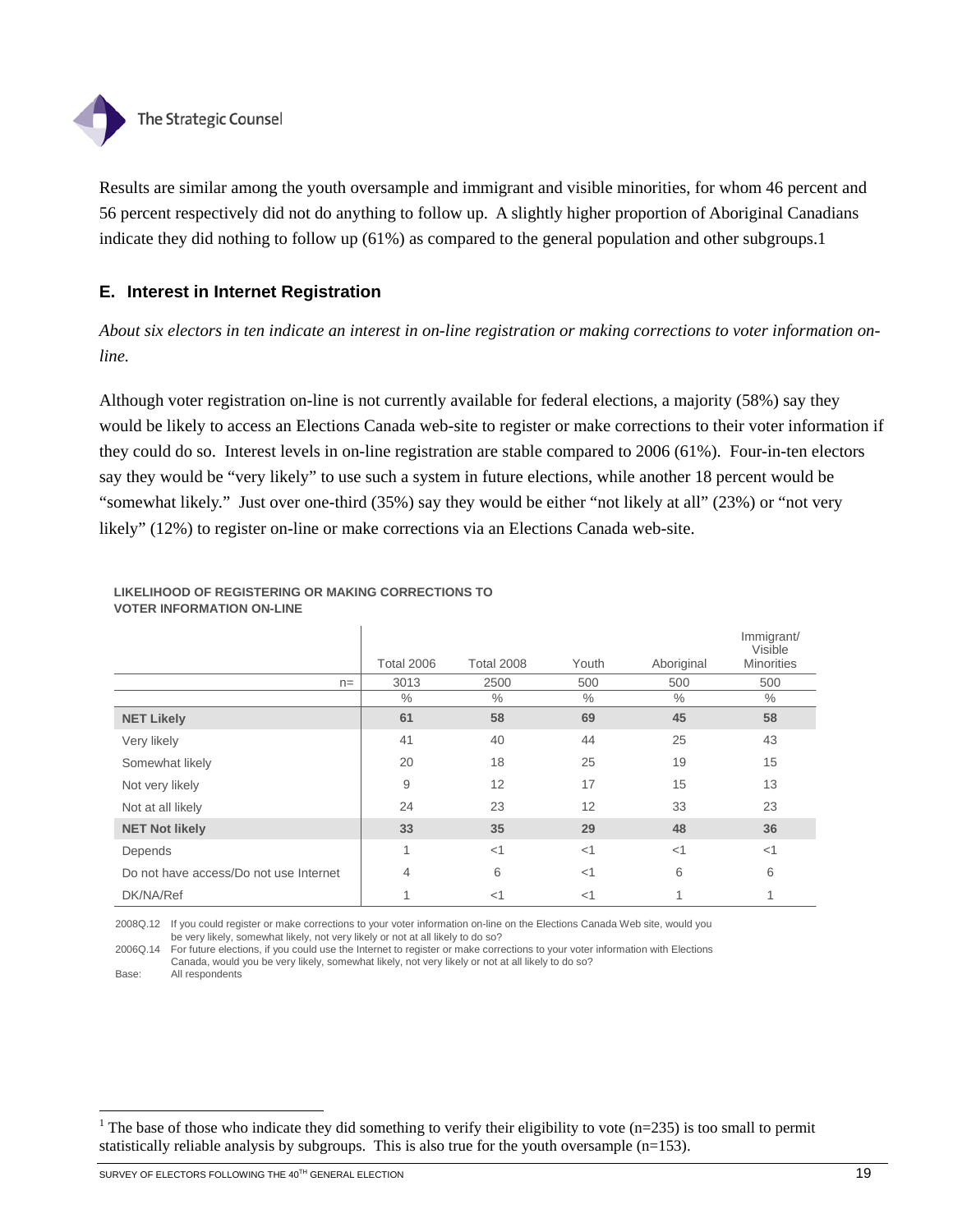

The likelihood of using the internet to register or correct information varies across the regions, from 49 percent in Manitoba and Saskatchewan (combined), 54 percent in Quebec and Atlantic Canada, to 61 percent in B.C. and 62 percent in Ontario. Not surprisingly, given patterns of internet usage, interest in using an on-line tool is higher in urban (62%) than it is in rural (46%) areas of Canada.

Variations are also evident across other sub-groups of the population. Men (61%) are somewhat more likely than women (55%) to indicate interest in using the internet to register or correct voter information. And, again not surprisingly, interest declines with age, from 72 percent of those aged 18 to 34 years expressing some likelihood of using the internet to 40 percent among those aged 55 years or older. As in 2006, interest in on-line voter registration increases with the level of educational attainment and with household income.

Among the youth oversample, 69 percent indicate a likelihood and 44 percent say they would be "very likely" to use the internet to register or make corrections to voter information. Interest is highest in Quebec (75%) and, in keeping with patterns for the general population, interest is also just slightly higher among youth residing in urban (70%) versus rural (64%) parts of the country. Among this group, more women (74%) than men (65%) express some likelihood of registering on-line or making corrections via an Elections Canada web-site.

Aboriginal Canadians (45%) are substantially less likely, compared to the general population, to indicate an interest in using an on-line tool to register or correct voter information. About equal numbers (48%) say they would not be likely to do so. Indeed, fully one-third (33%) of Aboriginal Canadians say they would not be likely at all to use the internet. However, interest among the Aboriginal group is higher for those aged 18 to 34 years (55%) as compared to those aged 55 years or older (33%). Similarly, in keeping with patterns found for the general population of Canadians overall, interest among Aboriginal people in using an on-line tool increases with the level of education and generally with household income as well, particularly for those with a household income of \$40,000 or more.

Interest in registering on-line among those who identified themselves as an immigrant or a visible minority (58%) is no different from the general population of Canadians. In keeping with patterns found in the general population, within this sub-sample of immigrants and visible minorities, men (66%) are significantly more likely than women (52%) to say they would be likely to register or correct information on-line. Interest also declines with age, but is positively correlated to educational attainment and household income.

It is also noteworthy that non-voters among the public, youth and Aboriginal Canadians (55%, 64%, and 41%, respectively), report that they would be likely to use the internet to register to vote if this service were available. This suggests that on-line registration might to some extent facilitate greater involvement in the voting process by making it easier to register to vote, for those who are currently less engaged.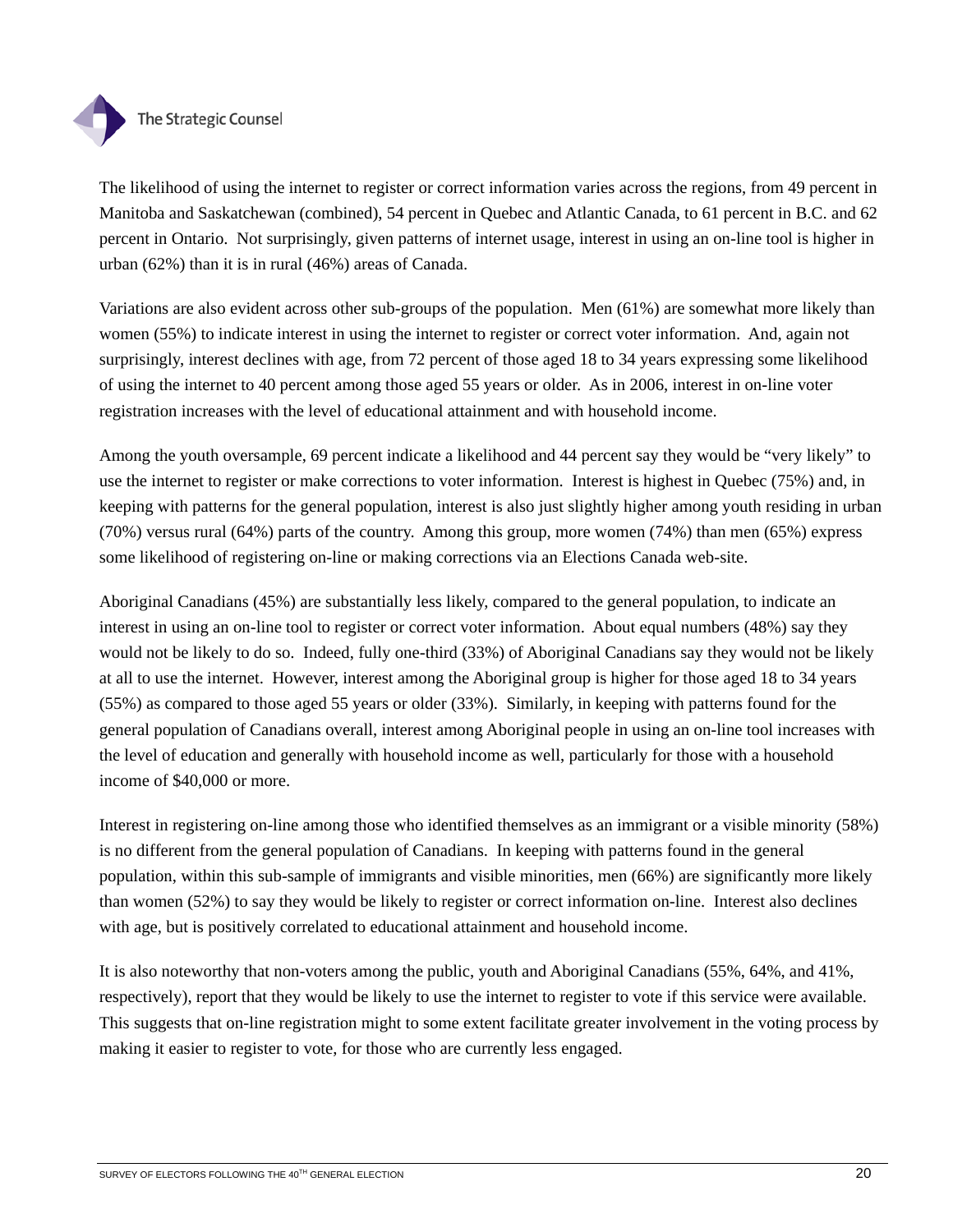

**IV. Voter Turnout**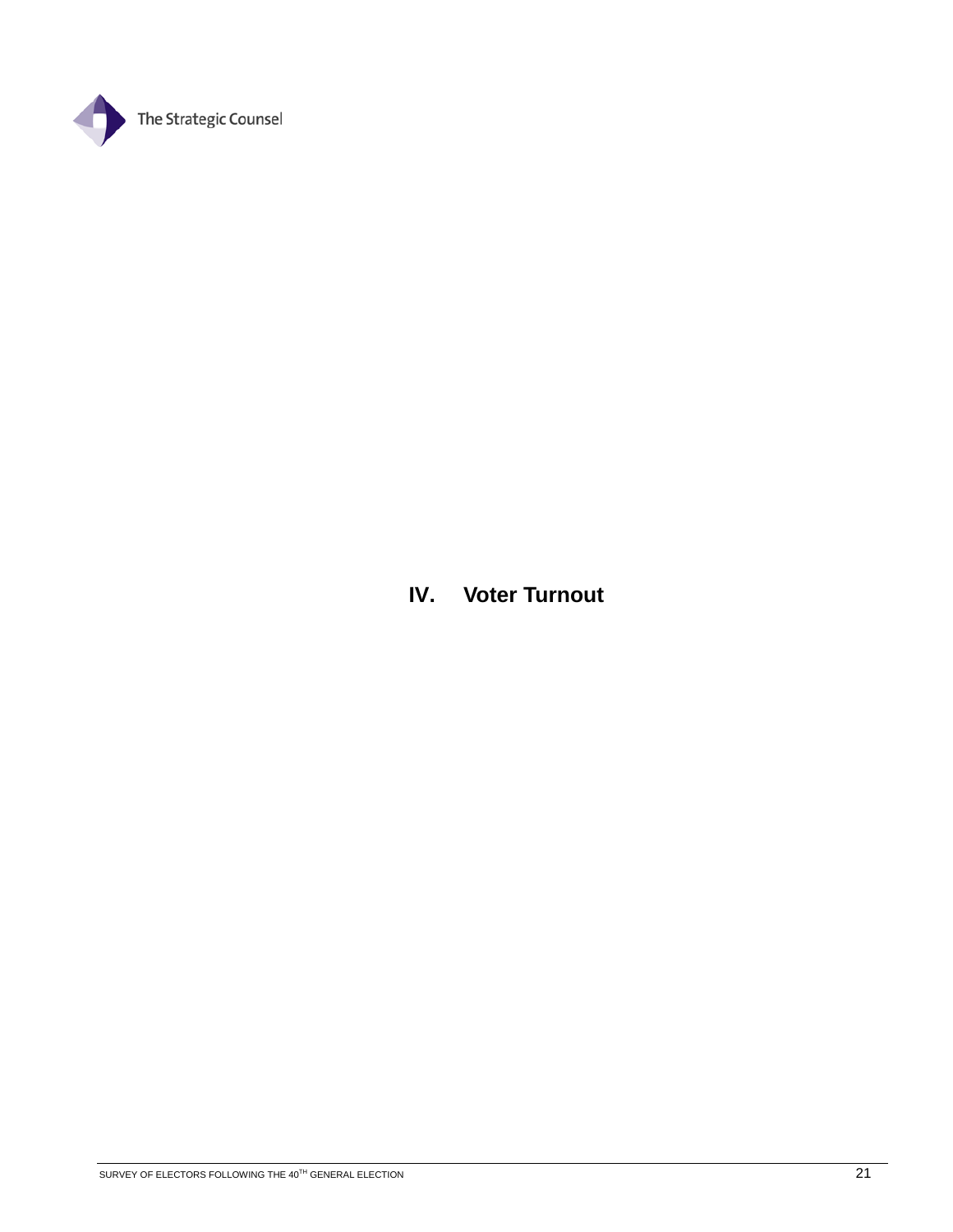

# **Voter Turnout**

## **A. National Overview**

*While awareness of the 40th General Election on October 14th is extremely high (99%), voter turnout was the lowest it has been in generations. However, a somewhat different way of asking the voter turnout question appears to have yielded a response in self-reported voting behaviour that is closer to the actual turnout.* 

Voter turnout for Canadian federal elections continues to be in decline and dropped to 58.8 percent in 2008, despite the slight increase to 64.7 percent observed in 2006.

It should be noted that self-reported voting behaviour is typically higher than the actual turnout and this fact can create analytical problems in trying to determine the factors influencing voting behaviour. In the 2008 survey, the question was designed to set respondents at ease about reporting non-voting behaviour. The wording of the question used in 2008 is as follows: "Many people don't vote for a variety of reasons. Were you able to vote at the October 14<sup>th</sup> federal election?" In response to this question a total of 73 percent report voting, which is 14 percentage points above the turnout of 59 percent. By contrast, in 2006, in response to a question which asked "Did you vote in this election?", a total of 87 percent reported voting, which represents a gap of 22 percentage points above the turnout of nearly 65 percent. The narrowing of the gap between actual and reported voting behaviour could be a function of a number of factors. One is the change in question wording, a second is that as turnout drops any stigma associated with not voting is eroding. The implication of this second factor is that this would lead to fewer people reporting having voted when in fact they did not. In addition to the above factors, there may also be other as yet undefined factors at work.

|           |       | All Canadians |       | Youth |       | Aboriginal |      | Immigrant/<br>Visible<br><b>Minorities</b> |
|-----------|-------|---------------|-------|-------|-------|------------|------|--------------------------------------------|
|           |       | 2006          | 2008  | 2006  | 2008  | 2006       | 2008 | 2008                                       |
|           | $n =$ | 2011          | 2500  | 678   | 500   | 642        | 500  | 500                                        |
|           |       | $\%$          | $\%$  | $\%$  | $\%$  | $\%$       | $\%$ | $\%$                                       |
| Yes       |       | 87            | 73    | 70    | 63    | 64         | 54   | 71                                         |
| <b>No</b> |       | 13            | 26    | 30    | 37    | 36         | 46   | 28                                         |
| DK/NA/Ref |       | $<$ 1         | $<$ 1 | $<$ 1 | $<$ 1 | $<$ 1      |      | $<$ 1                                      |

**INCIDENCE OF SELF-REPORTED VOTING IN THE 39TH and 40TH GENERAL ELECTION**

Q.3 Many people don't vote for a variety of reasons. Were you able to vote at the October 14th federal election?

Base: All respondents, youth oversample, Aboriginal oversample, visible minorities oversample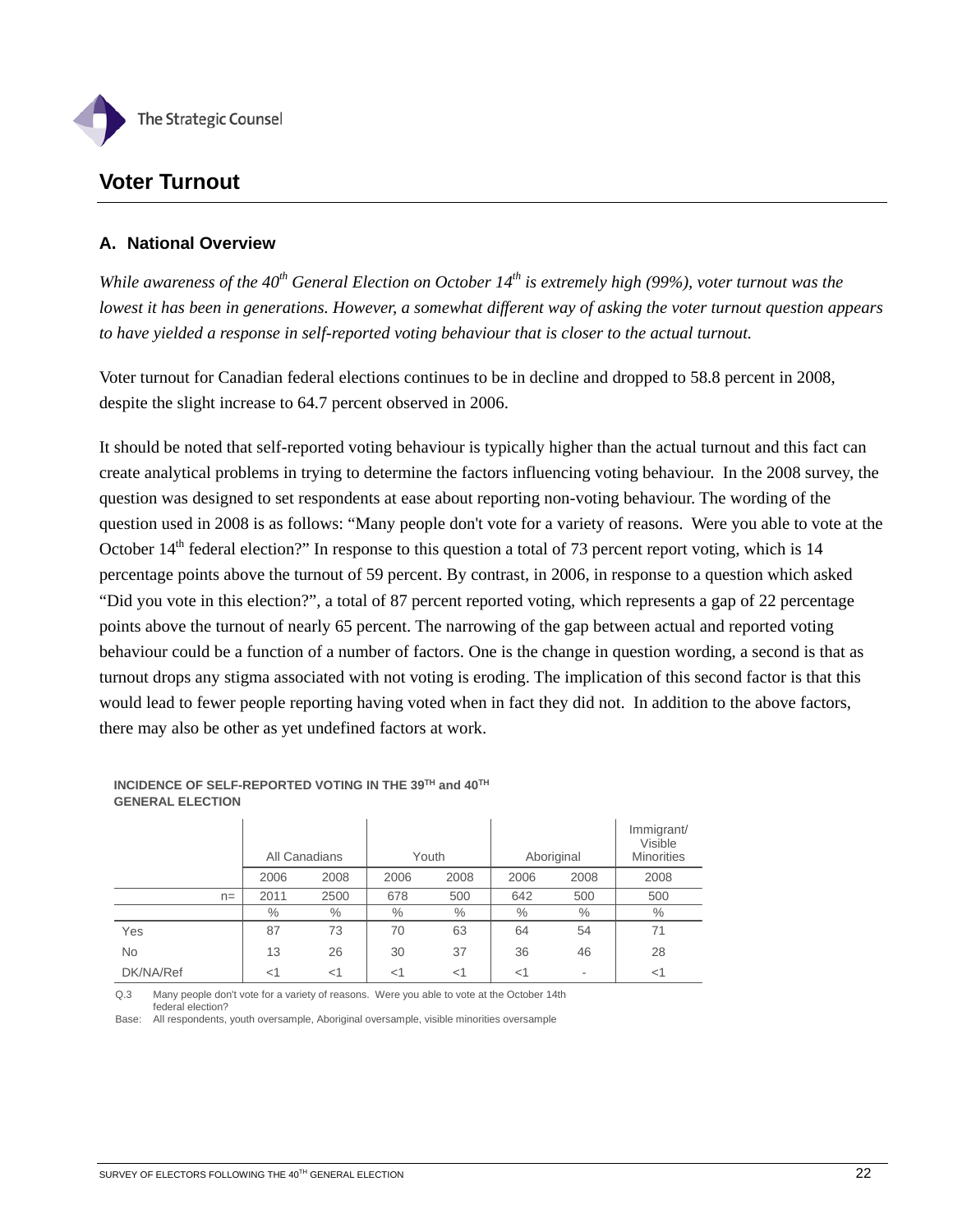

## **B. Turnout by Region and Major Demographics**

*Not unexpectedly, self reported voting behaviour varies across a number of key background factors. This includes region, age, education, and previous self reported voting behaviour.* 

Self-reported voting incidence varies greatly among the Canadian regions. Notably, a higher incidence of reported voting is found among electors in Quebec (77%), British Columbia (75%), and Ontario (75%) as compared to electors in the Prairies (65%) and the Atlantic Provinces (60%). Alberta falls in the middle at 70 percent.

Along with these regional differences, and consistent with previous surveys, age is a key indicator of voting incidence. Specifically, older Canadians are more likely than younger Canadians to report having voted.



**VOTING BEHAVIOUR BY AGE – GENERAL POPULATION**

However, gender is also an indicator of voting incidence. Men (77%) are more likely than women (70%) to report

Life status measures, such as education, occupation, and household income, are also key indicators of selfreported voting behaviour. Canadian electors with a university degree are more likely to indicate having voted than are those with college diplomas and those with high school diplomas or less (80% vs. 72% and 69% respectively). Canadians in the work force, either self-employed or working full or part time, also are more likely than students to indicate having voted (73% vs. 72% and 63% respectively). Notably, retired Canadians are much more likely to indicate having voted (84%); this is not surprising given the link between age and self-reported voting behaviour.

category is based on youth sample.

having voted.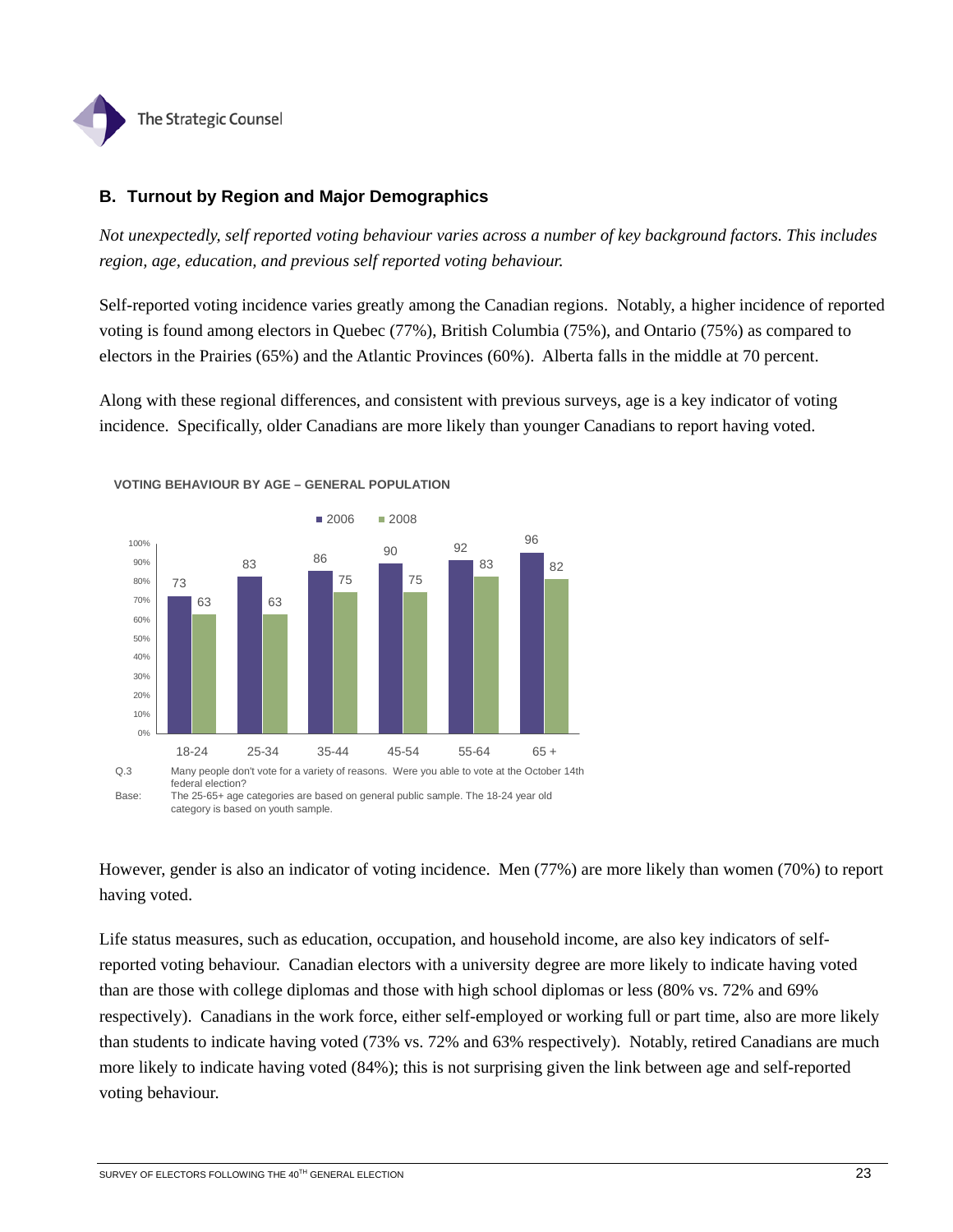

Being previously engaged in the voting process is also a key indicator of voting behaviour. Canadians who report they voted in 2006 (81%) are much more likely to report that they voted in 2008 than are those who say that they did not vote in 2006 (35%). The implication here is that a significant proportion of 2008 non-voters may well be long-term disengaged from the political electoral process. In fact, a quarter (26%) of the public report not voting in both the 2006 and 2008 elections.

# **C. Aboriginal Canadians Review**

*As in 2006, Aboriginal Canadians report a lower level of voting than the population overall (54% to 73%). This is especially low among those under 35 years of age (37%).* 

As was the case in 2006, Aboriginal Canadians are much less likely than other Canadians to indicate having voted in the 2008 election. (It is also noteworthy that 7% of Aboriginal Canadians report not being aware of the election as opposed to only 1% in the rest of the population.) About half of Aboriginal Canadians (54%) surveyed indicate they voted in 2008 vs. 64 percent in 2006, for a 10 point drop in self-reported voting. The 10 percentage point decline reflects the lower turnout in 2008 and likely the effects of the change in wording of the vote question in the survey. As noted, this wording change was designed to make it easier for citizens to report that they did not vote and to thereby reduce the level of false positive responses. The 10 point gap in Aboriginal voting between the self-reported figures in 2006 and 2008 is smaller than the 14 point gap found among electors overall and suggests that norms around admitting non-voting (and voting behaviour generally) in federal elections may be weaker for Aboriginal Canadians.

Given that the self-reported Aboriginal voter proportion (54%) is below the actual national turnout figure (59%), the implication is that the actual Aboriginal turnout figure could be below 50 percent, if we assume that a proportion of those reporting voting are false positives (i.e. those who reported voting but did not).

Much like with other Canadians, age and self-reported voting behaviour among Aboriginal Canadians is strongly linked. In fact, among those under 35 years of age it is especially low (37%).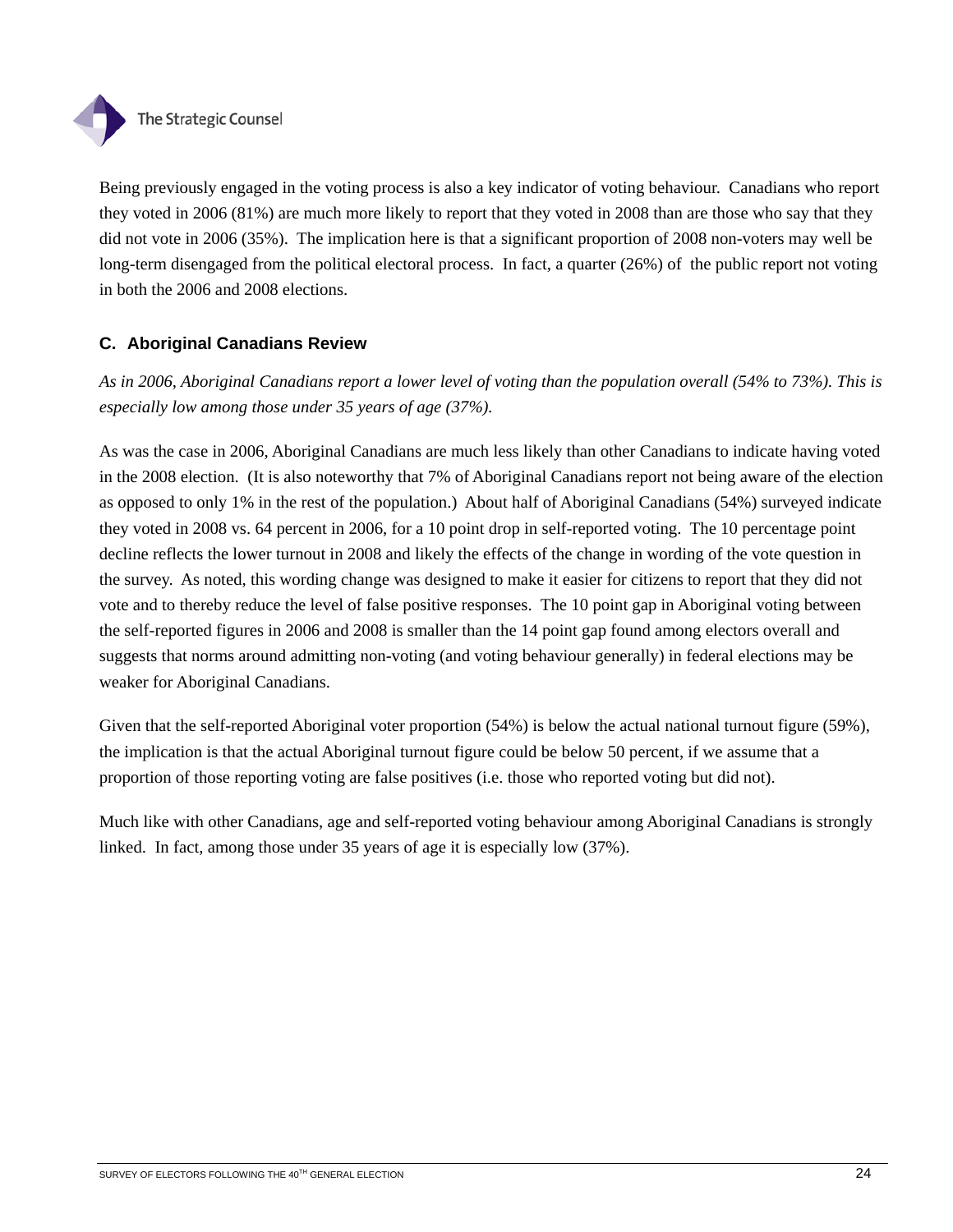



#### **VOTING BEHAVIOUR BY AGE – ABORIGINAL CANADIAN OVERSAMPLE**

Education is also a good indicator of voting behaviour among Aboriginal Canadians. Specifically, likelihood of

voting increases with level of education completed.

sample size (n=53), as has the 55-64 and 65+ age groups.

A greater discussion about Aboriginal Canadians can be found starting at page 76.

## **D. Youth Review**

*A decrease in self-reported voting behaviour among Canadians in general compared to 2006 is also evident among young Canadians (aged 18-24), but to a much weaker degree.* 

Less than two-thirds of Canadian youth (63%) indicate that they voted in the  $40<sup>th</sup>$  Federal General Election, compared to 70% for the 39<sup>th</sup> Federal General Election, a gap of just 7 percentage points. As in the case of Aboriginal voters, this may suggest that norms about voting are less strong among youth. Some confirmation is found in responses to questions concerning the duty to vote, which suggest that youth may be less likely to overreport voting behaviour.

As in 2006, young men (66%) remain slightly more likely to indicate having voted than young women (60%).

A greater discussion about youth can be found on page 82.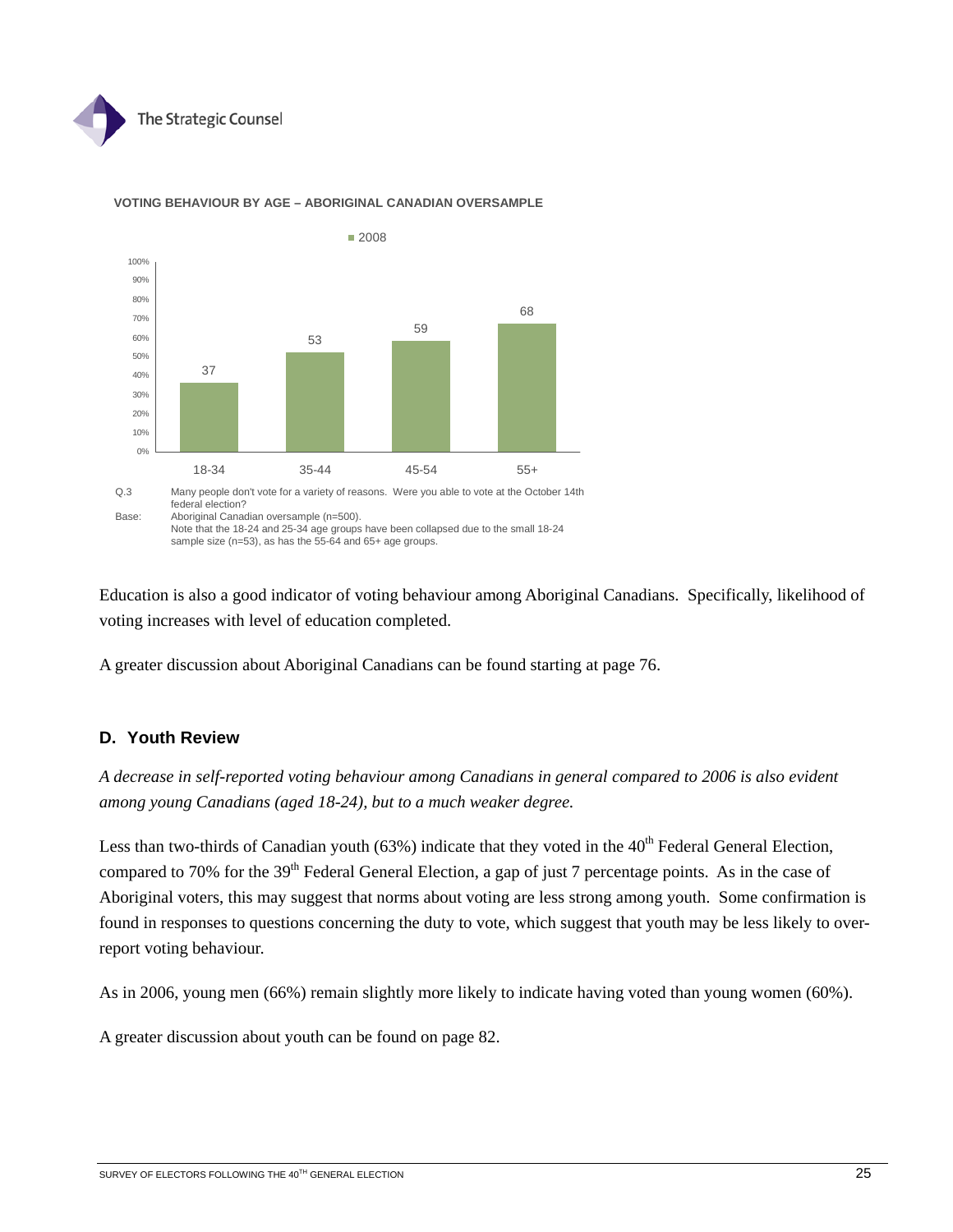

## **E. Immigrant / Visible Minorities Review**

*Self-reported voting behaviour among immigrants and visible minorities is much like that of other Canadians. Seventy-one percent of immigrants and visible minorities indicate that they voted in the 40<sup>th</sup> Federal General Election.* 

Much like Aboriginal Canadians and other Canadians, age is a key indicator of voting behaviour for immigrants and visible minorities. There is also some evidence that men are more likely than women to report voting (74% to 69%).



#### **VOTING BEHAVIOUR BY AGE – IMMIGRANT / VISIBLE MINORITIES OVERSAMPLE**

Q.3 Many people don't vote for a variety of reasons. Were you able to vote at the October 14th federal election? Base: Visible minority / immigrant oversample (n=500)

Further analysis of factors associated with voting behaviour by the sub populations is found in the sections devoted to these populations later in this report.

Note that the 18-24 and 25-34 age groups have been collapsed due to the small 18-24 sample sizes.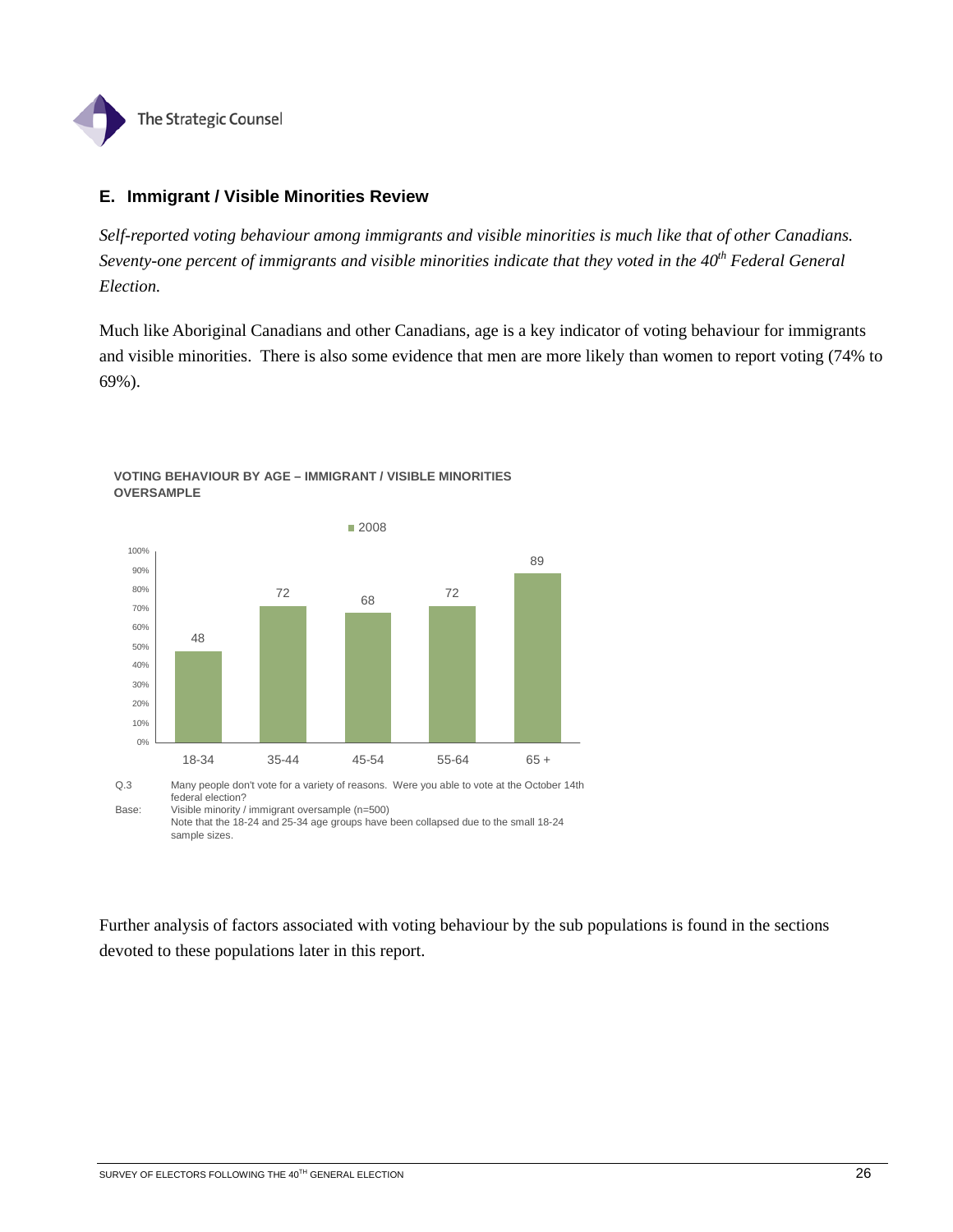

## **F. Reasons for Voting**

*Reasons of citizenship and responsibility, rather than partisanship, appear to be the main factors voters give for casting a ballot.* 

As was the case for the 39<sup>th</sup> Federal General Election, most electors cite non-political reasons for voting in the  $40<sup>th</sup>$ General Election suggesting that most are voting for reasons other than a political agenda. In fact, the majority of electors (64%) say they voted because they felt it was their duty, right, privilege or responsibility to do so. This is up considerably from 2006 when just under half (44%) said so. Other non-political reasons electors give for voting include habit (10%), to voice their opinion or have a say (8%), because they are concerned about the country (3%),, because they feel that you must vote to have the right to complain (3%), and because they simply wanted to vote (1%).

Among political reasons given are to support a particular party (12%), to support a particular candidate (5%) and to oppose a particular party (5%).

|                                                      | Total<br>2006 | Total<br>2008 | Youth | Aboriginal | Immigrant/<br><b>Visible</b><br><b>Minorities</b> |
|------------------------------------------------------|---------------|---------------|-------|------------|---------------------------------------------------|
| $n =$                                                | 2486          | 1876          | 315   | 269        | 356                                               |
|                                                      | $\%$          | $\%$          | $\%$  | $\%$       | $\%$                                              |
| <b>Non-Political Reasons</b>                         |               |               |       |            |                                                   |
| My duty / right / privilege / responsibility to vote | 44            | 64            | 62    | 43         | 65                                                |
| Habit – always vote                                  | 9             | 10            | 5     | 11         | 10                                                |
| To voice my opinion / Have a say                     | 5             | 8             | 13    | 4          | 8                                                 |
| Concerned about the country                          |               | 3             | 4     | 5          | 5                                                 |
| You can't complain if you don't vote                 |               | 3             | 3     | 2          | $\mathcal{P}$                                     |
| I wanted to vote                                     |               |               | 2     | 5          |                                                   |
| <b>Political Reasons</b>                             |               |               |       |            |                                                   |
| To support a particular party                        | 11            | 12            | 7     | 12         | 14                                                |
| To support a particular candidate                    | 4             | 5             | 4     | 7          | 6                                                 |
| To oppose a particular party                         | 7             | 5             | 5     | 6          | 6                                                 |
| Time for change / make a difference                  | 6             | 4             | 3     | 6          | 4                                                 |
| To oppose a particular candidate                     | 1             | 1             | 2     | $\leq$ 1   |                                                   |
| DK/NA/Ref                                            |               |               |       | 4          | $<$ 1                                             |

#### **REASONS FOR VOTING**

Q.5 What is the main reason you voted?

Base: Those who voted in the October 14<sup>th</sup> General Election

Interestingly, little variation exists between regions, by demographics, although there are some variations among some of the special sub-samples selected for this report (youth, Aboriginal Canadians).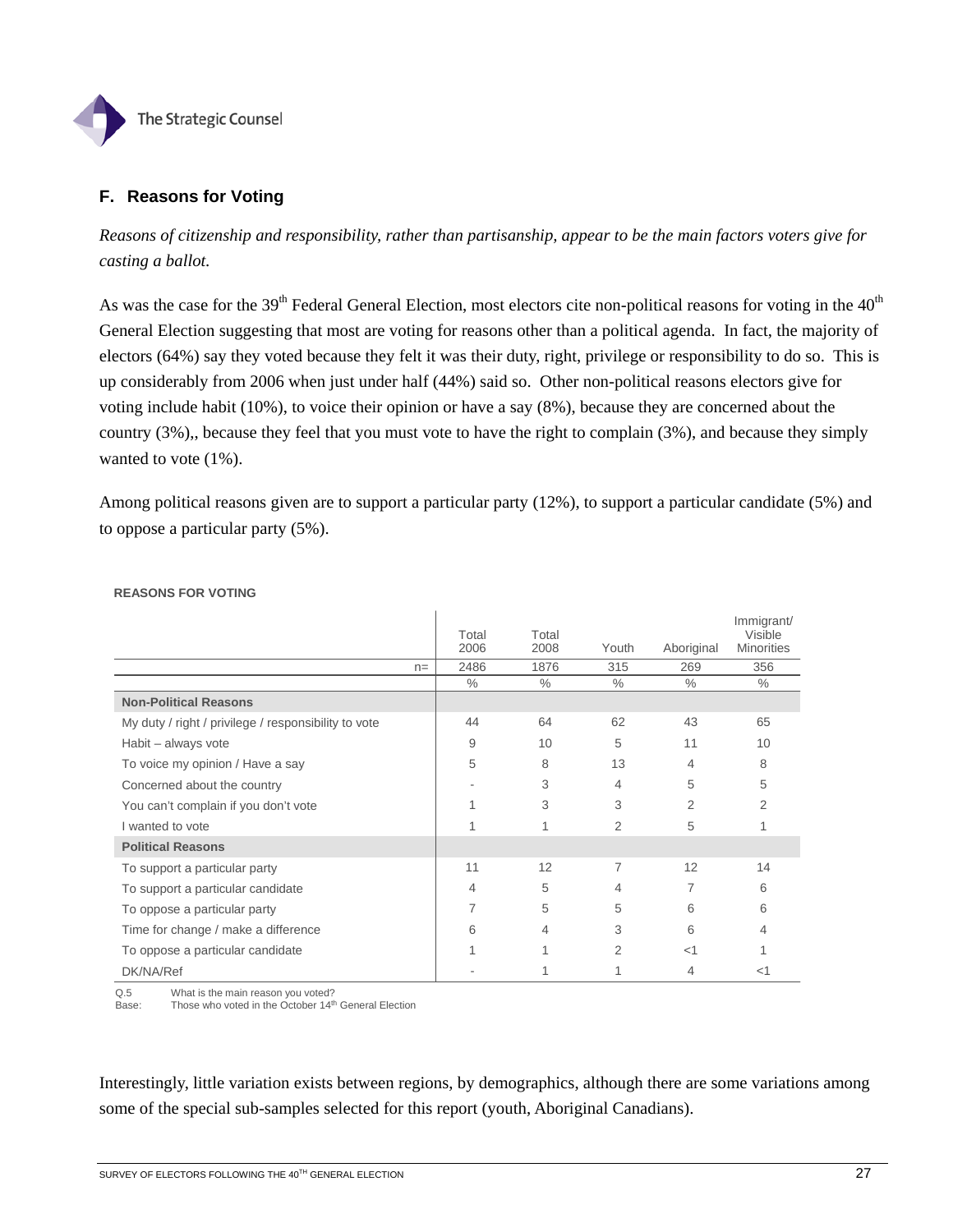

Aboriginal Canadians are less likely than other groups to say they felt it was their duty, right, privilege, or responsibility to vote. Young Canadians are more likely than other groups to say they voted because they wished to voice their opinion yet are less likely to cite force of habit or the desire to support a particular party.

# **G. Reasons for Not Voting**

*Non-voters offer a wide variety of reasons for not casting a ballot, but these can be divided into everyday life reasons, negative attitudes related to political factors or factors related to the electoral process. Of these three, everyday life intruding appears to be the principal reason given for not voting.* 

Using an open ended question approach, Canadian non-voters give a wide range of factors for their voting behaviour or the lack of it. A different approach was used for the 2006 Federal Election and therefore no direct comparisons can be made. In order to aid the analysis, the reasons given by Canadians for not voting have been grouped into three categories:

- Those where an electoral type issue is cited;
- Those where a political type issue is indicated; and,
- Those where a life style/everyday life issue is indicated.

Among the public overall, the single biggest issue identified by non-voters can be grouped into everyday life situations (57%). This is followed by a generally negative attitude toward politics or political parties (36%), and finally for a few non-voters issues related to the electoral process (8%). Everyday life issues include things like holidays or being out of town (16%), being too busy or unexpected things coming up (15%), work or school schedules (11%) or family obligations (3%). Political issues identified include comments related to apathy (14%), cynicism (8%), which collectively represent the single largest group of comments, not knowing who to vote for /dislike of all candidates (9%) or negative attitudes toward political parties or politicians (3%). Finally, the various issues around the electoral process include not having received a Voter Information Card (1%, n=8), not being sure if they were registered (1%, n=8), a lack of proper identification (1%, n=8), a transportation issue in getting to a poll  $(1\%$ , n=5), and not knowing where the polling station was or that it was too far  $(1\%$ , n=12).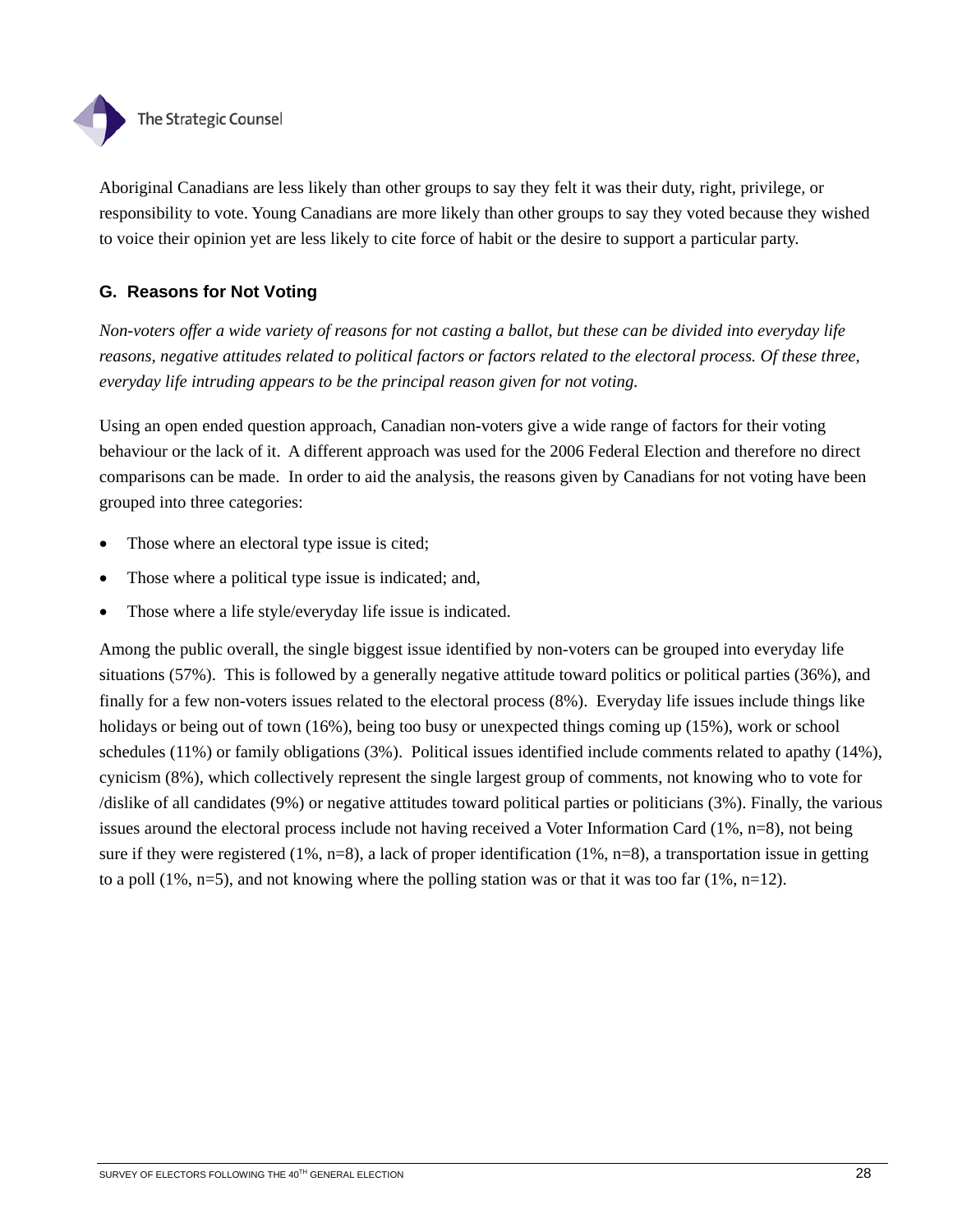

Much the same pattern of response is given by the three sub groups oversampled, although there are some variations of note.

Among youth, the same proportion (57%) as among adults cites everyday life issues, and much the same reasons are again cited. Interestingly, youth are less likely to refer to political issues (25%) but more likely to refer to electoral issues (16%). Comments regarding the electoral process include not being sure if they were registered (6%, n=11) having no Voter Information Card (3%, n=6), a transportation issue (3%, n=5), or a problem accessing the polling station (2%, n=3).

|                                                         | Total          |                | Youth                    |                          | Aboriginal               |                          | Immigrant/<br>Visible Minorities |                |
|---------------------------------------------------------|----------------|----------------|--------------------------|--------------------------|--------------------------|--------------------------|----------------------------------|----------------|
|                                                         | N              | $\frac{0}{0}$  | $\mathsf{N}$             | $\frac{0}{0}$            | $\mathsf{N}$             | $\frac{0}{0}$            | $\mathsf{N}$                     | $\frac{0}{0}$  |
| $n =$                                                   | 634            |                |                          |                          |                          |                          |                                  |                |
| <b>Electoral Issues</b>                                 | 50             | 8              | 30                       | 16                       | 37                       | 18                       | 14                               | 10             |
| No Voter Information Card                               | 8              | 1              | 6                        | 3                        | 5                        | 2                        | 9                                | 7              |
| No ID documents                                         | 8              | 1              | 3                        | 2                        | 8                        | 4                        | $\mathbf{1}$                     | 1              |
| Transportation issue                                    | 5              | 1              | 5                        | 3                        | 4                        | 2                        | 1                                | 1              |
| Problem accessing poll/too far                          | 9              | 1              | 3                        | $\overline{2}$           | 7                        | 3                        | $\mathbf{1}$                     |                |
| Moved / changed address                                 | 9              | 1              | $\overline{2}$           | 1                        | 2                        | 1                        | $\mathbf{1}$                     |                |
| Wasn't registered / not sure if reg. /<br>regist. Issue | 8              | 1              | 11                       | 6                        | 7                        | 3                        | $\mathbf{1}$                     | 1              |
| Didn't know where to vote                               | 3              | <1             | $\overline{\phantom{a}}$ | $\overline{\phantom{0}}$ | 4                        | 2                        |                                  |                |
| <b>Political Issues</b>                                 | 229            | 36             | 47                       | 25                       | 71                       | 35                       | 44                               | 32             |
| Apathy/Lack of interest                                 | 88             | 14             | 18                       | 10                       | 40                       | 20                       | 14                               | 11             |
| Didn't know who to vote for / dislike all<br>candidates | 60             | 9              | 12                       | 6                        | 19                       | 9                        | 11                               | 8              |
| Cynicism                                                | 52             | 8              | 12                       | 6                        | 6                        | 3                        | 8                                | 6              |
| Didn't like parties / platform                          | 22             | 3              | 5                        | 3                        | 4                        | 2                        | 10                               | 7              |
| Disagreed with holding election                         | $\overline{7}$ | 1              | $\overline{\phantom{a}}$ |                          | $\overline{2}$           | 1                        | $\mathbf{1}$                     |                |
| <b>Other Issues</b>                                     | 362            | 57             | 110                      | 57                       | 96                       | 47                       | 79                               | 58             |
| Travelling/holidays                                     | 103            | 16             | 13                       | $\overline{7}$           | 25                       | 12                       | 25                               | 18             |
| Too busy / something came up                            | 96             | 15             | 33                       | 17                       | 24                       | 12                       | 21                               | 15             |
| Work / school schedule                                  | 68             | 11             | 26                       | 14                       | 22                       | 11                       | 15                               | 11             |
| Health / illness                                        | 38             | 6              | $\overline{4}$           | $\overline{2}$           | 14                       | $\overline{7}$           | 6                                | $\overline{4}$ |
| Lack of information                                     | 30             | 5              | 15                       | 8                        | 2                        | 1                        | 3                                | $\overline{2}$ |
| Family obligations                                      | 17             | 3              | 4                        | $\overline{2}$           | 4                        | $\overline{2}$           | 6                                | 4              |
| Religious beliefs                                       | 10             | $\overline{2}$ | $\overline{2}$           | 1                        | $\overline{\phantom{a}}$ | $\overline{\phantom{a}}$ | 1                                | 1              |
| Other                                                   | 11             | $\overline{2}$ | 12                       | $\overline{7}$           | 5                        | 2                        | $\overline{2}$                   |                |
| DK/NA                                                   | 23             | $\overline{4}$ | 6                        | 3                        | 14                       | 7                        | 6                                | 4              |

#### **REASONS GIVEN FOR NON-VOTING**

Q.4 What were the main reasons you did not vote?

Base: Non voters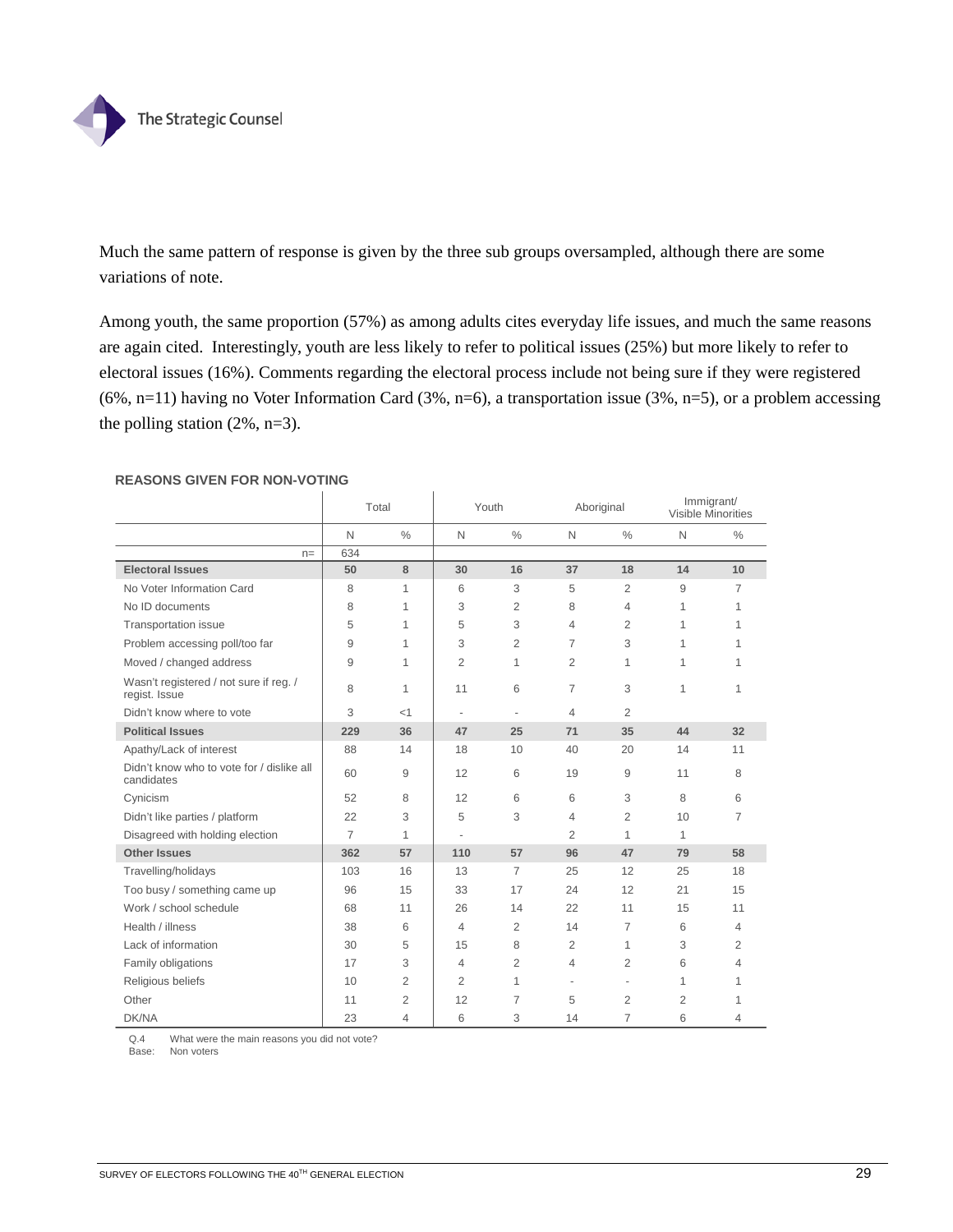

## The Strategic Counsel

Among Aboriginal Canadians, the single largest group of comments again focuses on everyday life issues (47%) and in much the same proportion as for the public overall. The only exception is the slightly larger proportion of Aboriginal non-voters who provide a health or illness reason (7%) for not being able to vote. The proportion of Aboriginal voters who cite political type issues as a reason for not voting is also in line with the public overall (35%) and the reasons cited are very similar to the public including cynicism (3%) and apathy and not knowing who to vote for/dislike of all candidates (9%). There is, though, a slightly higher proportion (18%) of Aboriginal non-voters relative to the public who cite reasons related to the electoral process. The reasons cited include: a lack of identification documentation (4%,  $n=8$ ), not being sure of being registered (3%,  $n=7$ ), a problem accessing the polling station  $(3\%, n=7)$  and not having received a Voter Information Card  $(2\%, n=6)$ .

Immigrants and visible minorities most closely resemble the public overall in their reasons given for not voting. In all, 58 percent cite everyday life problems, 32 percent political issues, and just 10 percent issues related to the electoral process.

The large number of non-voters, citing everyday life factors, may however also "hide" some less clearly expressed political dissatisfaction. Many respondents gave responses that indicate that time constraints, or travelling, or work/school schedules got in the way of voting. For many non-voters these in fact may have been the complete answer. However, for others, background factors that are not obvious, including things like apathy or a lack of engagement in the election, may lower motivation enough that busy schedules, etc. become an excuse for not voting.

However, irrespective of this issue, open ended responses make it clear that for only a few non-voters were aspects of the electoral process a barrier. And where a barrier did exist no one factor looms large, documentation issues exist for some in terms of not receiving a Voters Information Card or a lack of appropriate identification, but equally the location of polling stations or a lack of transportation to polling stations are also factors.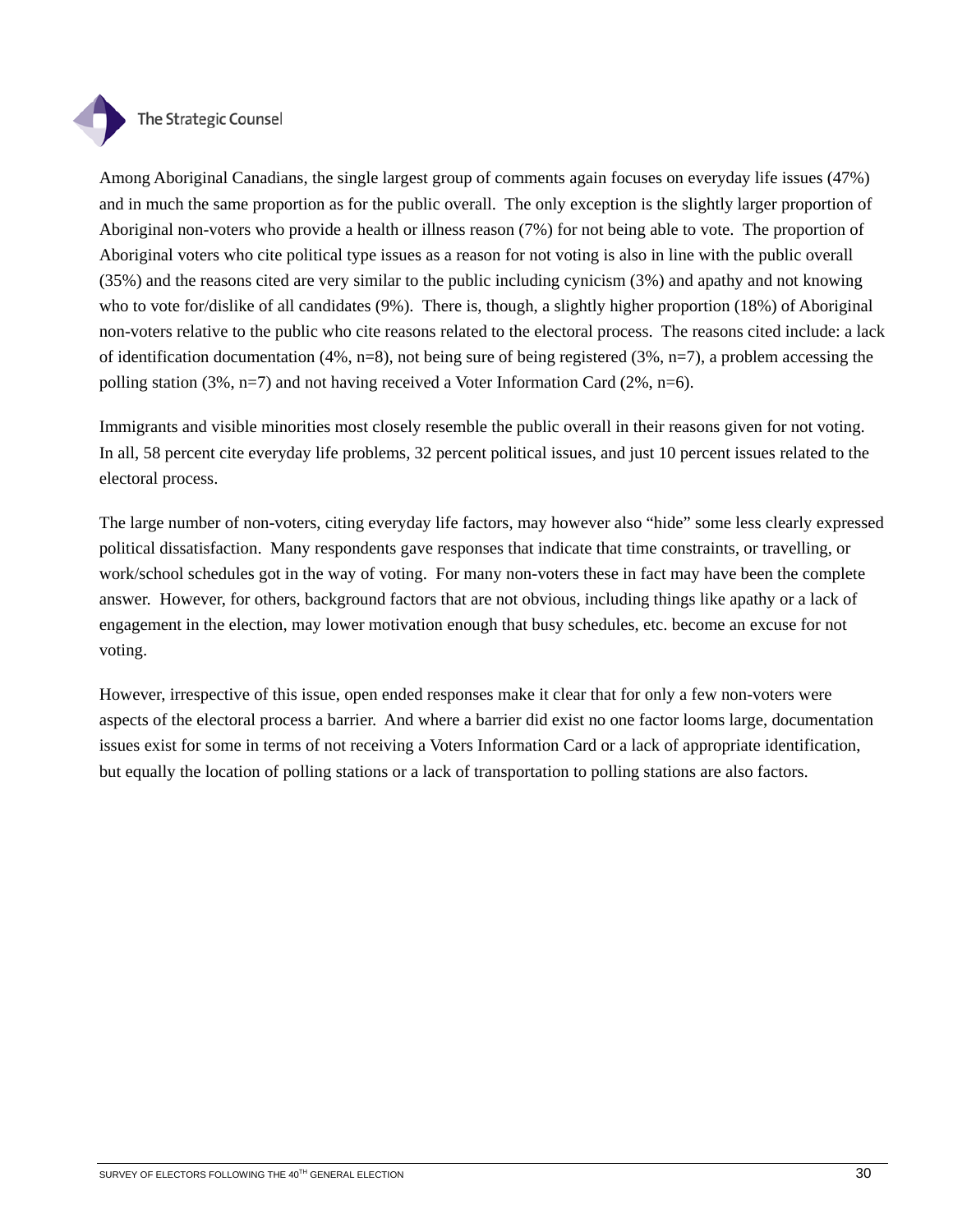

**V. The Voting Process**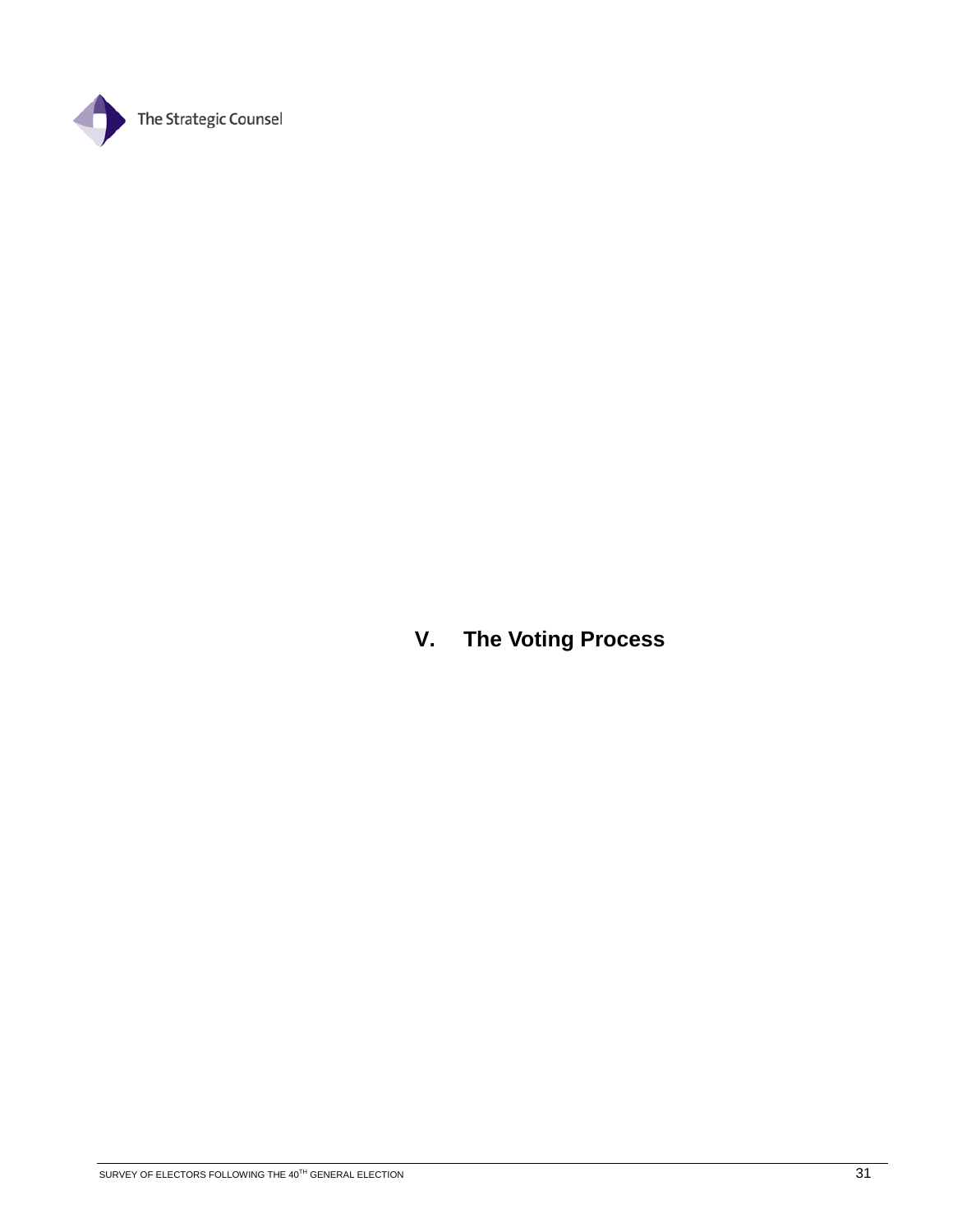

# **The Voting Process**

# **A. Voter Participation**

*Most voters report casting their ballot on election day at a polling station and also say, in large numbers, that the process was very easy. While advance polling and voting by mail are also available, few availed themselves of these options. In terms of making use of mail as an option, only a minority are aware that this can be done.* 

## **1. Method of Voting**

Although there are a variety of options for casting a ballot, among the 73 percent of the population who report voting in the 2008 General Election, almost all (87%) did so at a polling station on Election Day; and this proportion is in line with the 2006 election figures. In addition, one-in-ten (11%) report voting at an advance poll and again this is virtually unchanged since 2006. The remaining 2 percent used Special Voting Rules, such as by mail or at an Elections Canada office.

Further analysis shows that none of the over sampled groups is especially likely to use an advance poll<sup>2</sup> or Special Voting Rules. However, a substantial proportion of those who report belonging to a political party (26%) and, to a lesser extent, those 55 years of age and over (18%) are, as in 2006, the more likely to report the use of an advance poll.

## **2. Ease of Voting Method**

Similar to the results in 2006, virtually all voters (97%) of the October 14<sup>th</sup> General Election reported finding it easy to vote. However, there is a slight drop to 86 percent, from 90 percent in 2006, in the proportion who report it "very" easy. Possibly, the new requirements for voter identification are a factor in the slight decline. However, if so, then the new process was an issue for very few voters.

There are few, but significant, regional and demographic variations in the reported ease of voting. Just as in 2006, Quebec residents, while overall following the national trend of virtually all finding the voting process to be easy, are somewhat different from the population overall in the intensity of this "easiness". In all, only 81 percent of Quebec residents among the general public sample and 72 percent among Quebec youth report that it was "very" easy. The only other variation of note is the below average (79%) response for those with annual household incomes of under \$20,000 who report finding it "very" easy to vote.

Youth are also less likely to say that voting was "very" easy  $(81\%)$ . Possibly for some youth it may have been their first time voting and this may account for the slightly smaller number reporting the voting process was "very" easy. No other variations are of note, including Aboriginal Canadians on and off reserve and the immigrant/visible minority populations.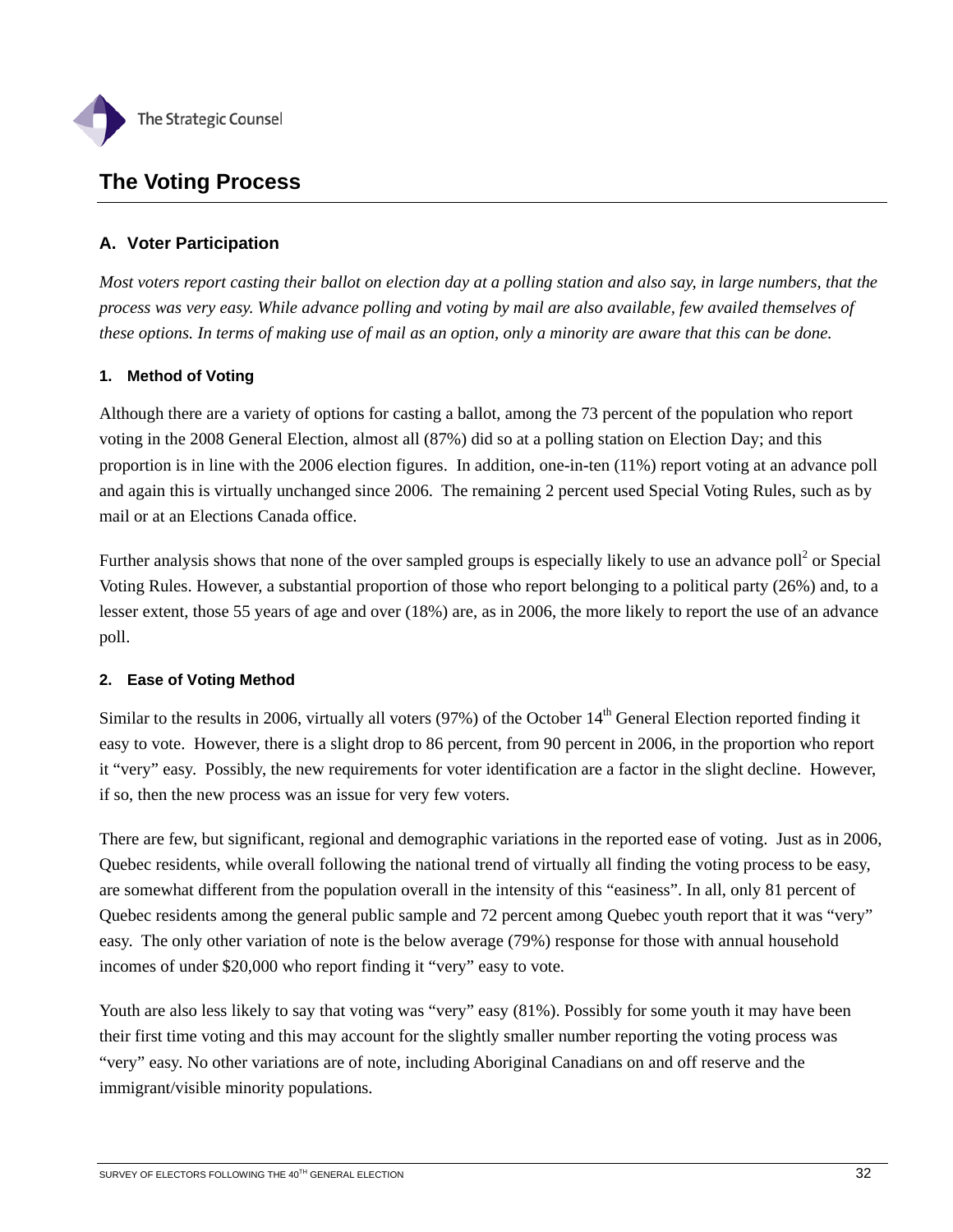

# **3. Awareness of Voting by Mail**

Although less than 1 percent report having voted by mail, a significant minority (35%) report that they were aware of this option. There are, though, considerable variations in reported awareness across the public and the four oversamples. Among the public, males (40%), those 55 years and over (45%), voters (40%) and, not surprisingly, members of political parties (56%) are among the most aware of this option. Females (30%), non-voters (24%), and residents of Alberta (29%) are the least likely to be aware.

Among the oversamples, immigrants and visible minorities (40%) are the most likely to be aware of the mail option, and especially those 55 years of age and over (55%); Aboriginal Canadians are similar to the population overall (33%) while youth (30%) are less likely to be aware.

# **B. Voter Identification**

*Awareness of the new proof of identification requirements is very high. Awareness is highest for the proof of identity requirement, with awareness of the proof of address requirement lagging slightly. This awareness is derived from a wide variety of sources, including TV, the Voter Information Card, newspapers and radio, but sources vary by groups, with youth especially likely to report word of mouth. Assessments of the new requirements are also very positive, although slightly less so for the proof of address requirement. Presumably, this is because not all Canadians have a document showing their address, or especially among young adults, there is a high degree of mobility.* 

# **1. Awareness of Proof of Identity and Address**

The need for voters to provide proof of identity and address were new features of the  $40<sup>th</sup>$  General Election and therefore of great importance to assess. First, initial awareness of the identity requirement is very high (94%) across all regional and demographic groups. Even among those who did not vote 92 percent report awareness of this requirement among the public. Awareness is slightly lower among those with only a high school education (91%) or whose household income is \$20,000 or less (91%), but is still very high. Regionally, Atlantic (89%) residents are slightly lower in terms of awareness.

Among the various sub populations surveyed, awareness of the identity requirement is uniformly high. The main exception is Aboriginal people among whom awareness, although high, drops to 84 percent overall, 82 percent among those living in rural areas, and 78 percent among non-voters.

 $\frac{1}{2}$ <sup>2</sup> However 15 percent of the visible minority/ immigrant sample do report using an advance poll, while only 4 percent of Aboriginal Canadian voters did so.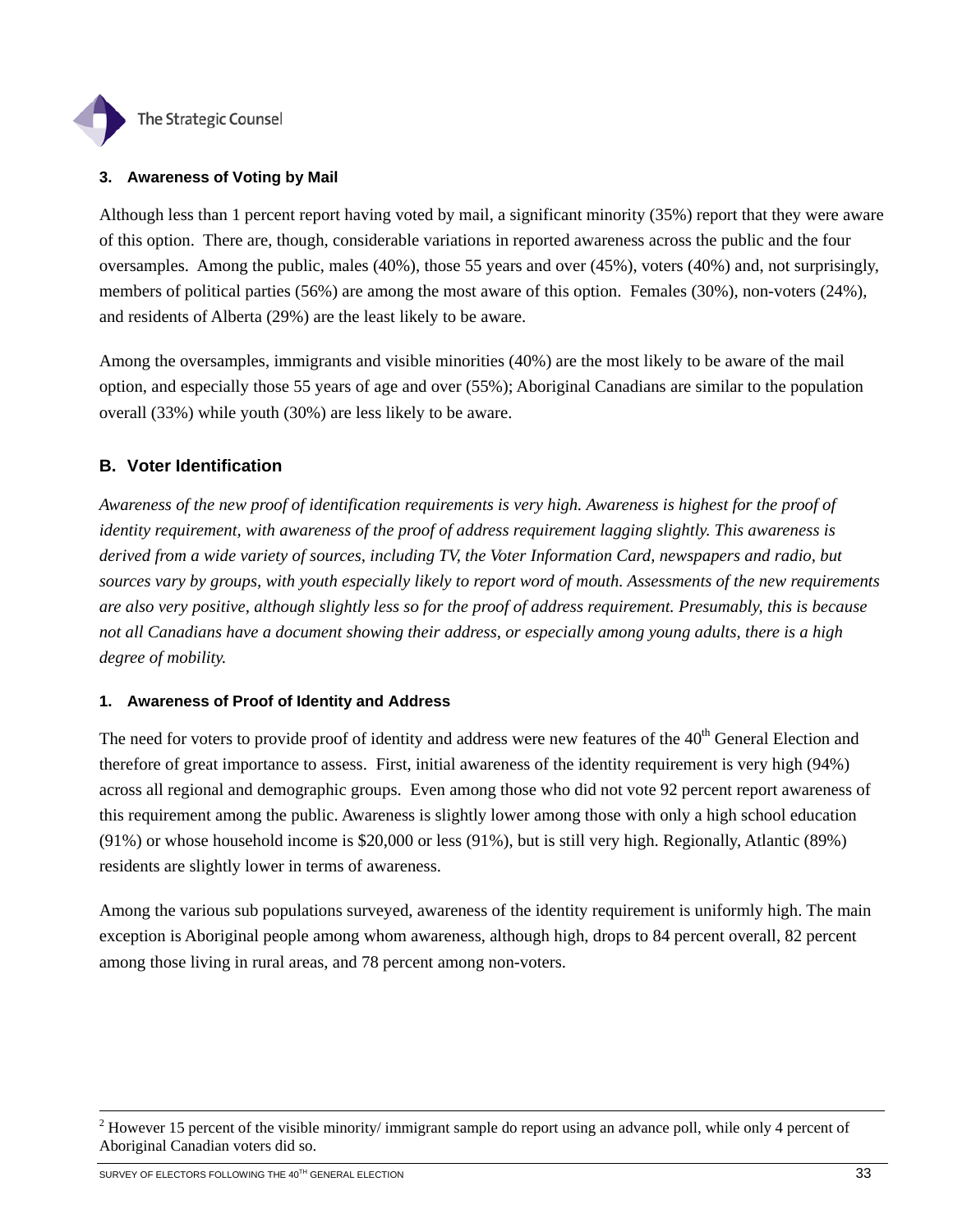

Awareness of the proof of address requirement is slightly lower (85%), but still very high. However, unlike proof of identity, awareness of the proof of address requirement shows some variation both regionally and demographically. Regionally, residents of the Atlantic provinces (78%) and Manitoba and Saskatchewan (79%), as well as those living in rural areas (80%), are slightly below average in awareness. Similarly, those with annual household incomes of under \$20,000 (77%) and non-voters (79%) are also slightly below average for the electors overall.

Among sub groups surveyed, once again Aboriginal people overall (71%), and especially those living in rural areas (68%), are also somewhat lower in awareness levels of the proof of address requirement. Among non-voting Aboriginal Canadians, 67 percent report prior awareness of the new requirement. The youth and immigrant/visible minorities groups show no real demographic and regional differences, except non-voters among whom 74 percent and 72 percent, respectively, report no prior awareness of the proof of address requirement.

# **2. Sources of Awareness**

The use of a wide variety of media channels to get the message out about the change of requirements was clearly successful in both the levels of awareness noted above and also in terms of the variety of channels to which the public report exposure. These include TV (32%), the Voter Information Card (27%), radio (22%) and newspapers (22%) as the principal sources, but also the Elections Canada brochure and website on the new requirements (14%) and word of mouth (12%).

There is, however, variation in the extent to which reliance was placed on specific channels and this is clearly important from a communications planning point of view. Most notably, those over 45 years of age are the most likely to cite TV (36%), while for those over 55 years of age newspapers (35%) are especially important.

By contrast, those under 35 years of age and the youth sample are the least likely to cite newspapers (8% in both cases) and radio (10% among youth) as a source and the most likely to cite word of mouth (19% for those under 35 years and 32% for youth). In the case of youth, and as noted later in this report, many still live at home and possibly parents played a role in informing them of the new requirements.

Aboriginal Canadians and immigrant/visible minorities Canadians are, on the other hand, fairly similar to the population overall in the sources they used. The exception is the lower than average use among Aboriginal Canadians of newspapers (18%) and the Voter Information Card (16%). Responses from immigrants and visible minorities mirror the public overall, with the exception of slightly lower use of radio (16%) as a source of awareness.

While there are few regional differences, TV (40%), radio (30%) and word of mouth (25%) are especially strongly cited as sources in Atlantic Canada; TV (39%) in Quebec; and radio in Alberta (32%).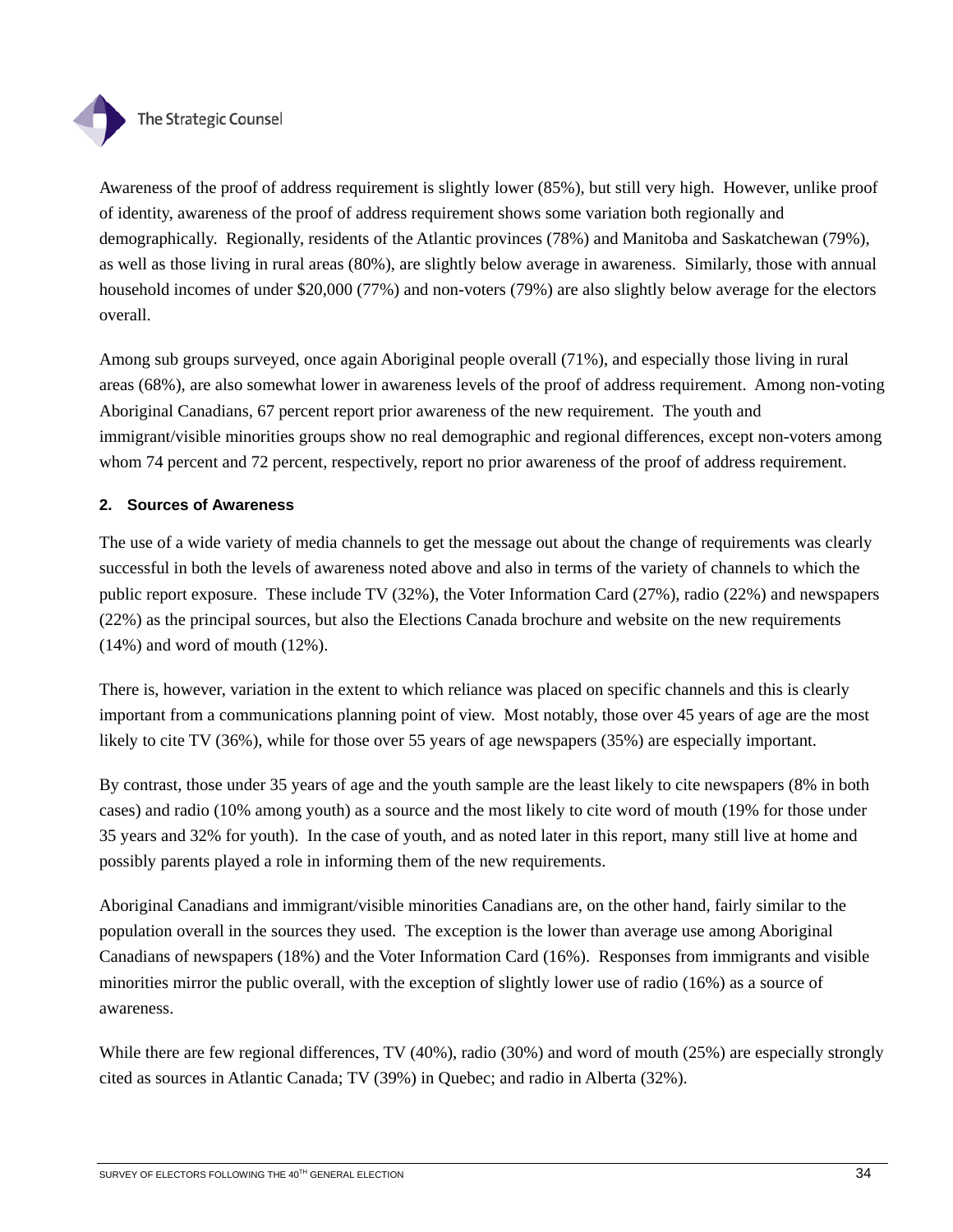

#### **SOURCES OF AWARNESS OF NEW IDENTIFICATION REQUIREMENTS**

|                                             | Total<br>2008 | Youth | Aboriginal | Immigrant/<br>Visible<br><b>Minorities</b> |
|---------------------------------------------|---------------|-------|------------|--------------------------------------------|
| $n =$                                       | 2401          | 483   | 432        | 471                                        |
|                                             | $\%$          | $\%$  | $\%$       | $\%$                                       |
| <b>TV</b>                                   | 32            | 23    | 34         | 28                                         |
| <b>VIC</b>                                  | 27            | 18    | 16         | 29                                         |
| Newspaper                                   | 22            | 8     | 18         | 24                                         |
| Radio                                       | 22            | 10    | 15         | 16                                         |
| Word of Mouth                               | 12            | 31    | 15         | 10                                         |
| Elections Canada  / Brochure                | 14            | 11    | 16         | 17                                         |
| Already knew/Common sense/Always<br>take ID | 6             | 6     | 6          | 7                                          |
| When voted / Polling station                | 5             | 6     | 3          | $\overline{4}$                             |
| Media / News                                | 1             | 1     | 1          | 1                                          |
| Other*                                      | 3             | 7     | 8          | 6                                          |

Q.18 From what sources do you recall hearing about these new requirements?

Base: Aware voters must present proof of identity and/or address in order to vote

Other responses include: school, work, by phone, by mail.

Those among the public reporting that they were non-voters in 2008 also shed some light on this group's possible lack of engagement with the election. Across almost all information channels, despite being nearly as likely as voters to report being aware of the new requirements, non-voters are consistently less likely to report the major channels cited above as their sources of information. However, they are among the most likely to report word of mouth (18%) as a source. One explanation for this is that they are simply less engaged and not in as much of an information seeking mode as those who report having voted and may, in fact, have overstated their awareness of the new requirements.

# **3. Attitude Toward the Proof of Identity and Address Requirement**

Reactions to the proof of identity and address requirements are highly positive. In all, 94 percent say they have a positive attitude toward the identity requirement, with a large majority (74%) saying that they have a "very" positive attitude. Significantly, only five percent hold a negative attitude. The proof of address requirement is also positively received by 88 percent, although those saying they have a "very" positive attitude are lower at 62 percent. Ten percent hold a negative attitude.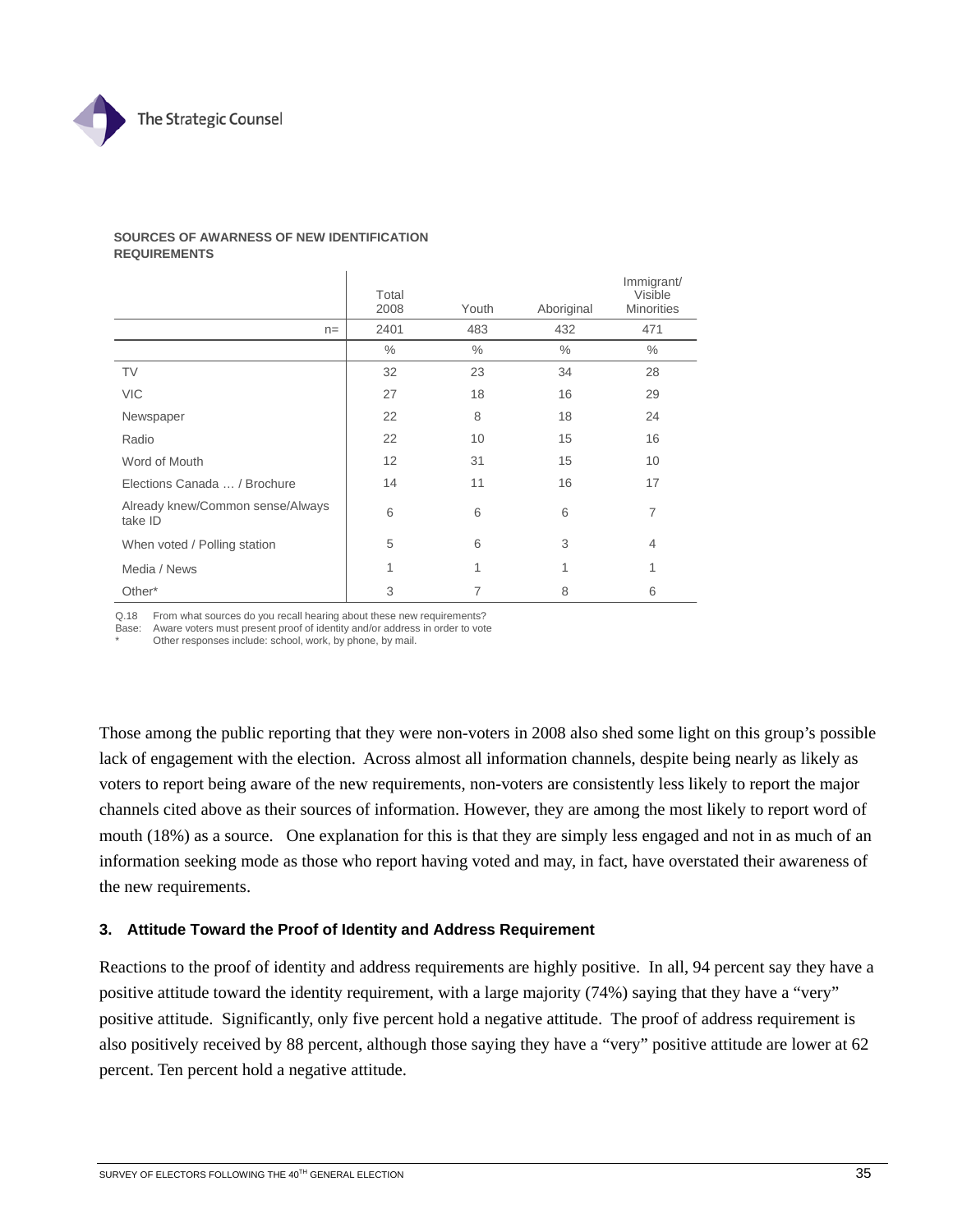

While attitudes concerning the new requirements are very favourable, further demographic and regional analysis does show that the new requirements have not been as well received among some groups as they have been among the population overall. Regionally, Atlantic and Manitoba/Saskatchewan residents are less intensely positive concerning both requirements, and Alberta and B.C. residents to the address requirement. Quebec residents are easily the most strongly positive toward both requirements (78% and 75%, respectively, say they are "very" positive). This may be a result of previous exposure to identification requirements. Quebec has had ID requirements for provincial elections since 1999 and Quebec residents are therefore likely to be more accustomed to some form of ID requirement for voting.

Among sub populations, most notably, Aboriginal Canadians are considerably less positive than other segments in the intensity of their response. While 80 percent and 75 percent of Aboriginal Canadians say they have a positive attitude toward the identity and address requirements, respectively, only half (51%) say they have a "very" positive attitude toward the identity requirement and less than half (42%) say this of the address requirement. Youth are the other group with a less intensely positive response to the address requirement (47% say they are "very" positive). For the identity requirement, they are close to the norm.

The most likely explanation for the less than strongly positive attitude is that specific groups may be more mobile and not have a specific address and/or may be less engaged with mainstream society and not have proof of identity. This may well explain the lower strongly positive response of Aboriginal and young Canadians.

|                              | Total<br>2008 | Youth | Aboriginal    | Immigrant/<br>Visible<br><b>Minorities</b> |
|------------------------------|---------------|-------|---------------|--------------------------------------------|
| $n =$                        | 2500          | 500   | 500           | 500                                        |
|                              | $\frac{0}{0}$ | $\%$  | $\frac{0}{0}$ | $\%$                                       |
| <b>IDENTITY</b>              |               |       |               |                                            |
| Aware - Yes                  | 94            | 95    | 84            | 91                                         |
| <b>NET Positive Attitude</b> | 94            | 97    | 80            | 96                                         |
| <b>Very Positive</b>         | 74            | 67    | 51            | 82                                         |
| Somewhat Positive            | 20            | 30    | 29            | 14                                         |
| <b>ADDRESS</b>               |               |       |               |                                            |
| Aware - Yes                  | 85            | 80    | 71            | 83                                         |
| <b>NET Positive Attitude</b> | 88            | 83    | 75            | 88                                         |
| <b>Very Positive</b>         | 62            | 47    | 42            | 67                                         |
| Somewhat Positive            | 26            | 36    | 33            | 21                                         |

### **AWARENESS AND ATTITUDES TOWARD NEW IDENTIFICATION REQUIREMENTS**

Q.16 Did you know, before the election, that voters must present a proof of identity in order to vote at federal elections?

Q.17 Did you know, before the election, that voters must present a proof of address in order to vote at federal elections?

Q.19 All things considered, what is your attitude towards the idea that electors must prove their IDENTITY when voting at a federal election? Would you say…?

Q.20 All things considered, what is your attitude towards the idea that electors must prove their ADDRESS when voting at a federal election? Would you say…?

Base: All respondents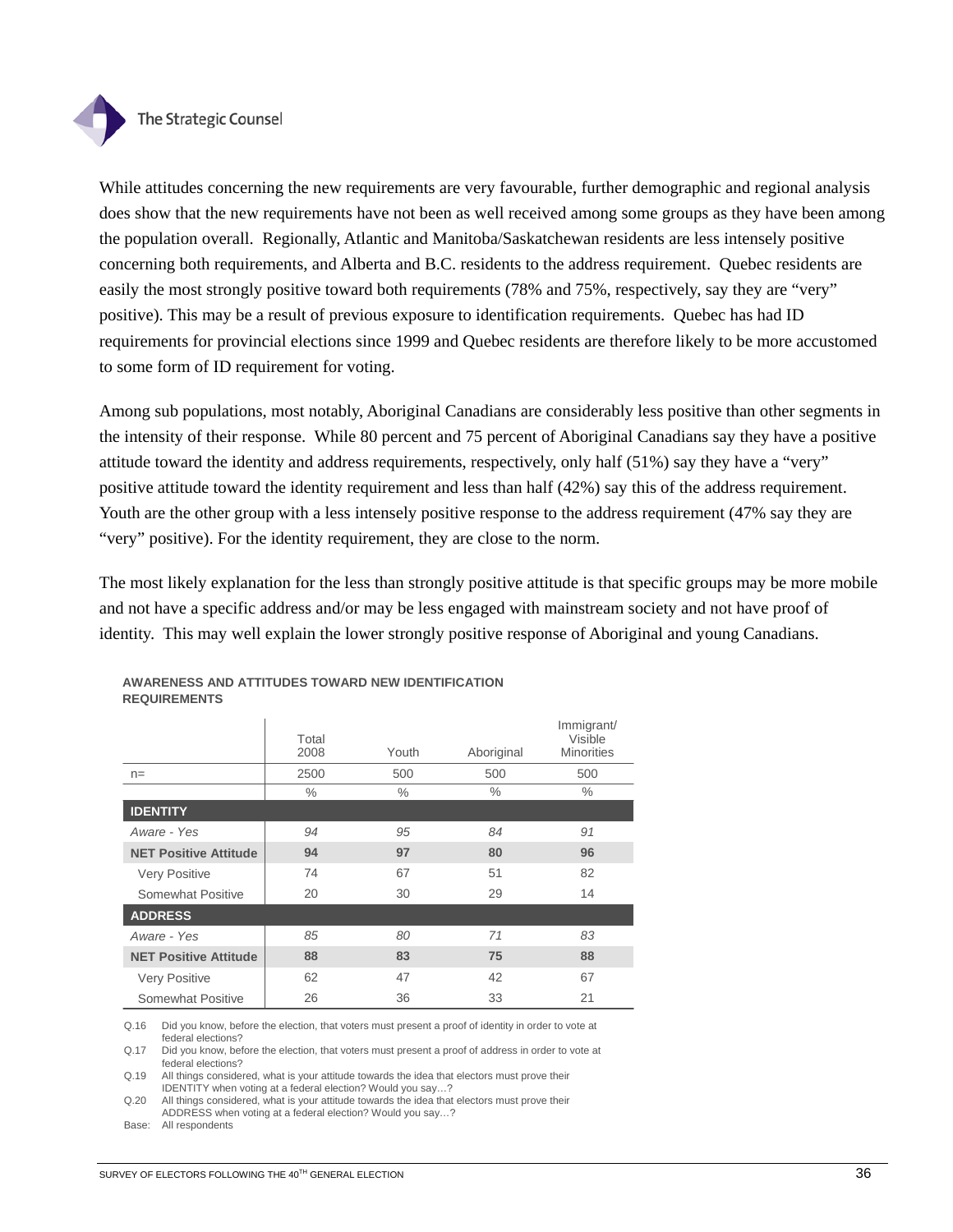

Some confirmation for this hypothesis is found in the table below. Although the sample sizes are very small, it is highly indicative that the perception that not everyone has an address is a significant objection to the new requirements. This is especially so among youth.

## **REASONS FOR NEGATIVE ATTITUDE TOWARDS NEW IDENTIFICATION REQUIREMENTS**

|                                                                                                            | <b>Total 2008</b> | Youth | Aboriginal    | Immigrant/<br>Visible<br><b>Minorities</b> |
|------------------------------------------------------------------------------------------------------------|-------------------|-------|---------------|--------------------------------------------|
| $n =$                                                                                                      | 101               | 20    | 47            | 19                                         |
|                                                                                                            | $\frac{0}{0}$     | $\%$  | $\frac{0}{0}$ | $\frac{0}{0}$                              |
| Some people don't have permanent address/shouldn't have to<br>prove address                                | 31                | 45    | 30            | 26                                         |
| They already knew who I am/everyone knows each other in small<br>communities                               | 11                |       | 17            |                                            |
| I should not have to prove who I am to vote                                                                | 8                 |       | 2             | 10                                         |
| If you have ID with name and address why have to prove it<br>again/shouldn't need two pieces of ID to vote | 6                 | 5     | 17            | 10                                         |
| Doesn't make any sense/not necessary                                                                       | 5                 | 5     | 4             | 10                                         |
| Canadians that are here long shouldn't have to do it/do that<br>people who are new                         | 5                 |       |               | 10                                         |
| Should be able to vote anywhere in the country                                                             | 5                 | 10    |               | 10                                         |
| Card already has name and address                                                                          | 4                 |       |               | 10                                         |
| Didn't bring ID with me/don't have ID                                                                      | 4                 |       | 4             |                                            |
| Didn't have to prove anything before                                                                       | 3                 | 5     | 5             |                                            |
| Other                                                                                                      | 8                 | 25    | 15            | 5                                          |
| No answer                                                                                                  | 7                 | 5     | 8             | 10                                         |
| DK/NA/Ref                                                                                                  | 3                 |       |               |                                            |

Q.21 What would be the main reason why your attitude is negative?<br>Base: Those who responded "very negative" at Q19 or Q20

Those who responded "very negative" at Q19 or Q20

# **C. Experience of Voter Identification at the Polls**

*The new identification requirements appear to have presented few problems for voters. Overwhelmingly, Canadians report that the new identification requirements were easy to meet. In fact, virtually all voters reported bringing along the required identification. Of the 2,500 respondents from the general public interviewed for this survey, just eight people reported being turned away without voting because they did not have the required identification documents.*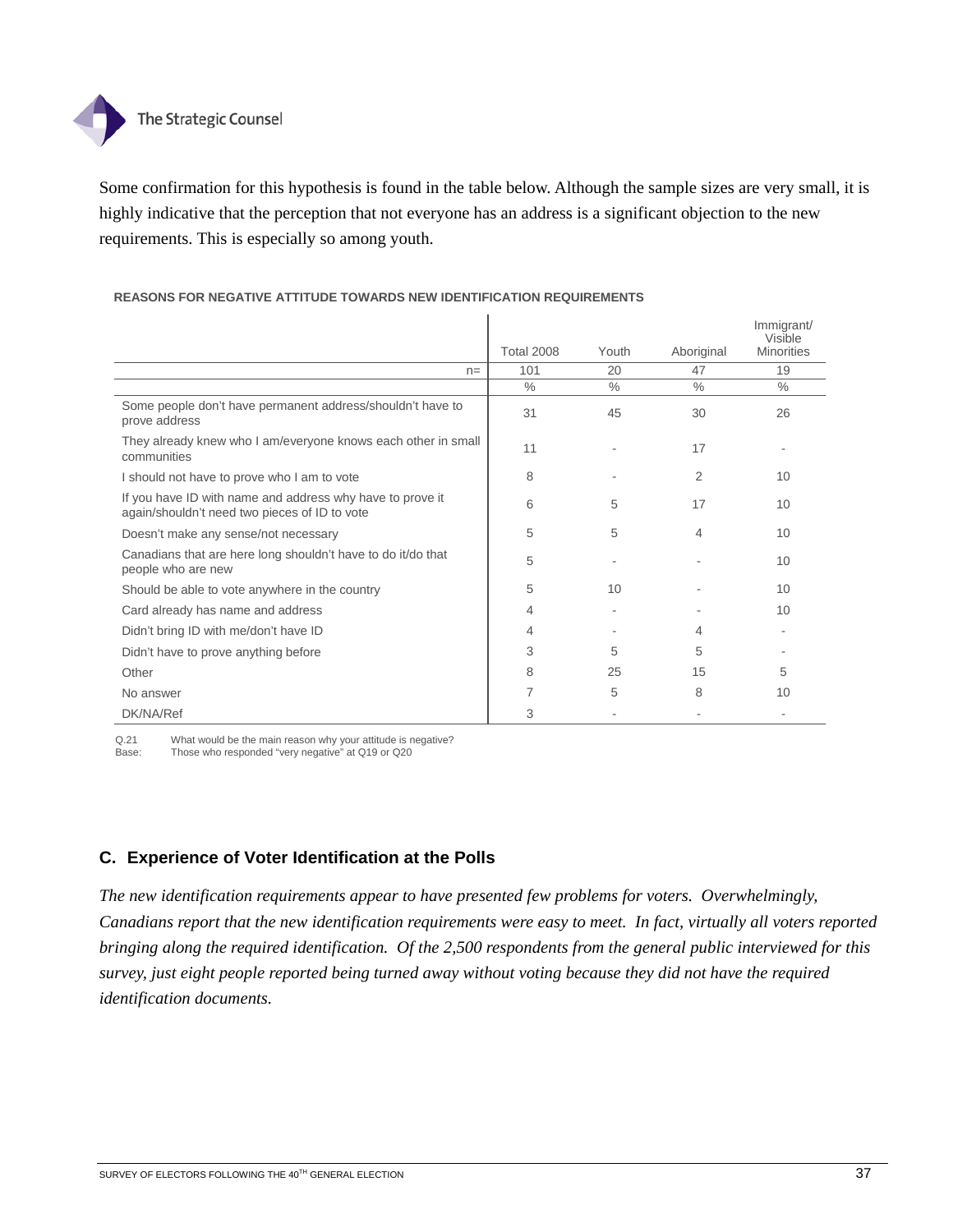

## **1. Voter Information Card**

Most (83%) of those who report that they went to vote in the  $40<sup>th</sup>$  General Election also report bringing along their Voter Information Card. However, especially among Aboriginal (53%) and, to a lesser extent young Canadians (70%), this is less often the case. In the case of youth, the main reason many did not bring along their Voter Information Card was because they did not recall receiving one (79% of those youth who voted reported this), which suggests that among those recalling a card, just 9% did not bring along the card. Among Aboriginal voters, a large 34% of voters reporting receiving a Voter Information Card did not bring it with them to the polling station (88% of Aboriginal voters reported receiving the card, but only 54% took it to the polling station). This appears to be especially the case for Aboriginal Canadians living in rural areas, and also presumably on reserves, among whom only 45 percent report taking their Card to the polling station.

## **2. Required Identification and the Failure to Produce Identification**

While some did not bring their Voter Information Card, virtually all (98%) voters report bringing the required identification with them. The exception here is Aboriginal Canadians, among whom slightly fewer (89%) report having brought the appropriate identification.

Of the national sample of 2,500 Canadians interviewed and the 1,844 who report having gone to a polling station, just 35 respondents report being initially turned away because of incorrect, or insufficient, identification. For some it was a complete lack of identifying documents ( $n= 12$ ), for others no document with their address  $(n=10)$ , while for others it was no document with a photo  $(n=5)$ , and for still others the lack of a driver's licence  $(n=4)$ .<sup>3</sup> In fact, the last two cases cited above of incorrect, or insufficient identification, can probably be considered as a misunderstanding of the requirements either by the electors or by the elections staff who turned then away. Neither a photo ID nor a driver's license was a mandatory requirement.

Among those 35 intending voters, the most common response (n=14) was to swear an oath regarding their identity and be vouched for by another elector before being allowed to vote. Others (n=8) reported going home to get the appropriate documentation and coming back to vote. Some appear to have voted without producing the required identification  $(n=4)$ , while a very few  $(n=8)$  went home and did not vote. Overall, this suggests that the new requirements were an inconvenience for a few, but in virtually all cases were not a barrier to voting for those who went to cast a ballot.

Having said this, though, while the 8 electors only represent 0.32 percent of the population, when projected to the proportion of electors who turned out for the  $40<sup>th</sup>$  General Election (59%), then approximately 43,000 potential electors could have been turned away because of the new identity requirements. When the margin of error is considered; then this would yield a range of 2.28 percent down to zero, which translates into a range for those who could have been turned away of from 310,000 down to zero.

l

 $3$  Not all responses have been cited in the text. Due to multiple mentions being accepted for this question, the number of responses sum to more than the actual 35 cases.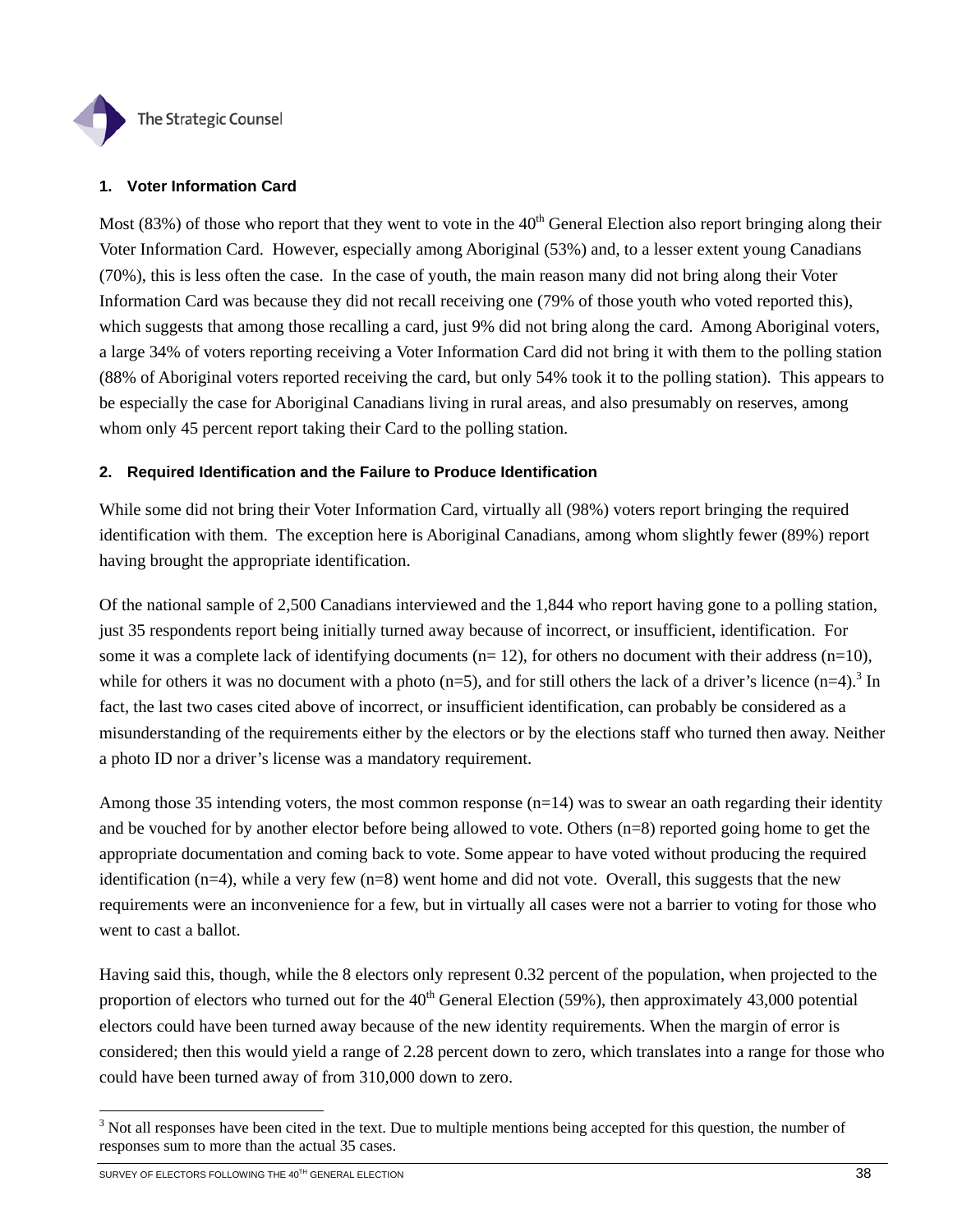

Among those with acceptable identification, a driver's license (90%) was the proof most commonly used, followed by a health card (18%), and a Canadian passport (4%). Other identification used, but less frequently, includes: the Voter Information Card (3% - despite the fact that it is not an acceptable identification document), a utility bill (3%), a birth certificate (3%), social insurance card (3%), and a citizenship card (3%).

While a driver's license was the document used most commonly across all demographic and regional groups, there is considerable variation in other documents used. Among Aboriginal Canadians over a quarter (27%) used their Certificate of Indian Status and 12 percent their birth certificate. Among visible minorities/ immigrants a Canadian passport (8%) and Citizenship Card (9%) are cited. Among youth (24%) and those over 55 years of age (24%) a health card was used quite frequently. Of particular interest is the documentation used by low income Canadians (those with household incomes of less than \$20,000 a year); this group are the least likely to cite a driver's license (70%) but are the most likely to report using a utility bill (10%) and among the most likely to use a health card (29%). Finally, while regional variations are limited, the one exception is the high incidence of health cards (35%) used in Quebec.

|                                                                                     | Total<br>2008 | Youth         | Aboriginal     | Immigrant/<br>Visible<br><b>Minorities</b> |
|-------------------------------------------------------------------------------------|---------------|---------------|----------------|--------------------------------------------|
| $n =$                                                                               | 1811          | 300           | 238            | 335                                        |
|                                                                                     | $\frac{0}{0}$ | $\frac{0}{0}$ | $\frac{0}{0}$  | $\frac{0}{0}$                              |
| Driver's License                                                                    | 90            | 86            | 78             | 88                                         |
| <b>Health Card</b>                                                                  | 18            | 24            | 15             | 13                                         |
| Canadian Passport / Citizenship Card                                                | 6             | 7             |                | $18*$                                      |
| <b>Utility Bill</b>                                                                 | 3             | 5             | 4              | 5                                          |
| Voter Information Card**                                                            | 3             | 3             | 2              | $\overline{2}$                             |
| Birth Certificate / Social Insurance Card / Old age security<br>card                | 5             | 5             | 15             | 4                                          |
| Credit / Debit Card                                                                 |               | $\Omega$      | <1             |                                            |
| Credit Card / Bank Statement                                                        |               | 2             | $\Omega$       |                                            |
| Other photo ID (Canadian Forces, Provincial/Territorial ID,<br>Firearm acquisition) |               | 1             | $\overline{2}$ |                                            |
| Student ID                                                                          | $<$ 1         | 3             |                | 0                                          |
| Certificate of Indian Status                                                        | $<$ 1         | $\Omega$      | 27             | 0                                          |
| Other                                                                               | 2             | 5             | 5              | 3                                          |
| None / Don't Know                                                                   |               |               | 2              | 2                                          |

#### **DOCUMENT PROVIDED AS PROOF OF ID**

\*Certificate of Canadian Citizenship or Citizenship card: 9%

\*\*Note: In fact, a Voter Information Card is not an acceptable identification document. That is, it is not on the list of accepted documents.

Q.26 Which documents did you provide to prove your identity and address?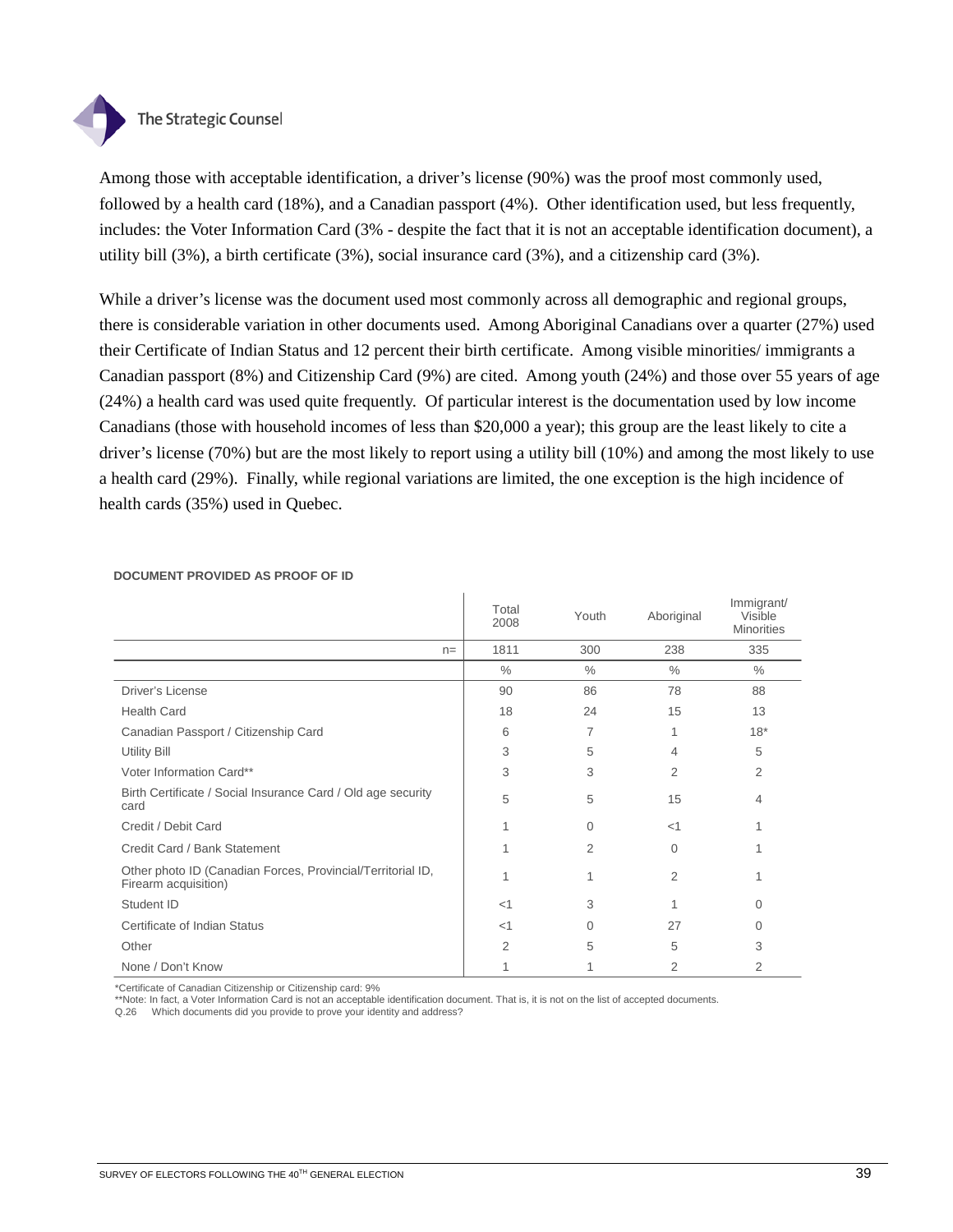

## **3. Ease of Meeting New Identification Requirements**

The final evidence that the new identification requirements did not constitute a widespread impediment for voting comes from the fact that almost all (97%) electors report finding it easy to meet the new identification requirement; with over eight-in-ten (83%) saying it was "very" easy. However, as might be expected, those groups that report some difficulty in producing appropriate identification are somewhat less likely to be as positive. In particular, Aboriginal Canadians (66%), youth (72%) and those with annual household incomes of less than \$20,000 (71%) are well below the average in reporting that it was "very" easy to meet the new identification requirements.

|                      | Total<br>2008  | Youth          | Aboriginal | Immigrant/<br>Visible<br><b>Minorities</b> | HH Income<br>$<$ \$20K |
|----------------------|----------------|----------------|------------|--------------------------------------------|------------------------|
| $n =$                | 1844           | 305            | 265        | 343                                        | 129                    |
|                      | $\%$           | $\%$           | $\%$       | $\%$                                       | $\%$                   |
| <b>NET Easy</b>      | 97             | 97             | 89         | 96                                         | 95                     |
| Very easy            | 83             | 72             | 66         | 83                                         | 71                     |
| Somewhat easy        | 15             | 25             | 23         | 13                                         | 24                     |
| Somewhat difficult   | 2              | $\overline{2}$ | 7          | $\overline{2}$                             | 1                      |
| Very difficult       | $<$ 1          | $<$ 1          | 2          | $<$ 1                                      | $\overline{2}$         |
| <b>NET Difficult</b> | $\overline{2}$ | 3              | 9          | $\overline{2}$                             | 3                      |
| DK/NA/Ref            | 1              | $<$ 1          | 1          | $\overline{2}$                             | 2                      |

#### **EASE OF MEETING NEW IDENTIFICATION REQUIREMENTS**

Q.27 Overall, how easy is it to meet the new identification requirements? Would you say that it is... Base: Those who voted at polling station or in advance polls, or did not vote because had no documents to prove ID when voting.

## **D. Inside the Polling Station: The Experience of Voting**

*Most voters come to the poll from home and do so throughout the day. In fact, by 4:00 PM over half of electors had voted, although the peak hours are between 5:00 PM and 7:00 PM.* 

## **1. Getting to the Polling Station**

As in the 2006 General Election, most voters report having come to the polling station from their home (77%) with a few coming direct from work (17%). The proportion coming from work is slightly higher for Aboriginal Canadians (26%). When those who are employed are isolated, among the total sample of those who voted the proportion coming to the polling station from work is 27 percent. In general, however, going from home to the polling station is the norm for most voters.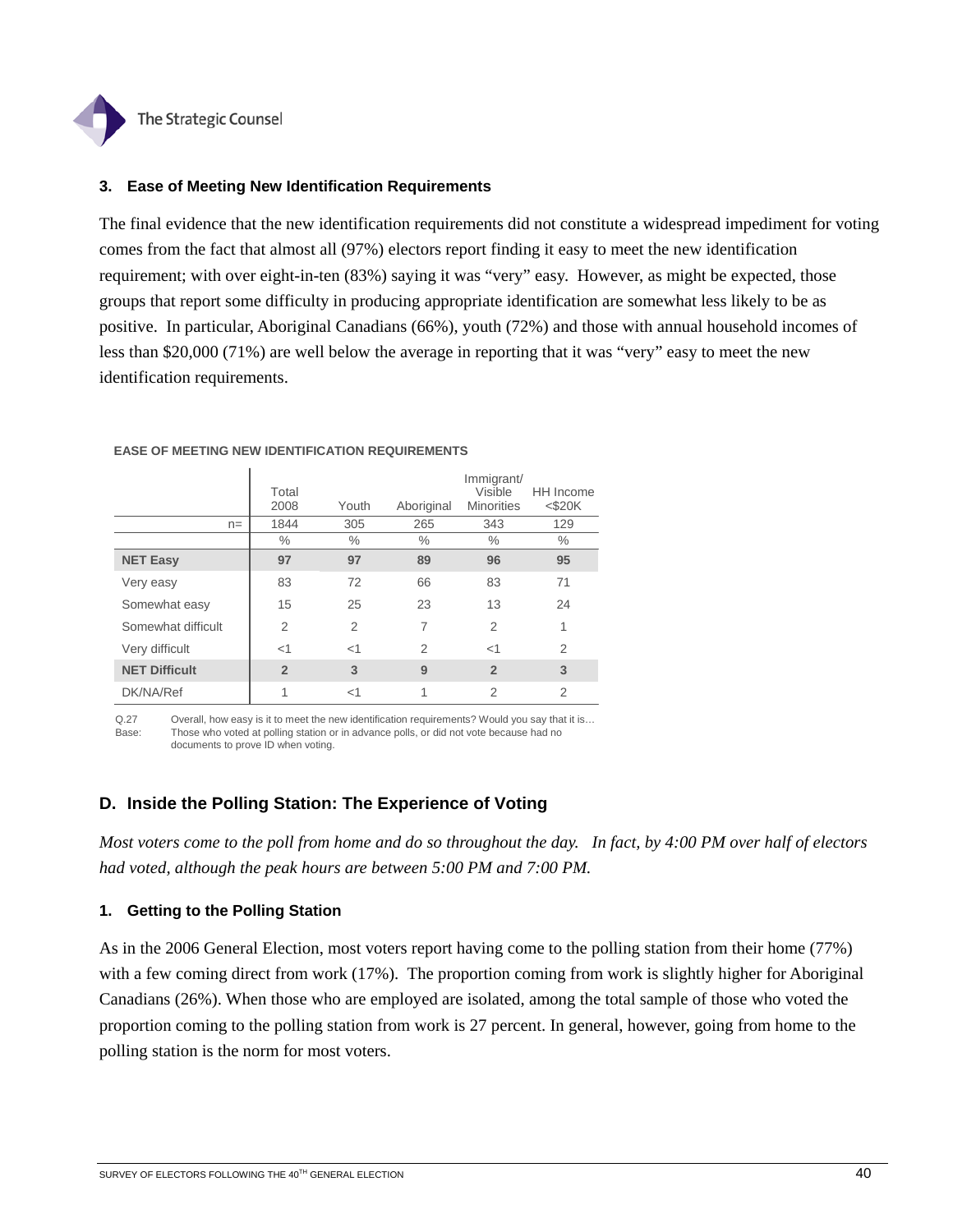

Irrespective of where voters begin their journey to the polling station, an overwhelming majority of 96 percent (consistent with the 2006 General Election) say that the location of the station they used was a convenient distance for them. The sole exception here is that slightly fewer (89%), but a still large majority of, Aboriginal electors who report finding the distance convenient. While one possible explanation for this might be that rural Aboriginal electors report greater inconvenience in terms of distance, this in fact is not the case; both rural and urban Aboriginal electors give essentially the same response.

In addition to distance not being a problem, virtually all (98%, the same proportion as in 2006) voters report no problems in finding the polling station. Even among youth, some of whom would be first time voters, there are virtually no reports of difficulty in finding the polling station.

Among the 37 electors reporting difficulty, no common theme emerges from their comments. Difficulties reported include difficulty in finding the address  $(n=11)$ , that the location had changed from the previous election  $(n=7)$ , that they went to the wrong place  $(n=6)$ , and that there was not enough parking  $(n=5)$ .

## **2. Time of Voting**

Both the 2006 and 2008 General Elections followed a similar pattern of time of voting. Voting occurs regularly throughout the day, and builds up to a peak between the hours of 5:00 and 7:00 PM. This is presumably after supper for many voters. However, when looked at cumulatively, by 4 PM almost half (47%) of 2008 voters had cast a ballot and by just prior to the peak hour of 6 PM to 7 PM over seven-in-ten (71%) had voted.

|                |       | Total<br>2006  | Cumulative<br>2006 | Total<br>2008  | Cumulative<br>2008 |
|----------------|-------|----------------|--------------------|----------------|--------------------|
|                | $n =$ | 2552           | 2552               | 1844           | 1844               |
|                |       | $\%$           | $\%$               | $\%$           | $\%$               |
| Before 8 a.m.  |       | 1              | 1                  | 1              | 1                  |
| 8 and 9 a.m.   |       | $\overline{2}$ | 3                  | 3              | $\overline{4}$     |
| 9 and 10 a.m.  |       | 7              | 10                 | 6              | 10                 |
| 10 and 11a.m.  |       | 8              | 18                 | 7              | 17                 |
| 11 and noon    |       | 6              | 24                 | 6              | 23                 |
| noon and 1p.m. |       | 7              | 31                 | 5              | 28                 |
| 1 and 2 p.m.   |       | 7              | 38                 | 8              | 36                 |
| 2 and 3p.m.    |       | 7              | 45                 | 5              | 41                 |
| 3 and 4 p.m.   |       | 8              | 53                 | 6              | 47                 |
| 4 and 5 p.m.   |       | 10             | 63                 | 11             | 58                 |
| 5 and 6 p.m.   |       | 12             | 75                 | 13             | 71                 |
| 6 and 7 p.m.   |       | 15             | 90                 | 14             | 85                 |
| 7 and 8 p.m.   |       | 8              | 98                 | 10             | 95                 |
| 8 and 9 p.m.   |       | 3              | 100                | 3              | 98                 |
| After 9 p.m.   |       | 1              | 100                | 1              | 99                 |
| DK/NA/Ref      |       |                | 100                | $\overline{2}$ | 100                |

#### **PATTERN OF HOURLY VOTING ACTIVITY**

Q.32 Do you remember approximately what time it was when you went to vote?

Base: Voted at polling station or in advance polls, or did not vote because had no documents to prove ID when voting.

Note: Due to rounding, totals may exceed 100%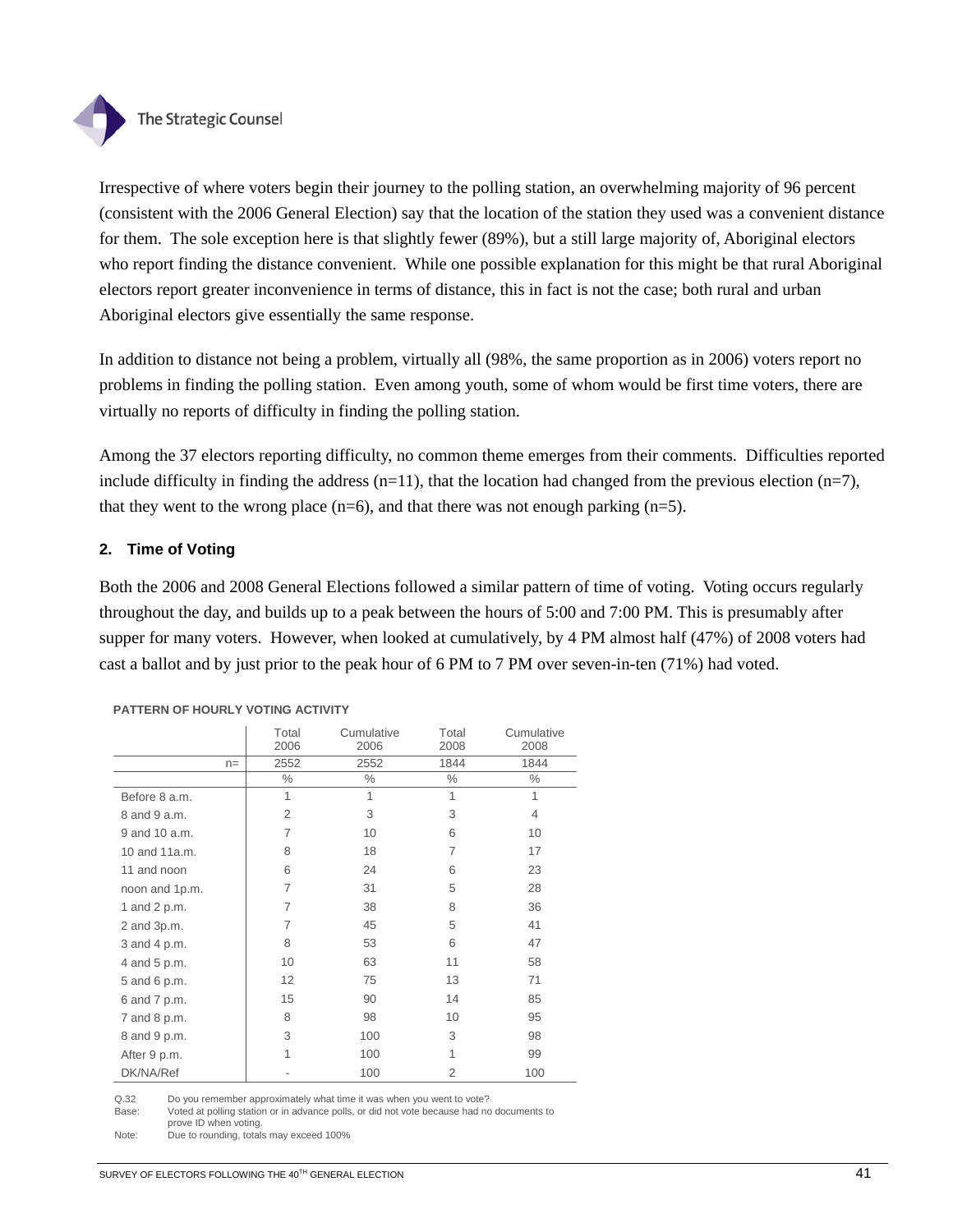# The Strategic Counsel

Times of voting also mask some variations; brought about by different voting hours by region and province. The pattern of early voting in B.C. (36% had voted by noon) and little early evening voting (only 12% voted after 6:00 PM) is in large part a function of the polls opening at 7:00 AM and closing at 7:00 PM Pacific time, as opposed to 9:30 AM to 9:30 PM in Eastern time locations. However, the fact that the polls closed at 9:30 PM in Ontario and Quebec does not explain why far more Ontarians voted after 6:00 PM than did Quebec residents (38% versus 27%).

|                | Before noon | Noon to<br>4 p.m. | 4 p.m. -<br>6 p.m. | $6 p.m.$ on |
|----------------|-------------|-------------------|--------------------|-------------|
| $n =$          | 405         | 432               | 426                | 513         |
|                | $\%$        | $\%$              | $\%$               | $\%$        |
| Atlantic       | 20          | 28                | 23                 | 25          |
| Cumulative     | 20          | 48                | 71                 | 96          |
| Quebec         | 20          | 27                | 23                 | 27          |
| Cumulative     | 20          | 47                | 70                 | 97          |
| Ontario        | 18          | 22                | 22                 | 38          |
| Cumulative     | 18          | 40                | 62                 | 100         |
| Manitoba/Sask. | 30          | 28                | 22                 | 18          |
| Cumulative     | 30          | 58                | 80                 | 98          |
| Alberta/Terr.  | 22          | 21                | 26                 | 26          |
| Cumulative     | 22          | 43                | 69                 | 95          |
| BC             | 36          | 21                | 29                 | 12          |
| Cumulative     | 36          | 57                | 86                 | 98          |
| <b>TOTAL</b>   | 23          | 24                | 24                 | 28          |
| Cumulative     | 23          | 47                | 71                 | 99          |

#### **GENERAL POPULATION TIME OF VOTING**

Q.32 Do you remember approximately what time it was when you went to vote? Base: Voted at polling station or in advance polls, or did not vote because had no documents to prove ID when voting.

Not unexpectedly, those who are employed tend to report the later voting hours. In all, over half (54%) of those employed voted after 5:00 PM, compared with 11 percent of those retired, suggesting that time of voting is very much a function of the opportunity to vote.

# **E. Assessing the Voting Process**

*Overall, responses from electors on the voting experience for the 40th General Election indicate that almost all found the experience both convenient and accessible and are satisfied with all aspects of the process.*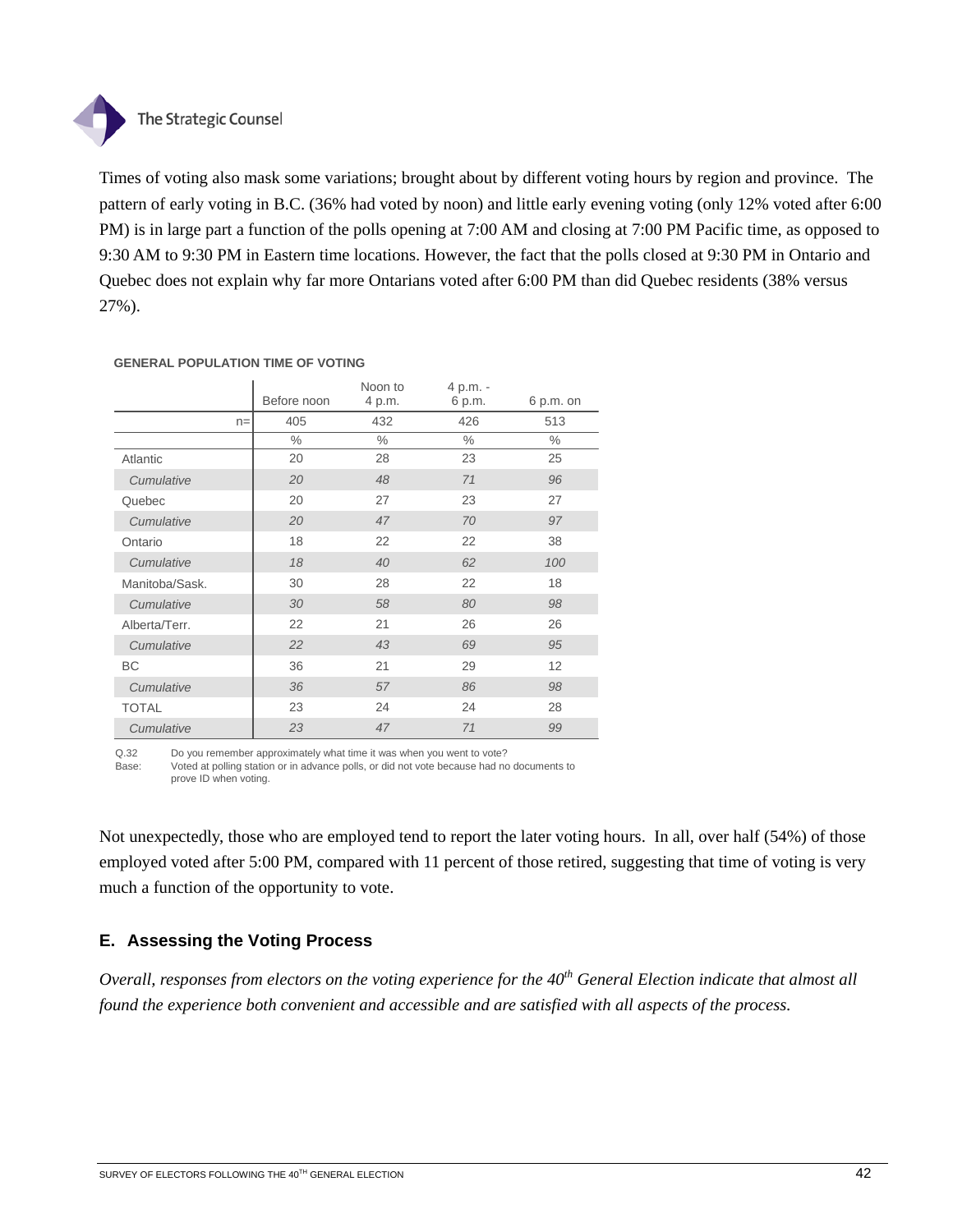

## **1. Language**

All but one percent of voters (99%) report that they are satisfied with being served in the language they were served in at the polling station; this was English (75%), French (24%) and Aboriginal languages in a few instances. Those served in English or French are equally satisfied with the language in which they were served. All demographic groups are virtually unanimous in reporting being satisfied with the language in which they were served at the polling station.

## **2. Satisfaction with Various Aspects of the Experience**

The actual process of voting in the polling station appears to have gone very smoothly for almost all Canadians casting a ballot as part of the  $40<sup>th</sup>$  General Election. This is apparent from the high level of satisfaction electors report with various aspects of their experience in the polling station.

As in 2006, almost all electors (96%) report that they were satisfied (and 86 percent say "very" satisfied) with the amount of time spent waiting to cast a ballot. Much the same high level of satisfaction is apparent with respect to the instructions received regarding casting a ballot. Finally, almost all electors (98%) report being satisfied (and 87 percent say "very" satisfied) with the services provided by Elections Canada when they voted.

|                       | Amount of time<br>waiting to vote |               | Instructions regarding<br>casting a ballot | Services<br>provided by<br>Election<br>Canada |      |
|-----------------------|-----------------------------------|---------------|--------------------------------------------|-----------------------------------------------|------|
|                       | 2006                              | 2008          | 2006                                       | 2008                                          | 2008 |
| $n =$                 | 2455                              | 1838          | 2473                                       | 1838                                          | 1838 |
|                       | $\%$                              | $\%$          | $\%$                                       | $\%$                                          | $\%$ |
| <b>SATISFIED</b>      | 97                                | 96            | 97                                         | 98                                            | 98   |
| Very satisfied        | 87                                | 86            | 85                                         | 88                                            | 87   |
| Somewhat satisfied    | 10                                | 10            | 12                                         | 10                                            | 11   |
| Not very satisfied    | 2                                 | $\mathcal{P}$ | 1                                          | 1                                             | 1    |
| Not at all satisfied  | 1                                 | 1             | $<$ 1                                      | $<$ 1                                         | 1    |
| DK/Refused            |                                   | 1             | $<$ 1                                      | $\mathcal{P}$                                 |      |
| Youth                 |                                   |               |                                            |                                               |      |
| <b>Very Satisfied</b> | 81                                | 75            | 78                                         | 74                                            | 76   |

#### **SATISFACTION IN THE POLLING STATION**

Q.35. Were you very satisfied, somewhat satisfied, not very satisfied or not at all satisfied with the amount of time you had to wait before voting once you arrived at the [Q13: polling station / Advance polling station / local Elections Canada office] ?

Q. 36. Were you very satisfied, somewhat satisfied, not very satisfied or not at all satisfied with the instructions you received on how to cast your ballot?

Q. 37. Overall, are you very satisfied, somewhat satisfied, not very satisfied or not at all satisfied with the services provided by Elections Canada staff when you voted?

Base: Voted at polling station or in advance polls, or did not vote because had no documents to prove ID when voting.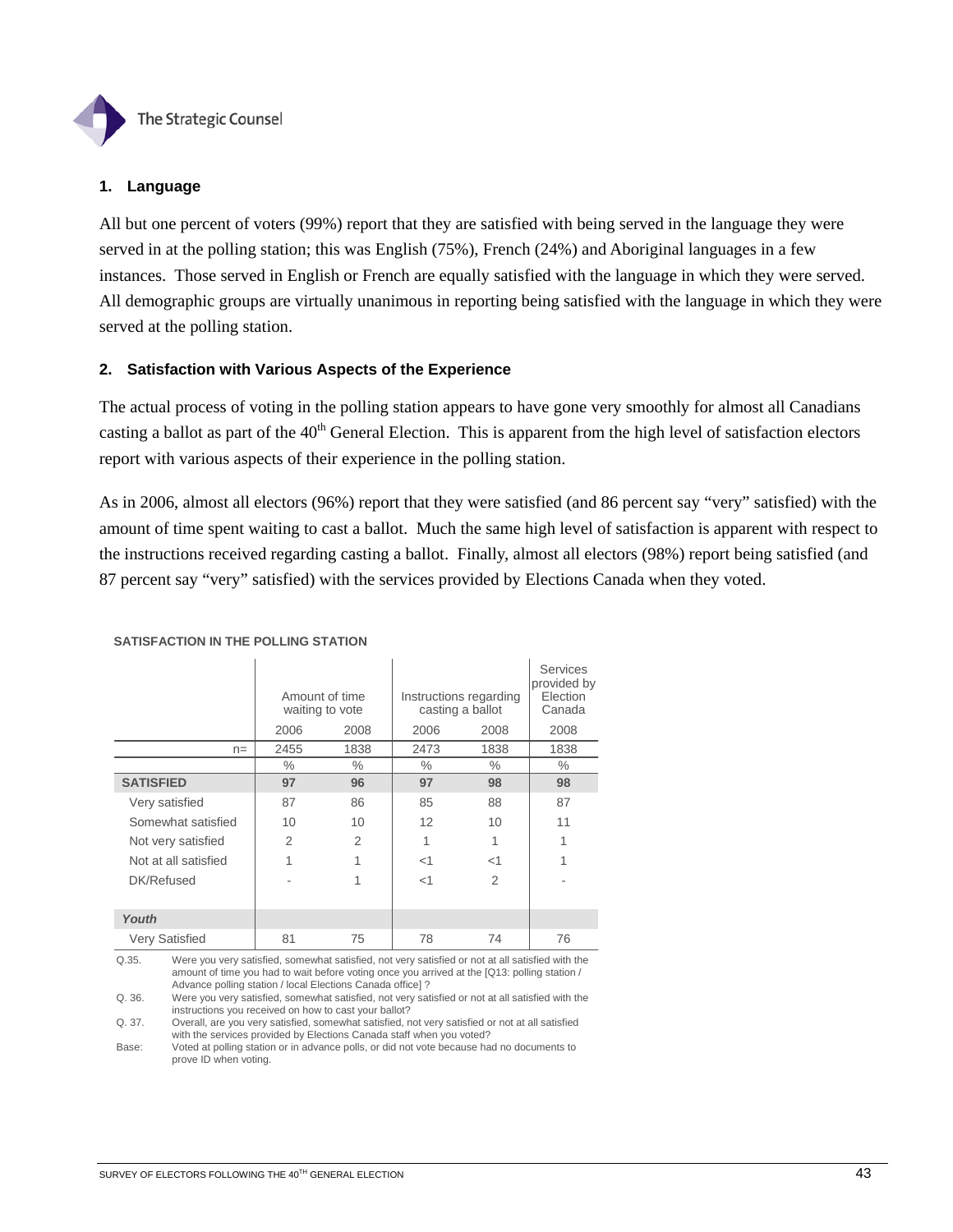

The only exception to the universally high levels of satisfaction recorded across all regional and demographic groups is among the youth sample. While their overall feeling of satisfaction across the three measures is on a par with other groups, the intensity of their satisfaction is somewhat lower. The proportion of youth saying that they were "very" satisfied is about 10 percentage points lower on each of the three measures. This drops their "very" satisfied scores into the mid 70 percent range for each measure. While results from the 2006 General Election indicated that youth were slightly less highly satisfied, this year's results continue and accelerate the trend. While in 2006, 81 percent of youth reported that they were "very" satisfied with the amount of time waiting to cast a ballot, in 2008, 75 percent report this. Similarly, in 2006, 78 percent of youth said they were "very" satisfied with the instructions they received on casting a ballot, compared to 74 percent in 2008.

# **3. Ease of Voting**

Consistent with the high levels of satisfaction with the voting process, virtually all (99%) voters found the experience an easy one, with 89 percent reporting that it was "very" easy. This is in line with findings from the 2006 General Election. Once again, youth are less likely to report that it was "very" easy to vote. Only 76 percent say this compared with 89 percent among the population overall. This may be a factor of voting being a first time or new experience for many youth. Other demographic and/or regional variations are minimal.

## **4. Voting On-line**

With Statistics Canada reporting home internet penetration approaching seven-in ten in the Canadian population  $(69\%)$ , and this survey reporting home penetration of 81 percent among eligible electors, Canadians' access to and use of on-line services continues to grow. However, interest in voting on-line appears to have remained stable between the last two federal general elections. In the 2006 Elections Canada survey, 37 percent of Canadians reported that they would be "very" likely to vote on-line on the Elections Canada website if they could, while in 2008 the same proportion is found. Similarly, the proportion saying they would be "somewhat" likely to vote online also remained stable (18% in 2006 and 16% in 2008).

Further analysis indicates that attitudes toward on-line voting vary considerably across groups and regionally. Not unexpectedly, youth are among the most interested in voting on-line; with half (50%), up from 44 percent in 2006, reporting that they would be "very" likely to vote on-line as are those from higher income households (\$100,000 +) (54% "very" likely). By contrast, those at the other end of the income and age spectrum are the least likely to want to vote on-line. In all, only 25 percent of those with household income of \$20,000 or less and 22 percent of those 55 years of age and above report high levels of interest. Men and women appear equally likely to express interest in voting on-line.

Geographically, as in 2006, those living in urban areas, rather than rural, are much more likely to want to vote online (40% versus 26% say they would be "very" likely). Regionally, Quebec residents are the least likely to want to vote on-line (28% say "very" likely), while Ontario residents are among the most likely (42%).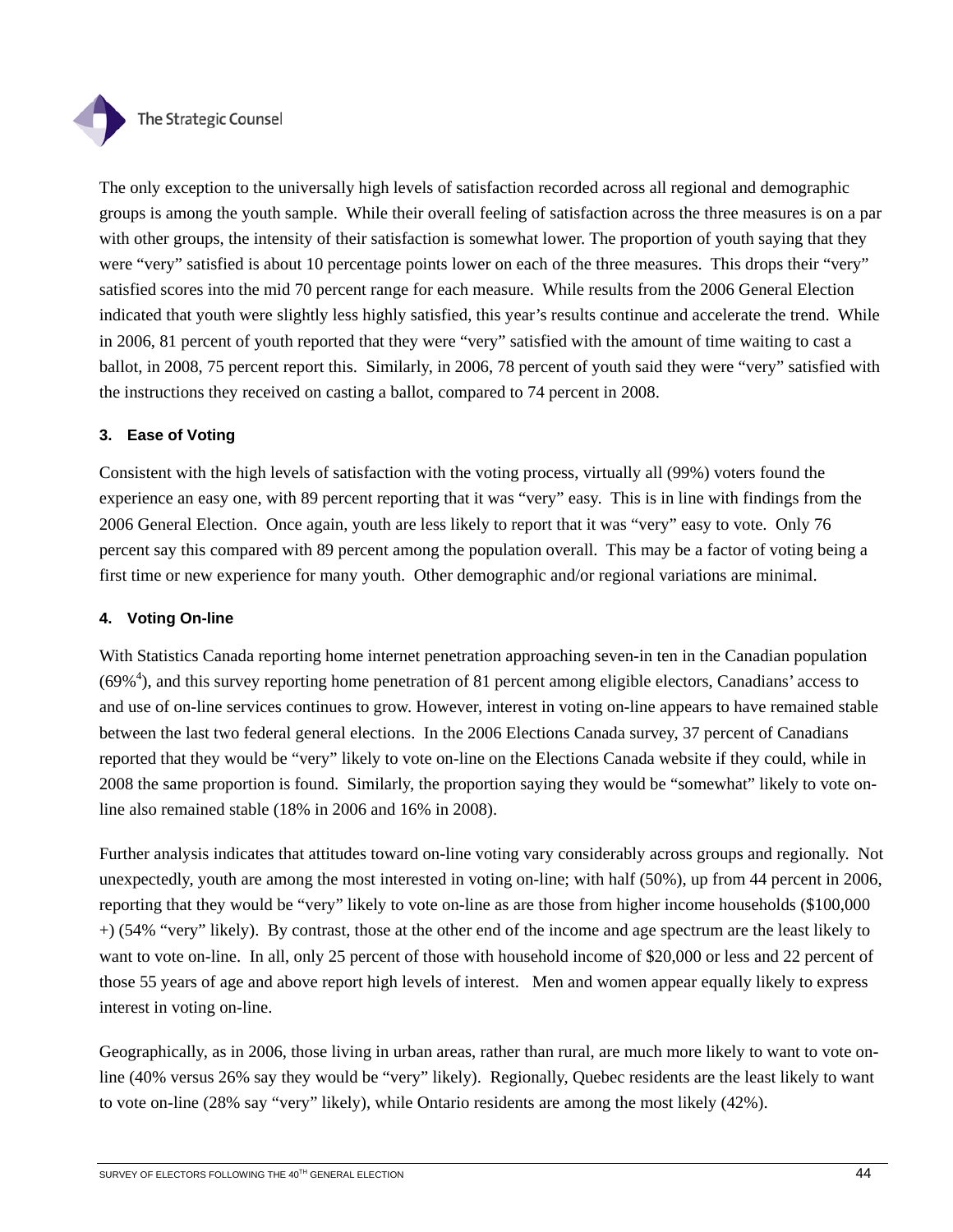

While Aboriginal Canadians, like youth, appear less engaged by the voting process than other Canadians, they are quite similar to other Canadians in their level of interest in internet voting (32% say they would be "very" likely to do so). Finally, there is some evidence that on-line voting might encourage voting among those currently less engaged by the political process. Among those who did not cast a ballot in the  $40<sup>th</sup>$  General Election, half (50%) report that they would be "very" likely to vote on-line, including 55 percent and 39 percent among youth and Aboriginal non-voters, respectively. The implication here is that an on-line option may be one way of increasing voter turnout, especially among youth, since they have a high level of interest in voting on-line, and to a lesser extent among Aboriginal Canadians.

|                                            | Total<br>2006  | Total<br>2008  | Youth         | Aboriginal | Immigrant/<br>Visible<br><b>Minorities</b> | HH Income<br>$<$ \$20 $K$ | HH Income<br>$> $100K$ |
|--------------------------------------------|----------------|----------------|---------------|------------|--------------------------------------------|---------------------------|------------------------|
| $n =$                                      | 3013           | 2500           | 500           | 500        | 500                                        | 213                       | 504                    |
|                                            | $\%$           | $\frac{0}{0}$  | $\frac{0}{0}$ | $\%$       | $\frac{0}{0}$                              | $\%$                      | $\%$                   |
| <b>NET Likely</b>                          | 55             | 53             | 69            | 46         | 56                                         | 38                        | 70                     |
| Very likely                                | 37             | 37             | 50            | 32         | 41                                         | 25                        | 54                     |
| Somewhat likely                            | 18             | 16             | 19            | 14         | 15                                         | 13                        | 16                     |
| Not very likely                            | 12             | 15             | 15            | 16         | 15                                         | 15                        | 11                     |
| Not at all likely                          | 29             | 26             | 14            | 33         | 21                                         | 36                        | 17                     |
| <b>NET Not likely</b>                      | 41             | 41             | 30            | 49         | 36                                         | 51                        | 27                     |
| Depends                                    | $\overline{2}$ | $\overline{2}$ | <1            | 1          | 3                                          | $\overline{2}$            | $\overline{2}$         |
| Do not have access/<br>do not use Internet | 3              | $\overline{4}$ | <1            | 3          | $\overline{4}$                             | 8                         | $<$ 1                  |
| DK/NA/Ref                                  |                | 1              | $<$ 1         | 1          | 1                                          | $<$ 1                     | $<$ 1                  |

#### **LIKELIHOOD OF VOTING ONLINE AT ELECTIONS CANADA WEB SITE IF OPTION WAS AVAILABLE**

Q.39 If you could vote online on the Elections Canada website, would you be very likely, somewhat likely, not very likely or not at all likely to do so? Base: All respondents

Of interest is the fact that responses to the on-line voting and on-line registration questions are very similar. In all, 58% among the public overall say they would be likely to make corrections to their Voter Information on-line compared with 53% who say they would be likely to vote on-line if the option were available. Responses for the three oversamples are also very similar. The implication here is that a large number of the public are at least somewhat interested in considering on-line electoral options.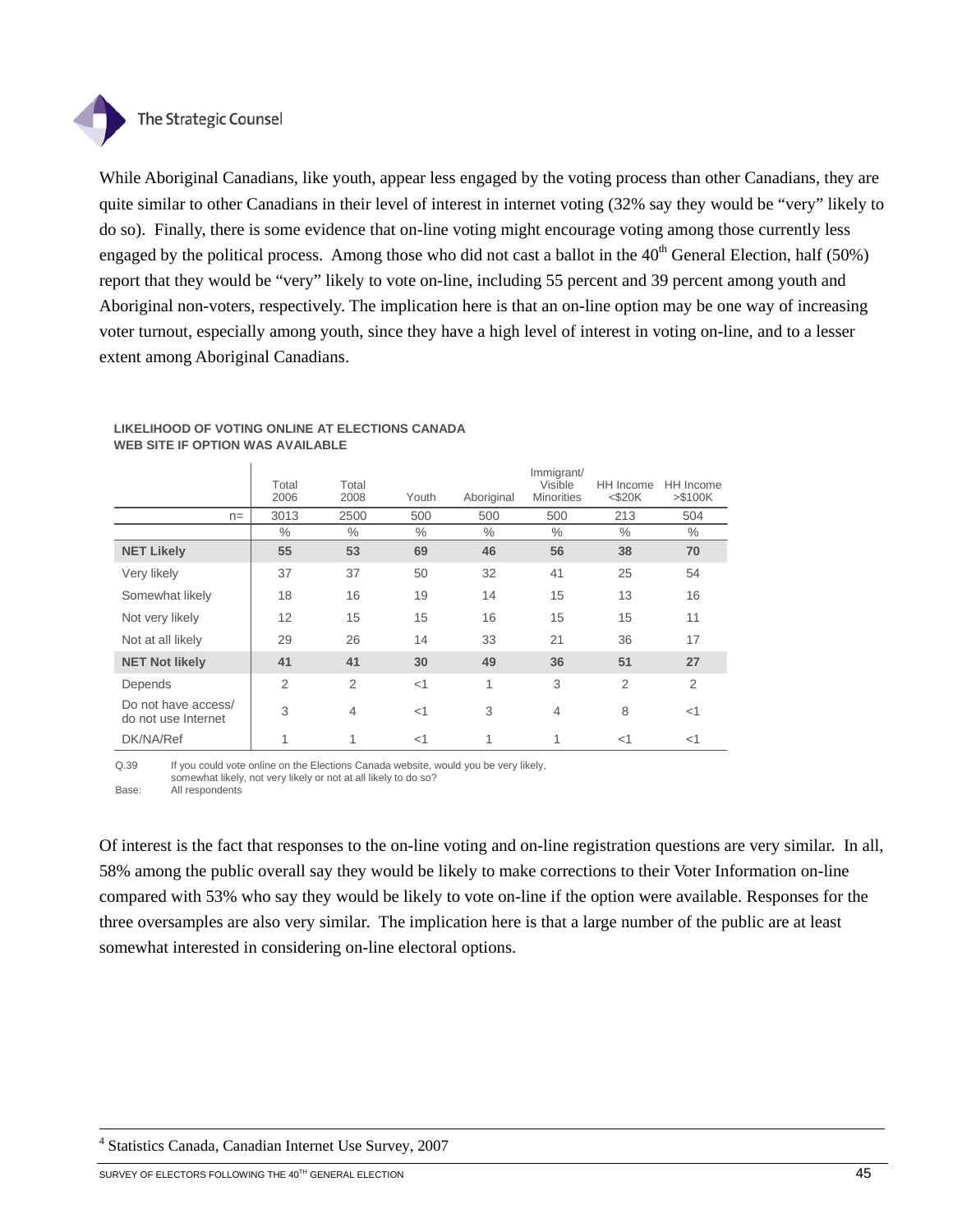

# **VI. Voter Information Services**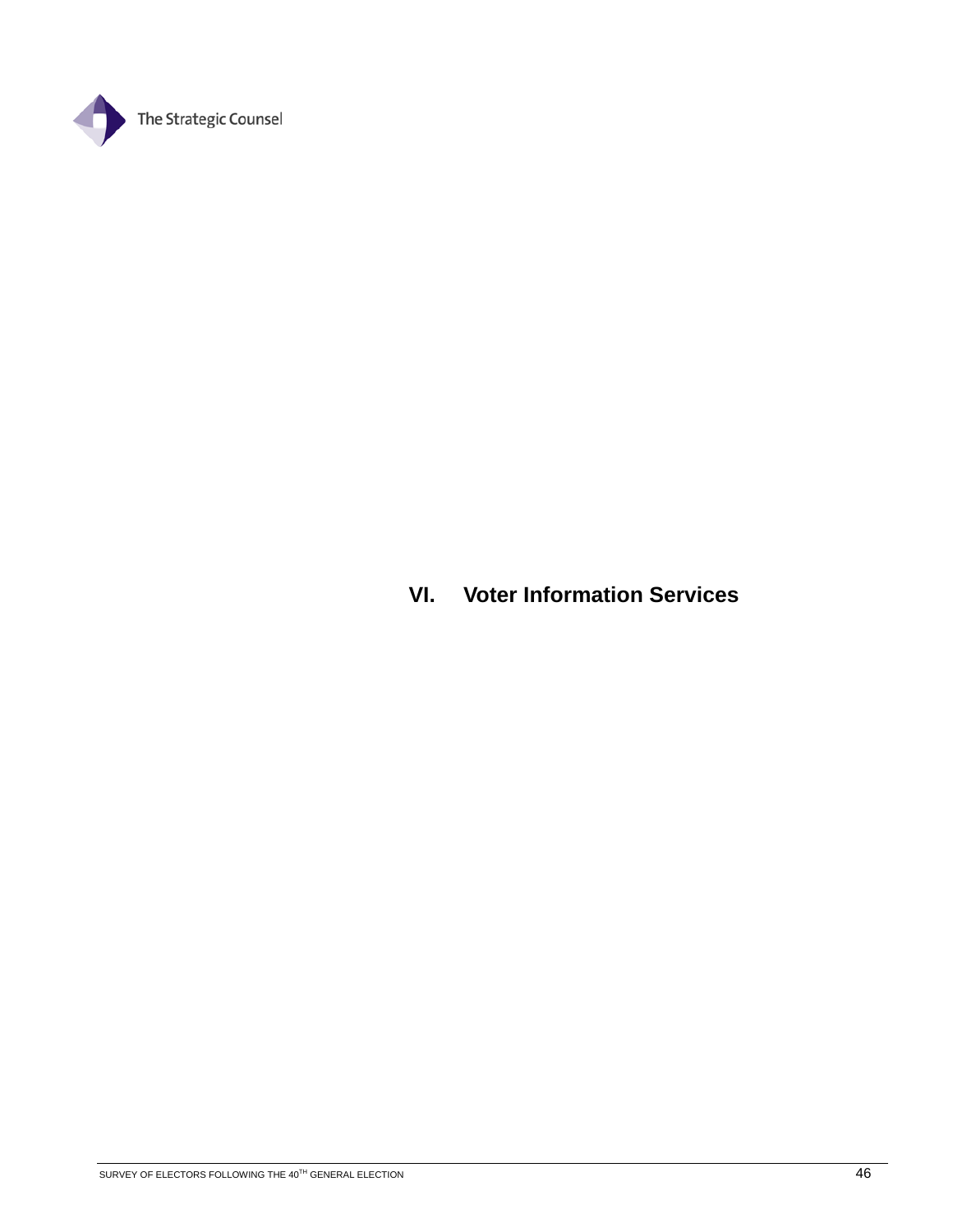

# **Voter Information Services**

# **A. Voter Information Card**

*The Voter Information Card was, by a significant margin, the single greatest source of information pertaining to voting procedures for the 40<sup>th</sup> General Election.* This was also the case in 2006, although the Voter Information Card is cited somewhat less frequently for the  $40^{th}$  General Election (61%) than it was for the 39<sup>th</sup> General Election (66%).

# **B. Sources of Information**

*The Voter Information Card remains the most important source of information for Canadians regarding voting procedures. However, the research suggests that media sources also played a somewhat larger role than in other years and this may reflect different information needs stemming from the new identification requirements.* 

 Notably, Canadians are more likely to report having received information from the mass media including television (19% vs. 10% in the 39<sup>th</sup> General Election), radio (12% vs. 4%) and newspapers (18% vs. 9%).



## **COMMON SOURCES OF MASS MEDIA VOTING PROCEDURE INFORMATION**

Q.40 Where did you get information on voting procedures for this election? By that I mean, when and where to vote and how to prove your identity and address before voting. Base: All respondents (2006 n=3013; 2008 n=2500)

In addition, a wide range of other non media sources are recalled on an unaided basis, as they were in 2006. These include friends and family (8%) and, new for this election, an Elections Canada brochure/householder (10%).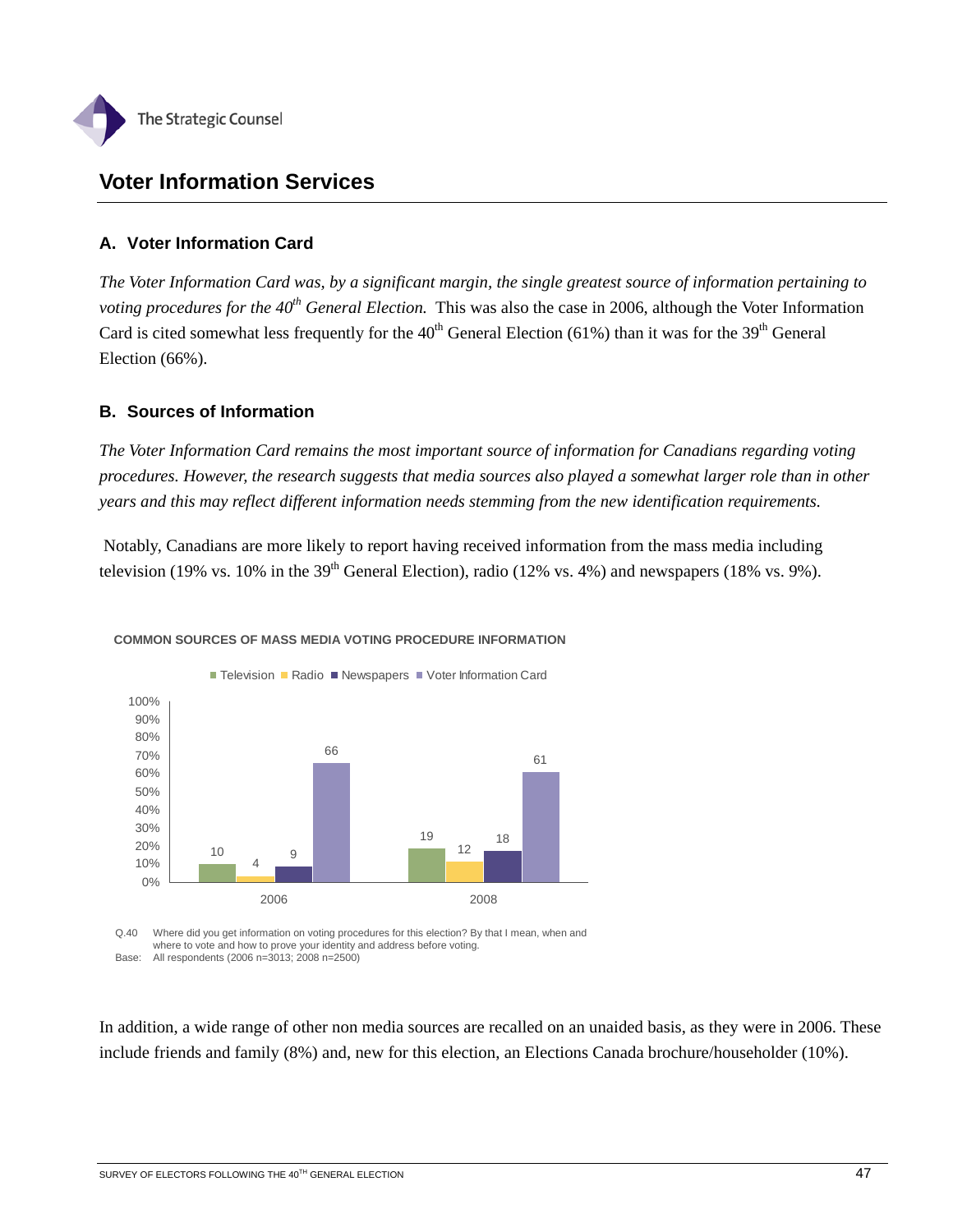

Demographically, lower income Canadians (\$40,000 household income) are somewhat less likely to cite the Voter Information Card (52%) as the source of their information regarding voting procedures, but do not appear to make greater use of any other source. Other demographic variables show little or no variation in information sources used. Regionally, Alberta residents (52%) are somewhat below average and Quebec residents the most likely (67%) to cite the Voter Information Card.

|                                                   |                |                |                |               |               |      | Immigrant/<br>Visible |
|---------------------------------------------------|----------------|----------------|----------------|---------------|---------------|------|-----------------------|
|                                                   |                | All Canadians  |                | Youth         | Aboriginal    |      | <b>Minorities</b>     |
|                                                   | 2006           | 2008           | 2006           | 2008          | 2006          | 2008 | 2008                  |
|                                                   | $\frac{0}{0}$  | $\frac{0}{0}$  | $\frac{0}{0}$  | $\frac{0}{0}$ | $\frac{0}{0}$ | $\%$ | $\frac{0}{0}$         |
| Voter information card                            | 66             | 61             | 46             | 43            | 37            | 34   | 55                    |
| Television                                        | 10             | 19             | 12             | 16            | 13            | 22   | 21                    |
| Newspapers                                        | 9              | 18             | 6              | 7             | 7             | 15   | 16                    |
| Friends/family/parents                            | 7              | 8              | 21             | 25            | 8             | 13   | 10                    |
| Radio                                             | 4              | 12             | 4              | 8             | 8             | 11   | 10                    |
| Elections Canada Householder / Brochure           |                | 10             | ٠              | 1             |               | 11   | 13                    |
| Mail (unspecified)                                | 3              | $\overline{2}$ | 2              | 2             | 4             | 3    |                       |
| Pamphlets / Brochures / Posters                   | 3              | 4              | 4              | 2             | 6             | 8    | 3                     |
| Internet/Web site                                 | $\overline{2}$ | 2              | 3              | 6             | 1             |      | 3                     |
| Familiar with voting process/know what to do from | 1              | 3              | 1              | 2             | 2             | 2    | 3                     |
| previous times                                    |                |                |                |               |               |      |                       |
| Elections Canada All Sources                      | 3              | 3              | 3              | 6             | 1             | 3    |                       |
| Political parties/candidates                      |                |                | 1              |               | 1             | 1    | 3                     |
| Telephone (1-800 number)                          |                |                | $\overline{2}$ | 2             |               |      |                       |
| Same place as before/only one place to go         |                |                | 1              |               | 1             |      |                       |
| Polling station                                   |                |                | $<$ 1          | 2             | 3             | 2    | 1                     |
| School/teachers                                   |                | $<$ 1          | 3              | 3             | 2             |      | $<$ 1                 |
| Revising agents/enumerators                       | $<$ 1          | 1              | 1              | 1             |               |      | $<$ 1                 |
| Work/co-workers                                   | $<$ 1          | $<$ 1          | 1              | $<$ 1         | 2             |      |                       |
| None/did not intend to vote                       | 2              | 5              | 7              | 6             | 8             | 7    | 4                     |
| Other                                             | 2              | 2              | 3              | 3             | 7             | 10   | 2                     |
| DK/NA                                             | 2              | 1              | 3              | 2             | 5             | 3    | 2                     |

**SOURCES OF INFORMATION ABOUT VOTING PROCEDURES**

Among the various sub populations surveyed, and quite consistent with the findings from the  $39<sup>th</sup>$  General Election, youth (43%) are substantially less likely to have received their information from the Voter Information Card and are far more likely than the typical Canadian to have relied on family, parents and friends (25%) to receive their information about the 40<sup>th</sup> General Election. Youth are also less likely to have relied upon newspapers and somewhat more likely to mention the internet (6%) as a source of information.

Again similar to 2006, the Voter information Card is cited less often as a source by Aboriginal Canadians (34%) than it is by other Canadians. However, Aboriginal Canadians appeared to have made greater use during the  $40<sup>th</sup>$ General Election than they did during the  $39<sup>th</sup>$  of mass media such as television (22% and 13%, respectively) and newspapers (15% and 7%). Immigrants and visible minorities cite virtually the same sources as the public overall.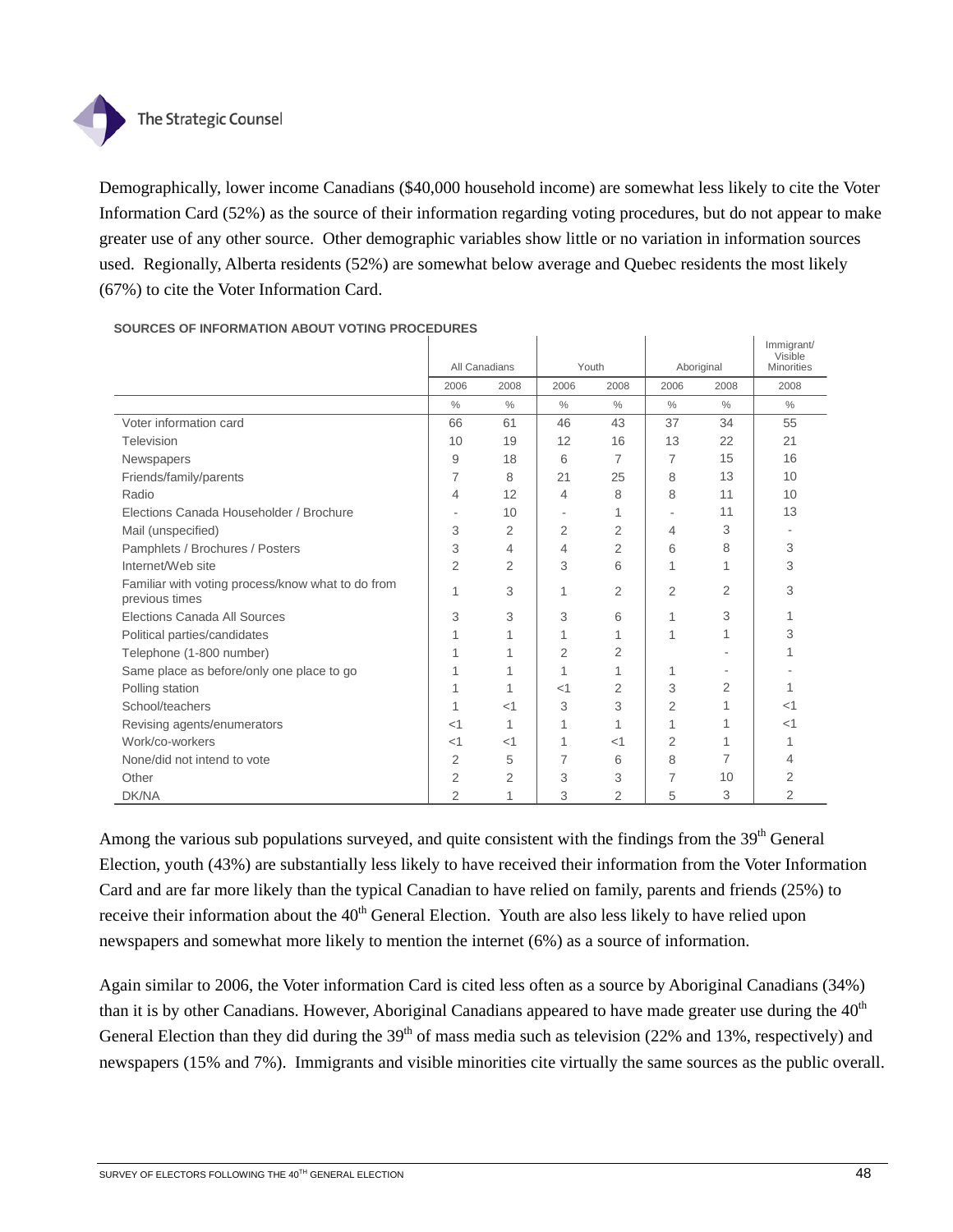

# **C. Elections Canada Flyer**

*In order to provide information on the new identification requirements and other voting procedure information, Elections Canada sent a flyer to all Canadian households. This flyer is recalled by half the population, although many could not recall its contents. However, a significant minority did recall that it contained information about the change in identification requirements. During the course of the election, a few citizens contacted Elections Canada offices and almost all report that they were very satisfied with the service they received.* 

As noted in the previous section, 11 percent of Canadians recall receiving the brochure/flyer (folded in four) that Elections Canada mailed this year to households and which contained information about how to vote and the new identification requirements. Among those not initially mentioning the flyer, when prompted by asking if they recalled a flyer folded in four from Elections Canada a further quarter (24%) of Canadians recall the flyer. When further prompted with more information about the content of the flyer and a description of the some of the visual elements used in the flyer, a further 13 percent among the public are able to recall it. In total, combined unaided and aided recall among Canadians overall is just under half (48%).

There are few demographic variations in overall, combined aided and unaided awareness of the flyer. The exception is those 18 to 34 years of age, among whom awareness is at 38 percent. Regionally, Albertans (42%) are the least likely to recall the flyer. No differences exist between urban and rural residents. The single largest difference in recall, though, is between those who report having voted and those who report that they did not (52% to 37%). As noted earlier, and as will be further reviewed later in the report, this is likely a factor of engagement and interest in the election and politics generally.

Among the sub populations surveyed, youth (38%) are easily the least likely to recall the flyer. But possibly because their recall is so low there are no appreciable differences in recall between youth voters (39%) and nonvoters (35%). The recall of the flyer among Aboriginal Canadians (48%) is in line with that of the public overall and awareness is the same in both rural and urban areas. Once again, Aboriginal voters are more aware of the flyer than are Aboriginal non-voters (55% versus 41%). Awareness of the flyer among immigrants and visible minorities (52%) is in line with the population overall and Aboriginal Canadians.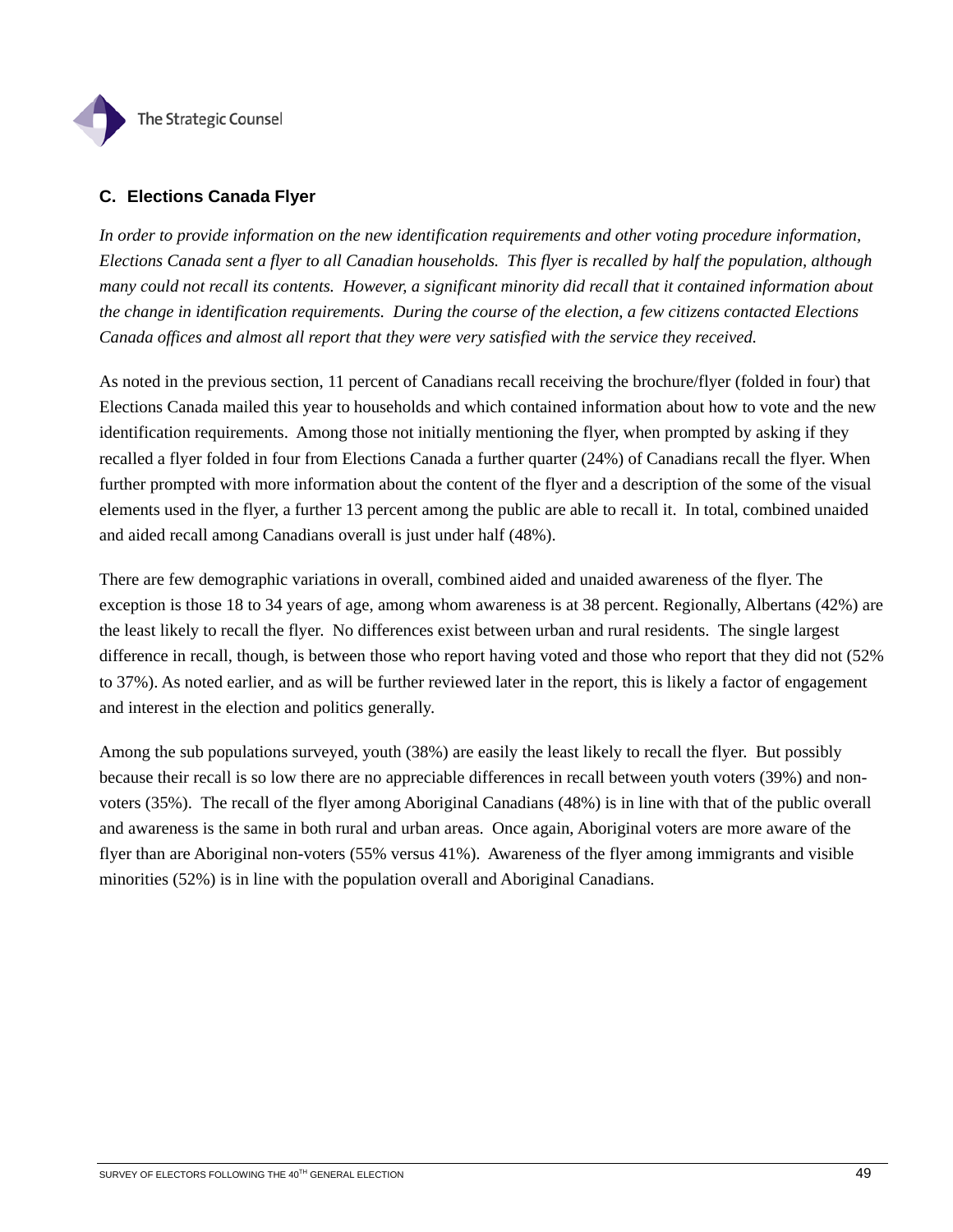

|       | Total<br>2008          | Youth        | Aboriginal     | Immigrant/<br>Visible<br><b>Minorities</b> |
|-------|------------------------|--------------|----------------|--------------------------------------------|
| $n =$ | 2500                   | 500          | 500            | 500                                        |
|       | $\%$                   | $\%$         | $\%$           | $\frac{0}{0}$                              |
|       | 48 $(43)$ <sup>*</sup> | $38(34)^{*}$ | 48 $(44)^*$    | 52 $(47)^*$                                |
|       | 11                     | 7            | 11             | 13                                         |
|       | 37                     | 31           | 37             | 40                                         |
|       | 24                     | 18           | 25             | 28                                         |
|       | 13                     | 13           | 12             | 12                                         |
|       | 8                      | 10           | 8              | 7                                          |
|       | 5                      | 3            | $\overline{4}$ | 5                                          |
|       |                        |              |                |                                            |

#### **UNAIDED AND AIDED RECALL OF ELECTIONS CANADA FLYER**

\* bracketed percentage excludes "maybe/vaguely" responses

Q. 40. Where did you get information on voting procedures for this election? By that I mean, when and where to vote and how to prove your identity and address before voting.

Q. 41. During the campaign, do you recall receiving by mail a flyer folded in four from Elections Canada?

Q. 42. This flyer informed you on the different ways to vote and on the accepted proofs of identity. It also showed the top of a person in black with a white X on the head. Does it remind you something?

### **1. Recall of Information on the Flyer**

While the flyer clearly got across some information, and close to four-in-ten (38%) among the public recall information about new identification requirements, the single largest groups of responses suggest that half (50%) of those recalling the flyer could not recall its contents. Other information gleaned from the flyer by Canadians include that it contained general information about voting (12%), the election date and times polling stations would be open (14%), and a reminder to vote (7%). Not unexpectedly, there are significant differences in what was recalled based on voting behaviour. Among voters 48 percent could recall nothing about the contents of the flyer compared with 58 percent among non-voters. Similarly, among voters 40 percent recalled that the flyer contained information about the new identification requirements, while 29 percent of non-voters recall this information. The implication here is that for many non-voters, non-voting behaviour is not just manifested on voting day, but throughout the campaign in terms of the attention paid to the campaign and information and material provided throughout the campaign.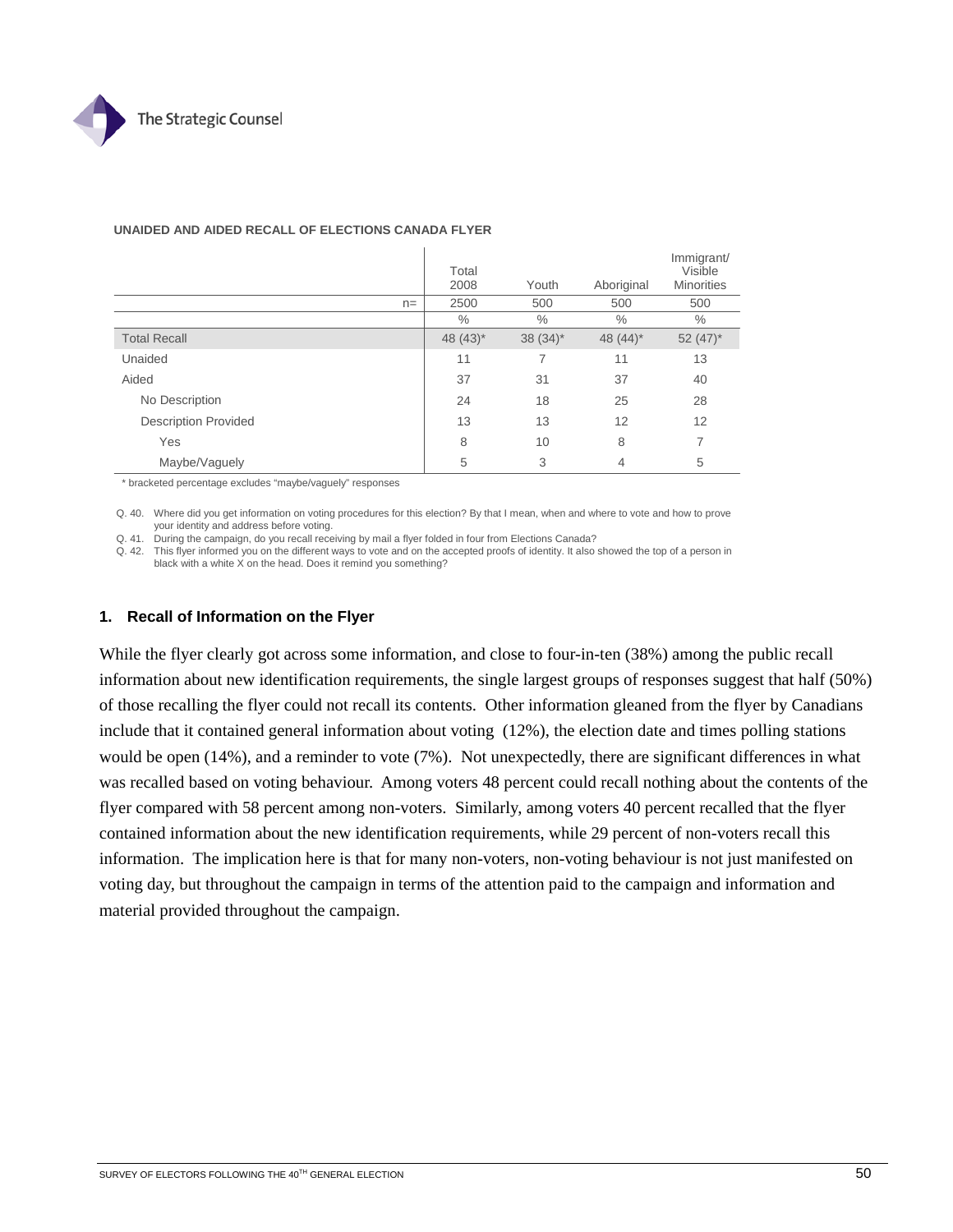

#### **RECALL OF INFORMATION CONTAINED IN THE ELECTIONS CANADA FLYER**

|                                                                      |       | Total<br>2008 | Youth | Aboriginal      | Immigrant/<br>Visible<br><b>Minorities</b> |
|----------------------------------------------------------------------|-------|---------------|-------|-----------------|--------------------------------------------|
|                                                                      | $n =$ | 1201          | 189   | 242             | 260                                        |
|                                                                      |       | $\frac{0}{0}$ | $\%$  | $\frac{0}{0}$   | $\%$                                       |
| Need to bring identification / proof of residence /<br>identity card |       | 38            | 32    | 19              | 38                                         |
| General information                                                  |       | 12            | 15    | 16              | 10                                         |
| Election / polling date / polling hours                              |       | 14            | 10    | 11              | 15                                         |
| Reminder / enticement to vote                                        |       | 7             | 7     | 10 <sup>1</sup> | 10                                         |
| Option to vote                                                       |       | 1             | ٠     | 1               | 1                                          |
| Other                                                                |       | 9             | 11    | 12              | 11                                         |
| Don't know / Nothing                                                 |       | 50            | 52    | 50              | 47                                         |

\* results total more than 100% because multiple mentions were accepted

Q. 43. From your recollection, what did this flyer talk about?

Among the sub populations surveyed, while youth are the least likely to recall the flyer, those that do recall it are nearly as likely as the public overall (32% and 38%, respectively) to recall that the flyer contained information about the new identification requirements. They are also in line with the public in terms of those recalling nothing about the flyer (52%). Aboriginal Canadians are less likely to recall the identification requirements (19%), but do recall a range of other details and are no more likely than others to recall no details of the flyer (50%). Immigrants and visible minorities, in all respects, closely resemble the public overall in their responses.

# **D. Contact with Elections Canada**

*A very small number of Canadians (4%) report contacting Elections Canada during the 40th General Election. This represents a small decline from the 39th General Election, during which nearly one-in-ten (8%) reported that they contacted Elections Canada.* 

Those who contacted Elections Canada report a high level of service from this agency. Nearly eight-in-ten (78%) report having fully received the information and assistance they needed, while one-in-ten (10%) report partially receiving this information. These findings are consistent with the report conducted after the 39<sup>th</sup> General Election. Further analysis, including regional and demographic variations, is not possible because of the small sample size.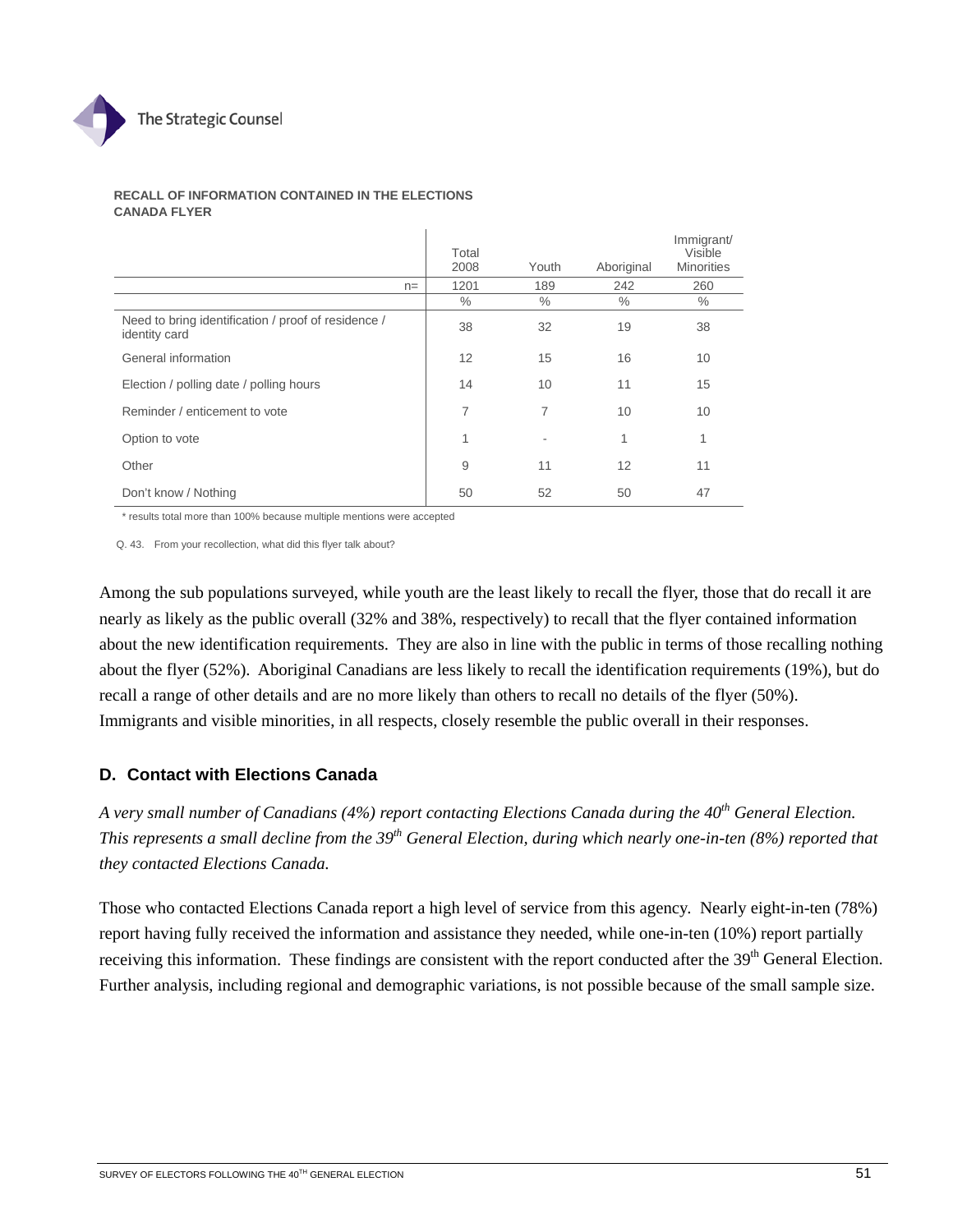

#### **INFORMATION SATISFIED NEEDS**

|                | Total<br>2006 | Total<br>2008 |
|----------------|---------------|---------------|
| $n =$          | 228           | 113           |
|                | $\%$          | $\%$          |
| Yes, fully     | 79            | 78            |
| Yes, partially | 11            | 10            |
| No             | 8             | 12            |
| DK/NA/Ref      | 1             | ۰             |

Q.45 Did you get the information or assistance you needed?

Base: Those who contacted Elections Canada during the campaign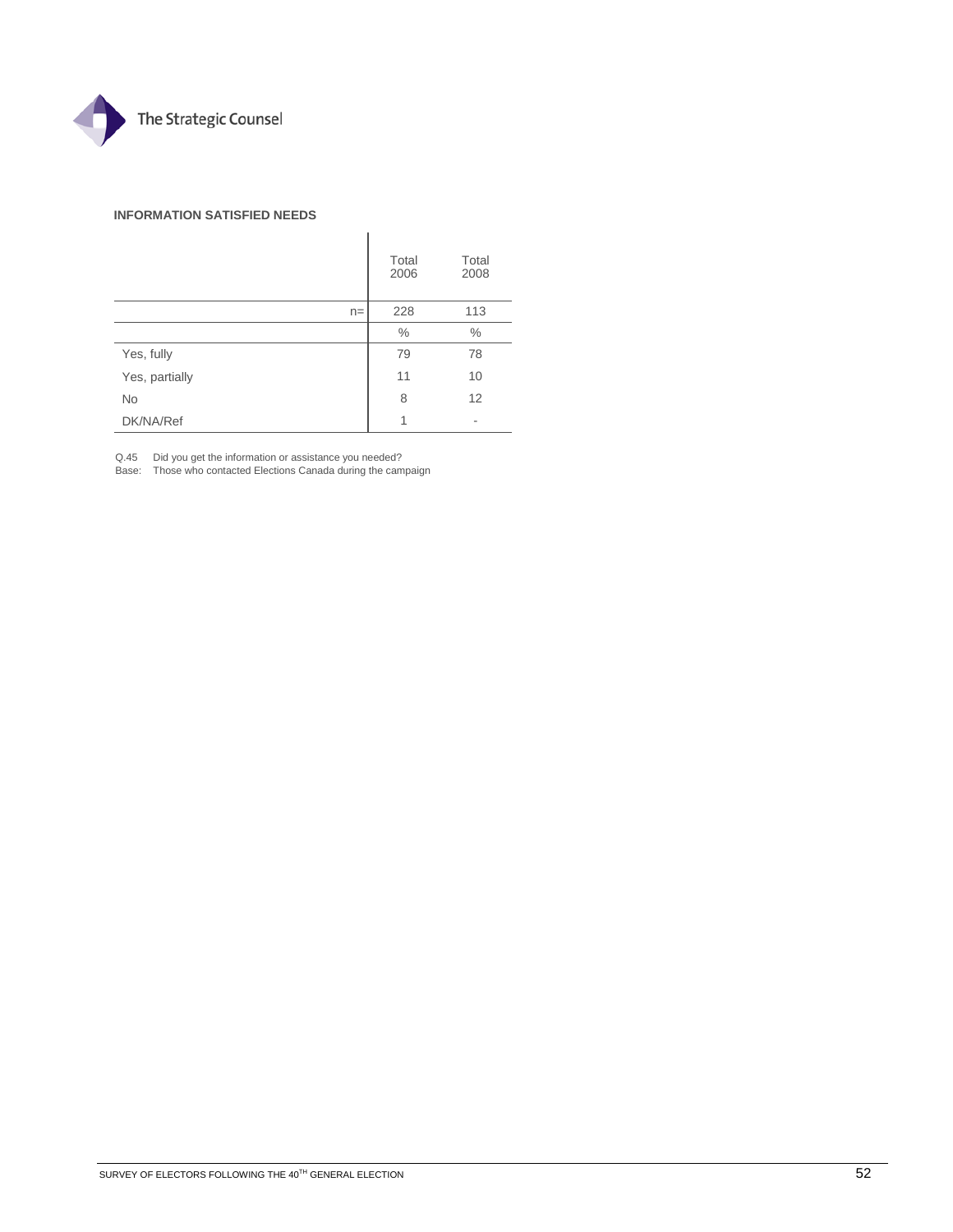

# **VII. Elections Canada Advertising**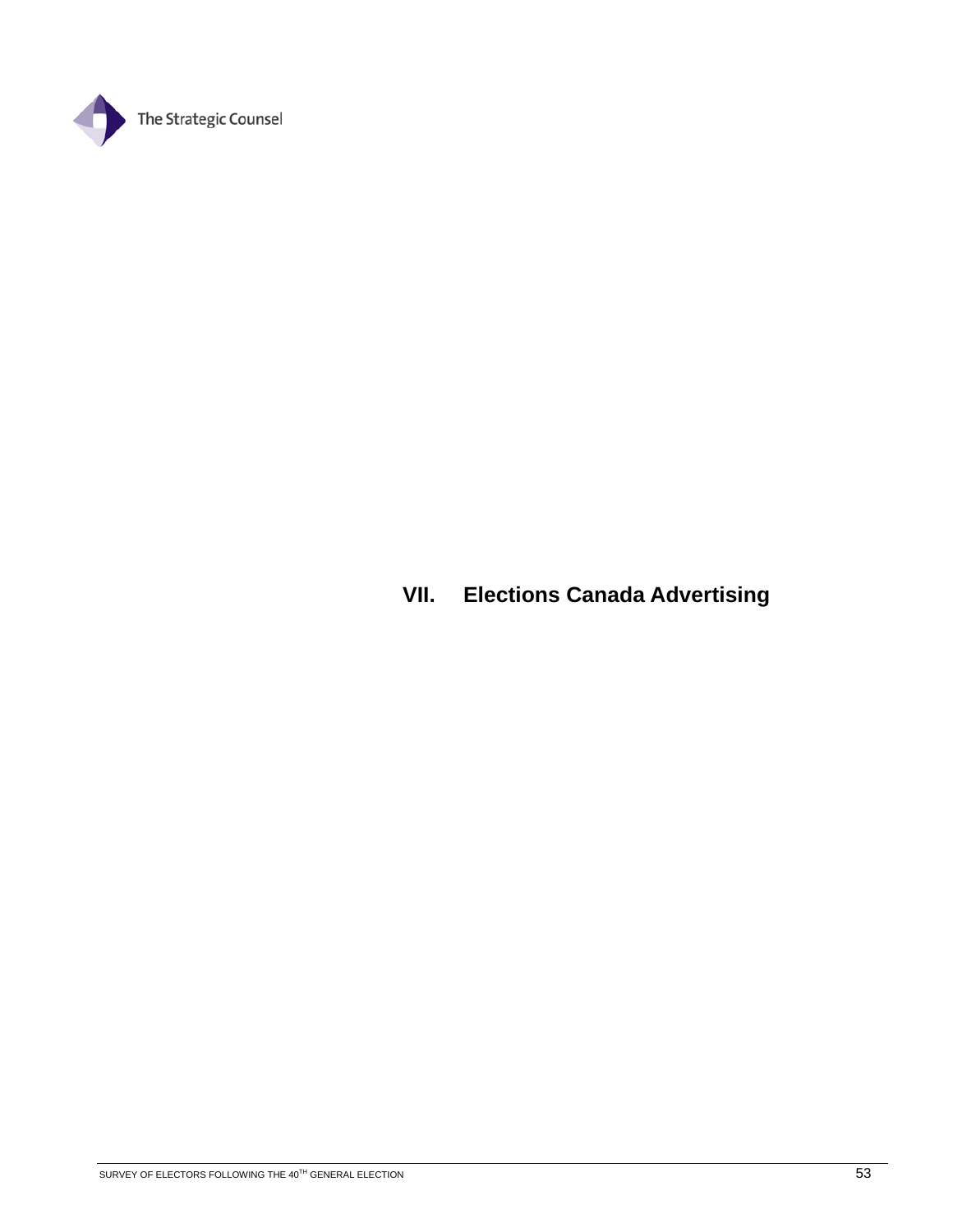

# **Elections Canada Advertising**

# **A. Awareness of Advertising**

*Almost all Canadians recalled at least one type of Elections Canada advertisement (i.e. TV, radio, newspaper) regarding procedures for the 40th General Election. Television was the most recalled channel, followed by radio and newspapers. Youth and Aboriginal Canadians were especially likely to recall the television advertising.* 

Elections Canada advertising, especially in light of the new identification requirements and the mandate to encourage electoral participation, was an important part of Elections Canada's communications strategy. As part of the assessment of Elections Canada's role in managing the electoral process, it is therefore important to measure awareness and recall of this advertising.

Overall, there is very high recall of at least one of the channels (TV, radio, newspapers) that Elections Canada used to communicate with citizens regarding election procedures. TV and radio were most readily recalled, and with newspapers somewhat less so, with the exception of older adults who were well above average in their recall of Elections Canada newspaper advertising.

Nearly eight-in-ten (79%) Canadians recall at least one of the Elections Canada advertisements and this is in line with the advertising recall for the  $39<sup>th</sup>$  general election of 77 percent. As in 2006, television is the advertising medium most often recalled by Canadians overall (50%), followed closely by radio (47%) and lastly newspapers (37%). Compared with 2006, recall of TV advertising is similar (52%), but radio is up by 7 points to 47 percent and recall of newspaper advertising is down by 8 points to 37 percent.

Demographically, the greatest variation in recall of Elections Canada advertising is by age. Recall of newspaper advertising is highest among those 55 years or older (49%) and lowest among 18 to 34 year olds (25%). In contrast, recall of radio is consistent across age groups, except those over 55 years of age (39%).

Regionally, awareness of Elections Canada television advertising is strongest in Ontario (54%), Atlantic Canada (52%) and Quebec (51%). It is weaker in Manitoba/Saskatchewan (47%) and significantly weaker in British Columbia (44%) and Alberta (42%). Likewise awareness of newspaper advertising is strongest in Atlantic Canada (42%), Ontario (38%) and Quebec (38%). Awareness of radio advertising is lowest in Quebec (38%) and British Columbia (44%).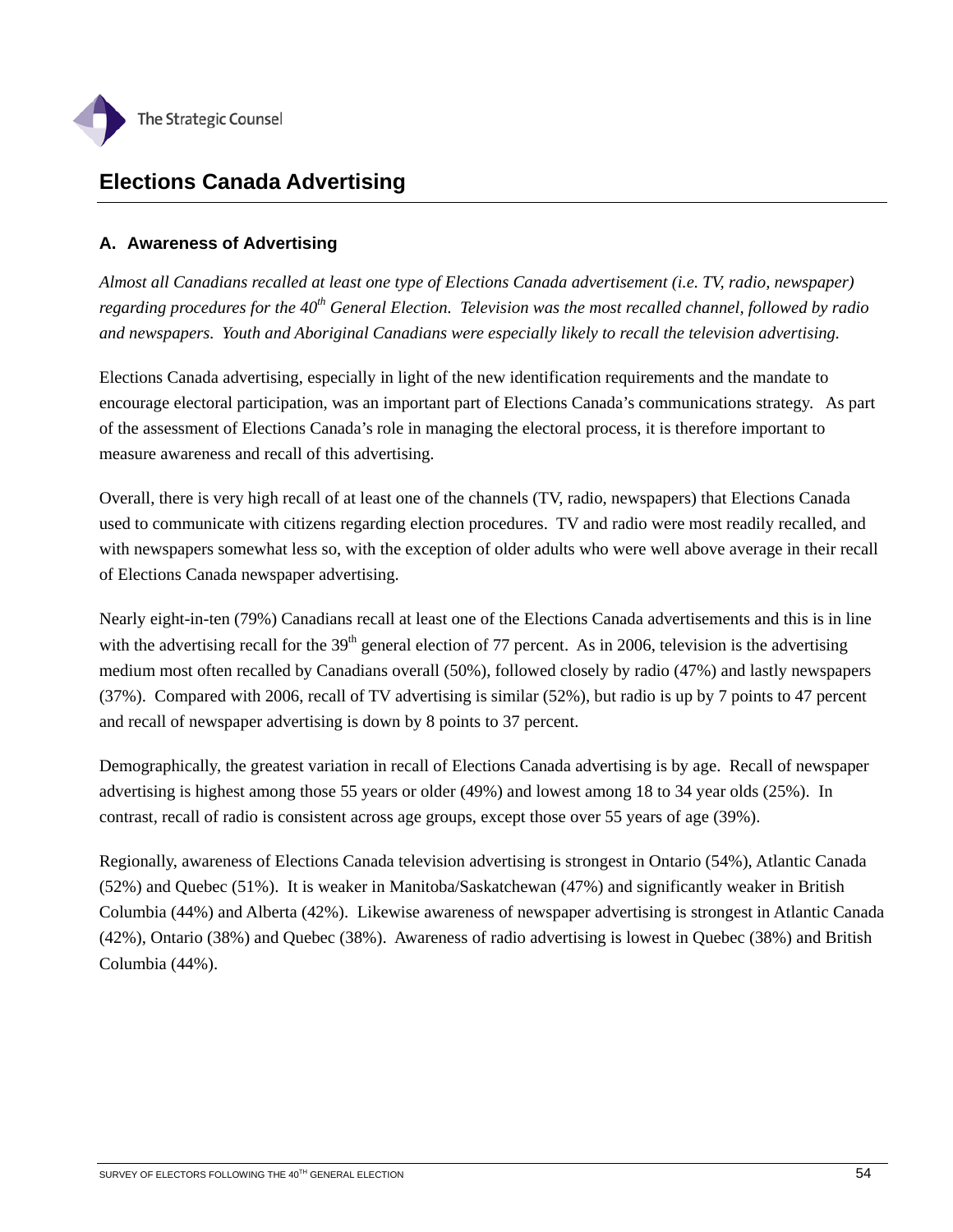



## **RECALL OF ELECTIONS CANADA ADVERTISEMENTS ABOUT THE ELECTION**

Q.46 Do you recall seeing an Elections Canada newspaper advertisement about the election?<br>Q.48 Do you recall hearing an Elections Canada radio ad about the election?

Q.48 Do you recall hearing an Elections Canada radio ad about the election?<br>Q.50 Do you recall seeing a television advertising sponsored by Elections Ca

Do you recall seeing a television advertising sponsored by Elections Canada?

Base: All respondents (2008 Total n=2500, 2008 Aboriginal n=500, 2008 Youth n=500, 2008 Immigrant/Visible Minorities n=500)

By sub populations, youth (57%) are more aware of television advertising than the typical Canadian (50%), equally aware of radio advertising (47%), and slightly less aware of newspaper advertising (34%). By gender, young women are more likely than young men to be aware of the TV advertising (60% to 54%).

Aboriginal Canadians are more aware of advertising on television than Canadians overall (57%), but are slightly less aware of newspaper advertisements (35%). Aboriginal men are more likely than Aboriginal women to recall Elections Canada radio and newspaper advertising, by about 6 percentage points in each case. By age, the only significant difference is the much lower level of recall for newspapers (21% to 34% for Aboriginal Canadians overall) by 18 to 34 year olds. Only one significant urban/rural difference is apparent and that is the greater recall of radio in rural (54%) compared with urban (41%) areas.

## **1. Number of Media Channels Recalled**

As noted above, most (79%) Canadians recall at least one media channel of Elections Canada advertising. Further analysis indicates that, just as in 2006, while few (12%) recall all three channels a significant number recall two (32%) or a single (35%) channel. These proportions are roughly in line with those for the 2006 election and suggest that Elections Canada's strategy of using three media channels works to ensure a high level of recall and that most Canadians will see an advertisement about the election through at least one channel.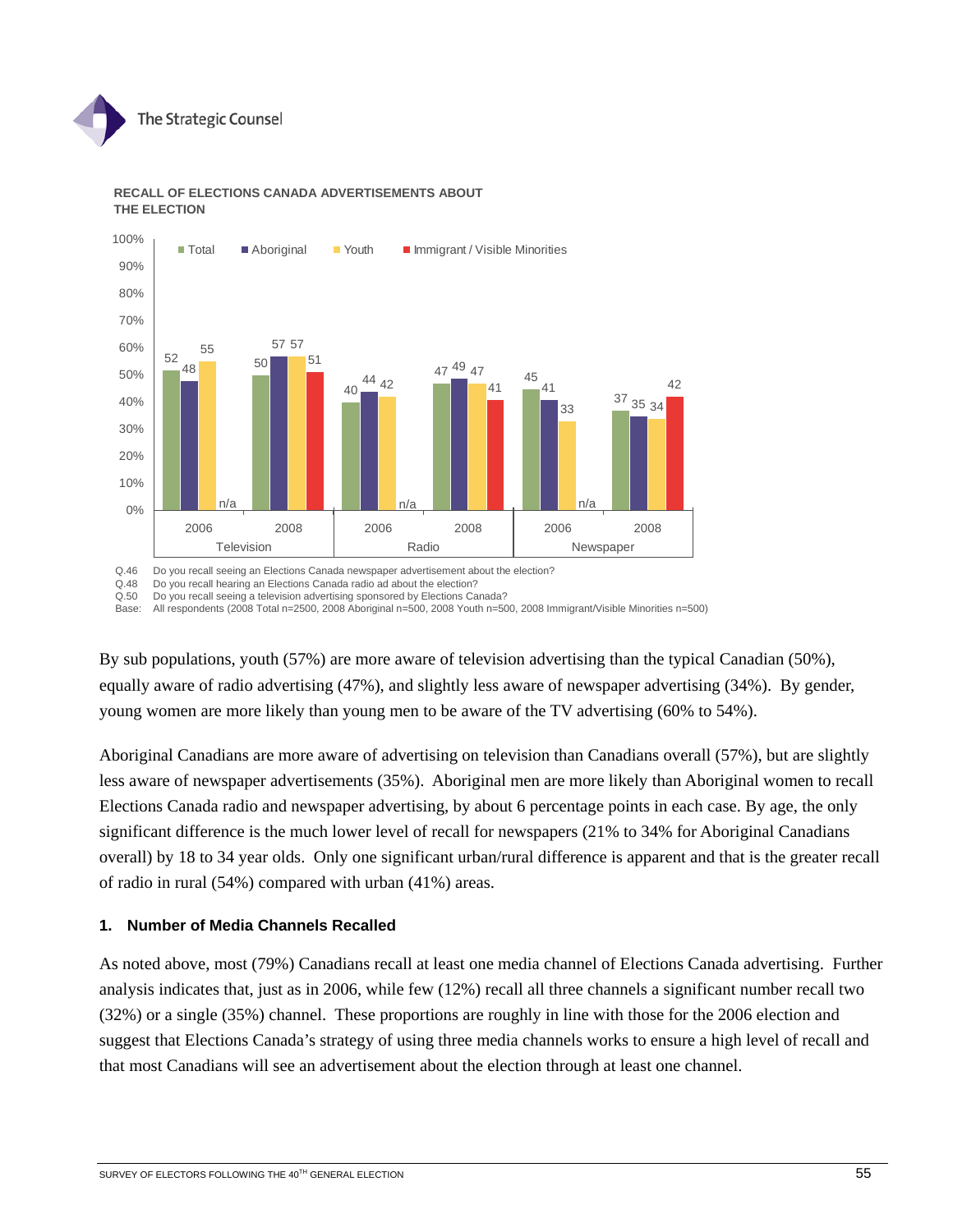

Each of the sub populations recalls more or less the same number of channels, although youth and Aboriginal Canadians are somewhat more likely to recall one or two channels than the population overall and when compared with 2006.

### **AWARENESS OF ANY ELECTIONS CANADA ADVERTISING**

|                                                                    | All Canadians |      |      | Youth         |               | Aboriginal | Immigrant/<br>Visible<br><b>Minorities</b> |
|--------------------------------------------------------------------|---------------|------|------|---------------|---------------|------------|--------------------------------------------|
|                                                                    | 2006          | 2008 |      | 2008          | 2006          | 2008       | 2008                                       |
| $n =$                                                              | 3013          | 2500 | 678  | 500           | 642           | 500        | 500                                        |
|                                                                    | $\%$          | $\%$ | $\%$ | $\frac{0}{0}$ | $\frac{0}{0}$ | $\%$       | $\%$                                       |
| Saw/heard all three types of ads<br>(television, radio, newspaper) | 15            | 12   | 11   | 8             | 15            | 11         | 12                                         |
| Saw/heard two types of ads                                         | 32            | 32   | 30   | 38            | 30            | 35         | 32                                         |
| Saw/heard only one type of ad                                      | 30            | 35   | 38   | 40            | 27            | 38         | 34                                         |
| Saw no ads                                                         | 24            | 22   | 22   | 15            | 28            | 16         | 23                                         |

Q. 46. Do you recall seeing an Elections Canada newspaper advertisement about the election?

Q. 48. Do you recall hearing an Elections Canada radio ad about the election?

Q. 50. Do you recall seeing a television advertising sponsored by Elections Canada?

Base: All respondents

# **B. Message Recall**

*A variety of messages were recalled by Canadians, but the information about all or some aspects of the new identification requirements were most frequently recalled, followed by general Elections Canada information, the date of the election and recall of messages about a reminder to vote. The slogan used in the campaign this year "Vote! Shape Your World" was recalled by very few people.* 

Irrespective of the source of awareness of Elections Canada messages, much the same information is recalled, although some media appear to have been better at transmitting the information than others. Across all channels, the message concerning the new identification requirements was noticed by many Canadians, although details of the requirements recalled vary. In all, 33 percent of those recalling a newspaper advertisement mentioned some aspect of this message, as did 35 percent recalling radio and 26 percent recalling a TV advertisement. A reminder to vote is also what many recalled (18% for TV, 15% for radio and 8% for newspapers). It is also important to note that a large number of Canadians do not recall any message from the advertisement they saw, read or heard. Specifically, this is the case for 20 percent recalling TV, 21 percent recalling newspapers, and 18 percent recalling radio.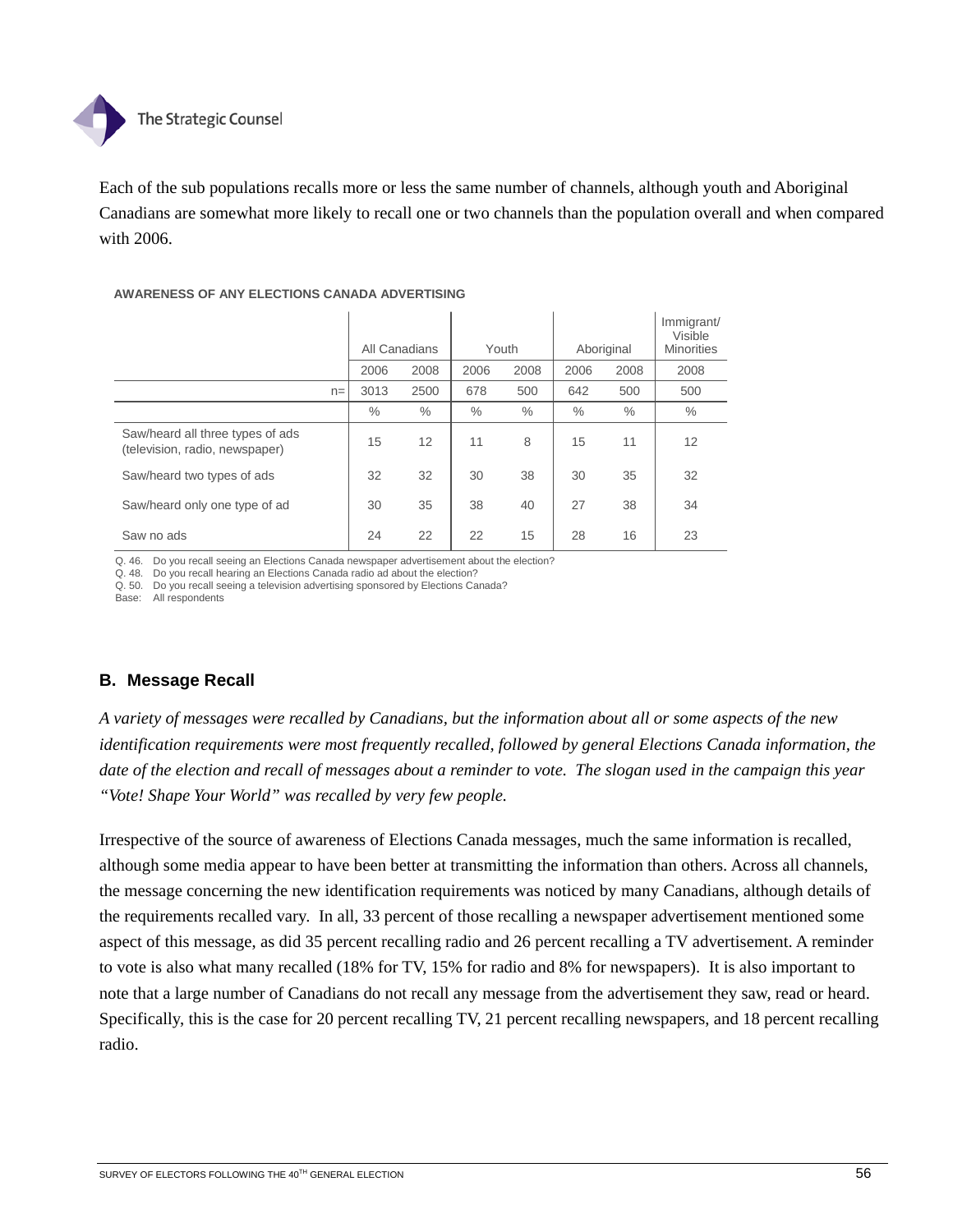

#### **MESSAGE RECALL BY SOURCE**

|                                                                 | Newspapers     | Radio | Television     |
|-----------------------------------------------------------------|----------------|-------|----------------|
| $n =$                                                           | 969            | 1133  | 1269           |
|                                                                 | $\%$           | $\%$  | $\%$           |
| Proof of Identity Requirements*                                 | 33             | 35    | 26             |
| Elections/General Information/Overall info (how/where)          | 10             | 6     | 5              |
| Election date                                                   | 10             | 18    | 12             |
| Reminder to vote                                                | 8              | 15    | 18             |
| Politicians/Candidates/Parties/Campaign issues                  | 6              | 6     | 9              |
| Voter Card/Qualifications/Requirements/Procedures/What to bring | 5              |       | $\overline{2}$ |
| Enticement to vote                                              | 4              | 6     | 7              |
| Polling stations' opening hours                                 | 3              | 2     |                |
| Advance polling dates                                           | 3              | 3     |                |
| How to get Voters Cards/be on the List/Register                 | $\overline{2}$ |       |                |
| Other                                                           | 5              | 7     | 4              |
| Nothing                                                         | 20             | 18    | 22             |
| DK/NA/Refused                                                   | 21             | 18    | 20             |

Q.47 From your recollection what did this newspaper ad talk about?

Q.49 From your recollection what did this radio ad talk about?

Q.51 From your recollection what did this television ad talk about?

Base: Those who recall seeing an Elections Canada newspaper ad/ radio ad/ television ad about the election

Proof of Identity Requirements category includes: Voters need to show an identity card AND a proof of residence / There are new identification measures for the vote / Voters need to show an identity Card / Voters Card / Qualifications / Requirements / Procedures / What to Bring / Voters need to show an identity Card OR a proof of residence / Voters Need to Show Proof of Residence

# **1. Elections Canada Slogan**

Despite an apparent high recollection of Elections Canada advertisements, far fewer people report hearing or seeing the Elections Canada Slogan "Vote! Shape Your World" during the 40<sup>th</sup> General Election (15%) compared with the slogan "Why not speak up when everyone is listening?" used in the two previous general elections (70%) in 2006 and 56% in 2004). A further one-in-ten (9%) is unsure whether they had saw or heard the slogan at all.

Demographically, those 18 to 34 years of age (20%) are the most likely to have heard the Elections Canada slogan. Regionally, there is little difference across the country; Quebecers (18%), and Atlantic Canadians (17%) are the most likely to have heard or seen the slogan. Ontarians (13%) and residents of Manitoba/Saskatchewan (13%) are the least likely.

Among the sub populations, youth are the most likely to recall the slogan (24%), while Aboriginal Canadians (13%) and immigrants/visible minorities (13%) are slightly less likely.

Those who heard the slogan are most likely to have heard it on television (60%). Recall of the slogan from radio (11%) newspaper (7%) and posters, billboards and signs (4%), is much lower.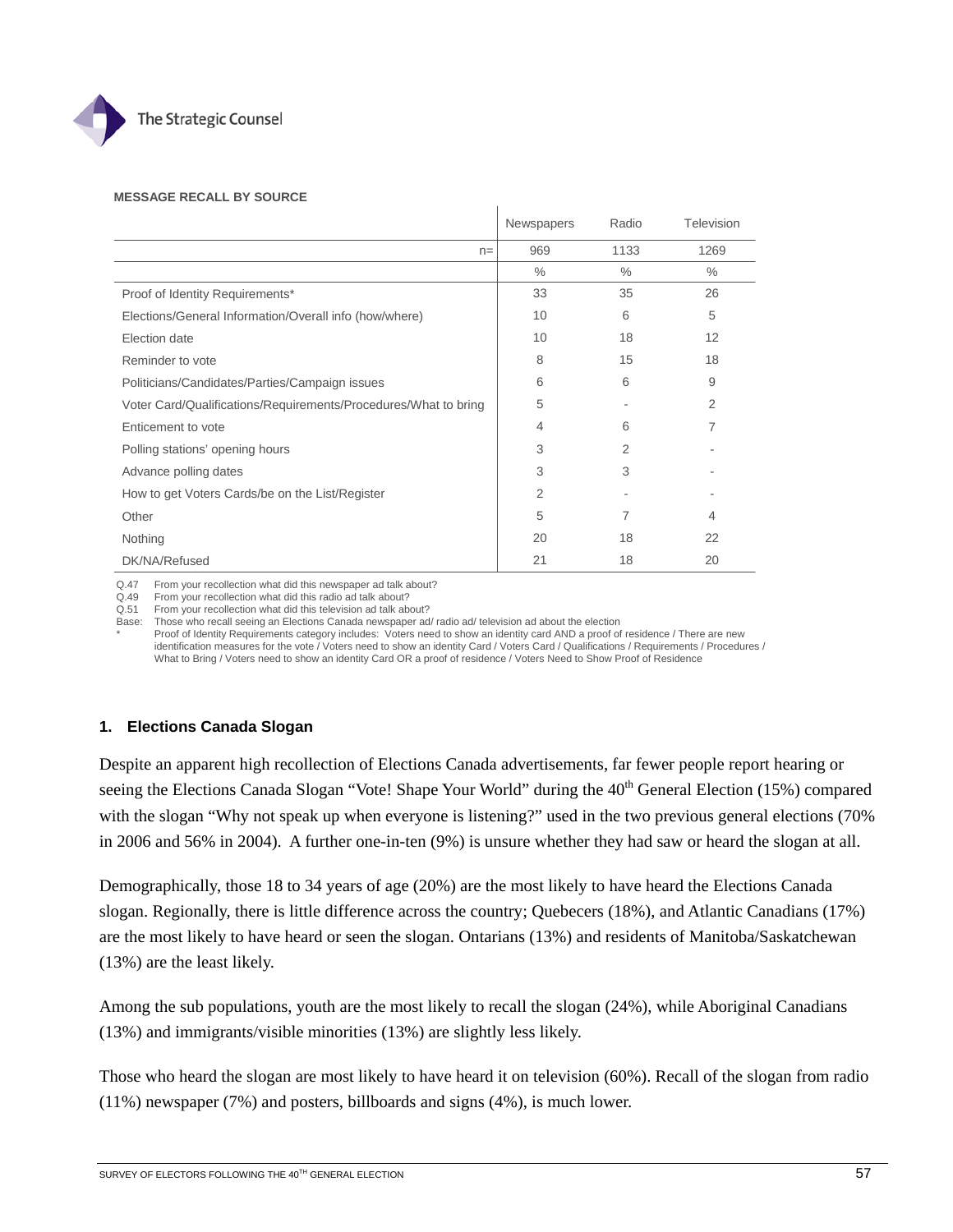

## **2. Information Desired**

Overall, almost all Canadians appear to have received all the voting procedures information that they required. When asked if there was information about the voting process that they did not have and would have been useful, the overwhelming majority (91%) say that there was nothing. Almost all in immigrant and visible minorities groups (89%), Aboriginal Canadians (88%) and young people (88%) are also satisfied and report needing nothing.

To the extent that further information would have been helpful, the most frequent suggestions related to information about the identification requirements (37%), how to get registered to vote (12%) mail voting options (13%), advanced polling dates (8%), and general information about voting procedures (15%).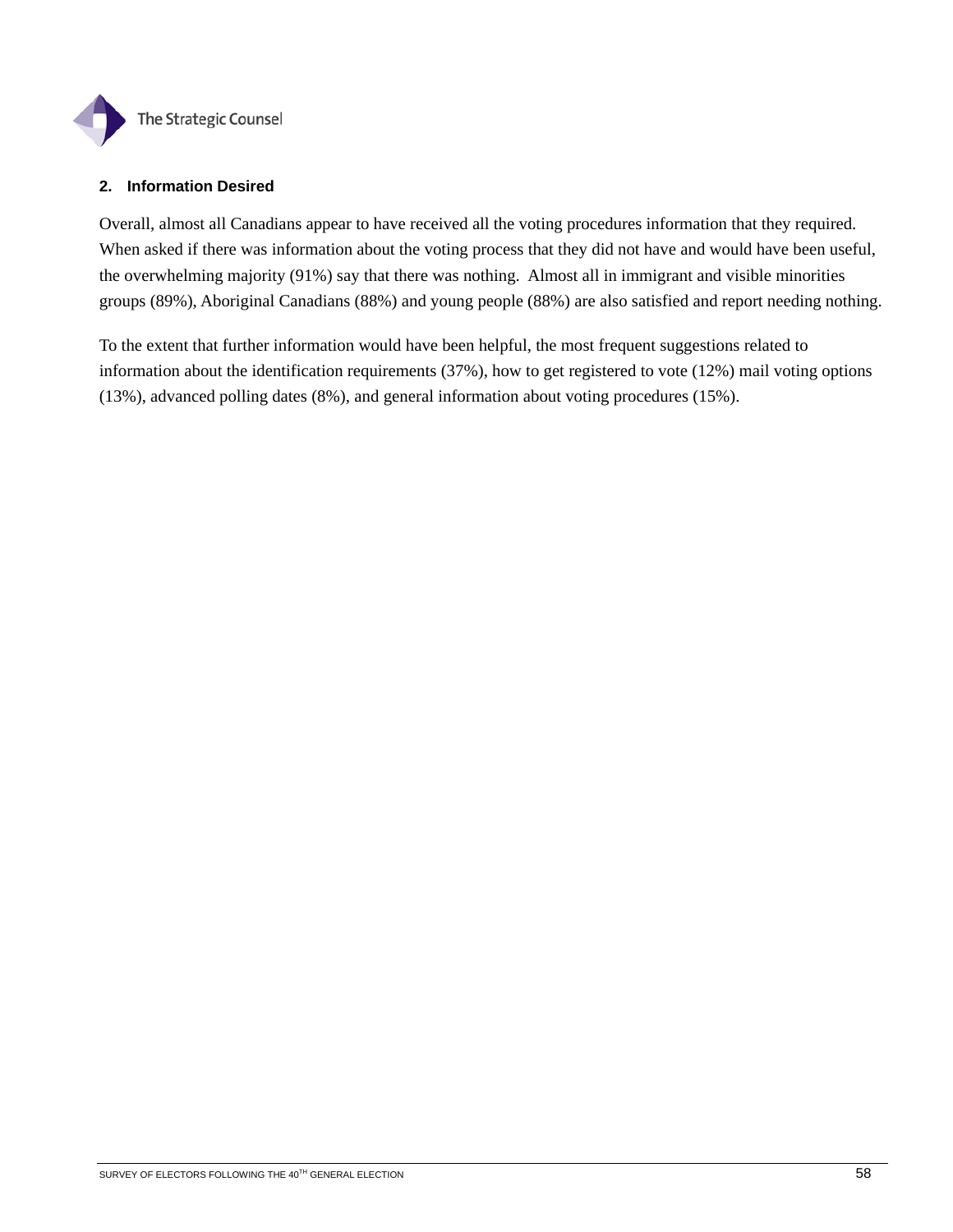

# **VIII. Attitudes Toward Elections and Politics**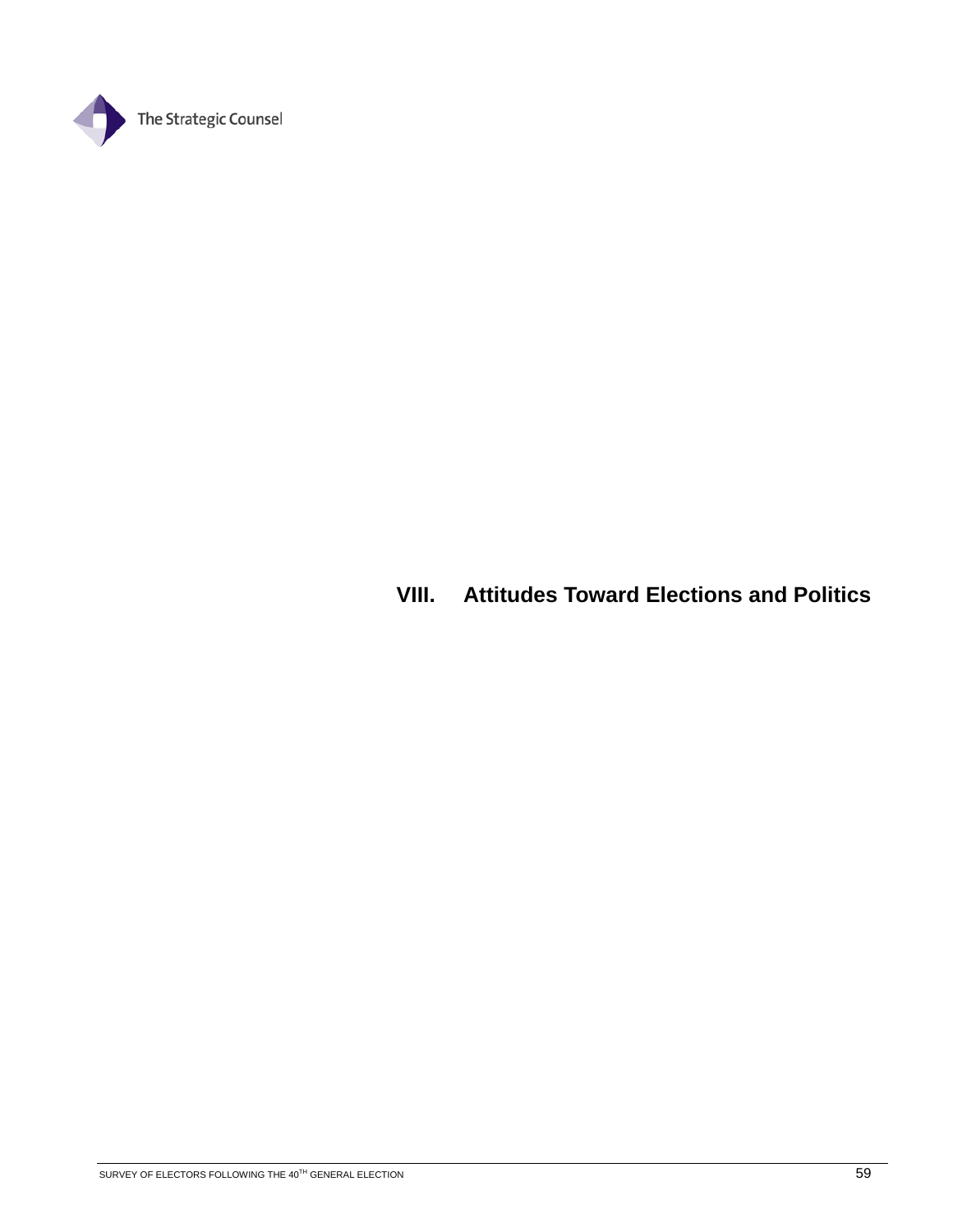

# **Attitudes Toward Elections and Politics**

Hypothesising that apathy and cynicism may be reasons for the steady decline in Canadians' participation in federal elections, the survey explored attitudes towards elections, politics and elected representatives. This was done through a series of agree/disagree statements about elections and politics and questions dealing with political engagement.

# **A. Commitment to Elections**

*There is widespread, but far from strong universal, acknowledgement of voting as a civic duty, with a quarter of the electorate not totally agreeing with this proposition. Moreover, there is even less strong agreement that democracy is weakened by a low voter turnout, with only just over half totally accepting this proposition. This suggests that many Canadians do not accept a weakened democracy is a consequence of a low turnout.* 

As in 2006, almost all (92%) Canadians in 2008 continue to "totally" (75%) or "somewhat" agree (17%) that it is their civic duty to vote. Further, the vast majority (95%) continue to agree that "low voter turnout weakens democracy" (58% "totally" agree; 27% "somewhat" agree). In fact, there is an increase since 2006 in the proportion of people who agree that "low voter turnout weakens democracy" of 15 percentage points. This is likely, however, to be a function of changing the wording of the statement from "Declines in voter turnout weaken Canadian democracy" to "Low voter turnout…". Presumably, "low voter turnout" is a more charged phrase for Canadians than "Declines in voter turnout."

Demographically, variations by age, income and education are all linked to attitudes toward both statements. This is especially the case by age, as 66 percent of those 18-34 years of age compared with 83 percent among those 55 years of age and above "totally" agree voting is a civic duty. Similarly, while just 50 percent of 18-34 years old "totally" agree regarding the effects of low turnout, 66 percent of those 55 years of age and over "totally" agree with this position. The suggestion here is that older Canadians hold far stronger norms regarding voting behaviour than younger cohorts. In terms of education level, 52 percent among those with a high school education or less, compared with 58 percent among the population overall, agree "totally" that low voter turnout weakens democracy. Similarly, those Canadians with household income of less than \$20,000 (48%) are also less likely to be in total agreement. Other demographic and regional differences are minimal.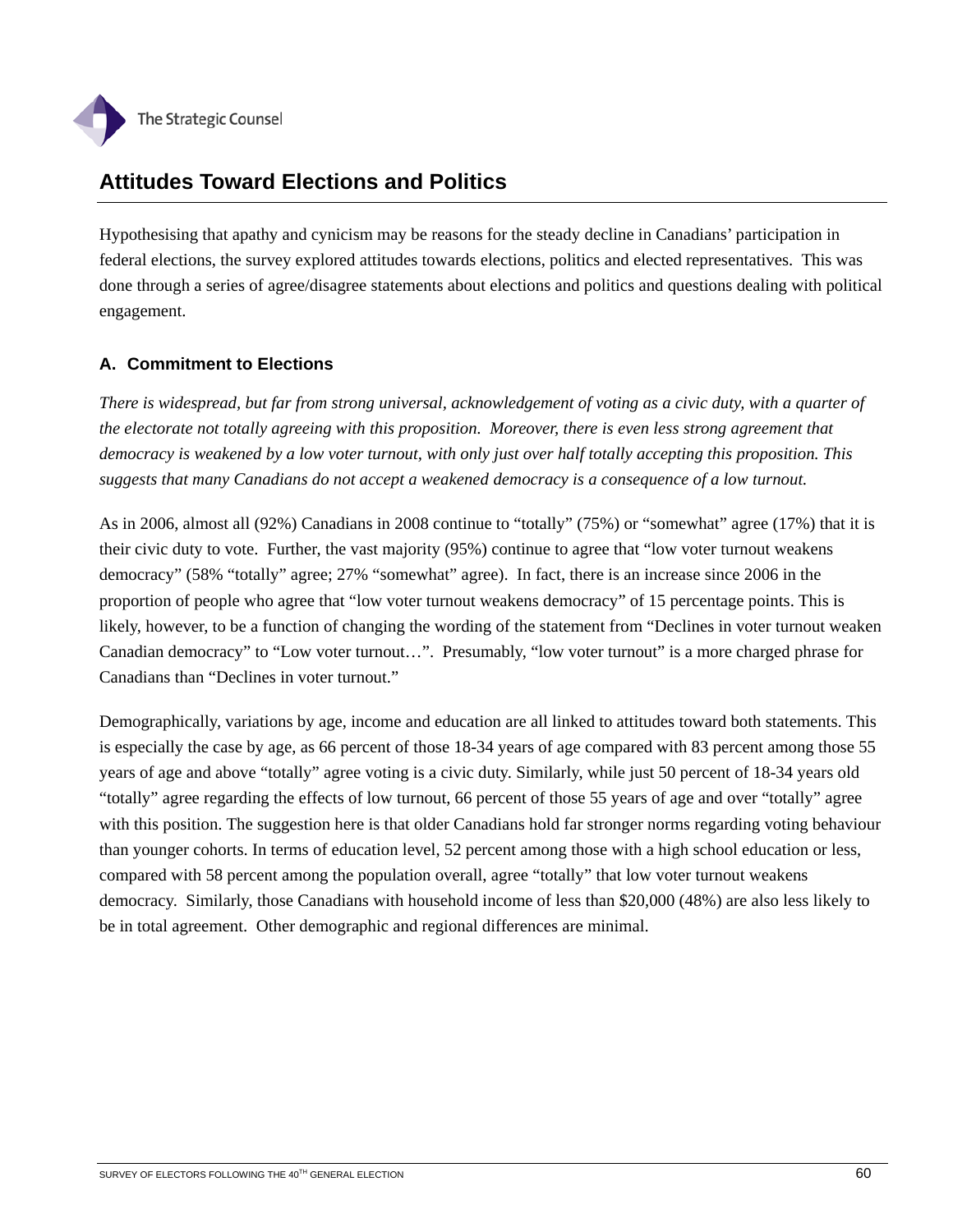

This strong support of the democratic process is also reflected among the immigrant and visible minorities' communities. In all, 78 percent agree "totally" that it is their civic duty to vote and 63 percent agree "totally" that low voter turn out weakens democracy. However, the level of commitment to the democratic process appears to be lower among the youth and Aboriginal communities than among the general Canadian population. Only about three-in-five for both groups "totally" agree that it is their duty to vote and about two-in-five, for groups, (43% among youth and 44% among Aboriginal Canadians) "totally" agree that low voter turnout weakens Canadian democracy. Aboriginal Canadians above and below middle age show some slightly different attitudes. Aboriginal Canadians over 45 years are somewhat more likely than those below this age to agree "totally" that it is a civic duty to vote (64% to 52%); the same pattern is also apparent for the low turnout statement. The other area of difference among Aboriginal Canadians appears in the urban/rural divide. Urban Aboriginal Canadians appear to be somewhat more in agreement with the two statements than their rural counterparts. On the civic duty statement, 63 percent of those in urban areas agree "totally" compared to 56 percent in rural areas. The same pattern exists for the low turnout statement.

Among youth, males are less likely than females to agree "totally" regarding the civic duty to vote (57% versus 65%) and regarding the affect of low voter turnout (40% to 46%).



#### **ATTITUDES TOWARDS ELECTIONS**

Q.55 Do you totally agree, somewhat agree, somewhat disagree or totally disagree with each of the following statements: Base: All respondents (2006 n=3013; 2008 n=2500)

\* Question wording changed in 2008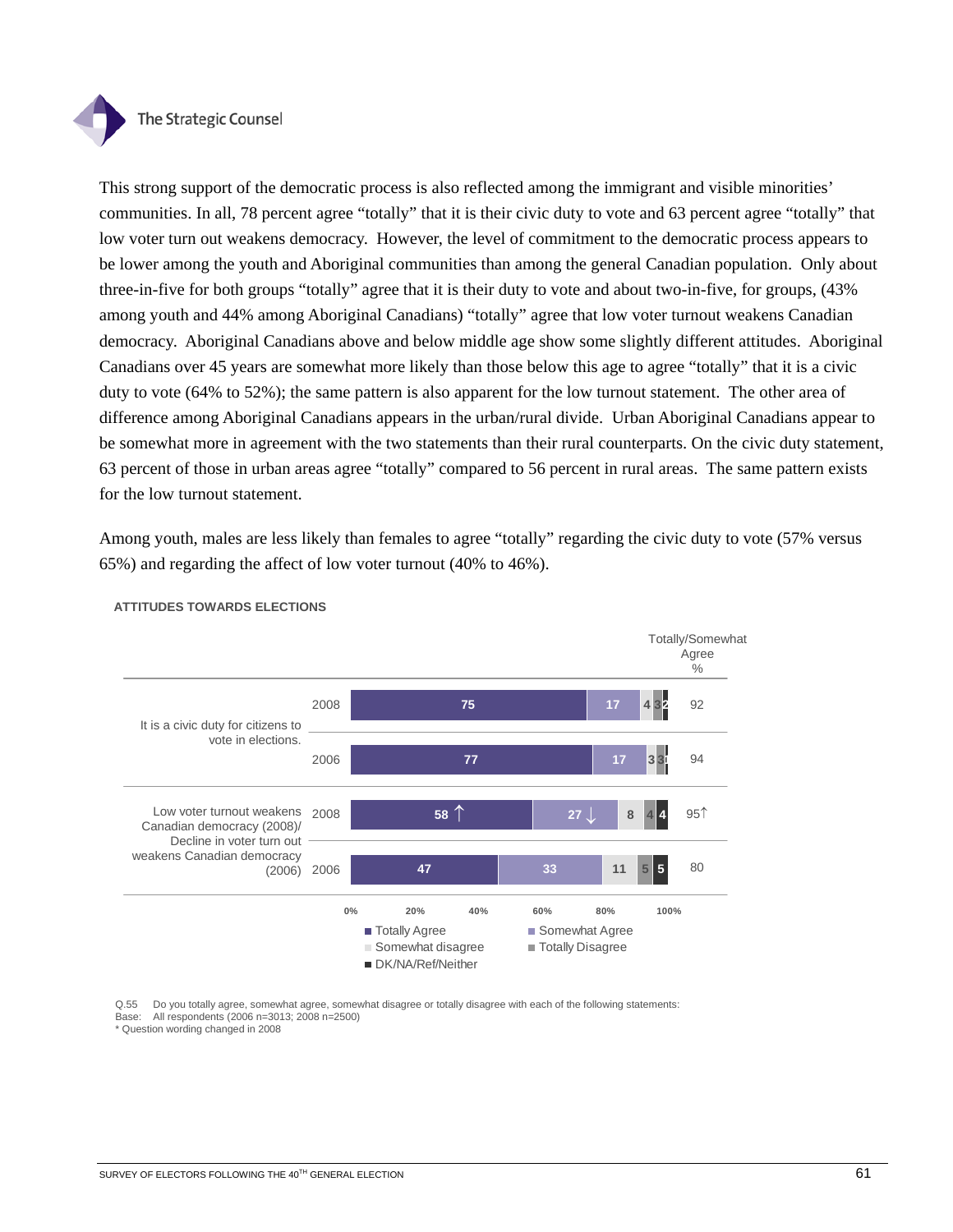

|                                                                                                                            | All Canadians |      |      | Youth           |      | Aboriginal      | Immigrant/<br>Visible<br><b>Minorities</b> |  |  |
|----------------------------------------------------------------------------------------------------------------------------|---------------|------|------|-----------------|------|-----------------|--------------------------------------------|--|--|
|                                                                                                                            | 2006          | 2008 | 2006 | 2008            | 2006 | 2008            | 2008                                       |  |  |
| $n =$                                                                                                                      | 3013          | 2500 | 678  | 500             | 642  | 500             | 500                                        |  |  |
| % saying Totally Agree                                                                                                     | $\%$          | $\%$ | $\%$ | $\%$            | $\%$ | $\%$            | $\%$                                       |  |  |
| It is a civic duty for citizens to vote in<br>elections                                                                    | 73            | 75   | 59   | 61              | 59   | 59              | 78                                         |  |  |
| Decline in voter turn out weakens<br>Canadian democracy (2006) / Low<br>voter turnout weakens Canadian<br>democracy (2008) | 43            | 58   | 33   | 43 <sup>†</sup> | 36   | 44 <sup>†</sup> | 63                                         |  |  |

#### **ATTITUDES TOWARDS ELECTIONS – BY SUBGROUP**

Q.55 Do you totally agree, somewhat agree, somewhat disagree or totally disagree with each of the following statements: Base: All respondents

## **B. Attitudes Toward Political Parties and Politicians**

*Responses to a sense of statements dealing with political parties and politicians suggest that Canadians hold a mixed view of the political process, with a majority believing that during the election the parties addressed their issues and offered voters a choice. However, there is still a sense among Canadians that the parties are too influenced by "people who have a lot of money" and that elected representatives are out of touch with citizens. This suggests that on the substantive electoral type issues of choice and addressing voters' concerns most believe the political process is delivering. However, it is important to note that while majorities of Canadians believe there is choice and that their issues are being addressed, the level of total agreement is quite low, suggesting that the population has some way to go before being fully convinced. It is on the issues of politicians being in touch and of the role of money and hence political influence that there are still deep rooted concerns. Although the lack of intensity in responses leaves some doubt about how deeply rooted these concerns really are.* 

In order to deepen understanding about current attitudes towards political parties and politicians and how this might affect voting behaviour, four additional statements were tested:

- The political parties talked about issues that are important to you;
- Political parties are too influenced by people who have a lot of money;
- In general, elected representatives are not in touch with citizens; and,
- All federal political parties are similar; there is no real choice.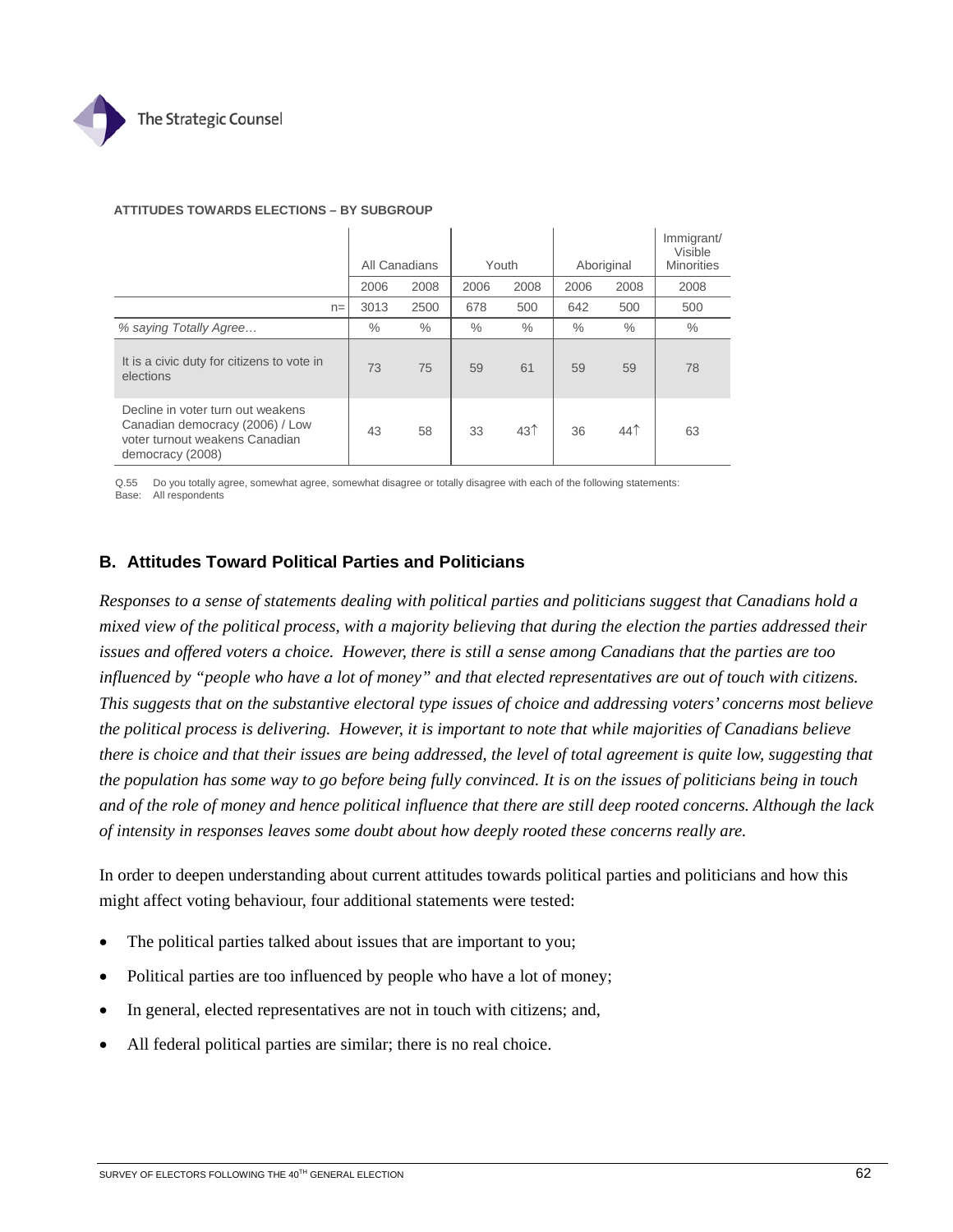

In more detail, three-in-four (75%) Canadians agree that during the election the parties offered voters a choice and did address issues of importance to voters. However, the level of strong agreement that political parties talked about issues that were important to voters is quite weak, with only one-in-four (23%) in "total" agreement. Similarly, 61 percent reject the idea that there is no real choice, but only 30 percent do so strongly.

Demographically, those with somewhat lower levels of income and education are again somewhat more likely to be sceptical about the choices available and that the parties are talking about issues of importance to them. However, age differences are minimal. Regionally, Atlantic (45%) and Quebec (44%) residents are the most likely to agree that the parties offered no real choice, while Quebec (64%) residents were the least likely to agree that the parties addressed issues of concern to them. The suggestion from these responses is that Quebec has higher concentrations of electors who are dissatisfied with the parties and their platforms.

Aboriginal Canadians attitudes toward political parties and the issues addressed appear unchanged over 2006, and are not too dissimilar to the public overall. In all, 44 percent agree (compared with 36 percent nationally) and 14 percent do so "totally" that there is no real choice. In terms of issues of concern being addressed by the parties, 67 percent agree (compared with 75 percent nationally) and 21 percent do so "totally". Demographically, Aboriginal people aged 18 to 34 years are the most likely to believe the parties offered real choices, but are also the most likely to believe that issues of importance to them were not addressed. Urban/rural differences are also apparent, with Aboriginal people living in rural areas (47%) being much more likely than those in urban areas (38%) to believe the parties offered no real choice. Although the sample sizes are small, there is also some evidence that the most affluent and highly educated Aboriginal Canadians are the least satisfied with the choices available and issues addressed.



### **ATTITUDES TOWARDS POLITICS**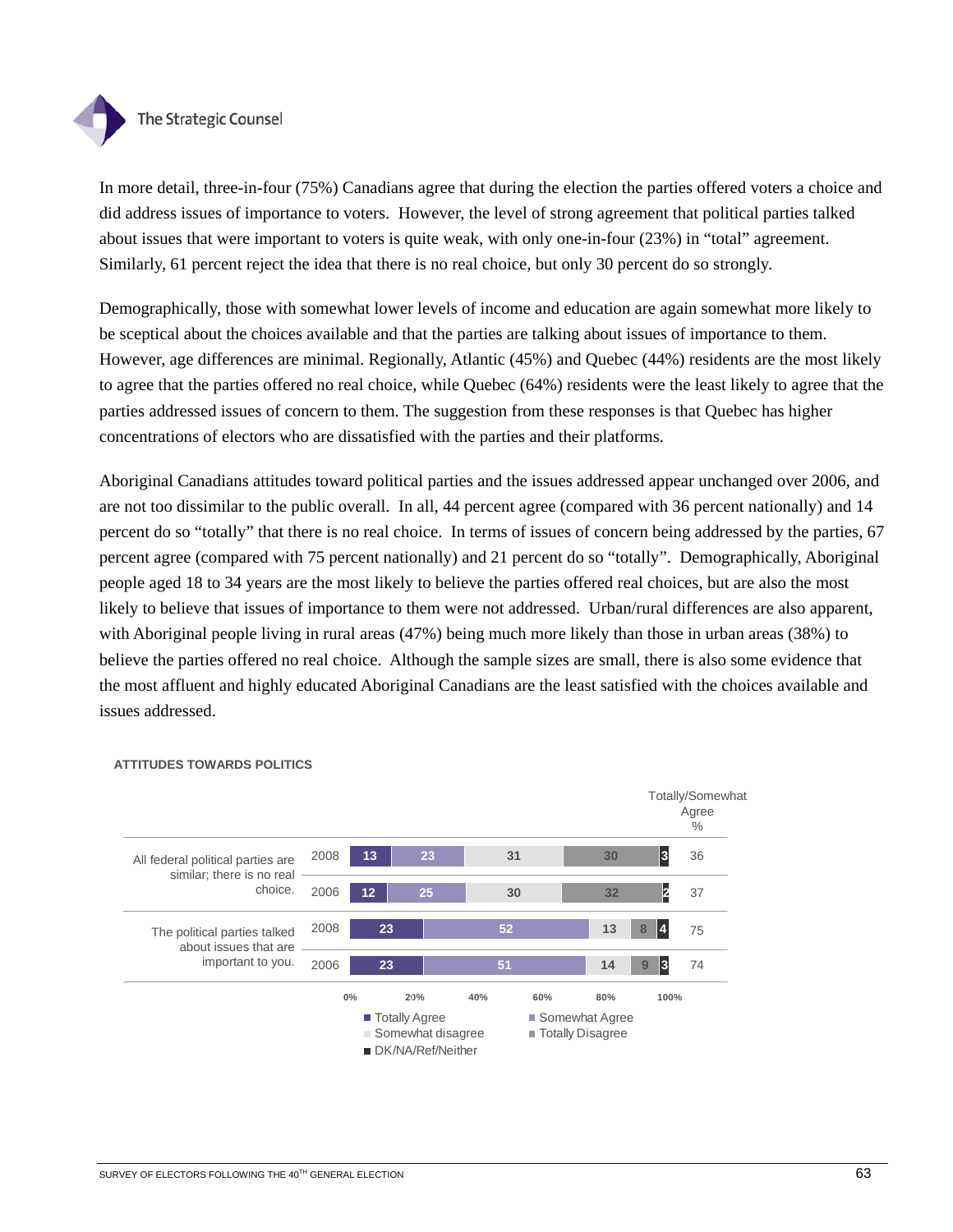

#### **ATTITUDES TOWARD POLITICS**

|                                                                        | All Canadians |      |      | Youth |               | Aboriginal | Immigrant/<br>Visible<br><b>Minorities</b> |
|------------------------------------------------------------------------|---------------|------|------|-------|---------------|------------|--------------------------------------------|
|                                                                        | 2006          | 2008 | 2006 | 2008  | 2006          | 2008       | 2008                                       |
| $n =$                                                                  | 3013          | 2500 | 678  | 500   | 642           | 500        | 500                                        |
| % saying Totally Agree                                                 | $\%$          | $\%$ | $\%$ | $\%$  | $\frac{0}{0}$ | $\%$       | $\%$                                       |
| All federal political parties are similar; there<br>is no real choice. | 12            | 13   |      | 9     | 15            | 14         | 16                                         |
| The political parties talked about issues<br>that are important to you | 23            | 23   | 21   | 22    | 19            | 21         | 26                                         |

Q.55 Do you totally agree, somewhat agree, somewhat disagree or totally disagree with each of the following statements: Base: All respondents

The views of youth on these two issues suggest that most of them are relatively satisfied with the choice of parties and the issues put before them. Only 29 percent (below the national average of 36 percent) agree there is no real choice, while a significant 76 percent (compared with 75 percent nationally) agree that issues of importance to them were discussed.

The two other issues show the public in a somewhat more cynical mindset. There is fairly strong agreement with the view that parties are too influenced by people with a lot of money, with 73 percent agreeing with this view and 31 percent doing so "totally". This is down slightly from 77 percent in 2006. However, this issue plays to a broad and popular theme that people with a lot of money generally have more influence, a theme that is not unique to the political domain. The high level of agreement with the view that elected representatives are out of touch with citizens is potentially more troubling. In all, close to two-thirds of respondents agree with this view, although only 20 percent do so "totally". This statement addresses the role of individuals and suggests that party leaders and or MPs are out of touch, but is contradicted, to some extent, by the strong agreement that the parties did address issues of concern.

Variations on these two statements by regional and demographic factors are limited. By region, only Atlantic residents are above average in agreeing that politicians are out of touch (69 percent compared with 63 percent nationally). Demographically, more educated and higher income Canadians are less likely to agree that people with money have more influence and that politicians are out of touch. There are also few differences by age.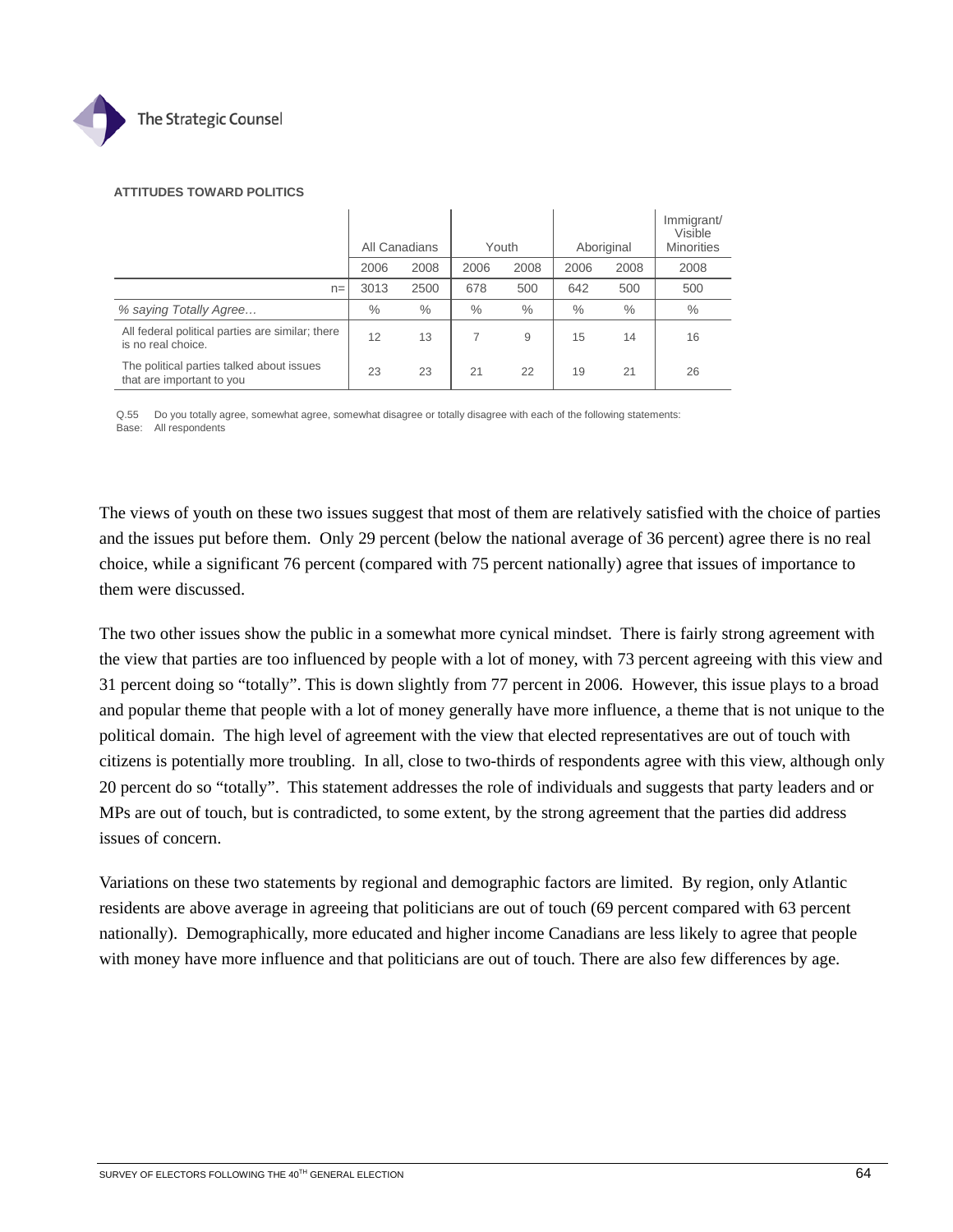

#### **ATTITUDES TOWARDS POLITICS**



| AT THUDES TOWARD PULITIUS                                                  |      |               |      |       |      |              |                                            |  |  |  |  |  |  |
|----------------------------------------------------------------------------|------|---------------|------|-------|------|--------------|--------------------------------------------|--|--|--|--|--|--|
|                                                                            |      | All Canadians |      | Youth |      | Aboriginal   | Immigrant/<br>Visible<br><b>Minorities</b> |  |  |  |  |  |  |
|                                                                            | 2006 | 2008          | 2006 | 2008  | 2006 | 2008         | 2008                                       |  |  |  |  |  |  |
| $n =$                                                                      | 3013 | 2500          | 678  | 500   | 642  | 500          | 500                                        |  |  |  |  |  |  |
| % saying Totally Agree                                                     | $\%$ | $\%$          | $\%$ | $\%$  | $\%$ | $\%$         | $\%$                                       |  |  |  |  |  |  |
| In general, elected representatives are not<br>in touch with citizens.     | 20   | 20            | 14   | 14    | 32   | $24\sqrt{ }$ | 24                                         |  |  |  |  |  |  |
| Political parties are too influenced by<br>people who have a lot of money. | 34   | 31            | 27   | 24    | 45   | $38\sqrt{ }$ | 31                                         |  |  |  |  |  |  |

### **ATTITUDES TOWARD POLITICS**

Q.55 Do you totally agree, somewhat agree, somewhat disagree or totally disagree with each of the following statements: Base: All respondents

Views of the sub populations on these two issues offer some quite significant variations and changes. Among youth, 18 to 24 year olds are below the national average in believing politicians are out of touch. They are in fact the least likely to agree that politicians are out of touch. Only just over half (53%) agree (compared with 62 percent nationally) with this view, but just 14 percent do so "totally". There is a significant divide by gender; among males 50 percent agree with this view compared with 57 percent of females. Youth are closer to the national consensus on the question of the influence of money. In total, 68 percent agree with this view and this is in line with the national view. These responses suggest that youth do not have an especially negative view of politics and politicians and in some ways are more positive compared to the balance of the population. This suggests that their attitudes on these questions cannot account for their lower level of reported voting behaviour noted earlier.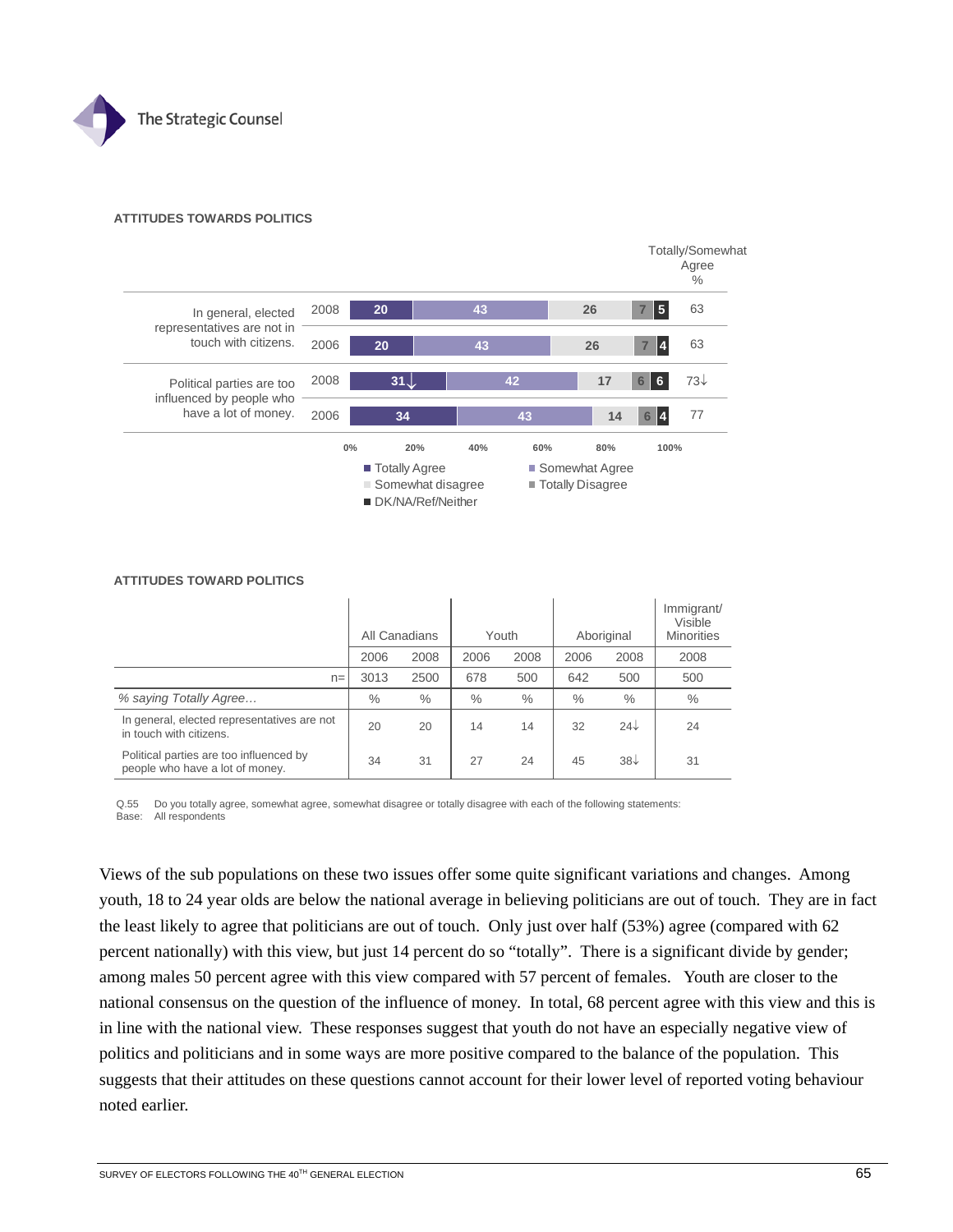

Among the Aboriginal communities, the level of scepticism on the issues of politicians being out of touch with people and of the influence of money has dropped since 2006, and Aboriginal Canadian views are now close to those of the population overall on these issues. In all, the same proportion as nationally (62%) agrees politicians are out of touch. Similarly, Aboriginal Canadians are just slightly more likely than Canadians overall to agree (75% compared to 72%) that political parties are too influenced by people with a lot of money. Urban/rural differences on these issues are minimal.

The level of agreement among the immigrant and visible minorities' communities on these two issues is not very different from the general population.

# **C. Voting Behaviour and Attitudes Toward Politics**

*In order to investigate the extent to which attitudes toward voting, politics and political engagement explored in the preceding section of the report might be linked to political participation, this section examines the relationship between the two.* 

*Overall, attitudes toward the responsibility to vote, and to a lesser extent the threat to democracy of not voting, are among the single biggest attitudinal factors, among those explored in the survey, associated with voting behaviour. The issues of parties offering voters clear political choices and discussing issues of importance to electors are not as strongly linked to voting behaviour as values related to the duty to vote.* 

*Similarly, attitudes toward the issues of the influence of wealth on political decisions and politicians being out of touch with the public also do not appear to be strongly linked to voting behaviour. On the other hand, the level of engagement with the election appears to be strongly associated with voting behaviour; as expressed by the level of interest in politics and, to an even greater degree, the extent of following the campaign. The implication here is that the level of engagement with the election and sense of the civic duty to vote are more strongly associated with voting behaviour than are the attitudes toward politicians and parties measured in the survey. This suggests that a focus on getting Canadians to pay attention to elections and the issues is an important part of increasing the turnout.*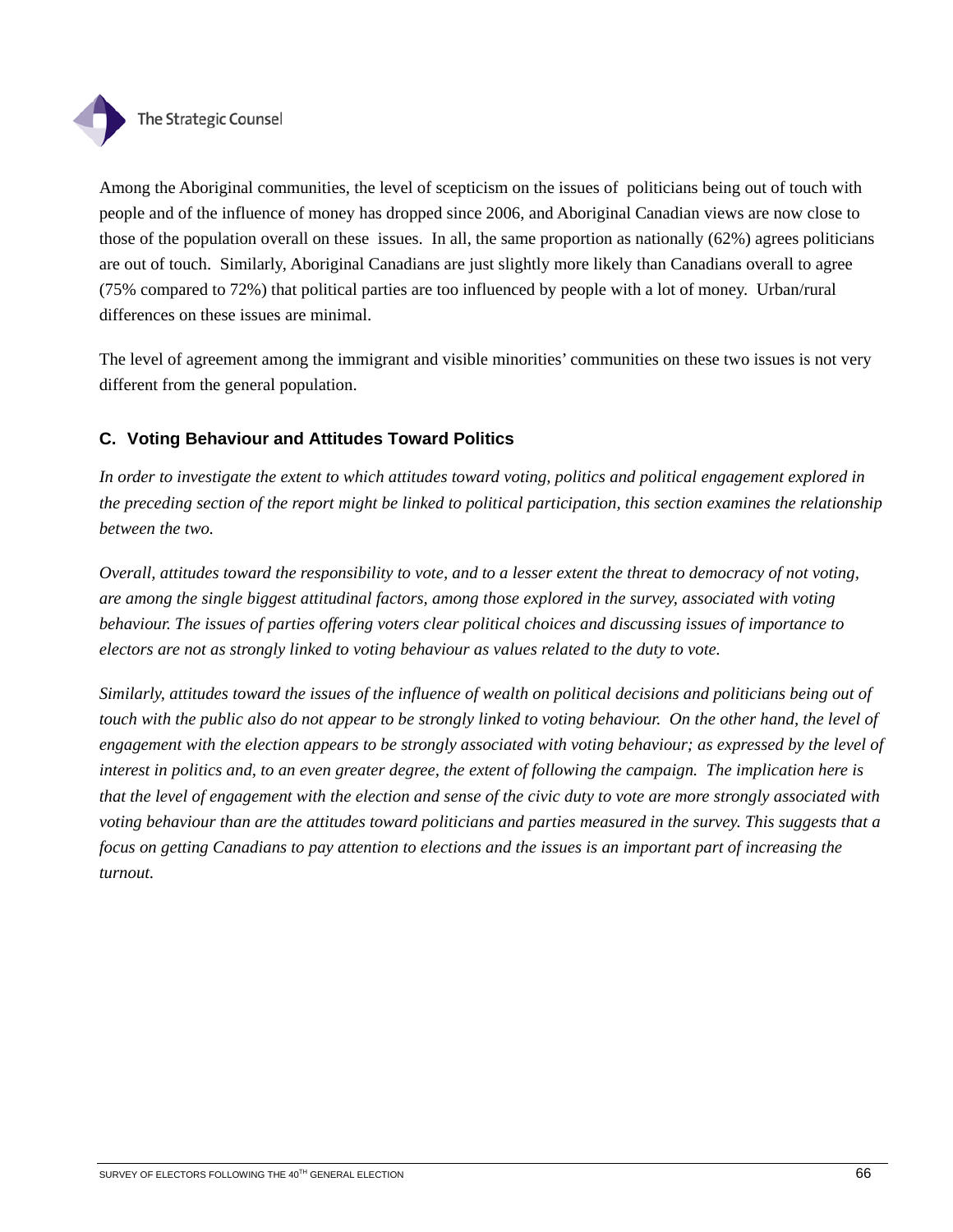

## **1. Civic Issues**

Differences between voters and non-voters across the two civic statements explored (civic duty to vote and low turnout weakens democracy) shows that responses are strongly associated with voting or not voting. For national responses, the agreement gap on both items is large. On the civic duty statement it is a difference of 33 percentage points in the level of total agreement and for the turnout statement it is a gap of 22 percentage points in the level of total agreement. A similar gap is apparent across all oversamples, suggesting that the same processes are at work. The implication here is that attitudes to civic responsibility are strongly associated with voting behaviour, as they were in 2006. This, however, does not mean that holding these attitudes increases voting, since it is possible that voting or not voting helps shaping attitudes toward civic duty. It is also possible that other unmeasured factors are at work explaining the relationship between attitudes toward civic duty and voting behaviour. However, this finding does suggest that it will be important to continue to explore this relationship.

|                                                          | Total<br>2006 |           |      | Total<br>2008 |           |      | Youth |           |               | Aboriginal |           |      |      | Immigrant/<br>Visible<br><b>Minorities</b> |      |
|----------------------------------------------------------|---------------|-----------|------|---------------|-----------|------|-------|-----------|---------------|------------|-----------|------|------|--------------------------------------------|------|
|                                                          |               | <b>No</b> |      |               | <b>No</b> |      |       | <b>No</b> |               |            | <b>No</b> |      |      | <b>No</b>                                  |      |
|                                                          | Vote          | Vote      | Gap  | Vote          | Vote      | Gap  | Vote  | Vote      | Gap           | Vote       | Vote      | Gap  | Vote | Vote                                       | Gap  |
| $n =$                                                    | 2078          | 379       |      | 1833          | 667       |      | 315   | 185       |               | 269        | 231       |      | 356  | 144                                        |      |
|                                                          | $\%$          | $\%$      | $\%$ | $\%$          | $\%$      | $\%$ | $\%$  | $\%$      | $\frac{0}{0}$ | $\%$       | $\%$      | $\%$ | $\%$ | $\frac{0}{0}$                              | $\%$ |
| It is a civic duty for citizens to vote in<br>elections. |               |           |      |               |           |      |       |           |               |            |           |      |      |                                            |      |
| Net Totally/Somewhat AGREE                               | 96            | 71        | (25) | 97            | 78        | (19) | 97    | 77        | (20)          | 91         | 72        | (19) | 96   | 82                                         | (14) |
| Totally agree                                            | 81            | 46        | (35) | 84            | 51        | (33) | 76    | 36        | (40)          | 74         | 41        | (33) | 84   | 64                                         | (20) |
| Low voter turnout weakens Canadian<br>democracy.         |               |           |      |               |           |      |       |           |               |            |           |      |      |                                            |      |
| Net Totally/Somewhat AGREE                               | 88            | 73        | (15) | 89            | 76        | (13) | 87    | 71        | (16)          | 83         | 70        | (13) | 89   | 79                                         | (10) |
| Totally agree                                            | 62            | 40        | (22) | 64            | 42        | (22) | 52    | 28        | (24)          | 53         | 34        | (19) | 68   | 50                                         | (18) |

#### **ATTITUDES TOWARDS ELECTIONS AND POLITICS**

Q.55 Do you totally agree, somewhat agree, somewhat disagree or totally disagree with each of the following statements: Base: Total Sample

## **2. Issues of Political Attitudes**

The two statements that can be seen as dealing with issues addressed during the campaign by the various parties dealt with the extent to which the parties are perceived to have offered no real choice in terms of platform and to have talked about issues of importance to voters. As noted above, in both cases most Canadians believe they were offered choice and that their concerns were addressed. However, responses to these statements by voters and nonvoters do show some significant differences between the two groups.

Among the public overall, the differences between voters and non-voters on issues of concern being addressed is quite small relative to the gap for the civic type attitudes (4 percentage points between levels of total agreement). Although there is a gap in the level of agreement with the statement overall this suggests that there is some association with voting behaviour, but it is not especially strong when compared with the civic duty statement.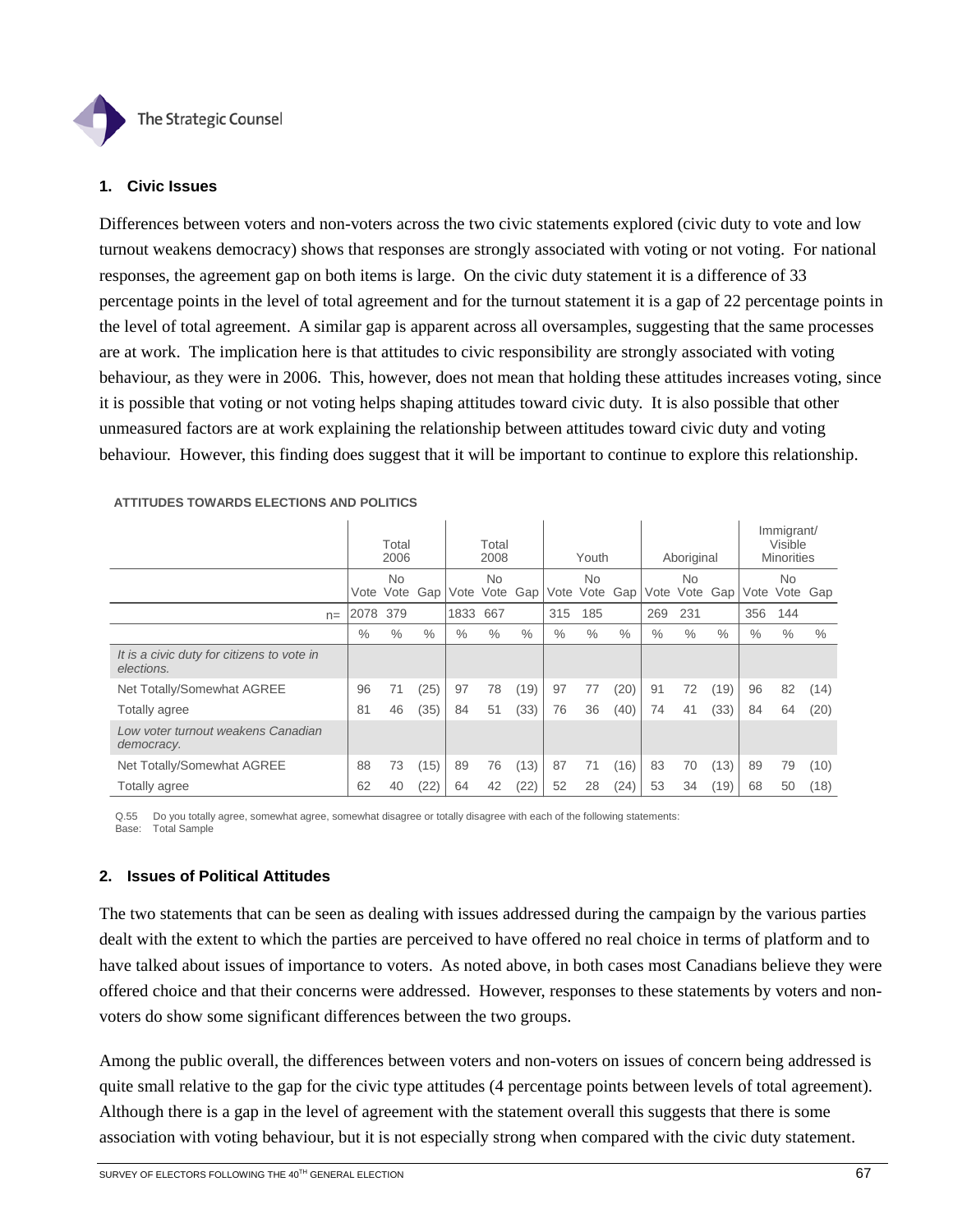

The statement dealing with "the parties offering no real choice" shows a bigger gap between voters and non-voters (12 percentage points for those in total agreement). Much the same pattern is also apparent for the sub populations.

### **ATTITUDES TOWARDS ELECTIONS AND POLITICS**

|                                                                         |      | Total<br>2006 |      | Total<br>2008 |             | Youth |      |            | Aboriginal |      |             | Immigrant/<br>Visible | <b>Minorities</b> |             |      |
|-------------------------------------------------------------------------|------|---------------|------|---------------|-------------|-------|------|------------|------------|------|-------------|-----------------------|-------------------|-------------|------|
|                                                                         | Vote | No.<br>Vote   | Gap' | Vote          | No.<br>Vote | Gap'  | Vote | No<br>Vote | Gap        | Vote | No.<br>Vote | Gap                   | Vote              | No.<br>Vote | Gap  |
| $n =$                                                                   | 2078 | 379           |      | 1833          | 667         |       | 315  | 185        |            | 269  | 231         |                       | 356               | 144         |      |
|                                                                         | $\%$ | $\%$          | $\%$ | $\%$          | $\%$        | $\%$  | $\%$ | $\%$       | $\%$       | $\%$ | $\%$        | $\%$                  | $\%$              | $\%$        | $\%$ |
| All federal political parties are similar;<br>there is no real choice.  |      |               |      |               |             |       |      |            |            |      |             |                       |                   |             |      |
| Net Totally/Somewhat AGREE                                              | 35   | 44            | (9)  | 31            | 51          | (20)  | 23   | 38         | (15)       | 40   | 49          | (9)                   | 31                | 47          | (16) |
| Totally agree                                                           | 12   | 21            | (9)  | 10            | 22          | (12)  | 4    | 17         | (13)       | 12   | 17          | (5)                   | 13                | 24          | (11) |
| The political parties talked about issues<br>that are important to you. |      |               |      |               |             |       |      |            |            |      |             |                       |                   |             |      |
| Net Totally/Somewhat AGREE                                              | 77   | 67            | (10) | 79            | 65          | (14)  | 81   | 69         | (12)       | 75   | 57          | (18)                  | 78                | 67          | (11) |
| Totally agree                                                           | 24   | 20            | (4)  | 24            | 20          | (4)   | 24   | 18         | (6)        | 25   | 16          | (9)                   | 26                | 24          | (2)  |

Q.55 Do you totally agree, somewhat agree, somewhat disagree or totally disagree with each of the following statements: Base: Total Sample

The statements dealing with politicians being out of touch and political parties being too influenced by people with a lot of money show fewer variations in level of agreement by voting behaviour. That is, self-reported voters and non-voters hold fairly similar attitudes on these two issues. The only sub population that shows any real differences is youth, but even here the differences are not large, and may account for some of the variation in terms of the voting behaviour of youth, but not a lot.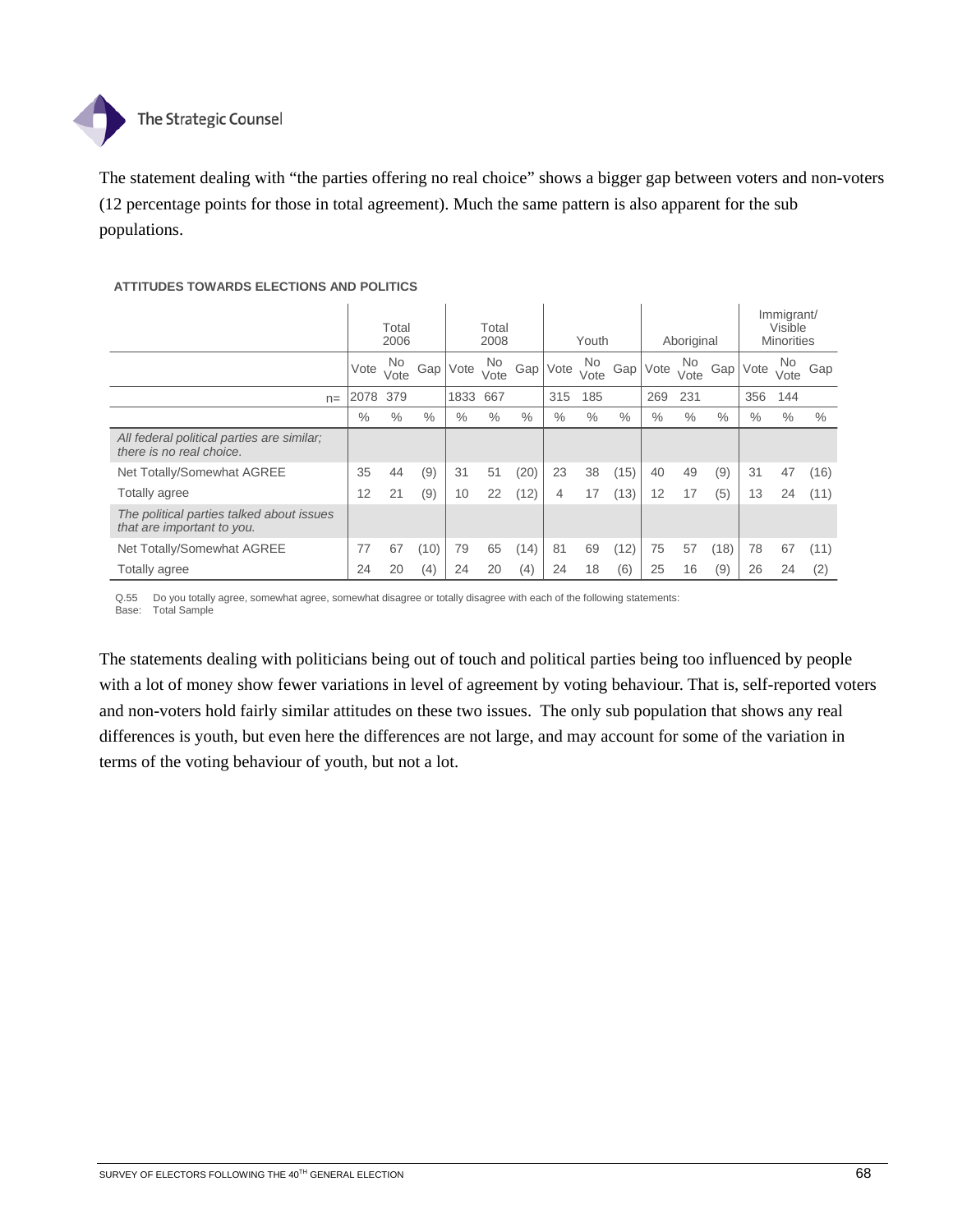

### **ATTITUDES TOWARDS ELECTIONS AND POLITICS**

|                                                                            |      | Total<br>2006 |      |      | Total<br>2008 |                  |      | Youth       |      |      | Aboriginal  |                  |      | Immigrant/<br>Visible<br><b>Minorities</b> |      |
|----------------------------------------------------------------------------|------|---------------|------|------|---------------|------------------|------|-------------|------|------|-------------|------------------|------|--------------------------------------------|------|
|                                                                            | Vote | No.<br>Vote   | Gap' | Vote | No.<br>Vote   | Gap <sup>1</sup> | Vote | No.<br>Vote | Gap  | Vote | No.<br>Vote | Gap <sup>'</sup> | Vote | No<br>Vote                                 | Gap  |
| $n =$                                                                      | 2078 | 379           |      | 1833 | 667           |                  | 315  | 185         |      | 269  | 231         |                  | 356  | 144                                        |      |
|                                                                            | $\%$ | $\%$          | $\%$ | $\%$ | $\%$          | $\%$             | $\%$ | $\%$        | $\%$ | $\%$ | $\%$        | $\%$             | $\%$ | $\frac{0}{0}$                              | $\%$ |
| In general, elected representatives are<br>not in touch with citizens.     |      |               |      |      |               |                  |      |             |      |      |             |                  |      |                                            |      |
| Net Totally/Somewhat AGREE                                                 | 62   | 63            | (1)  | 60   | 68            | (8)              | 49   | 61          | (12) | 64   | 60          | (4)              | 60   | 66                                         | (6)  |
| Totally agree                                                              | 19   | 24            | (5)  | 17   | 28            | (11)             | 11   | 20          | (9)  | 23   | 26          | (3)              | 21   | 31                                         | (10) |
| Political parties are too influenced by<br>people who have a lot of money. |      |               |      |      |               |                  |      |             |      |      |             |                  |      |                                            |      |
| Net Totally/Somewhat AGREE                                                 | 73   | 74            | (1)  | 72   | 73            | (1)              | 67   | 70          | (3)  | 76   | 73          | (3)              | 67   | 66                                         | (1)  |
| Totally agree                                                              | 30   | 38            | (8)  | 28   | 39            | (11)             | 19   | 33          | (14) | 36   | 41          | (5)              | 30   | 35                                         | (5)  |

Q.55 Do you totally agree, somewhat agree, somewhat disagree or totally disagree with each of the following statements: Base: Total Sample

The conclusion from the analysis of the various statements dealing with civic duty and political attitudes is that civic attitudes are strongly associated with voting behaviour, although causality cannot be assumed or demonstrated. However, the political attitudes are not as strongly associated with voting behaviour and this suggests, based on the few measures used here, that attitudes related to political estrangement and alienation are not associated strongly with voting behaviour.

## **D. Level of Interest in Politics and Following the Campaign**

*One of the key factors associated with voting behaviours is potentially the level of engagement of citizens with an election. In the case of the 40<sup>th</sup> General Election, and using the level of interest in politics as an indicator of engagement, a drop in the reported level of interest in politics and the extent to which Canadians followed the campaign is observed since 2006.*

### **1. Interest in Politics**

Those saying that they are very/somewhat interested in politics have dropped from 82 percent to 76 percent in 2008. However, the proportion of Canadians saying that they are "very" interested in politics has remained stable (25%). It is just the overall level of interest that has dropped, suggesting that those with a strong interest remain strongly interested and engaged, but some of those who expressed moderate interest in 2006 have now become disengaged.

Across both years, the level of interest among the Aboriginal communities and youth is lower than it is among the general Canadian population. In all, only 17 percent of the Aboriginal population and 20 percent of youth report that they are "very" interested in politics, but levels of overall interest are quite high (62 percent and 73 percent, respectively).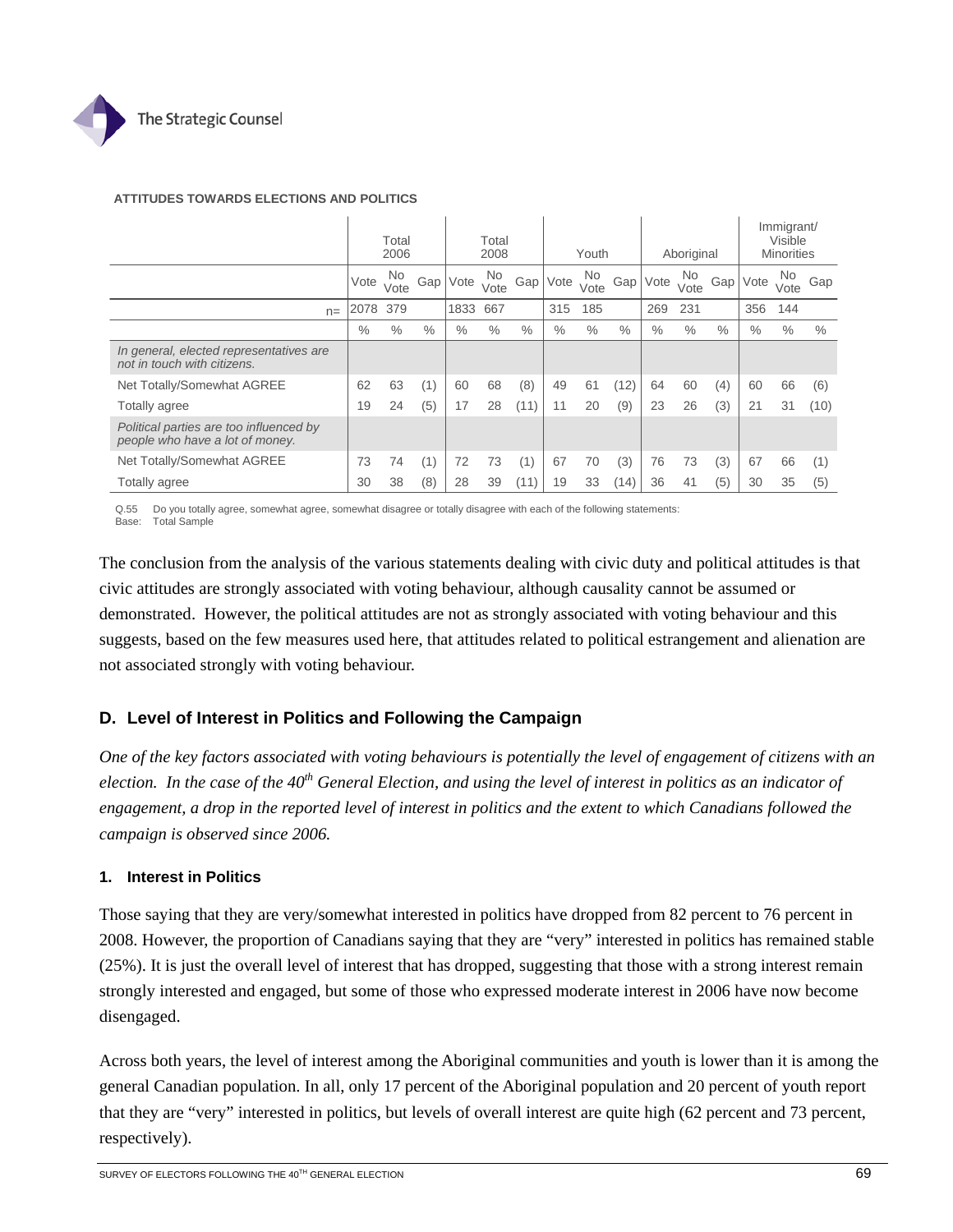

The level of interest in politics reported among the immigrant/visible minorities' population is not very different from that found among the general Canadian population.



### **INTEREST IN POLITICS**

Q.56 In general, would you say you are very interested in politics, somewhat interested, not very interested, or not at all interested? Base: All respondents

Higher interest levels are reported among men (81% compared to 71% for women, and 32% and 19% for "very" interested, respectively) and those with higher levels of education (34% are "very" interested among the university educated) and to a lesser extent income (those with income below \$20,000 express lower levels of high interest, 18%). Interest also increases with age (23% "very" interested among those 18-34 years old compared with 32% among those 55 years of age and over). By region, expressed interest is strongest in British Columbia (82%) and Ontario (79%).

Among the Aboriginal community, electors who are between 18 and 44 show lower level of interest in politics than those who are 45 and above. Some variation also exists between urban and rural environments. Urban Aboriginal residents are slightly more likely to be interested overall in politics (67 percent compared to 59 percent among rural residents), but there are a small group of rural Aboriginal residents who have a very strong interest (19% to 14% for urban residents).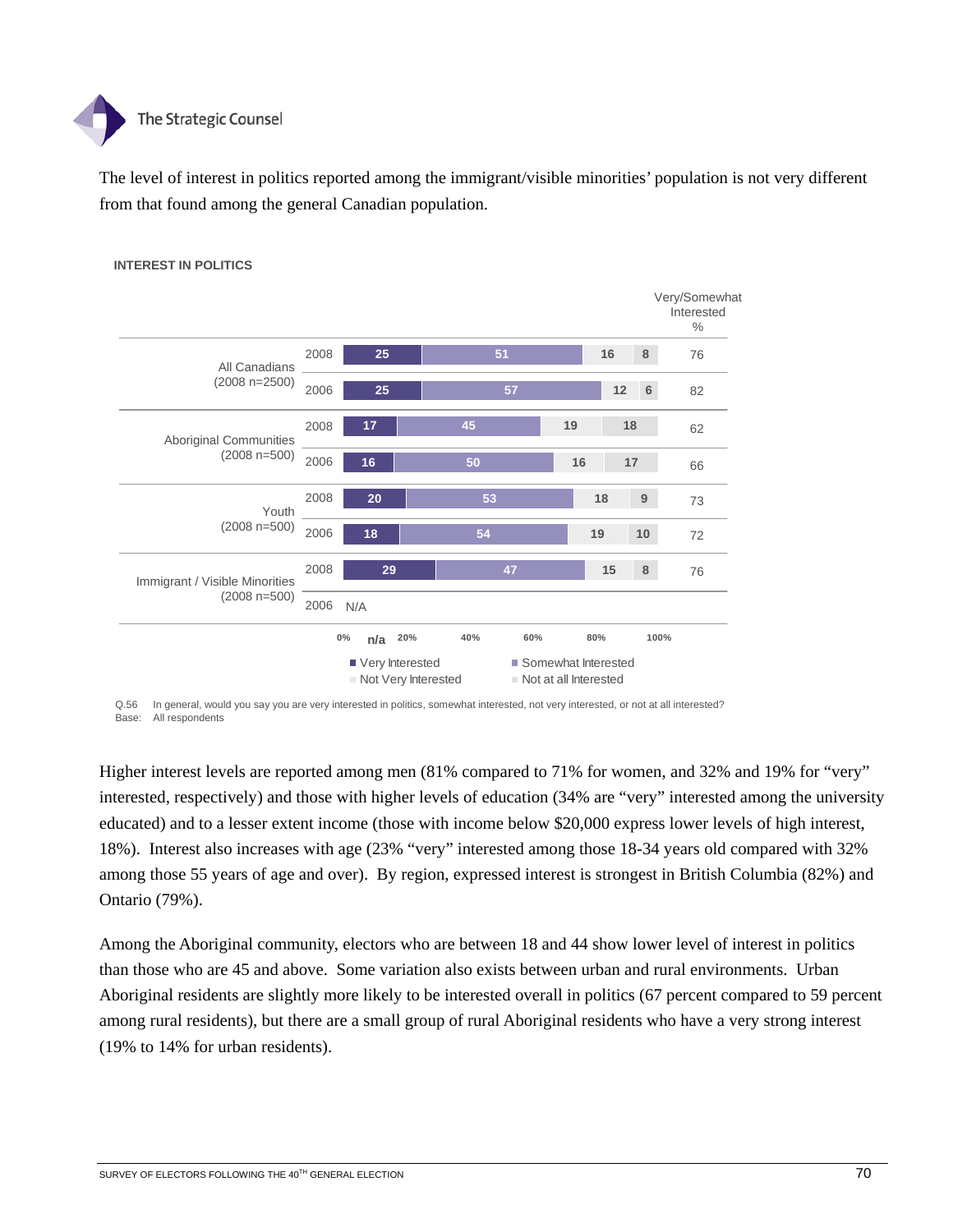

|                          | All<br>Aboriginal | Aged 18-34<br>years | Aged 35-44<br>years | Aged 45-54<br>years | Aged $55+$<br>years |
|--------------------------|-------------------|---------------------|---------------------|---------------------|---------------------|
| $n =$                    | 500               | 143                 | 117                 | 98                  | 142                 |
|                          | $\%$              | $\%$                | $\%$                | $\frac{0}{0}$       | $\frac{0}{0}$       |
| Very/Somewhat Interested | 62                | 58                  | 55                  | 63                  | 72                  |
| Very Interested          | 17                | 15                  | 15                  | 19                  | 20                  |
| Somewhat Interested      | 45                | 43                  | 40                  | 44                  | 52                  |

### **INTEREST IN POLITICS – ABORIGINAL OVERSAMPLE BY AGE**  $\mathbf{I}$

Q.56 In general, would you say you are very interested in politics, somewhat interested, not very interested, or not at all interested? Base: Aboriginal

### **2. Attention Paid to the Election Campaign**

Another indicator of engagement is how closely the 40<sup>th</sup> General Election campaign was followed by electors. Fewer Canadians (69%) report that they followed the election campaign closely in 2008 (21 percent report following "very" closely, 48 percent say "somewhat" closely) as compared to 2006 (77 percent, with 27 percent reporting following "very" closely, 50 percent saying "somewhat" closely). This finding is consistent with the hypothesis that reduced political engagement is one of the factors accounting for declining turnouts in federal elections.

Further analysis shows significant demographic and regional differences in how closely the campaign was followed. Men (75%) are more likely than women (63%) to report following the election campaign, as are those with higher levels of education (79% among the university educated) and household income of \$80,000 or more. Middle-aged and older Canadians (75 percent among those aged 45 years and above) also report following the election campaign at least "somewhat" closely.

Among youth and Aboriginal communities, the proportion who report that they followed the campaign is lower than for the general population. As well, fewer among youth and Aboriginal Canadians report following the election campaign "closely" in 2008 as compared to 2006. Once again, this trend seems to indicate declining involvement in election campaigns among these groups. Among youth, males (66%) are far more likely than females (51%) to report following the election campaign and much the same pattern is repeated by gender among Aboriginal Canadians (64% versus 49%). Among Aboriginal Canadians, however, age differences in following the election show fewer differences. Among those under 45 years of age 50 percent report having followed the election "somewhat" closely compared with 61 percent for those 45 years and older.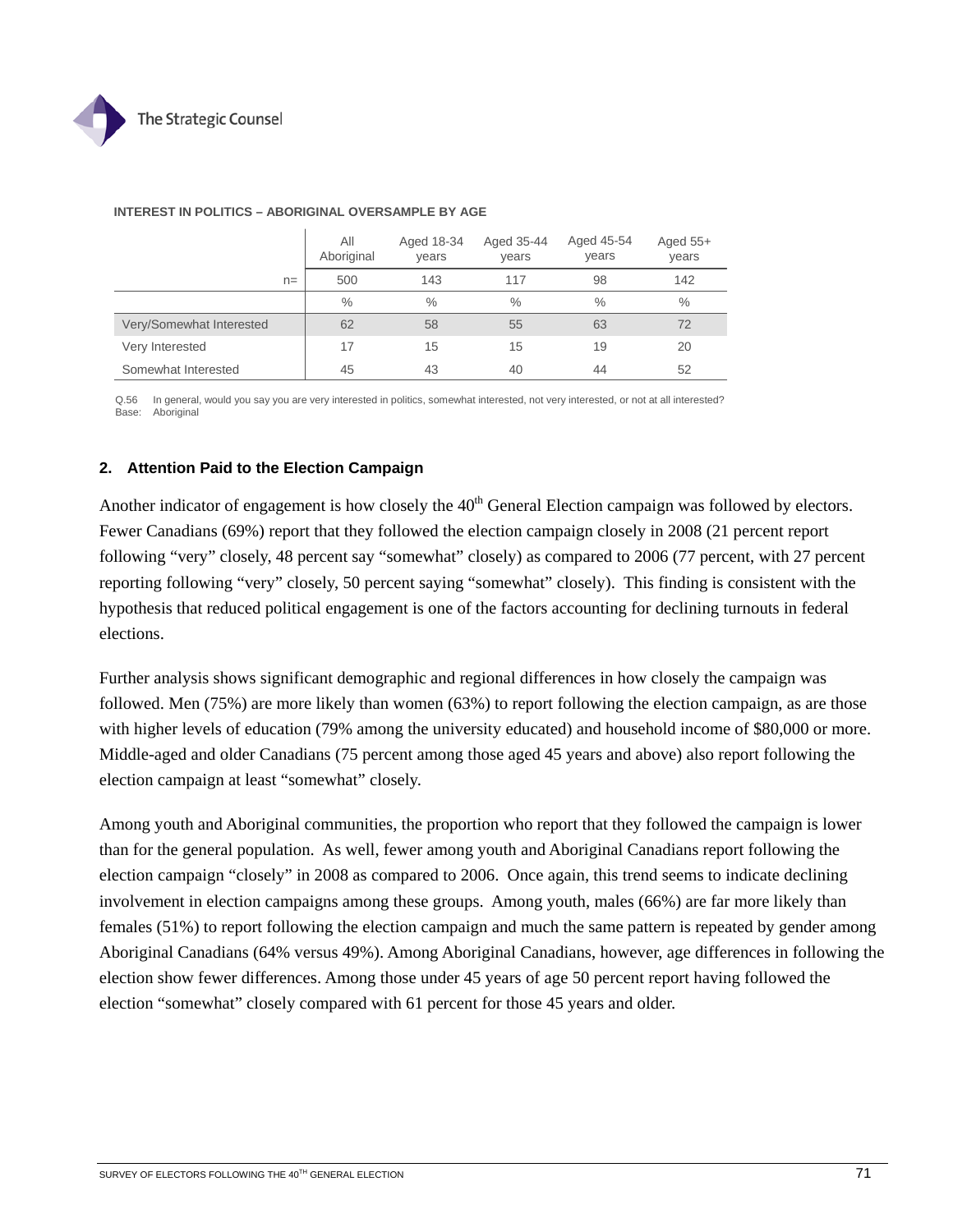

Among the immigrant/visible minorities communities the proportion of people who report following the election campaign "very" closely is slightly greater than that found among the general population, although a smaller proportion report following the campaign "somewhat" closely. As seen earlier, overall the visible minority/immigrant communities are more similar to the general Canadian population in terms of their attitudes towards elections and involvement with the elections process, as compared to the youth and Aboriginal subgroups.



### **LEVEL OF INTEREST WITH ELECTION CAMPAIGN**

Q.57 Would you say you followed the October 14th election campaign very closely, somewhat closely, not very closely, or not at all closely? Base: All respondents

## **E. Voting Behaviour and Level of Interest**

Both interest in politics and extent of following the  $40<sup>th</sup>$  General Election are strongly linked to voting behaviour, with the extent to which the election was followed being the stronger predictor of voting behaviour. In terms of the level of interest in politics, a 28 percentage point gap in interest exists between voters and non-voters, and this is repeated across most of the sub populations. Clearly there is a strong association between interest and voting, although many who express interest still did not vote.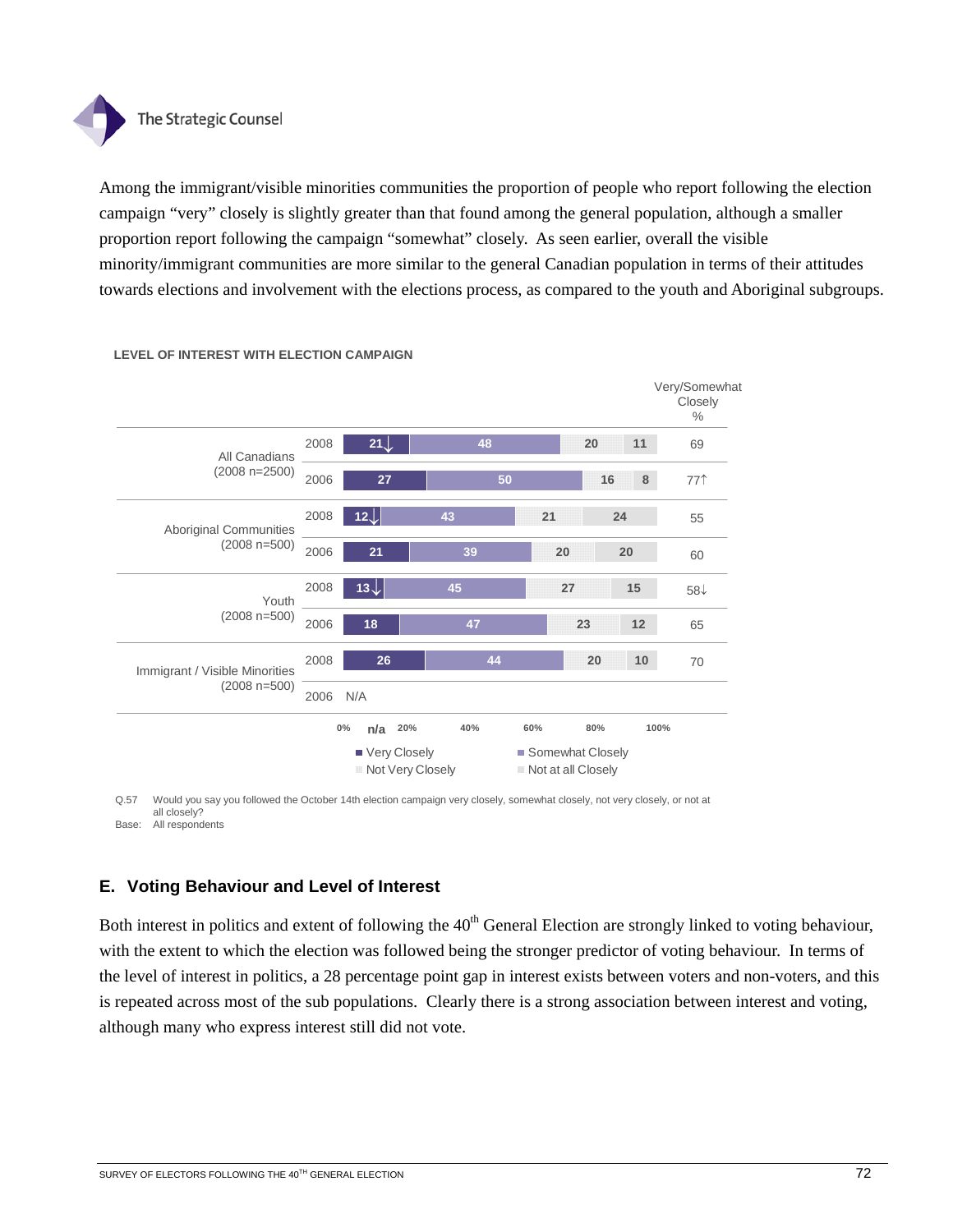

Similarly, and to an even greater degree, those who report following the 2008 federal campaign are even more likely to report voting. The gap here is 38 percentage points. Much the same gap is also apparent across the various sub groups. The implication, and not especially surprising, is that the level of interest in following the 2008 campaign is very strongly linked to voting. However, it is also important to note that a substantial number of those who indicate that they followed the campaign did not vote. Clearly there are a variety of other factors at work in determining voting behaviour, including views on the political parties and their candidates and as well the factors identified in the open ended question asking why non-voters did not cast a ballot; namely, the demands of everyday life impeding even the best intentions.

|                                                                                                                                                 |      | Total<br>2006     |      |               | Total<br>2008     |      |      | Youth             |               |               | Aboriginal        |      |               | Immigrant/<br>Visible<br><b>Minorities</b> |      |
|-------------------------------------------------------------------------------------------------------------------------------------------------|------|-------------------|------|---------------|-------------------|------|------|-------------------|---------------|---------------|-------------------|------|---------------|--------------------------------------------|------|
|                                                                                                                                                 | Vote | <b>No</b><br>Vote | Gap  | Vote          | <b>No</b><br>Vote | Gap  | Vote | <b>No</b><br>Vote | Gap           | Vote          | <b>No</b><br>Vote | Gap  | Vote          | <b>No</b><br>Vote Gap                      |      |
| $n=$                                                                                                                                            | 2078 | 379               |      | 1833          | 667               |      | 315  | 185               |               | 269           | 231               |      | 356           | 144                                        |      |
|                                                                                                                                                 | $\%$ | $\%$              | $\%$ | $\frac{0}{0}$ | $\%$              | $\%$ | $\%$ | $\%$              | $\frac{0}{0}$ | $\frac{0}{0}$ | $\frac{0}{0}$     | $\%$ | $\frac{0}{0}$ | $\%$                                       | $\%$ |
| In general, would you say you are very<br>interested in politics, somewhat<br>interested, not very interested, or not at<br>all interested?     |      |                   |      |               |                   |      |      |                   |               |               |                   |      |               |                                            |      |
| Net Very/Somewhat Interested                                                                                                                    | 82   | 51                | (31) | 84            | 56                | (28) | 80   | 58                | (22)          | 76            | 47                | (29) | 80            | 67                                         | (13) |
| Very interested                                                                                                                                 | 27   | 15                | (12) | 28            | 17                | (11) | 23   | 14                | (9)           | 21            | 12                | (9)  | 32            | 21                                         | (11) |
| Would you say you followed the October<br>14th election campaign very closely,<br>somewhat closely, not very closely, or<br>not at all closely? |      |                   |      |               |                   |      |      |                   |               |               |                   |      |               |                                            |      |
| Net Very/Somewhat Closely                                                                                                                       | 74   | 42                | (32) | 79            | 41                | (38) | 72   | 35                | (37)          | 74            | 33                | (43) | 79            | 47                                         | (32) |
| <b>Very Closely</b>                                                                                                                             | 23   | 9                 | (14) | 25            | 8                 | (17) | 18   | 4                 | (14)          | 19            | 5                 | (14) | 32            | 11                                         | (21) |

### **INTEREST IN THE POLITICS AND THE ELECTIONS**

Q.56 In general, would you say you are very interested in politics, somewhat interested, not very interested, or not at all interested?

Q.57 Would you say you followed the October 14th election campaign very closely, somewhat closely, not very closely, or not at all closely? Base: All respondents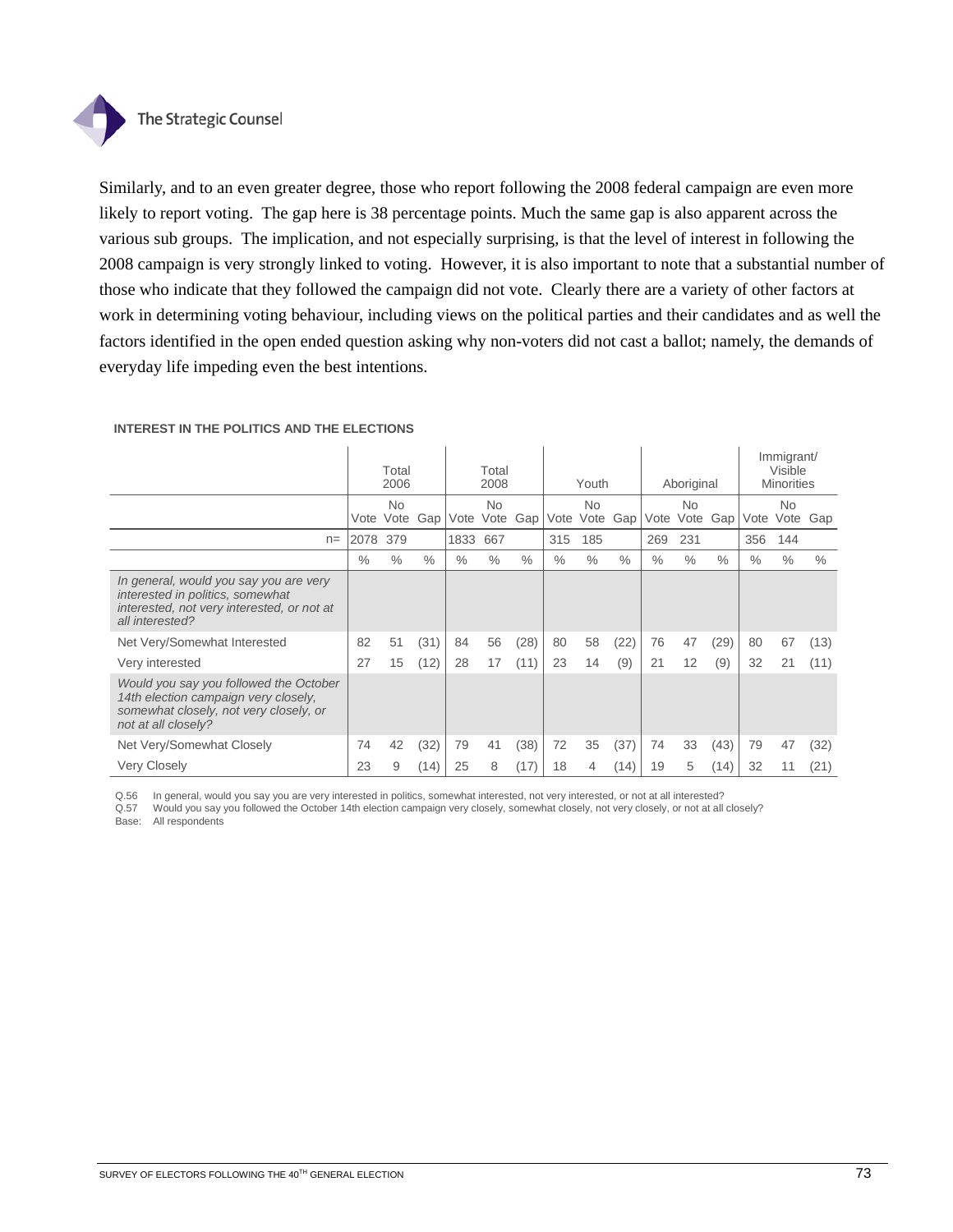

**IX. Aboriginal Focus**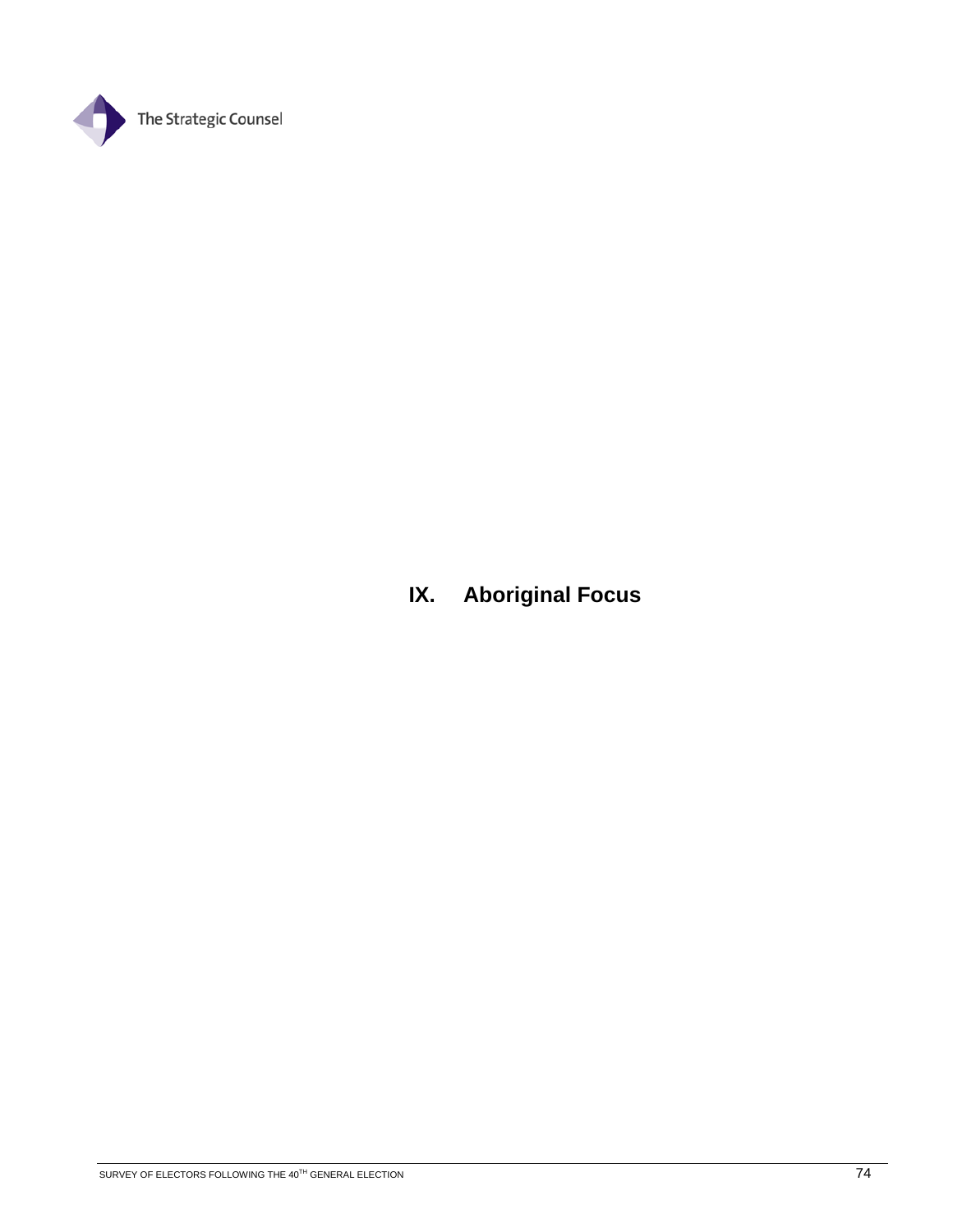

## **Aboriginal Focus**

As seen earlier, Aboriginal Canadians are less likely to report voting in federal elections. This section focuses on profiling the Aboriginal voters vs. non-voters, the issue of proximity of the polling stations, identifying steps that can be taken to encourage Aboriginal electors to vote, and examining the effectiveness of the advertising run by Elections Canada in terms of its reach and message communication.

*In total, 54 percent of Aboriginal Canadians report voting in 2008. Those who voted tend to be older (above 35 years of age), more affluent, in the labour force, living in urban centres and off reserve. Although there were a variety of suggestions for encouraging Aboriginal Canadians to vote, there is no consensus on steps to take. Suggestions focused on both the electoral process, such as the use of the internet, building awareness of the need to vote and on civic duty, and political factors like making issues relevant to the Aboriginal community and more trustworthy politicians. While Aboriginal Canadians were quite aware of the mainstream Elections Canada advertising directed at all citizens, there is limited awareness of the advertising focused on their community and limited recall of messages, other than an encouragement to vote*.

## **A. Aboriginal Voter Profile**

Aboriginal voters are more likely than Aboriginal non-voters to have the following characteristics:

- Older (less likely to be younger than 35 years);
- Income \$40K+;
- Working full time;
- Métis or Inuit;
- Living off a reserve; and,
- Urban.

Similar to 2006, Aboriginal non-voters are more likely to report being First Nations with the primary residence located on a reserve.

There are also some significant differences regionally, with Aboriginal residents of Quebec (55%) and Alberta (53%) being the most likely to report not voting. Also playing a significant role in Aboriginal Canadian voting behaviour is the fact that 65 percent of those living in an urban area and 63 percent of those living off reserve report voting in 2008, compared with 54 percent and 45 percent respectively living in rural areas or on a reserve. While the urban and off reserve percentages are clearly lower than the population overall, they are only 10 percentage points lower suggesting that urban and off reserve aboriginal Canadians are somewhat more integrated into the political process.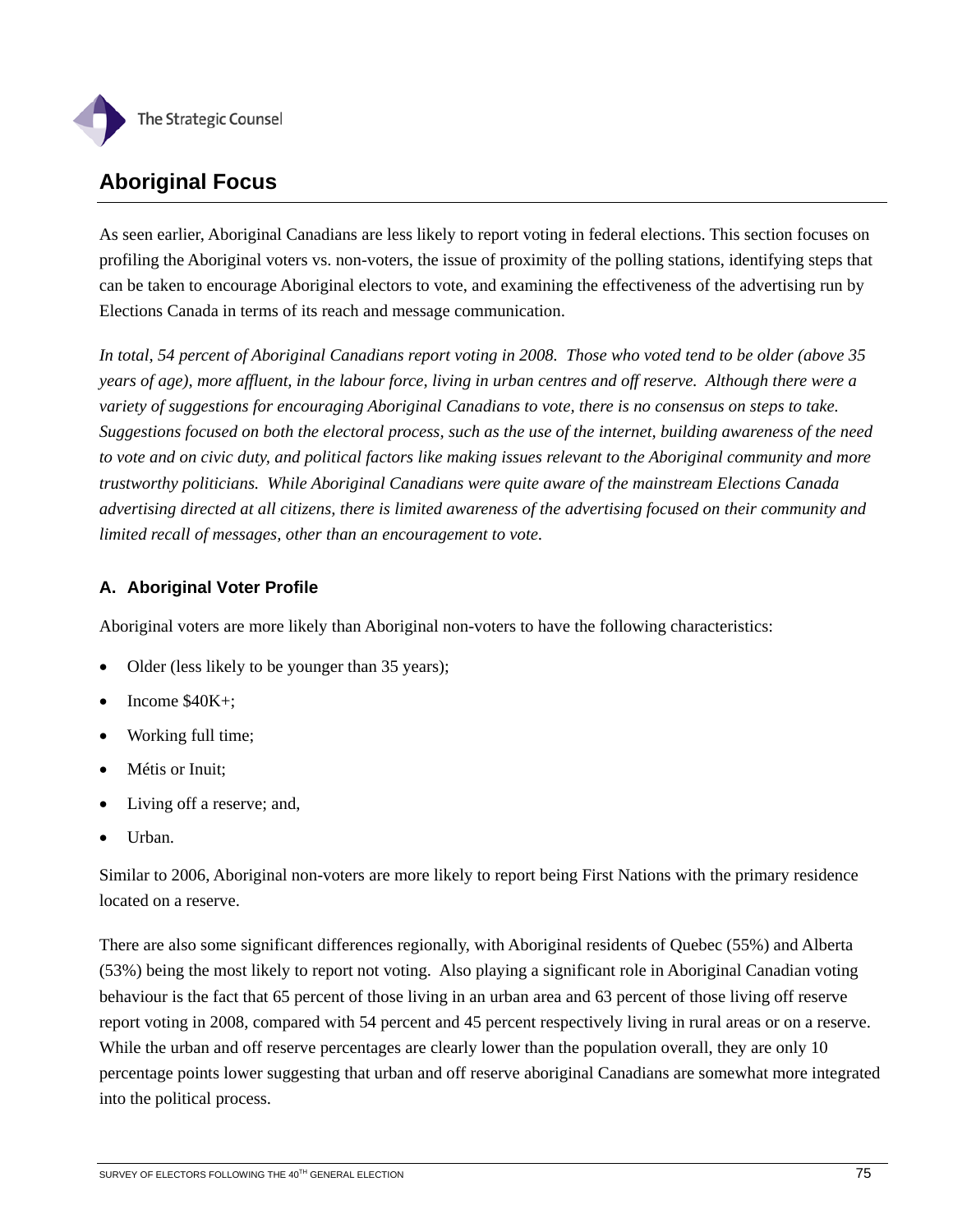

#### **ABORIGINAL PROFILE**

|                                        | Aboriginal     |                |                | All Canadians  |
|----------------------------------------|----------------|----------------|----------------|----------------|
|                                        | 2008 Voter     | 2008 Non-Voter | 2008 Voter     | 2008 Non-Voter |
| $n =$                                  | 269            | 231            | 1833           | 667            |
|                                        | $\%$           | $\frac{0}{0}$  | $\frac{0}{0}$  | $\%$           |
| Gender                                 |                |                |                |                |
| Male                                   | 42             | 42             | 51             | 41             |
| Female                                 | 58             | 58             | 49             | 59             |
| Age                                    |                |                |                |                |
| 18-34 years                            | 20             | 39             | 23             | 41             |
| 35-54 years                            | 45             | 41             | 41             | 37             |
| 55+ years                              | 36             | 20             | 36             | 22             |
| Métis                                  | 24             | 14             | n/a            | n/a            |
| Innuit                                 | 10             | 8              | n/a            | n/a            |
| <b>First Nations</b>                   | 66             | 78             | n/a            | n/a            |
| Status Indian                          | 55             | 68             | n/a            | n/a            |
| Primary Residence located on a reserve | 42             | 59             | n/a            | n/a            |
| Polling station on the reserve         | 33             | 41             | n/a            | n/a            |
| Household Income                       |                |                |                |                |
| Under \$20K                            | 17             | 26             | $\overline{7}$ | 12             |
| 20 to under \$40K                      | 22             | 33             | 16             | 19             |
| \$40K to under \$60K                   | 23             | 13             | 17             | 16             |
| \$60K to under \$80K                   | 12             | 9              | 13             | 13             |
| \$80K to under \$100K                  | $\overline{7}$ | 5              | 11             | 10             |
| \$100K+                                | 10             | 4              | 23             | 17             |
| Don't Know/Refused                     | 9              | 10             | 14             | 13             |
| <b>Employment Status</b>               |                |                |                |                |
| Working full time                      | 51             | 42             | 48             | 48             |
| Working part time                      | 10             | 12             | 10             | 12             |
| Self-employed                          | $\overline{7}$ | 4              | 8              | 8              |
| Unemployed/looking                     | 5              | 12             | 3              | 5              |
| Student/Retired                        | 19             | 15             | 26             | 18             |
| Internet Access at Home                | 71             | 64             | 82             | 79             |
| Facebook Profile                       | 37             | 31             | 30             | 42             |

### **B. Polling Stations on Reserves**

One potential barrier for on-reserve Aboriginal voters is the presence or absence of a polling station on the reserve. And, in fact, 21 percent of on-reserve Aboriginal Canadians report that there was no polling station on their reserve. However this did not appear to have an appreciable impact on voting behaviours. In all, 49 percent of those reporting an on-reserve polling station say that they voted, compared with 41 percent who report voting where no on-reserve polling station was available.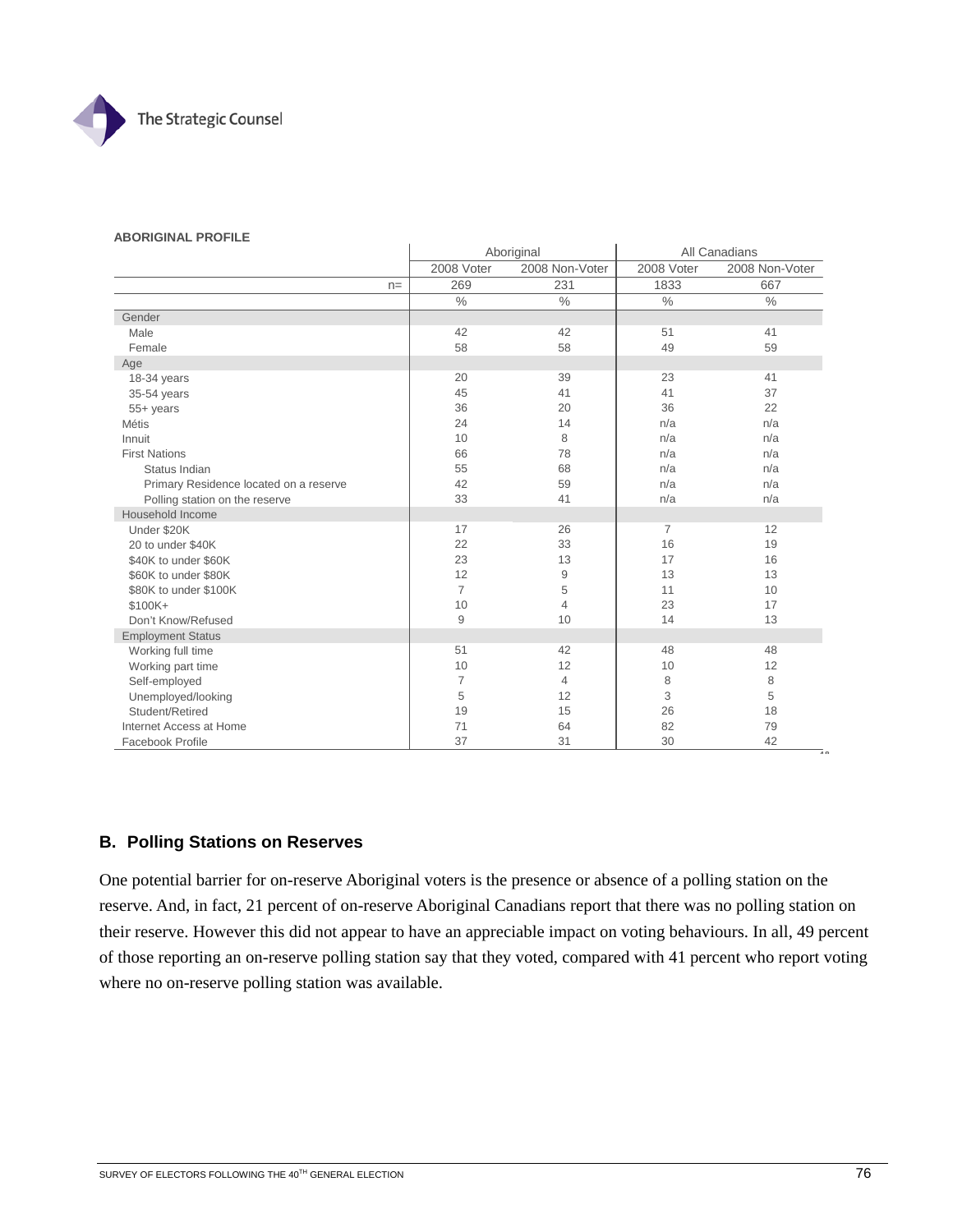

## **C. Best Ways to Encourage Aboriginal Electors to Vote**

The survey asked Aboriginal electors for their suggestions on what should be done to encourage Aboriginal people to vote. Overall, while one third of Aboriginal Canadians did not have a suggestion, there is little consensus around what could be done. Suggestions can be divided into two broad groups: those that deal with improving the electoral process and those dealing with improving the political process. Suggestions regarding electoral improvements include better use of technology (such as the internet) to reach Aboriginal people, more communications and education about the election and the process, a greater focus on stressing the "civic duty" or responsibility aspect of voting and a focus in schools on getting students involved and engaging their attention during an election. There is no difference between Aboriginal voters and non-voters in suggestions made.

|                                                                                     | Aboriginal<br>Canadians 2008 |
|-------------------------------------------------------------------------------------|------------------------------|
| $n =$                                                                               | 500                          |
|                                                                                     | $\frac{0}{0}$                |
| Make it mandatory / penalty for not voting / Loss of citizenship / Fine them        | 12                           |
| Reach them via internet / MSN / Facebook                                            | 11                           |
| Inform them / More advertising / More awareness / Stress how important it is        | 9                            |
| Honest politicians / Keep promises / Tell truth                                     | 9                            |
| Discuss issues relevant to them / Get them interested                               | 6                            |
| Civic Pride / Duty / Tell them it's their duty                                      | $\overline{4}$               |
| Better education / Education in schools / Get them involved at school level         | 4                            |
| Better leaders / better candidates / sensible people to run / Variety of candidates | $\overline{4}$               |
| More money for seniors / increased pension / take better care of seniors            | 3                            |
| Other*                                                                              | 10                           |
| Nothing                                                                             | 1                            |
| No answer                                                                           | 29                           |
| DK/NA/Ref                                                                           | 12                           |

#### **ENCOURAGING ABORIGINAL CANADIANS TO VOTE**

Q.65 What, if anything, should be done to encourage Aboriginal people to vote in federal elections?

Base: Aboriginals

Note: Due to multiple mentions, proportions may exceed 100%

\* "Other" comprises all responses totalling less than 3%

### **D. Awareness of Aboriginal Voter Advertising**

One in five (19%) Aboriginal electors recall having seen or heard the Elections Canada advertisements specifically encouraging Aboriginal electors to vote, and this is similar to the level of 2006 recall.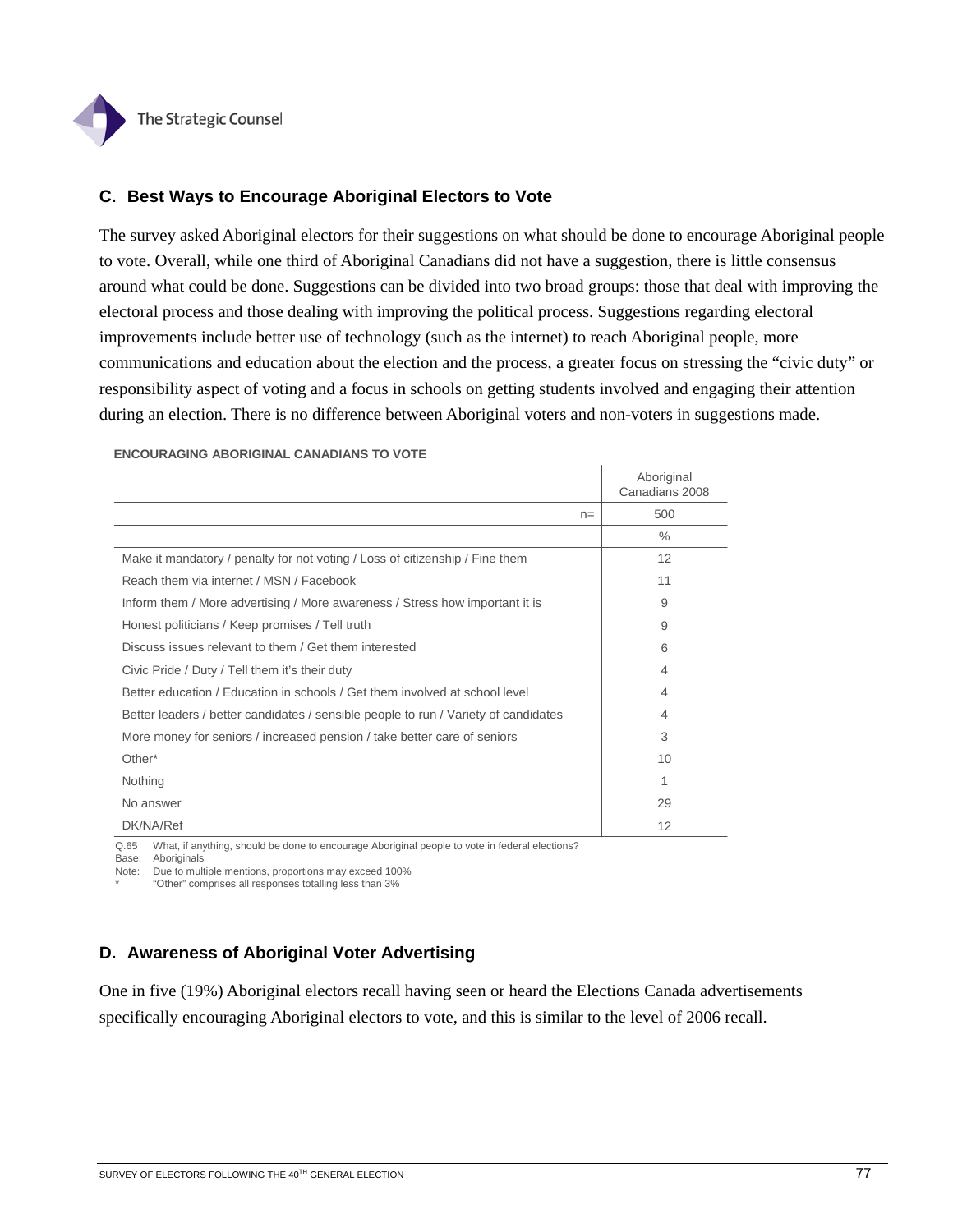

There are no significant demographic or regional differences in awareness across gender, age, household income, education, region or reported voting status. Similarly, Aboriginal voters and non-voters are equally likely to recall the advertisements (voters 20%, non-voters 17%), as are urban and rural Aboriginal Canadians (17% and 20%, respectively). While not strictly comparable, the proportion reporting awareness of Aboriginal advertising is lower than both the general public's recall of Elections Canada advertising and Aboriginal Canadians' recall of general newspaper, radio and TV advertising by Elections Canada as reviewed in an earlier section of this report. This suggests the GRP's<sup>5</sup> for the Aboriginal-focused advertising may not have been sufficient to permit for Aboriginal Canadians to recall those specifically directed at their community.

|           | Aboriginal Canadians<br>2006 | Aboriginal Canadians<br>2008 |
|-----------|------------------------------|------------------------------|
| $n =$     | 641                          | 500                          |
|           | $\%$                         | $\frac{0}{0}$                |
| Yes       | 22                           | 19                           |
| <b>No</b> | 75                           | 78                           |
| DK/NA/Ref | 3                            | 3                            |

#### **AWARENESS OF ABORIGINAL FOCUSED ADVERTISING**

Q.66 During the election, did you see or hear Elections Canada ads specifically encouraging Aboriginal electors to vote? Base: Aboriginals

## **E. Where Ads Seen or Heard**

A variety of sources are cited by those recalling advertising directed specifically at Aboriginal Canadians: half (51%) of those who are aware of the advertising report seeing it on television; over one-in-five (23%) report hearing it over the radio; and 17 percent report seeing it in newspapers. Some of the other media/channels mentioned are brochures (4%), posters/billboards (4%), at the post office (2%) and at the band office (2%).

## **F. Message Recall of the Ads**

While no one message stood out, the messages most recalled are a reminder/enticement to vote, information on candidates or campaign issues, and general election information. A substantial 42 percent could recall nothing from the advertisements, suggesting that even among those recalling it many simply paid very little attention to the advertising.

l

<sup>&</sup>lt;sup>5</sup> GRP's or Gross Rating Points is the total of all ratings obtained by a specific media vehicle and represents the frequency as well as the percentage of the target audience that has been reached by the advertising. (e.g. Frequency of advertising  $\times$  % reach = total GRP's.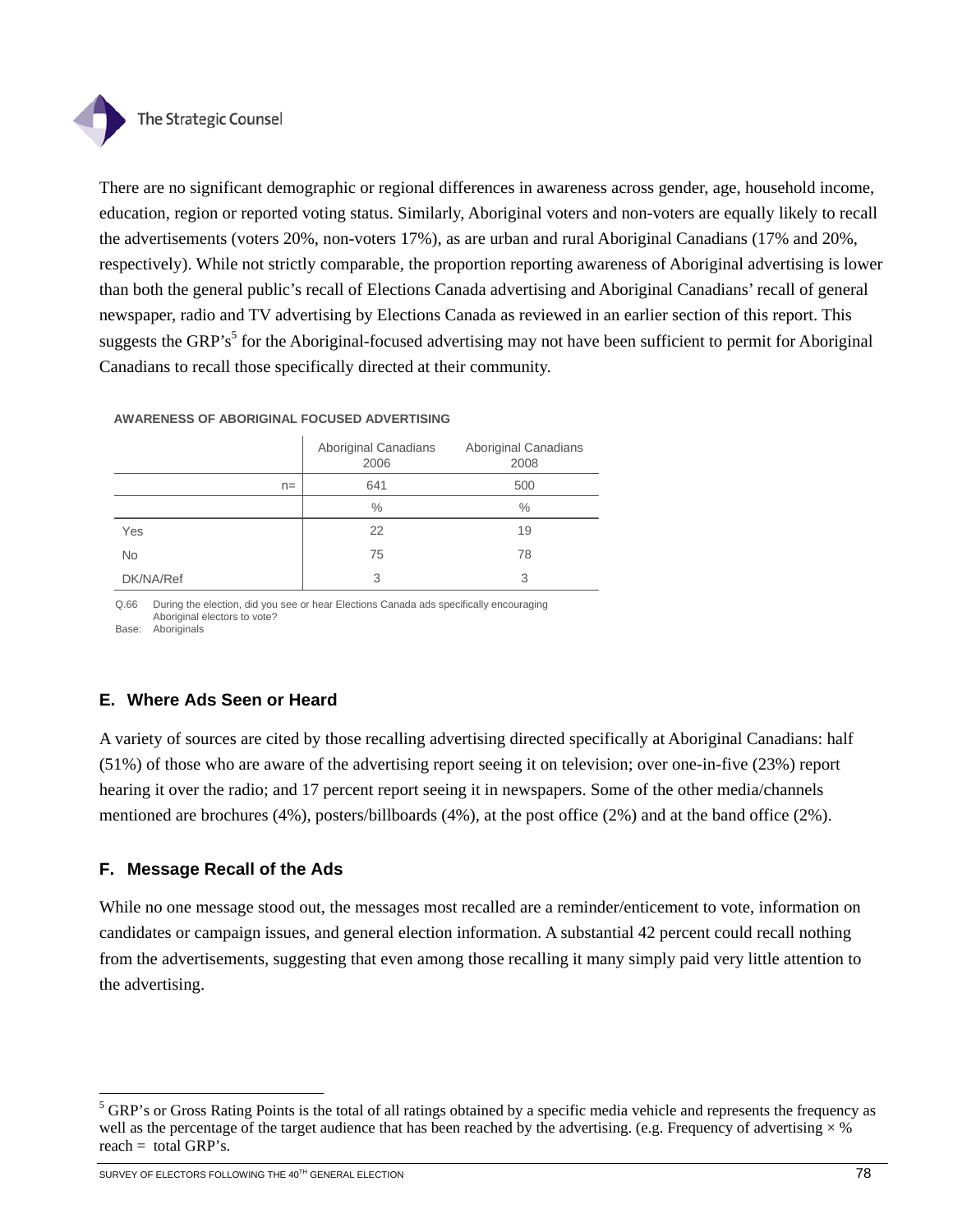

### **MESSAGE RECALL OF ADVERTISEMENTS**

|                                                         | Aboriginal Canadians<br>2008 |
|---------------------------------------------------------|------------------------------|
| $n =$                                                   | 500                          |
|                                                         | $\%$                         |
| Reminder to vote                                        | 17                           |
| Enticement to vote                                      | 14                           |
| Politicians/Candidates/Parties/Campaign Issues          | 14                           |
| Elections/General Information/Overall info (how, where) | 6                            |
| <b>Election Date</b>                                    | $\overline{2}$               |
| Polling Stations Opening Hours                          | 2                            |
| Other                                                   | 11                           |
| No info/Didn't read                                     | 1                            |
| Nothing                                                 | 25                           |
| DK/NA/Ref                                               | 16                           |

Q.68 From your recollection, what did these ads talk about? Base: Aboriginal Canadians Note: Due to multiple mentions, proportions may exceed 100%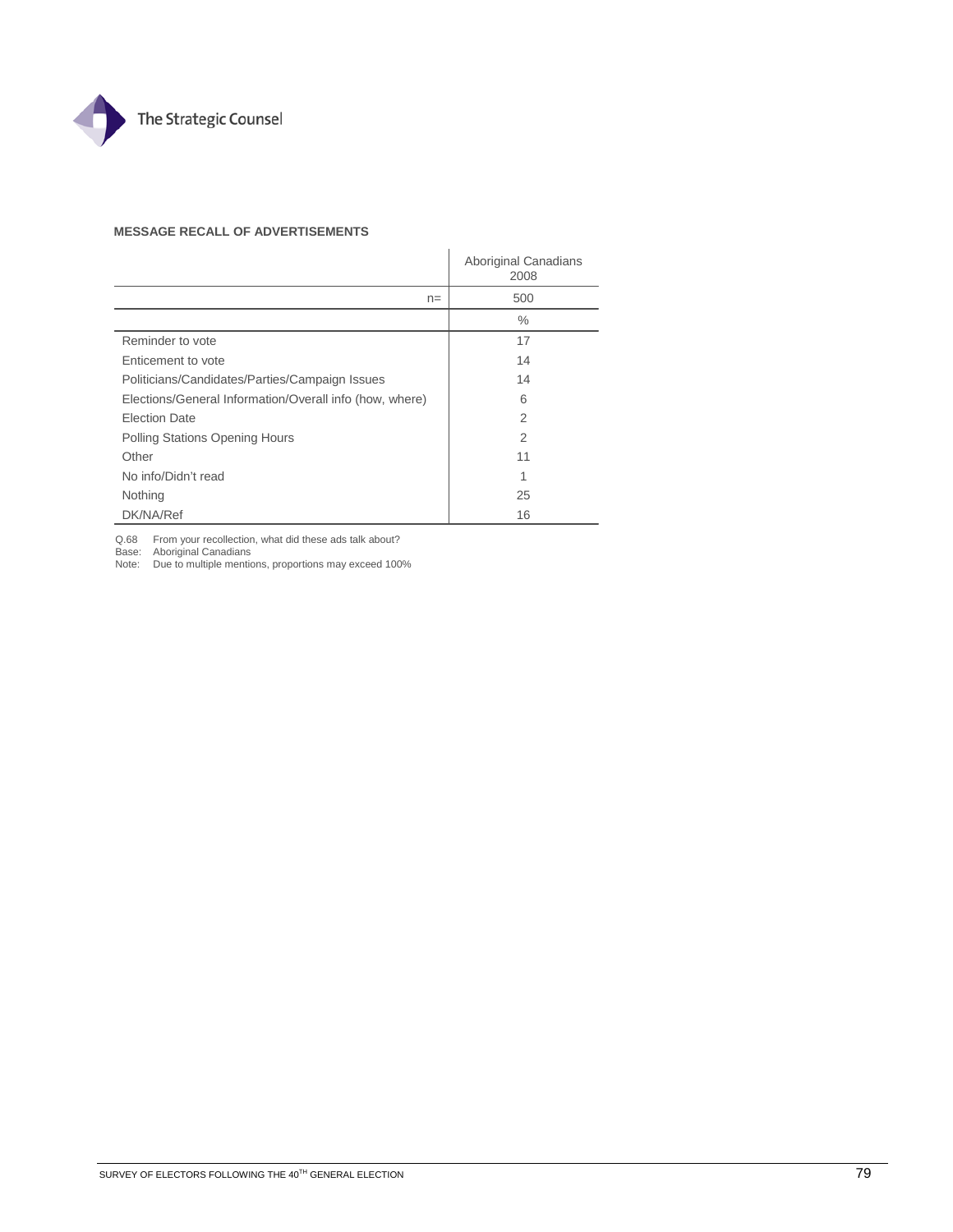

## **X. Youth Focus**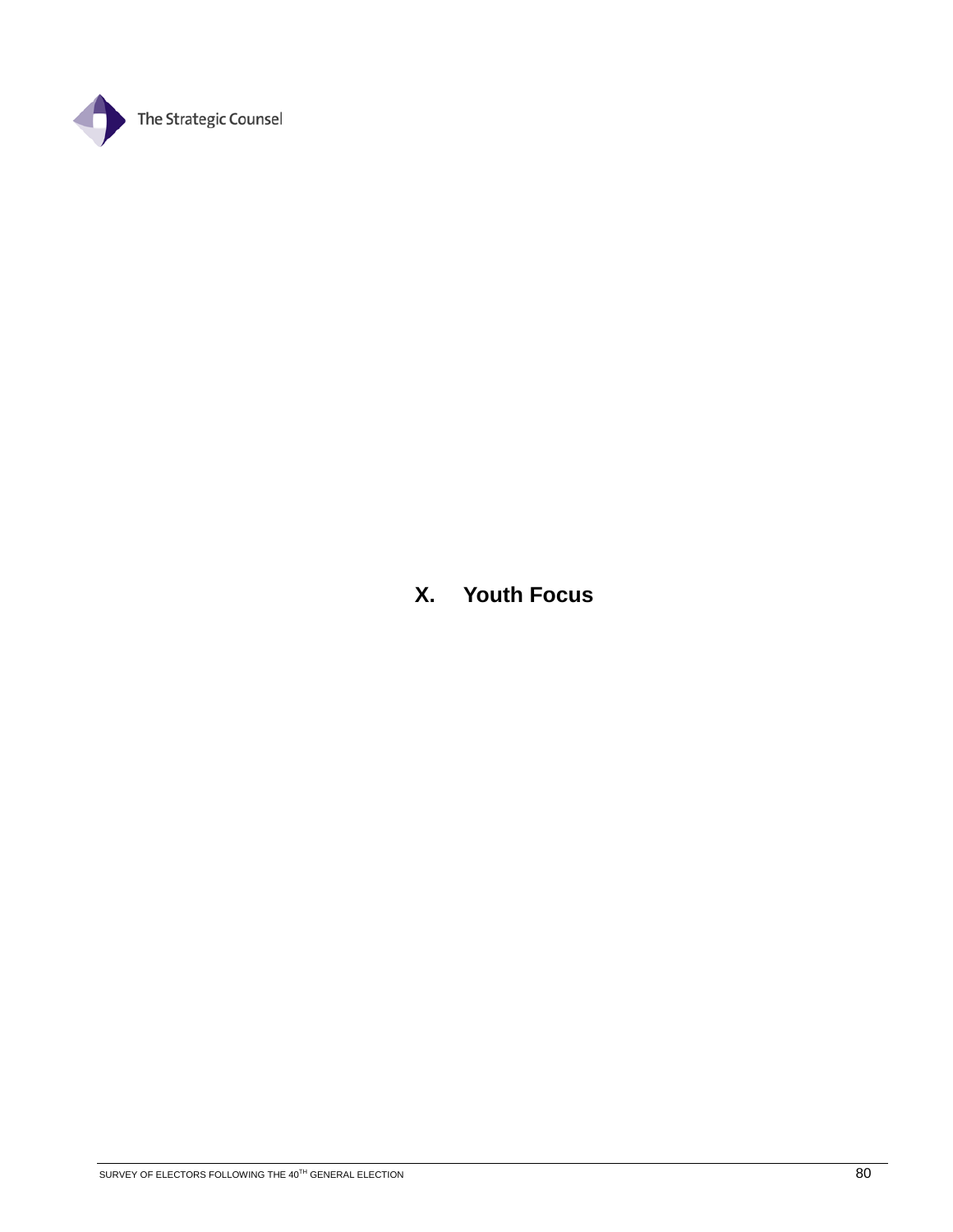

## **Youth Focus**

The youth oversample consisted of those at least 18 years of age on Election Day (October 14, 2008) and up to 24 years of age. In terms of employment status, 54 percent report that they are working and a further 37% that they are a student. However, when asked directly if they are a student a further 22 percent reported that they are, bringing the total who report that they are a student to 59 percent. It is possible that a portion of the additional students study part time or are employed and in response to the employment status question think of themselves as employed more than as a student.

The majority (59%) of youth report that at the time of the election they continued to live at home with either or both parents and among those who define their employment status as a student, 69 percent lived at home. This is the same as the two thirds (67%) who report being students who lived at home at the time of the election. Even among those who reported working, half (53%) report that they lived at home, although fewer of those working live at home than compared with students. While a portion of students, if they live away from home, live on campus, the survey failed to identify any respondents in this situation. This highlights the difficulty of surveying students living on campus where there may be a general university number and with extensions for individual student rooms.

Finally in terms of background factors one-in five students report that they are an active member of a Student Association. Unfortunately this proportion is too small for any further meaningful analysis..

## **A. Voting behaviour**

As seen earlier, youth participation and involvement in the electoral process is lower than found among the general population, with 63 percent compared with 73 percent among the public overall reporting that they voted in the 2008 Federal General Election. There are a number of background factors that appear to be associated with voting. The most important appears to be living at home. In all, 70 percent of those living with a parent or parents report voting compared with 53 percent among those not living with their parents (a difference of 17 percentage points). Presumably, the social environment of the home where parents may vote is conducive to younger people being encouraged to vote, even though they do not vote at the level of their parents' generation. The fact that a majority of youth live at home indicates that a large number are in an environment that is more conducive to voting than not voting. Once away from home, the lack of those supports is in many instances enough to dampen voting behaviour. The implication here is that further efforts will be required to reach youth who are outside the home environment. Such outreach could be directed to places where youth congregate, such as bars or clubs, and through the communication channels youth are likely to use, including digital media.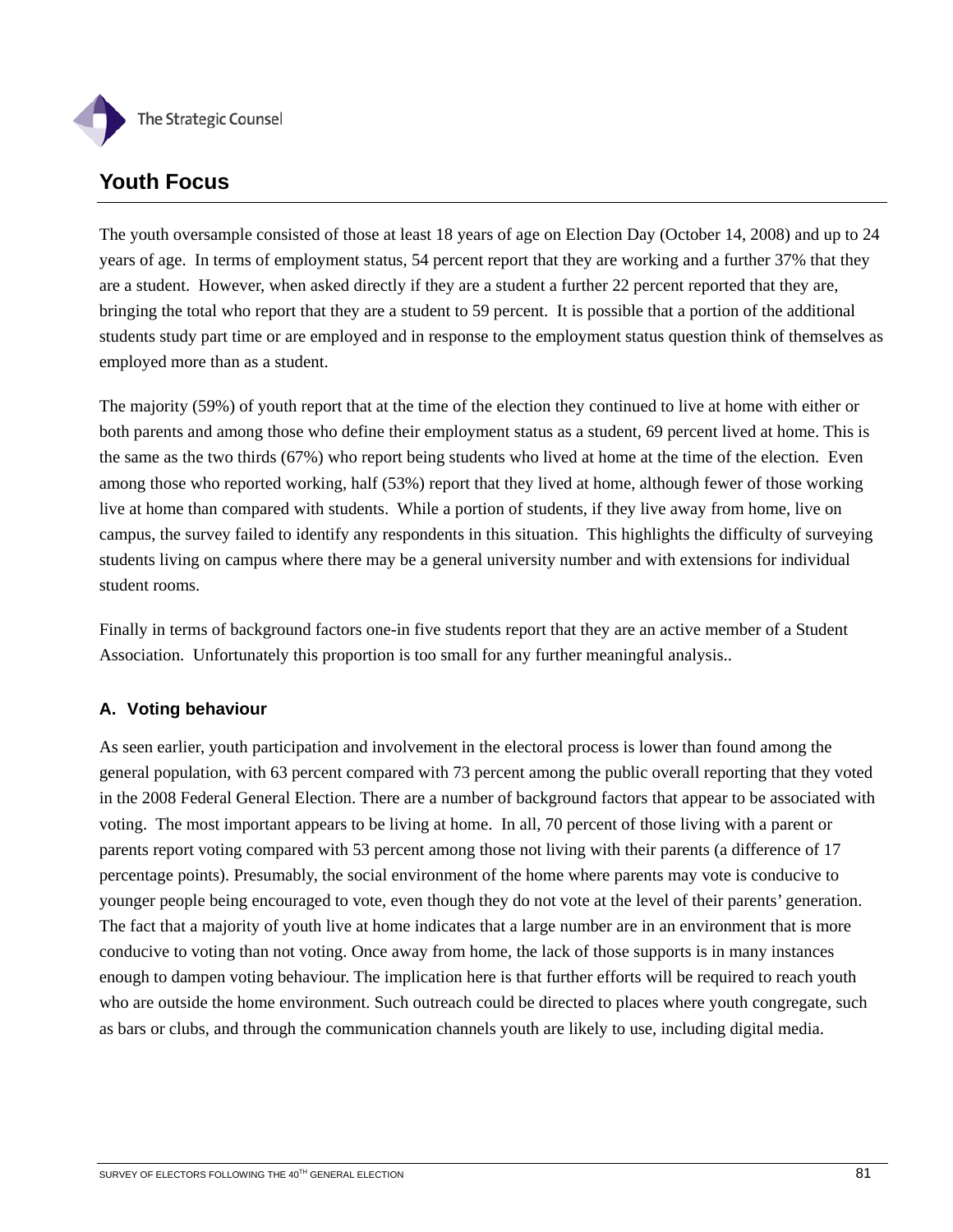

### **B. Students and Non Students**

While living at home compared to not at home is significantly correlated with voting behaviour, being a student also appears to be linked to voting behaviour, but on closer examination this is not the case.

Using the broader question (Are you currently a student?) 62 percent of students report voting compared with 55 percent of non-students. The difference is more dramatic when the narrower definition using the employment status question is used. In this instance, 71% of students reported voting, compared with 59% of non students, and compared with 62% among those who reported working. However when living at home is used as a control variable, then, in fact, it is living at home that explains the difference, in student/non student voting behaviour, and not being a student. Both students and non-students living at home are more likely to report voting in 2008 than students and non-students living away from home. It only seems that students are more likely to vote, because somewhat more of them live at home than non-students and those living at home are more likely to vote. This confirms the fundamental issue of finding new ways of reaching out to youth living outside the family home.

Students, relative to non-students, are also somewhat more likely to report an interest in politics (76% versus 70%) and to have followed the 2008 election at least somewhat closely (62% versus 55%). As noted earlier in this report, both these factors are quite strongly associated with voting, but do not appear to translate into greater likelihood among students. Once again, this reinforces the need to focus on new ways of reaching youth.

|                          | <b>Students</b>   |                | Non-students      |                |
|--------------------------|-------------------|----------------|-------------------|----------------|
|                          | Living at<br>home | Not at<br>home | Living at<br>home | Not at<br>home |
| $n =$                    | 199               | 97             | 95                | 109            |
|                          | $\frac{0}{0}$     | $\frac{0}{0}$  | $\%$              | $\%$           |
| Yes                      | 71                | 56             | 67                | 51             |
| No/not aware of election | 29                | 44             | 33                | 49             |

**VOTING BEHAVIOUR OF STUDENTS / NON-STUDENTS AND LIVING WITH PARENTS STATUS**

Q.3 Many people don't vote for a variety of reasons. Were you able to vote at the October 14th federal election?

Base: Youth oversample

### **C. Best Ways to Encourage Youth to Vote**

The survey included questions to help understand what could be done to encourage youth voting. Two suggestions in particular focus on identifying and discussing issues relevant to youth and engaging students more through schools, both in terms of a focus on the responsibility to vote and on building awareness, engagement and involvement in the political process and political issues.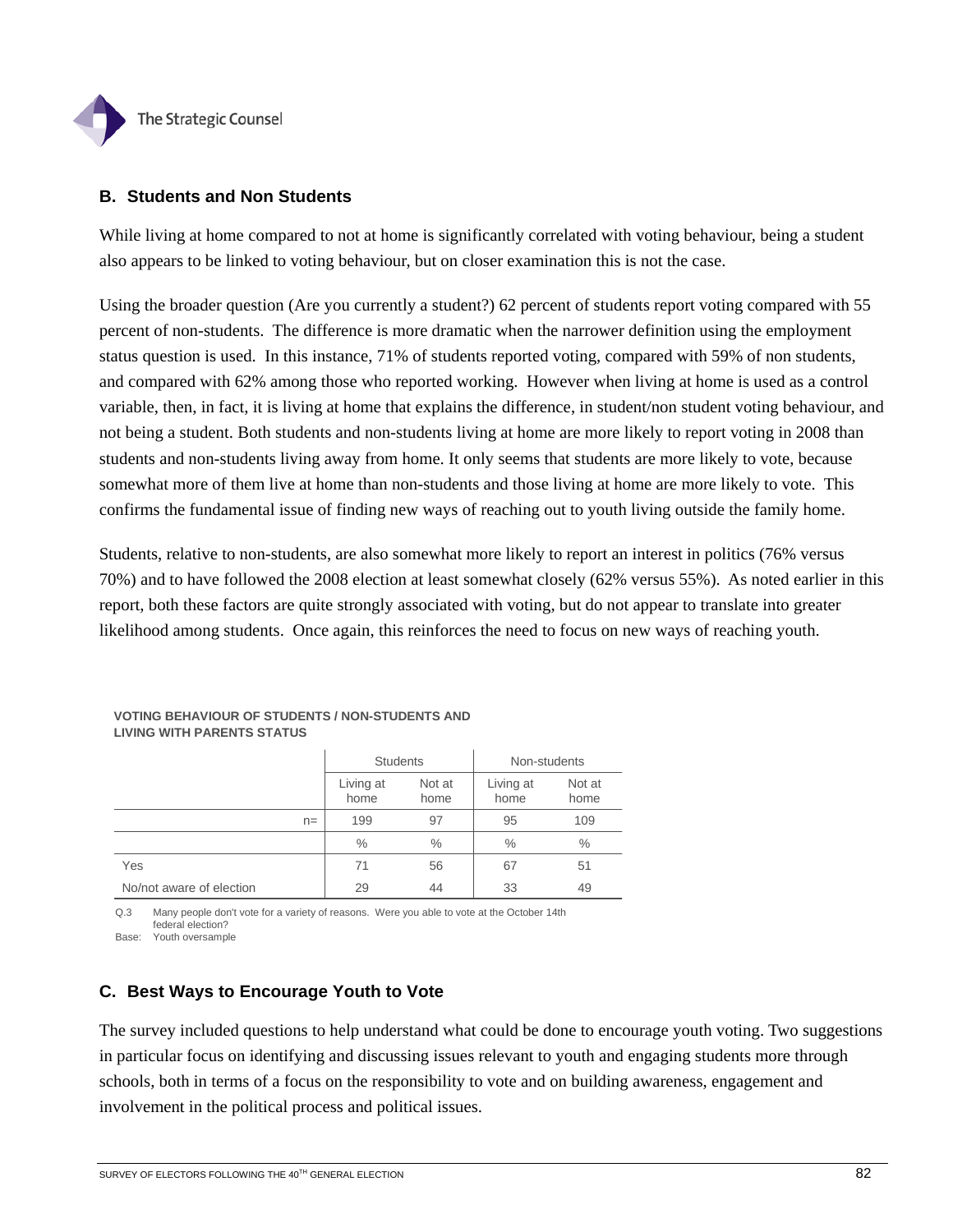

There is no absence of suggestions for encouraging youth to vote, both from youth and the public overall, and a good deal of agreement regarding the activities proposed. As in the case of Aboriginal Canadians, these can be divided into suggestions regarding the electoral process and the political process. The suggestions from both youth and adults include getting student engaged by discussing issues relevant to them as well as providing more information and advertising on the importance of voting, better education and by meeting with them through forums or elections in school. There were also suggestions regarding the use of technology both to engage and reach youth through social media and on-line voting.

|                                                                                                           | Youth         |      |                | All Canadians |
|-----------------------------------------------------------------------------------------------------------|---------------|------|----------------|---------------|
|                                                                                                           | 2006          | 2008 | 2006           | 2008          |
| $n=$                                                                                                      | 500           | 500  | 3013           | 2500          |
|                                                                                                           | $\frac{0}{0}$ | $\%$ | $\%$           | $\%$          |
| Discuss issues relevant to them/Get them interested                                                       | 23            | 15   | 19             | 16            |
| Inform them/More advertising/More awareness/Stress how important it is                                    | 9             | 15   | 9              | 16            |
| Better education/Education in schools/Get involved at school level                                        | 26            | 5    | 26             | 15            |
| Meet with them/Hold forums/Elections in school/Campaign on campuses                                       | 2             | 10   | $\overline{2}$ | 10            |
| Better leaders/Better candidates/Sensible people to run/Variety of<br>candidates /More Honest Politicians | 4             | 12   | 4              | 9             |
| Reach them via Internet/MSN/Facebook                                                                      |               | 9    |                | 3             |
| Online voting/Allow Internet vote                                                                         | 2             | 3    | $\overline{2}$ | 4             |
| Make it mandatory/Penalty for not voting/Loss of citizenship                                              | 2             | 5    | $\overline{2}$ | 3             |
| Civic pride/Duty/Tell them it is their duty                                                               |               | 4    |                | 3             |
| Parents need to be involved/Education at home                                                             |               |      | $\overline{2}$ | 3             |
| Other                                                                                                     | 17            | 11   | 9              | 11            |
| Nothing                                                                                                   |               | 2    |                | 2             |
| No Answer                                                                                                 |               | 26   |                | 26            |
| DK/NA/Ref                                                                                                 | 21            | 5    | 21             | 5             |

### **ENCOURAGING YOUTH TO VOTE**

Q.74 What, if anything, should be done to encourage youth to vote in federal elections?

Base: All respondents

Note: Due to multiple mentions, proportions may exceed 100%

### **D. Youth Voter Profile**

Profiling youth voters versus non-voters shows differences that are similar to those found among the general Canadian population. The young voters are more likely to be:

- Male; and
- Living at home;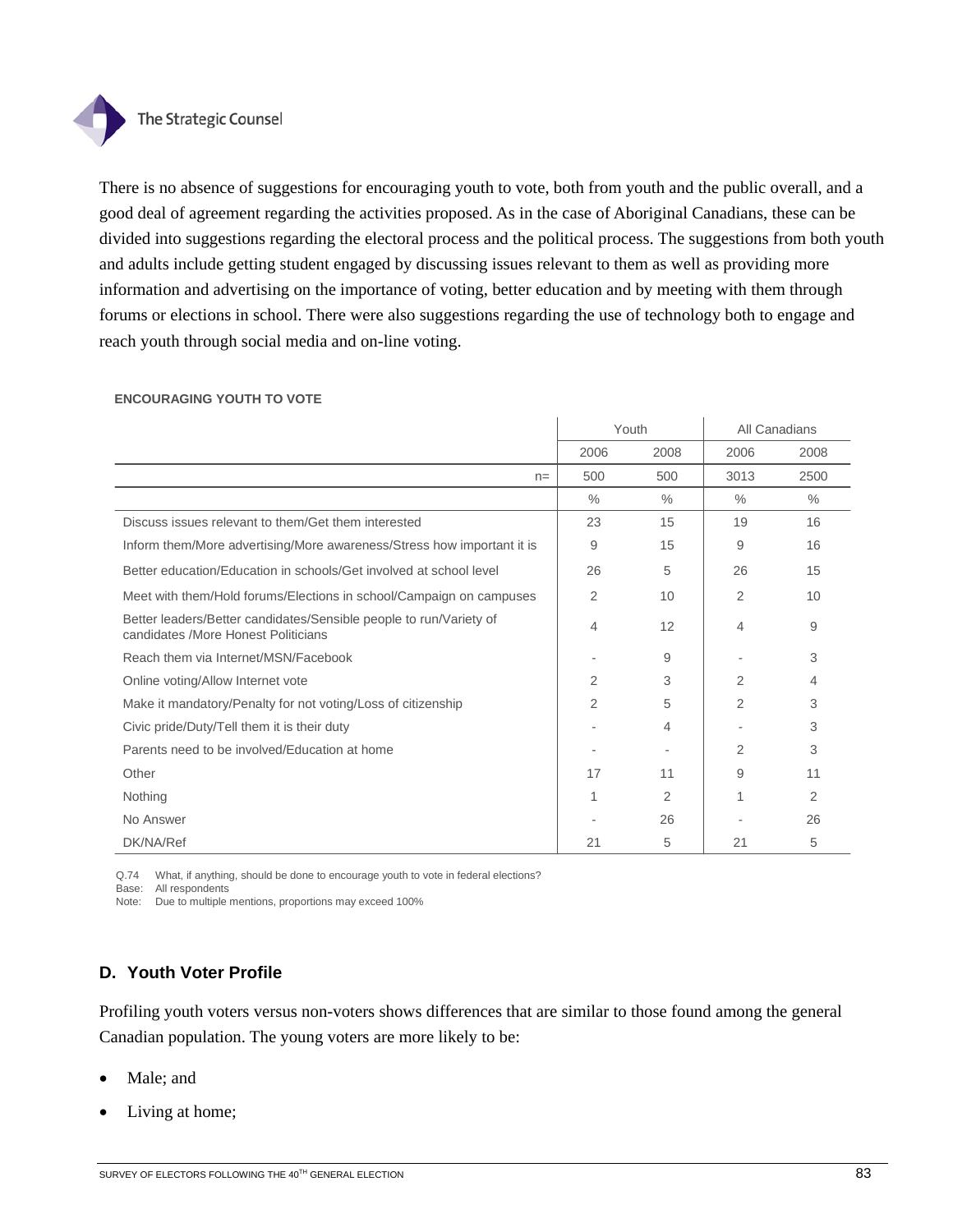

• Household income of more than \$20,000.

Non-voters are more likely to be:

- Female;
- Living away from home.

Regionally, Quebec youth (69%) are the most likely to report voting, while those living in Ontario (56%) and Atlantic Canada (56%) are the least likely.

### **YOUTH VOTER PROFILE**

|                                             | Youth         |                |               | All Canadians  |
|---------------------------------------------|---------------|----------------|---------------|----------------|
|                                             | 2008 Voter    | 2008 Non-Voter | 2008 Voter    | 2008 Non-Voter |
| $n =$                                       | 315           | 185            | 1833          | 667            |
|                                             | $\frac{0}{0}$ | $\frac{0}{0}$  | $\frac{0}{0}$ | $\frac{0}{0}$  |
| Gender                                      |               |                |               |                |
| Male                                        | 50            | 44             | 51            | 41             |
| Female                                      | 50            | 56             | 49            | 59             |
| Living with parents at the time of election | 65            | 48             | n/a           | n/a            |
| <b>Student</b>                              | 62            | 55             | n/a           | n/a            |
| Active member of student association        | 20            | 17             | n/a           | n/a            |
| Household Income                            |               |                |               |                |
| Under \$20K                                 | 10            | 18             | 7             | 12             |
| \$20 to under \$40K                         | 20            | 16             | 16            | 19             |
| \$40K to under \$60K                        | 15            | 15             | 17            | 16             |
| \$60K to under \$80K                        | 12            | 15             | 13            | 13             |
| \$80K to under \$100K                       | 9             | 8              | 11            | 10             |
| $$100K +$                                   | 14            | 12             | 23            | 17             |
| Don't Know/Refused                          | 21            | 18             | 14            | 13             |
| Internet Access at Home                     | 97            | 90             | 82            | 79             |
| Facebook Profile                            | 73            | 73             | 30            | 42             |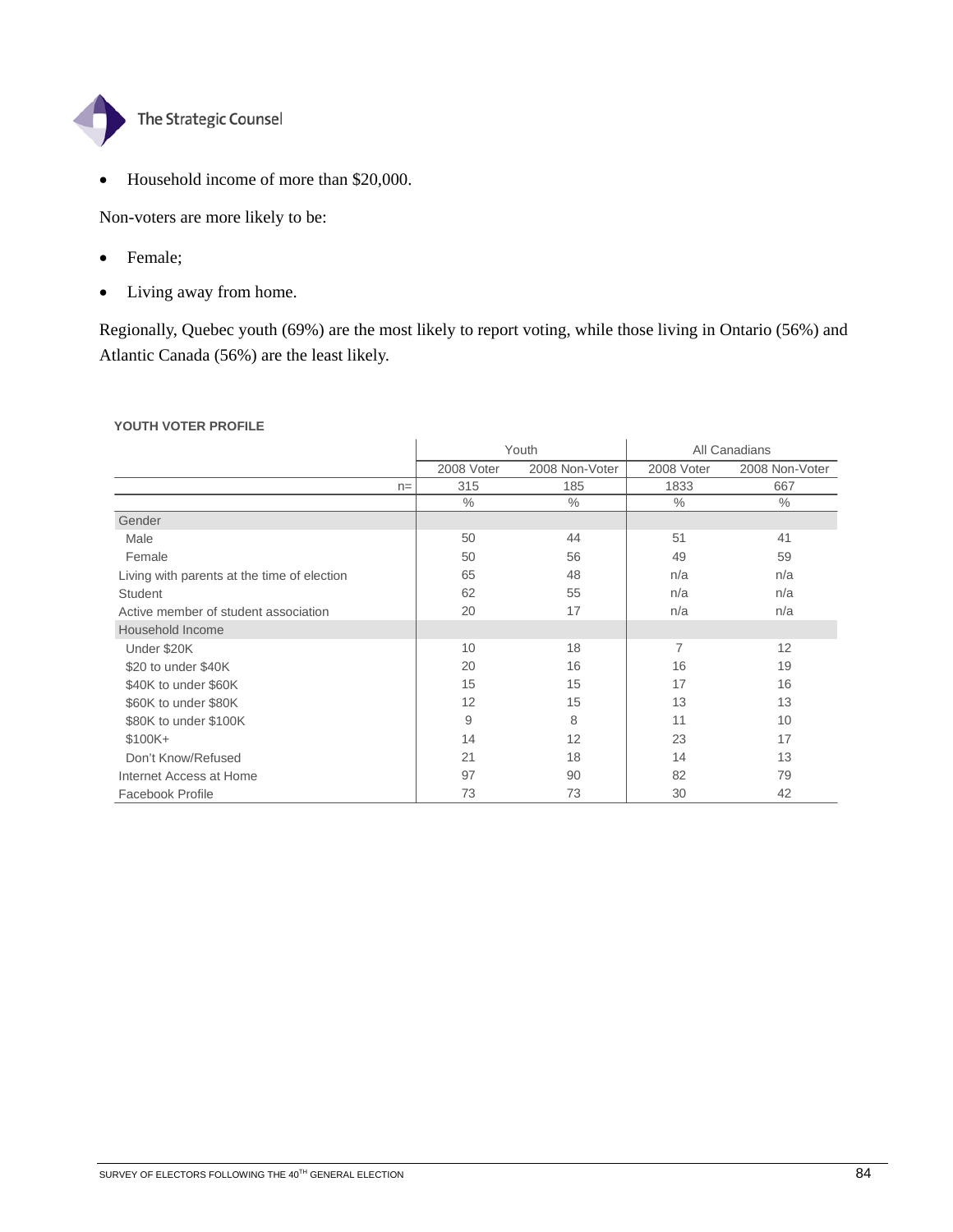

**XI. Elders Focus**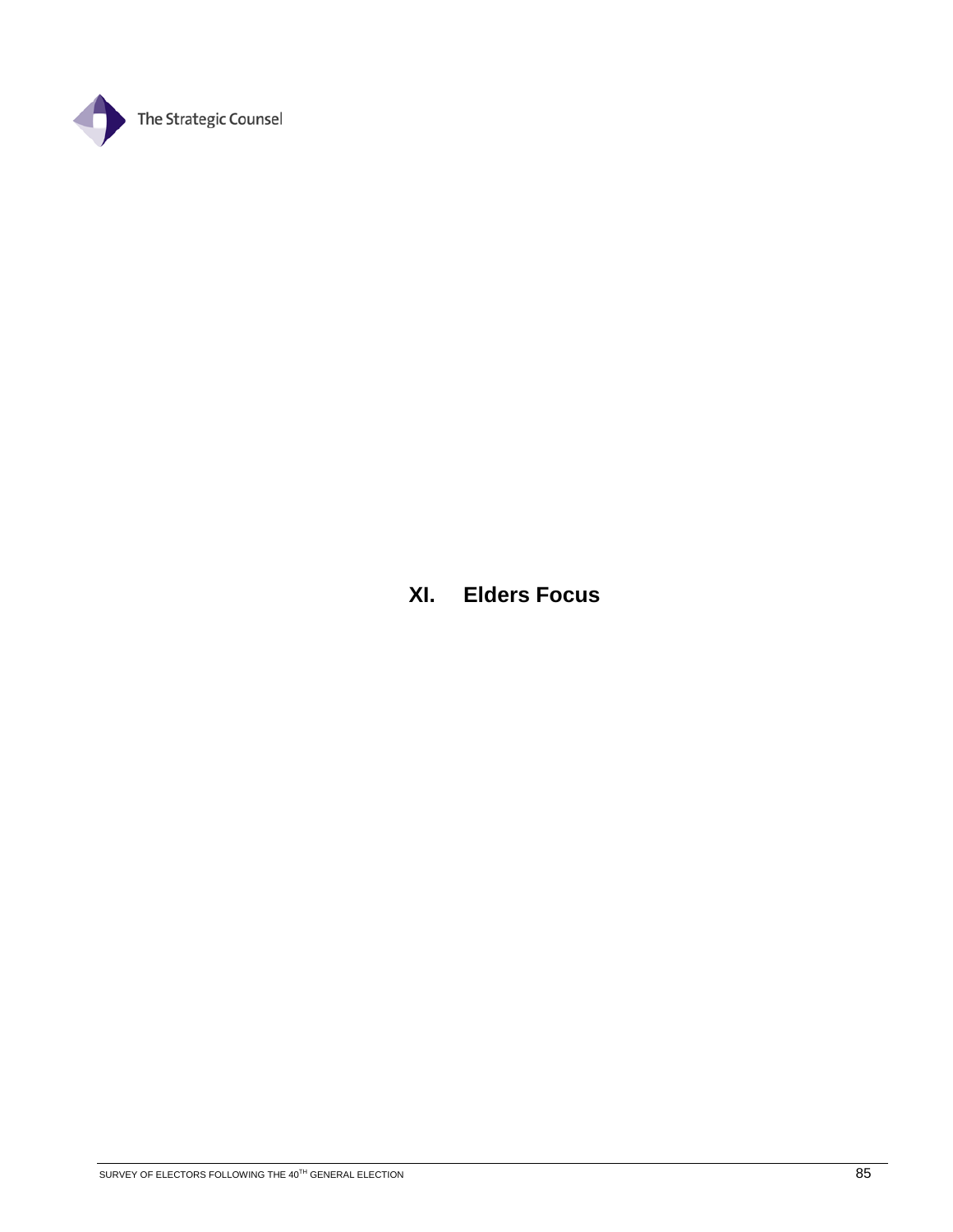

## **Elders Focus (Those Aged 65+ Years)**

In all, 84 percent of those 55 years to 64 years of age and 83 percent of those 65 years of age or older report having voted. Nonetheless, similarly to the study of any other specific group of electors, it is important to understand what potential barriers might be encountered by the elder population and what could be done to facilitate voting. In order to do this, the survey asked those 65 years of age and older what would help older people to vote. In response to this question, access to transportation to polling stations was one of the key suggestions.

While seniors make a variety of suggestions, providing transportation to the polling station is easily the most common response. This is followed by the general suggestion of making it easier to vote, although in many instances no explicit remedies were suggested. Additional suggestions include setting up polling booths in homes for seniors and greater focus on advertising and information about the election.

|                                                                                         | <b>Elderly Canadians</b><br>2008 |
|-----------------------------------------------------------------------------------------|----------------------------------|
| $n =$                                                                                   | 537                              |
|                                                                                         | $\%$                             |
| Provide transportation                                                                  | 37                               |
| Improve electoral system/Make it easier to vote/Not have elections so often             | 14                               |
| Inform them/More advertising/More awareness/Stress how important it is                  | 6                                |
| Discuss issues relevant to them/Get them interested                                     | 4                                |
| Meet with them/Hold forums                                                              | 3                                |
| Visit seniors at home/old age homes/Go where they are                                   | 3                                |
| More money for seniors/Increased pension/Take better care of seniors                    | 3                                |
| Honest politicians/Keep promises/Tell the truth                                         | $\overline{2}$                   |
| Civic pride/Duty/Tell them it's their duty                                              | 2                                |
| Have voting stations closer to home/Have them vote from home/Vote from old age<br>homes | 2                                |
| Better leaders/Better candidates/Sensible people to run/Variety of candidates           | 2                                |
| Other*                                                                                  | 13                               |
| Nothing                                                                                 | 6                                |
| No answer                                                                               | 21                               |
| DK/NA/Ref                                                                               | 5                                |

#### **HELPING OLDER PEOPLE VOTE**

Q.75 What, if anything, should be done to help older people to vote in federal elections?

Base: Born in 1943 or before

Note: Due to multiple mentions, proportions may exceed 100%

\* "Other" comprises all responses totalling less than 2%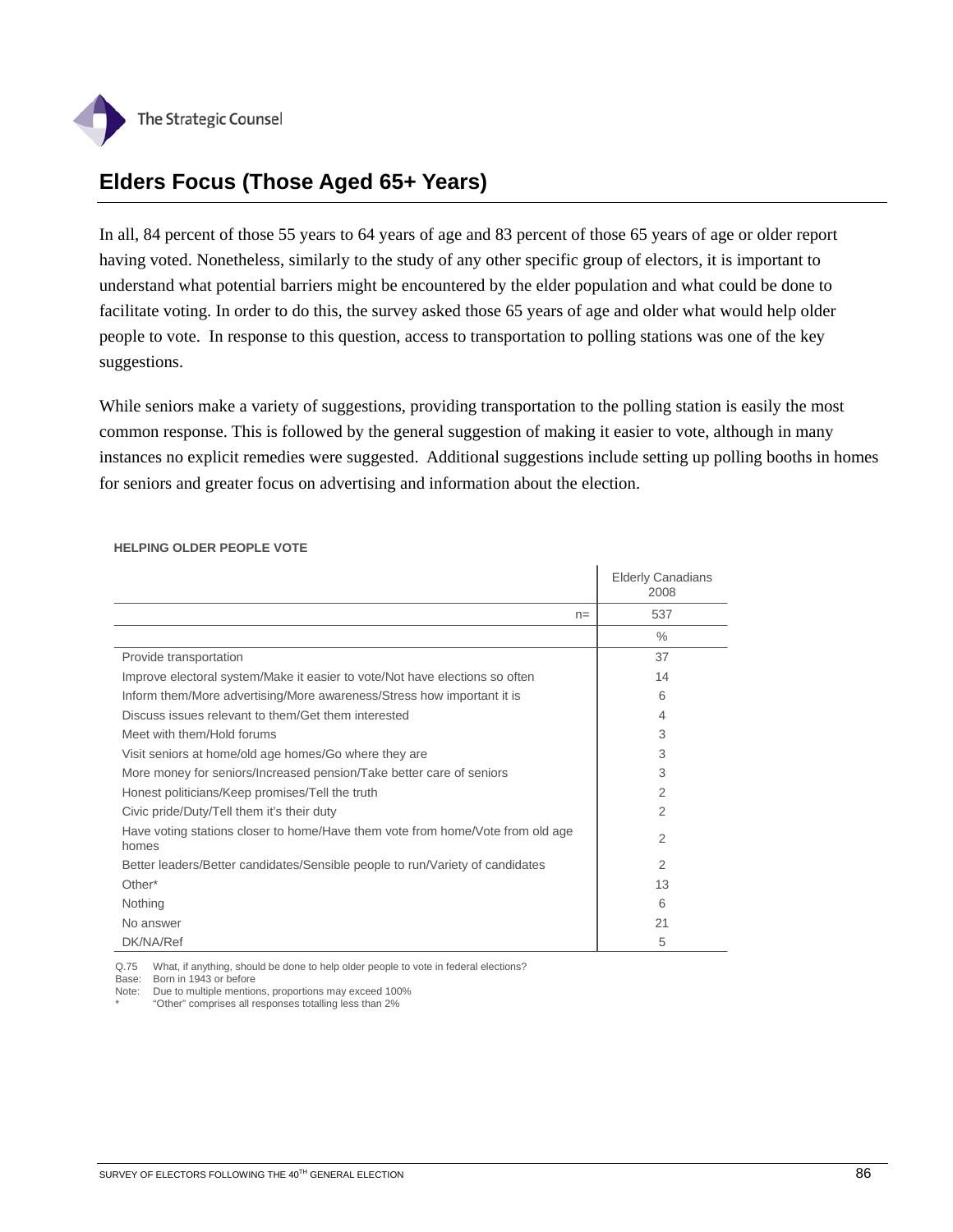

## **XII. Ethnocultural Focus**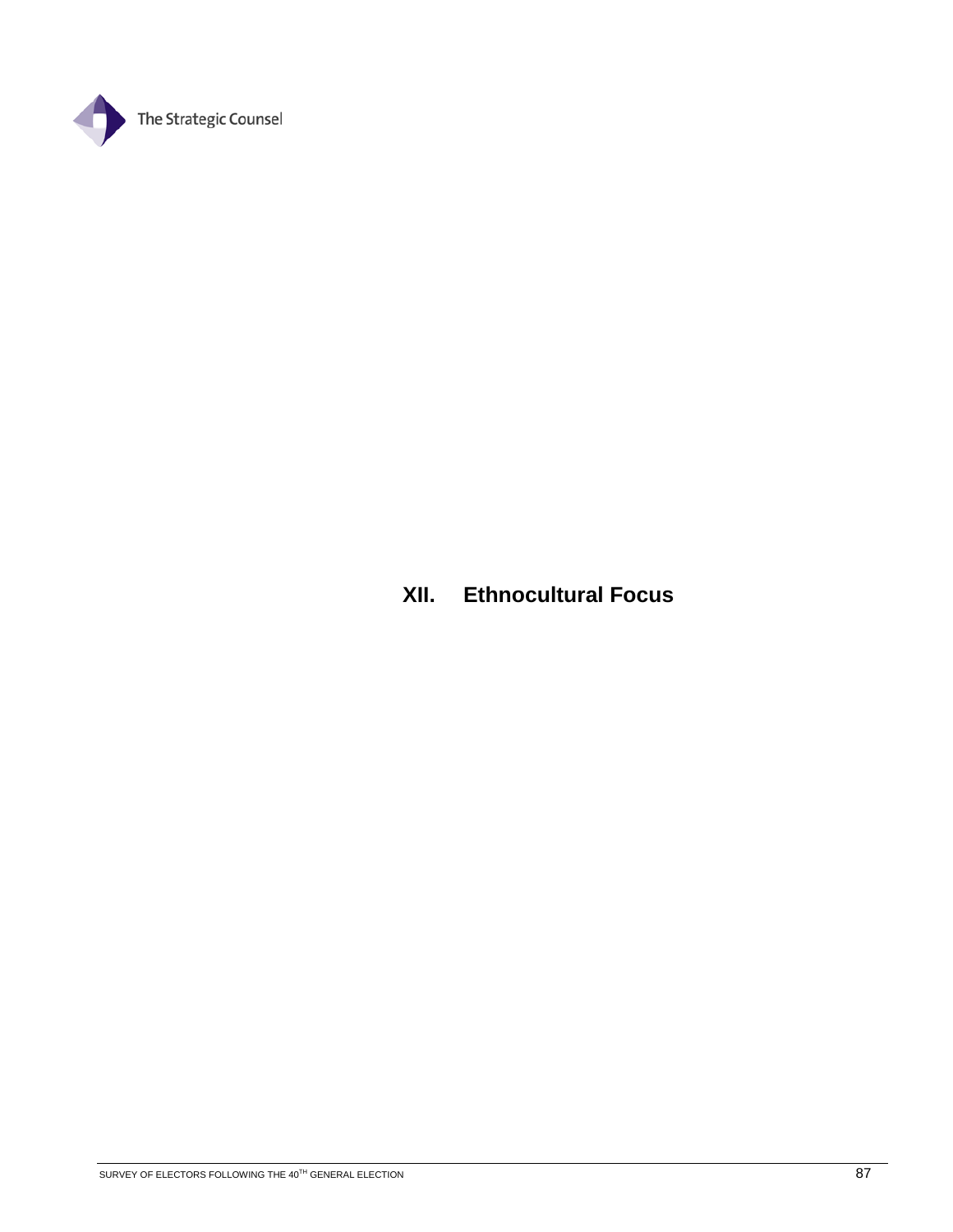

## **Ethnocultural Focus**

Canada has one of the highest per capita rates of immigration in the world and is home to a wide variety of immigrant groups, including an increasingly large number of visible minorities. Ensuring that immigrants take part in the political process is obviously an important role of Elections Canada. Overall, as noted throughout this report, the immigrant and visible minorities population surveyed have much in common in attitude and voting behaviour with the population overall. However, there are some key differences. Chief among these are that there are differences in voting behaviour separating those whose first language is English or French (the Official languages) from those whose first language is not English (a heritage language) and in terms of visible minority status and the length of time living in Canada.

In terms of language first spoken, those who report English or French as their mother tongue are more likely to report voting in the 2008 election than are those for whom a heritage language is the first language spoken. This appears, though, to some extent, to be an effect of length of time in Canada. Those whose mother tongue is English or French are likely to have lived in Canada for longer periods of time and the longer a person lives in Canada the more likely they are to report voting in 2008. There is certainly evidence that more recent immigrants are less likely to vote. Presumably, more recent immigrants are busy establishing themselves and may not yet be fully engaged with Canadian institutions and processes. Suggestions made for encouraging immigrants and visible minorities to vote include having Elections Canada focus more on reaching into these communities and on promoting the civic responsibility to vote within immigrant communities.

## **A. First Language**

While, as expected, English and French are the dominant first languages reported by Canadians, 13 percent of Canadians report another first language. Among the immigrant/visible minorities sample, not surprisingly, over half (52%) report a non-Charter first language.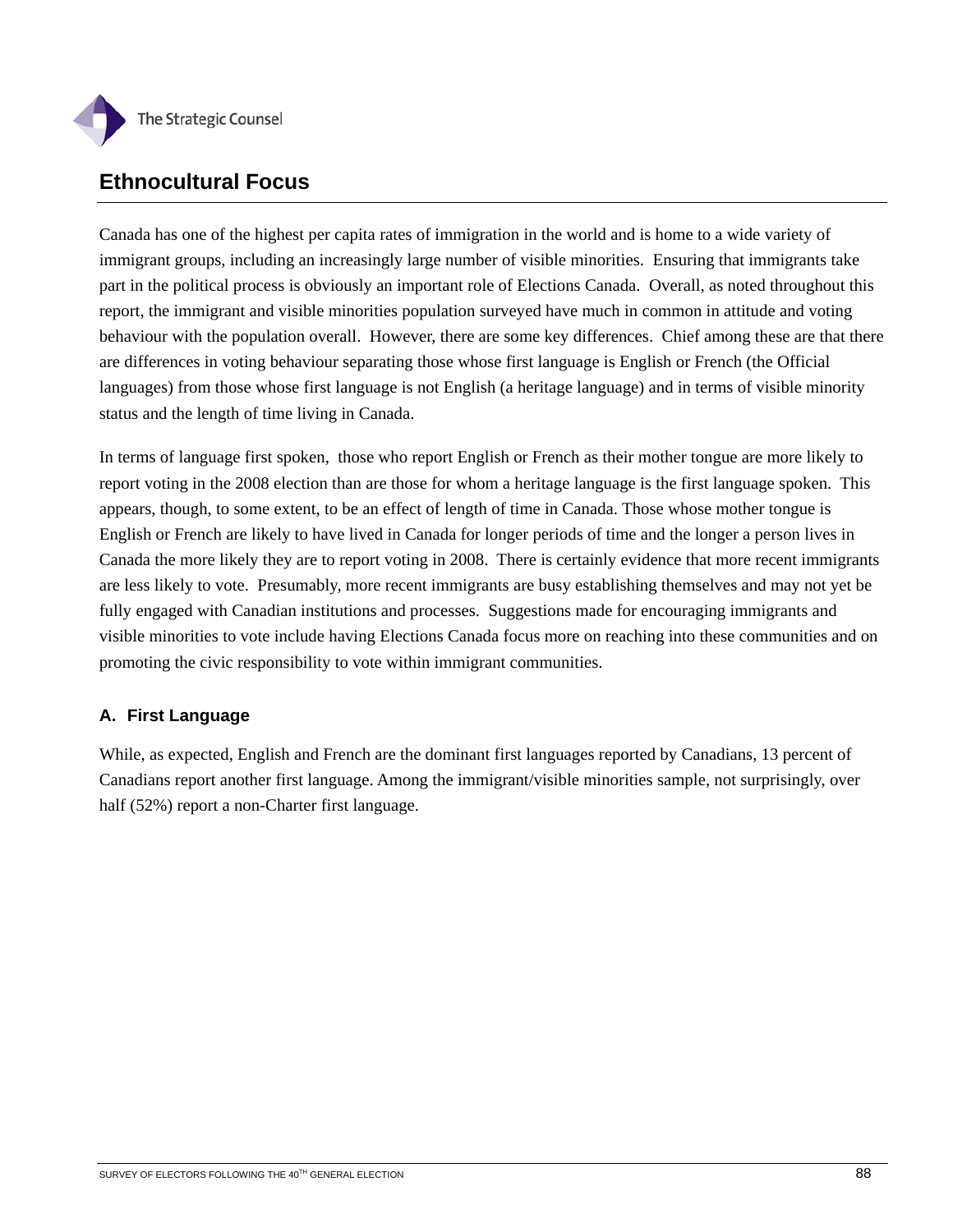

#### **FIRST LANGUAGE**

|                                            | Immigrant/<br>Visible |                |
|--------------------------------------------|-----------------------|----------------|
|                                            | <b>Minorities</b>     | All Canadians  |
|                                            | 2008                  | 2008           |
| $n =$                                      | 500                   | 2500           |
|                                            | $\%$                  | $\%$           |
| English                                    | 44                    | 64             |
| French                                     | 4                     | 23             |
| Slavic/Romanian/Ukrainian/Eastern European | 7                     | $\overline{2}$ |
| German                                     | 5                     | 1              |
| Tamil/Urdu/Gujarati/East Asian/South Asian | 4                     | 1              |
| Mandarin                                   | 4                     | 1              |
| Cantonese                                  | 4                     | 1              |
| Italian                                    | 2                     | 1              |
| Portuguese                                 | 2                     | 1              |
| Arabic                                     | 2                     | 1              |
| Polish                                     | 3                     | 1              |
| Spanish                                    | 3                     | 1              |
| Other European                             | 4                     | 1              |
| Other Middle Eastern languages             | 2                     | 1              |
| <b>Others</b>                              | 10                    | 3              |
| DK/NA/Ref                                  | $<$ 1                 |                |

Q.76 What is the first language that you learned and that you still understand?

Base: All respondents

However, when voting behaviour is explored among the immigrant/visible minorities' population by language spoken first, then it is clear that, at least in terms of self-reported voting, those whose first language is one of the Official Languages are far more likely to report voting than those with another first language (79% versus 65%). There are likely a number of factors at work here. More recent immigrants are more likely to not speak English or French, to still be establishing themselves and be less integrated and therefore less interested in voting. Some would also have come from countries with different voting traditions that may also represent a barrier. On this first point, when a control for length of time in Canada is added, then little difference exists between mother tongue and voting in 2008, for those in Canada 35 years or more. A difference in voting behaviour however persists by language for those in the country less than 35 years. However, on this latter point the sample sizes are too small for any definitive conclusions.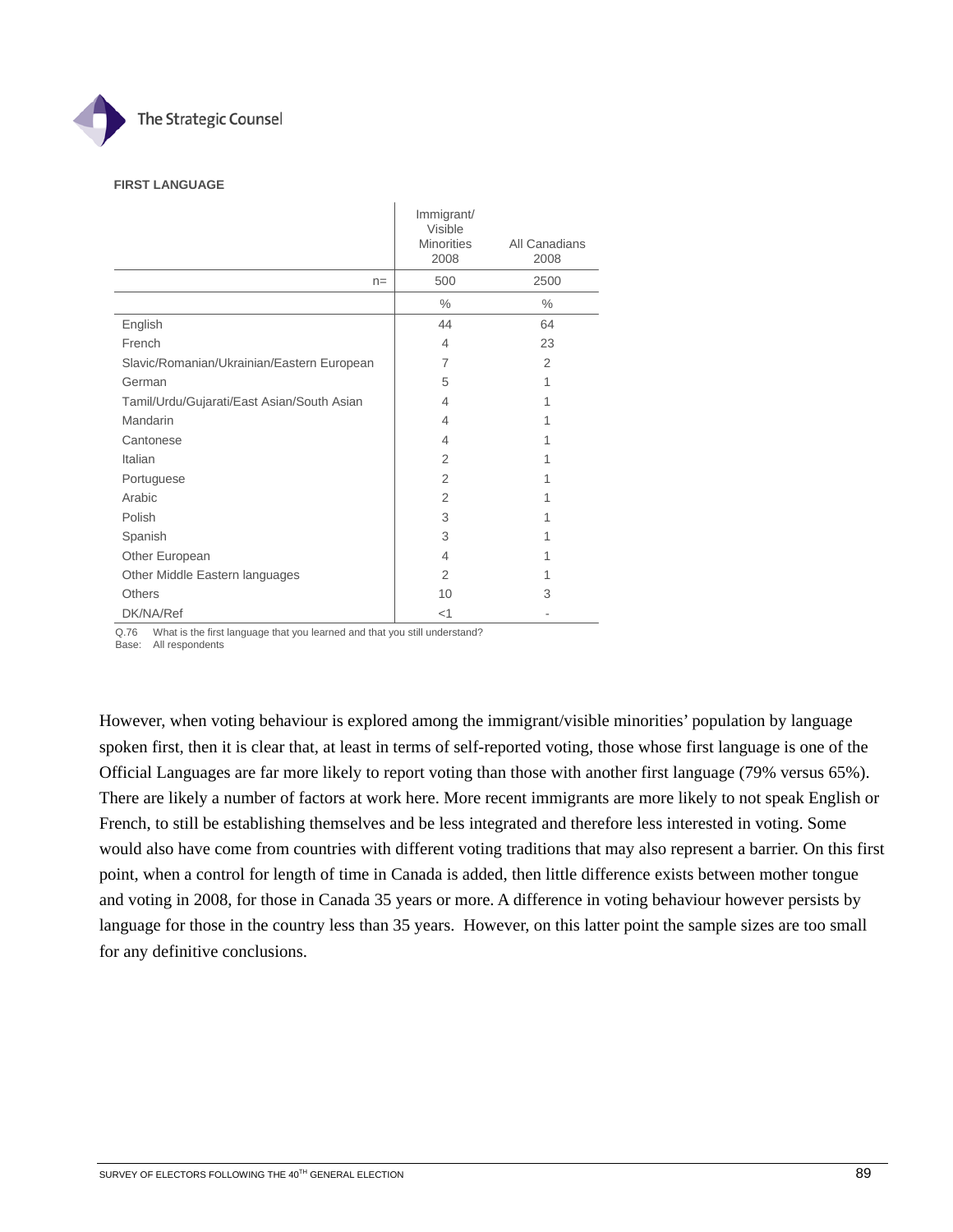

|           | General<br>population | Immigrant/<br>$L$ anguage $-$<br>English/<br>Visible<br>minorities<br>French |      | Language -<br>Other |
|-----------|-----------------------|------------------------------------------------------------------------------|------|---------------------|
| $n =$     | 2500                  | 500                                                                          | 210  | 281                 |
|           | $\frac{0}{0}$         | $\frac{0}{0}$                                                                | $\%$ | $\%$                |
| Yes       | 73                    | 73                                                                           | 79   | 65                  |
| <b>No</b> | 27                    | 29                                                                           | 21   | 35                  |

#### **LANGUAGE FIRST SPOKEN AND REPORTED VOTING BEHAVIOUR – IMMIGRANT / VISIBLE MINORITIES SAMPLE**

Q.3 Many people don't vote for a variety of reasons. Were you able to vote at the October 14th federal election?

Base: All respondents

### **B. Length of Time in Canada**

In addition to first language being a factor associated with voting behaviour, number of years spent in Canada is also a significant determinant of voting. Among those in Canada for 14 years or less, only 54 percent report voting in 2008, compared with 65 percent among those in Canada for 15 years to just under 30 years and 81 percent among those in Canada for 30 years or more. There are likely a variety of explanations for this relationship. Most obvious is that it likely takes time for immigrants to become established in Canada and to become engaged in the political process. At the same time, it is likely that years in Canada is mixed with other factors, such as age. Those in Canada for a few years are likely to be younger and younger persons are also less likely to vote. Those who have been in Canada for a large number of years are also likely to be older and, as noted earlier in this report, older Canadians are more likely to believe it is a civic duty to vote.

**VOTING BEHAVIOUR AND NUMBER OF YEARS IN CANADA - IMMIGRANT / VISIBLE MINORITIES**

|              |               | Numbers of Years in Canada |                    |                     |  |  |
|--------------|---------------|----------------------------|--------------------|---------------------|--|--|
|              | Total<br>2008 | 14 Years or<br>less        | $15 - 29$<br>Years | 30 Years or<br>more |  |  |
| $n =$        | 443           | 90                         | 111                | 234                 |  |  |
|              | $\%$          | $\%$                       | $\%$               | $\%$                |  |  |
| Voted        | 71            | 54                         | 65                 | 81                  |  |  |
| Did not vote | 29            | 46                         | 35                 | 19                  |  |  |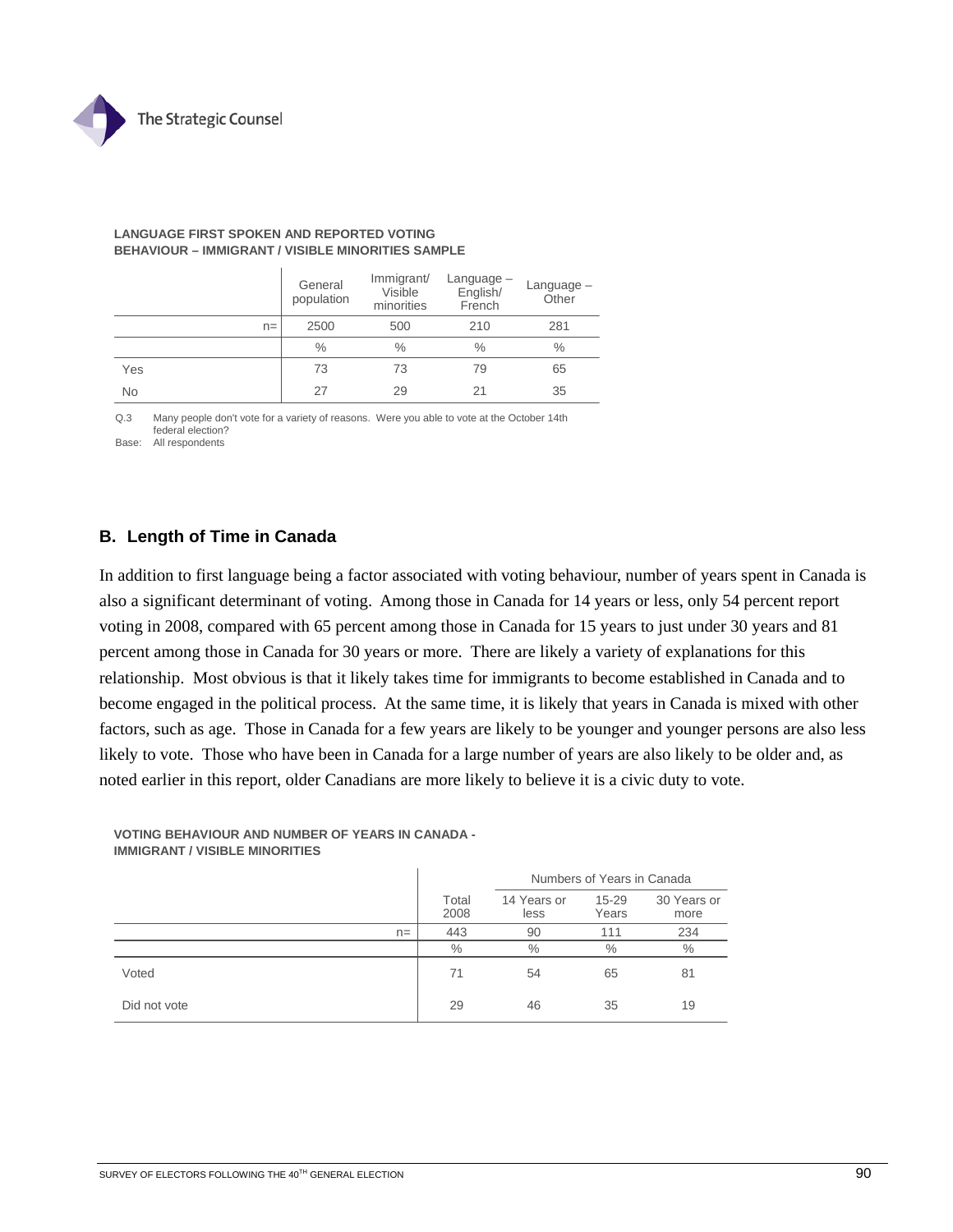

### **C. Visible Minority Status**

A further factor potentially associated with voting in the 2008 election is visible minority status. In all, 64% of those who are visible minorities (that is, the ethnic or cultural background they gave identified them as being part of a visible minority group) report voting, compared with 79% among those with a non-visible minority background. Once again, however, it appears that length of time in Canada may play a factor in this relationship, but it is not the whole answer. Among those visible minorities living in Canada 15 years or more relative to nonvisible minorities, 67% report voting in 2008 compared with 82% of non-visible minorities. However, among both visible and non-visible minorities in Canada for a shorter period of time, both groups are less likely to report voting relative to those with more time in Canada. One further confounding factor is age. Those in Canada for longer periods of time may also be older and older people are also more likely to vote. However, a larger sample size will be required to explore this issue in more detail.

### **D. Best Ways to Encourage Immigrant/Visible Minorities to Vote**

To further capture the perspective of the immigrant/visible minorities' communities, the survey asked this group what should be done to encourage people from their community to vote.

Consistent with other sub groups surveyed, a significant number of immigrants and visible minorities mention changes to the electoral as well as the political process. In terms of electoral process change, a focus on advertising that has a cultural focus or is in different languages is cited, as well as discussing minority issues, engaging with them and promoting civic duty and the importance of voting. In addition, and as other groups note, engaging students at school is also thought to be important in encouraging immigrant communities to vote.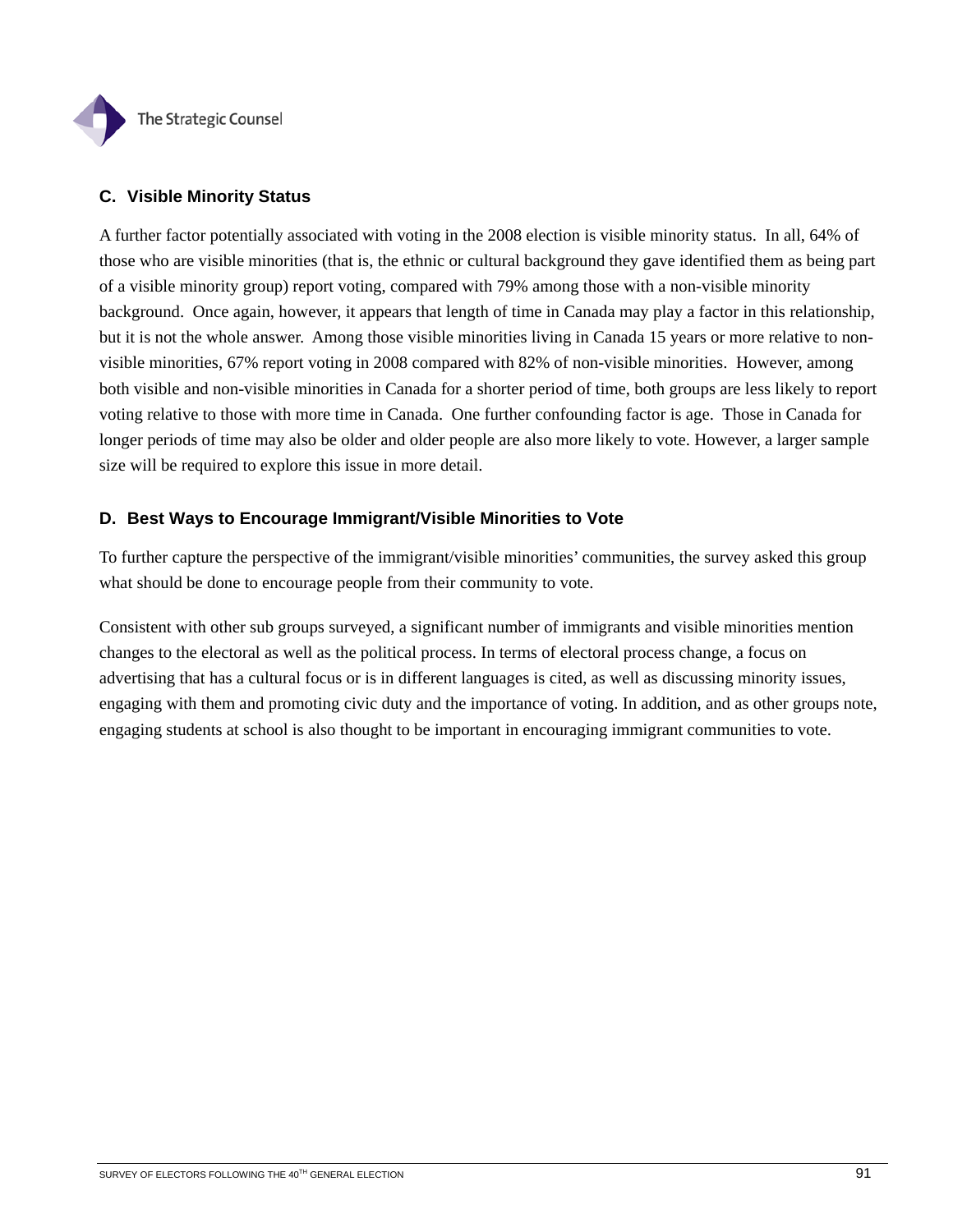

### **ENCOURAGING ETHNO-CULTURAL COMMUNITY TO VOTE**

|                                                                           |      | Immigrant/<br>Visible Minorities<br>2008 |
|---------------------------------------------------------------------------|------|------------------------------------------|
|                                                                           | $n=$ | 241                                      |
|                                                                           |      | $\%$                                     |
| Awareness/Promotions/Cultural-based ads/Different language media          |      | 16                                       |
| Equality/Discuss minority issues/Engage with them/Visit them/Talk to them |      | 12                                       |
| Civic Duty/Importance of Voting                                           |      | 10                                       |
| Facilitation/Encouragement/Incentives                                     |      | 8                                        |
| Translators/Language barriers                                             |      | 7                                        |
| Education public/Schools/Forums/Community Centres                         |      | 6                                        |
| Campaigns/Cultural Issues/Parties Stand for/Explain Ideas                 |      | 6                                        |
| Candidates must live up to promises/Lack of accountability                |      | 3                                        |
| Candidates and representatives from minority groups                       |      | $\overline{4}$                           |
| Accessibility/Locations (e.g., Vote from home, internet, mail, phone)     |      | 2                                        |
| Nothing to be done/Everything okay                                        |      | 6                                        |
| DK/NA/Ref                                                                 |      | 33                                       |

Q.77 What, if anything, should be done to encourage people from your ethno-cultural community to vote in federal elections? Base: Immigrant / Visible minorities

Note: Due to multiple mentions, proportions may exceed 100%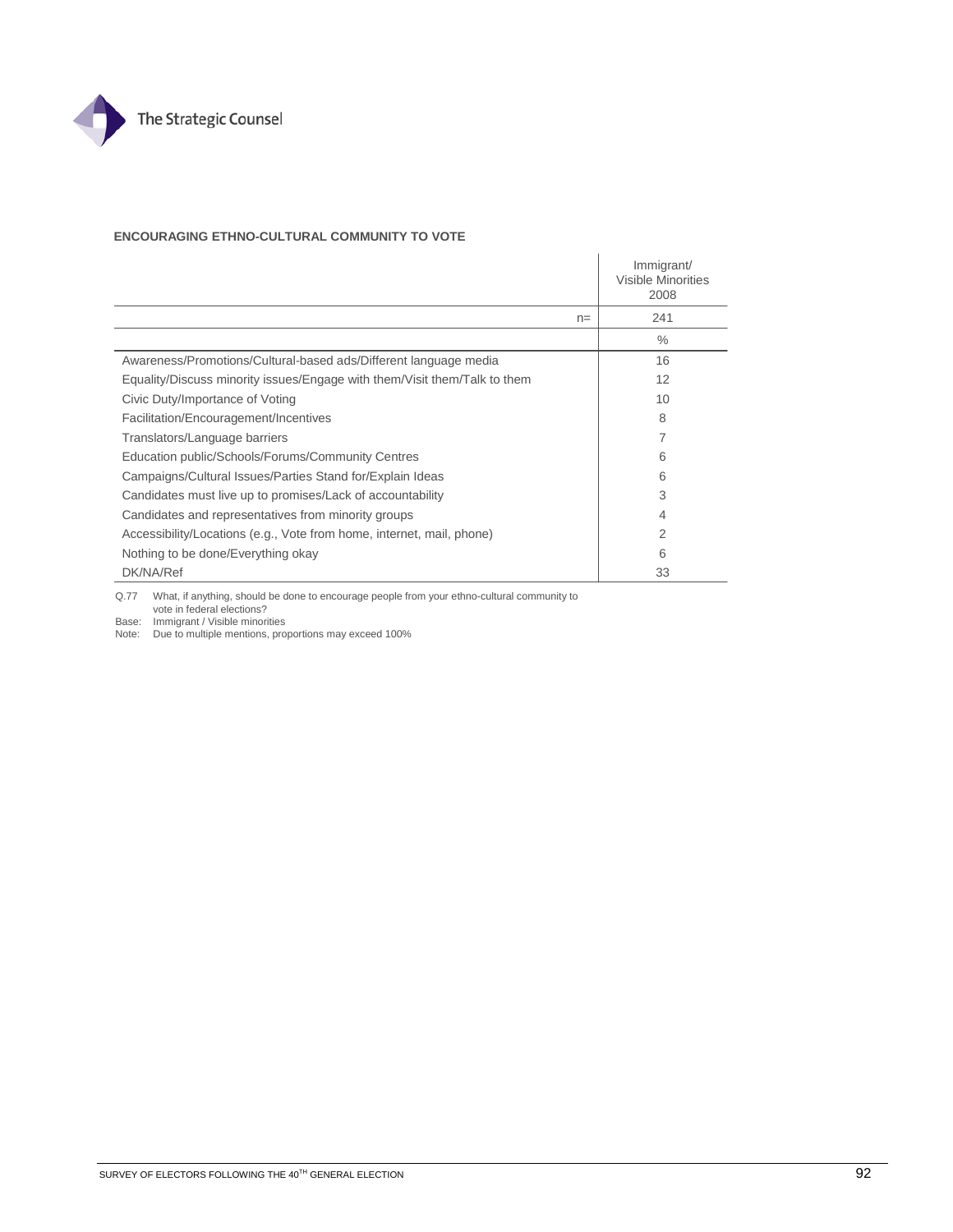

## **XIII. Persons with Disabilities**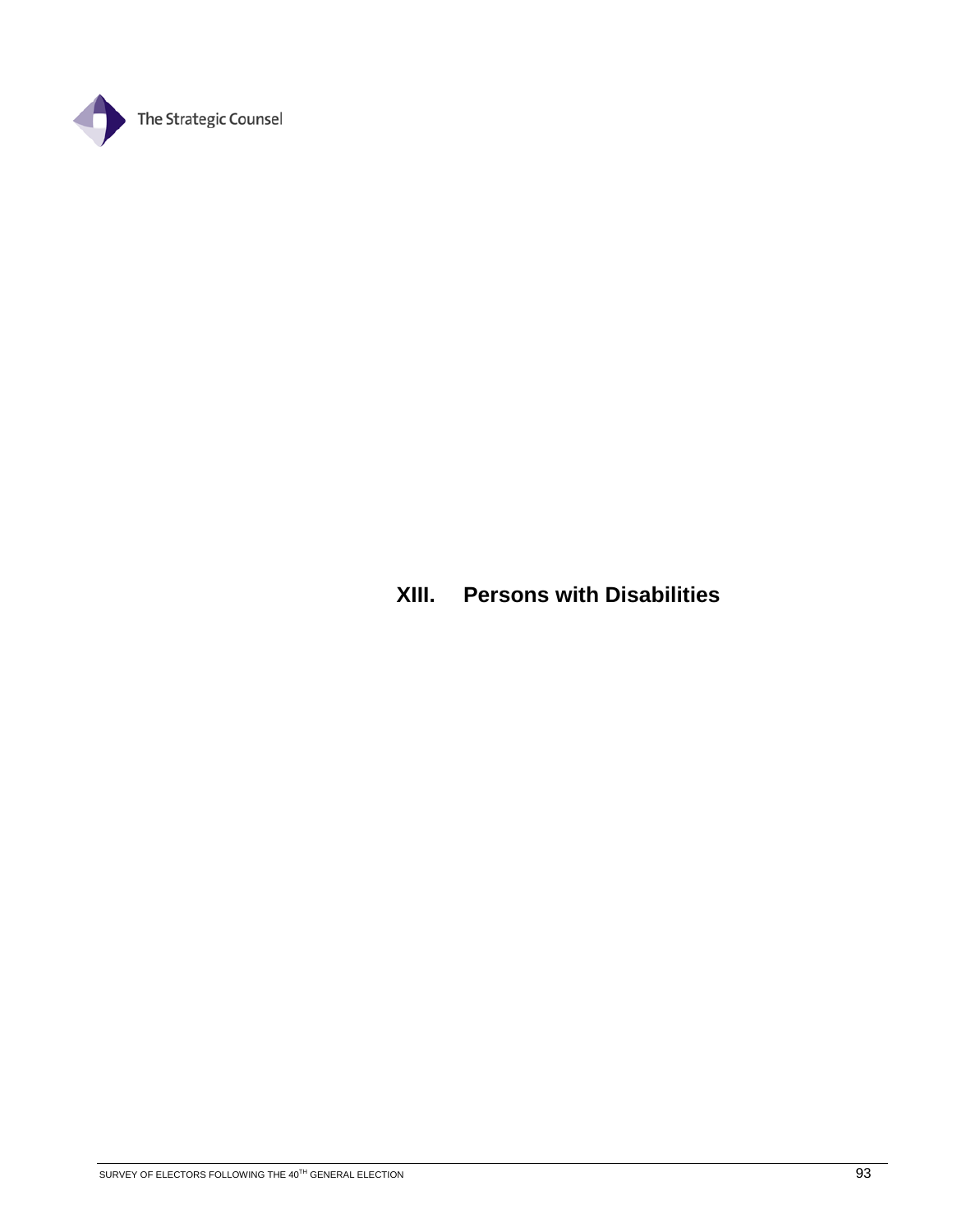

## **Persons with Disabilities**

A total of 6 percent of the general public report some form of disability. These disabilities vary from a fifth reporting a mobility disability, to eight percent reporting a hearing disability, and a variety of other forms of disability. Despite having a disability, 66 percent of this population reports having voted in the 40<sup>th</sup> General Election. While this is somewhat lower than for the general population (73%), it does suggest that having a disability is not necessarily a major barrier to voting. Suggestions for encouraging disabled persons to vote focus on making voting more accessible, both in terms of alternatives to current methods of casting a ballot and transportation to polling stations.

#### **COMMONLY REPORTED DISABILITIES**

|                                         |       | <b>Disabled Persons</b><br>2008 |
|-----------------------------------------|-------|---------------------------------|
|                                         | $n =$ | 176                             |
|                                         |       | $\%$                            |
| Mobility                                |       | 21                              |
| Deaf or hard of hearing                 |       | 8                               |
| Arthritis                               |       | $\overline{7}$                  |
| Co-ordination or dexterity              |       | 6                               |
| Blind or visual impairment              |       | 5                               |
| Learning disability                     |       | 5                               |
| Heart problems/stroke                   |       | $\overline{4}$                  |
| Back problems                           |       | 4                               |
| Have to use a walker/Difficulty walking |       | 4                               |
| Mental disability/illness               |       | 3                               |
| Cancer                                  |       | 3                               |
| Amputation                              |       | 3                               |
| Fibromyalgia                            |       | 3                               |
| Other*                                  |       | 32                              |
| DK/NA/Ref                               |       | 6                               |

Q.79 Please specify your disability or disabilities?

Base: Persons who reported a disability in Q78. Note: Due to multiple mentions, proportions may exceed 100%

\* "Other" comprises all responses totalling less than 3%

### **A. Best Ways to Encourage Disabled Persons to Vote**

Given that mobility is the main hurdle faced by this group, improved accessibility either through providing transportation or different voting locations is most often suggested as the way to encourage disabled persons to vote. Voting from home through the phone, internet or mail, and transportation to polling booths are other suggestions given.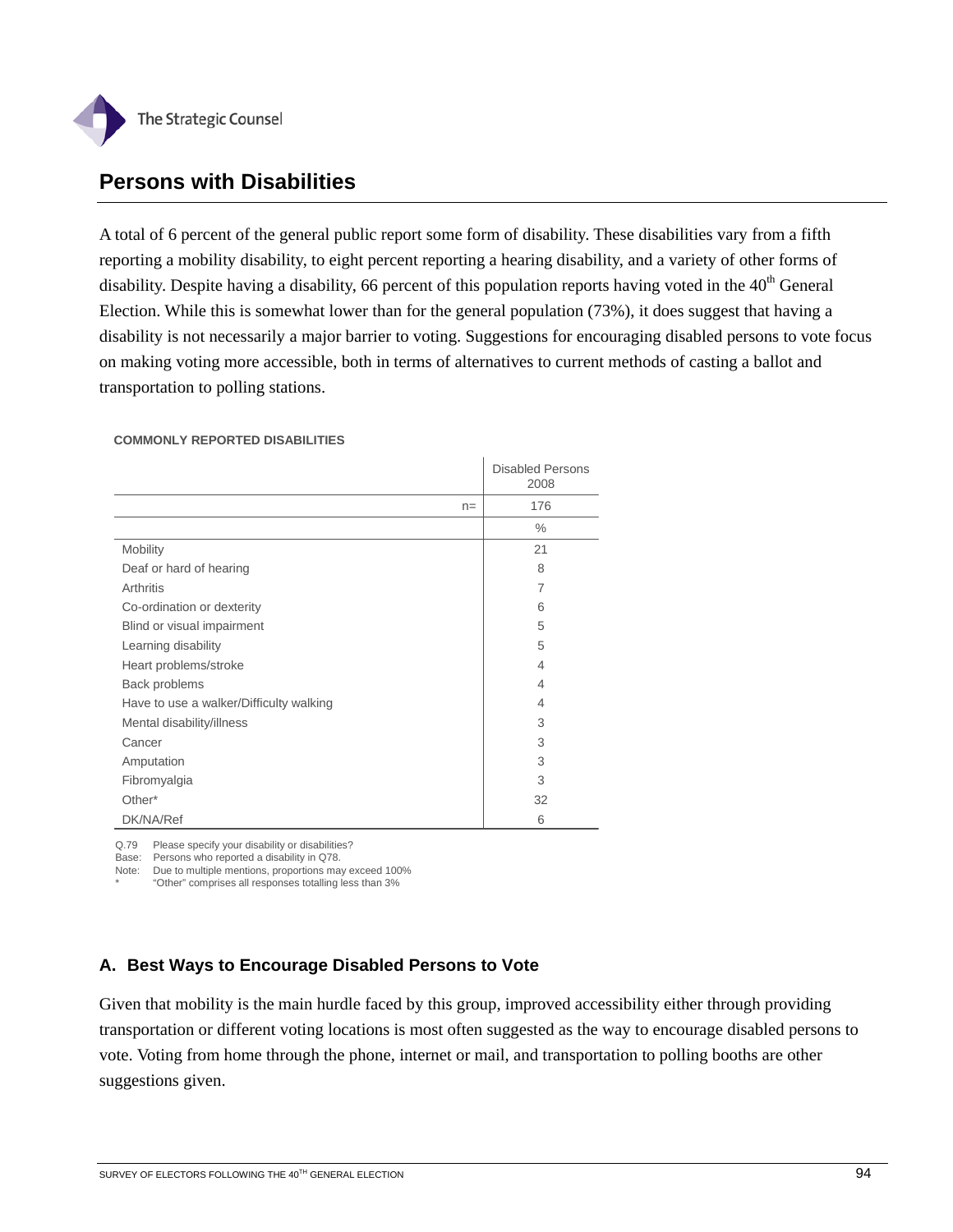

#### **ENCOURAGING/HELPING DISABLED PEOPLE TO VOTE**

|                                                                           |       | <b>Disabled Persons</b><br>2008 |
|---------------------------------------------------------------------------|-------|---------------------------------|
|                                                                           | $n =$ | 176                             |
|                                                                           |       | $\%$                            |
| Accessibility/Locations (e.g., Vote from home, internet, mail, phone)     |       | 27                              |
| Transportation/mobility                                                   |       | 26                              |
| Facilitation/Encouragement/Incentives                                     |       | 13                              |
| Equality/Discuss minority issues/Engage with them/Visit them/Talk to them |       | 3                               |
| Awareness/Promotions                                                      |       | 2                               |
| Campaigns/Culture-based ads/Different language media                      |       | 2                               |
| Nothing to be done/All okay                                               |       | 8                               |
| Other*                                                                    |       | 8                               |
| No answer                                                                 |       | 25                              |
| DK/NA/Ref                                                                 |       | 3                               |

 $\overline{1}$ 

Q.80 What, if anything, should be done to help people with similar disabilities to vote in federal elections?

Base: Persons who reported a disability in Q78.

Note: Due to multiple mentions, proportions may exceed 100% \* "Other" comprises all responses totalling less than 2%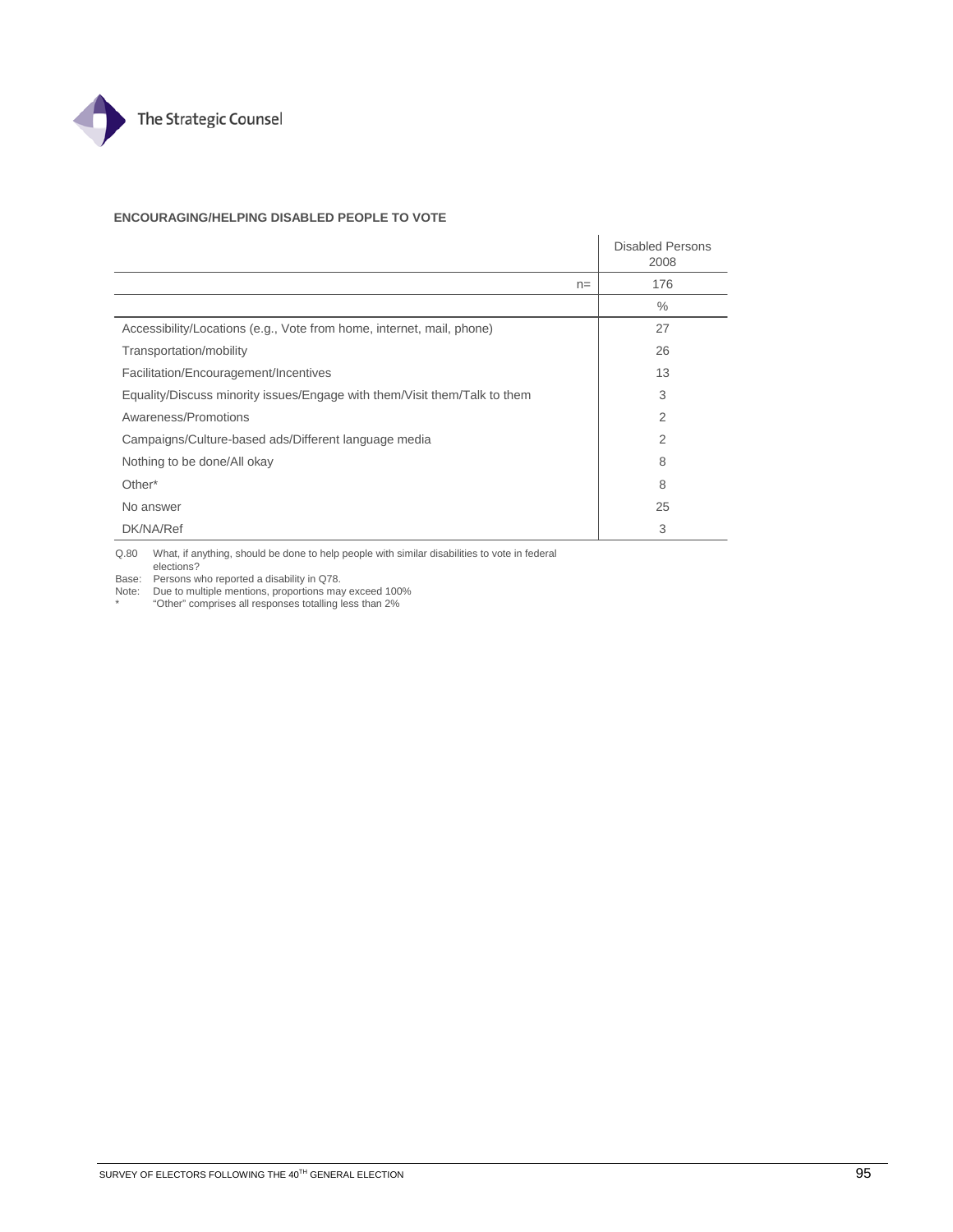

## **XIV. Summary of Suggestions from Sub-Groups**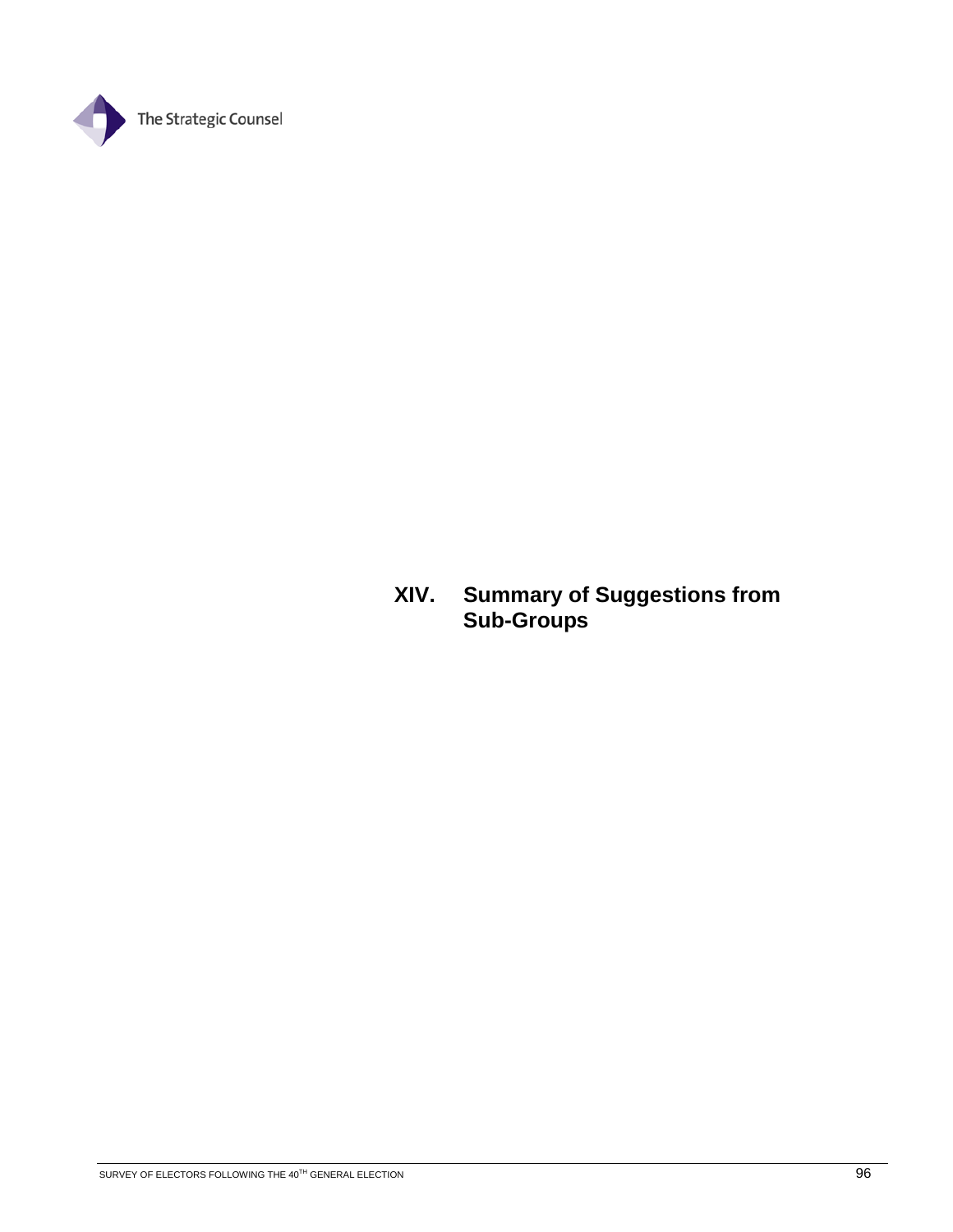

## **Summary of Suggestions from Sub-Groups**

### **A. Summary of Suggestions From Sub-Groups**

The suggestions for encouraging greater participation in voting are rich and varied. The table below summarizes them.

**ENCOURAGING CANADIAN SUB-GROUPS TO VOTE – SUMMARY** 

|                                                                                      | Youth         | Elderly<br>$(65 + \mathrm{years})$ | Aboriginal    | Immigrant/<br>Visible<br><b>Minorities</b> | <b>Disabled</b> |
|--------------------------------------------------------------------------------------|---------------|------------------------------------|---------------|--------------------------------------------|-----------------|
| $n=$                                                                                 | 500           | 537                                | 500           | 500                                        | 176             |
|                                                                                      | $\frac{0}{0}$ | $\frac{0}{0}$                      | $\frac{0}{0}$ | $\frac{0}{0}$                              | $\frac{0}{0}$   |
| Communication directed towards improving<br>awareness (advertising)                  | 15            | 6                                  | 9             | 16<br>(cultural<br>based ads)              | 2               |
| Discuss Issues that are relevant                                                     | 15            | 4                                  | 6             | 12                                         | 3               |
| Provide transportation                                                               |               | 37                                 |               |                                            | 26              |
| Improving accessibility (Vote from home, internet,<br>mail, phone)                   | 3             |                                    |               | 2                                          | 27              |
| Improving electoral system / Make it easier to vote /<br>Not have elections so often |               | 14                                 |               |                                            |                 |
| Meet with them/Hold forums                                                           | 10            | 3                                  |               |                                            |                 |
| Reach them via Internet/MSN/Facebook                                                 | 9             |                                    | 11            |                                            |                 |
| Better candidates/Honest candidates                                                  | 12            | 2                                  | 9             | 3                                          |                 |
| Facilitation/Encouragement/Incentives                                                |               |                                    |               | 8                                          | 13              |
| Make it mandatory/Penalty for not voting/Loss of<br>citizenship                      | 5             |                                    | 12            |                                            |                 |
| Civic pride/duty/Tell them it is their duty                                          | 4             | 2                                  | 4             | 10                                         |                 |
| Education in school/Get involved at the school level                                 | 5             |                                    | 4             | 6                                          |                 |
| Translator/Language Barriers                                                         |               |                                    |               | 7                                          |                 |

As noted throughout the analysis of this issue, a number of electoral process themes dominate. Building greater awareness of the need to vote and where and how to vote was frequently cited and in some ways this suggests a desire to "motivate" voters through enhanced communications. An enhanced role in schools also figures prominently and, for the elderly and disabled, transportation to the polling station. Finally, there are also suggestions for technological solutions and, especially for the young, on-line voting.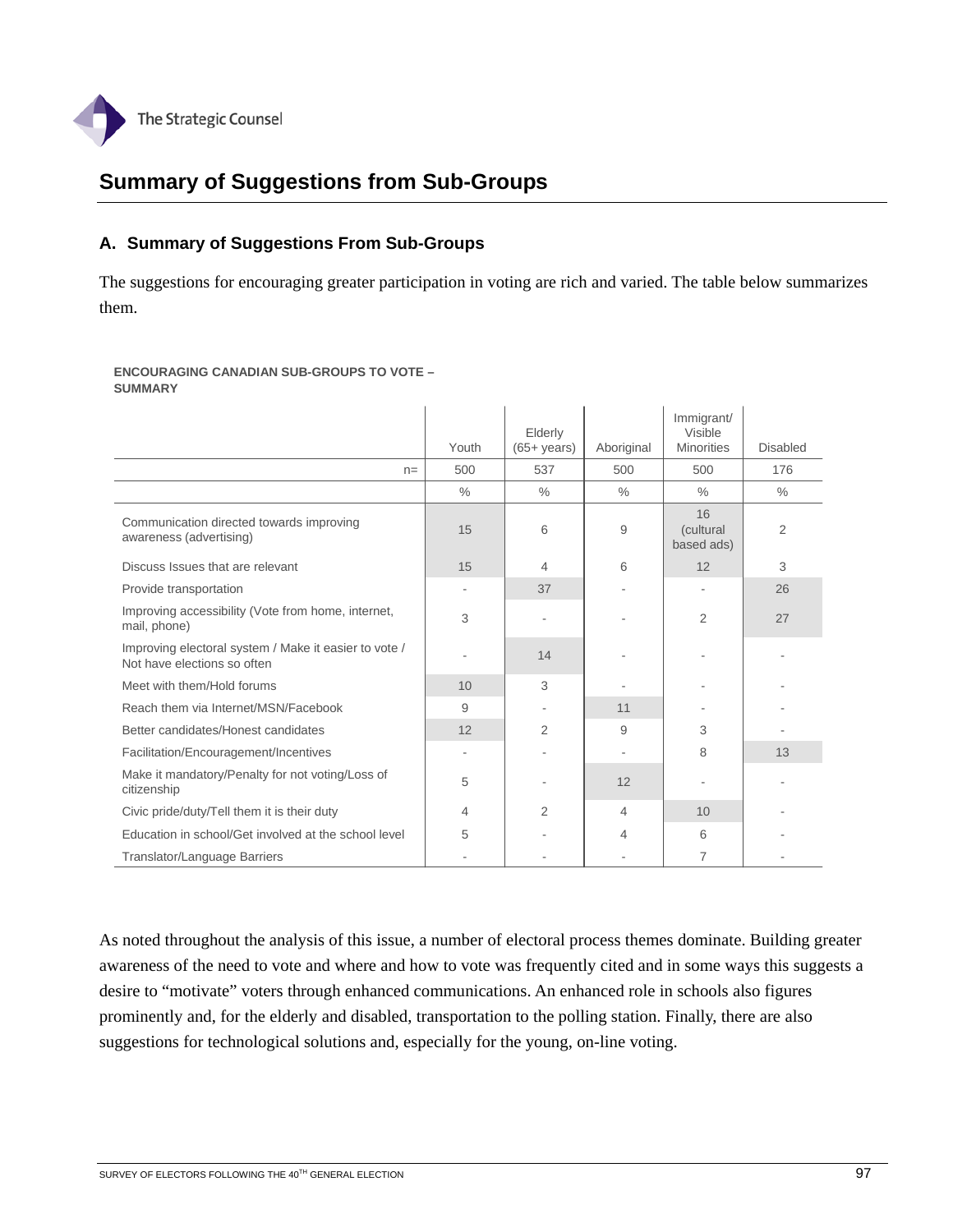

# **XV. Community Involvement**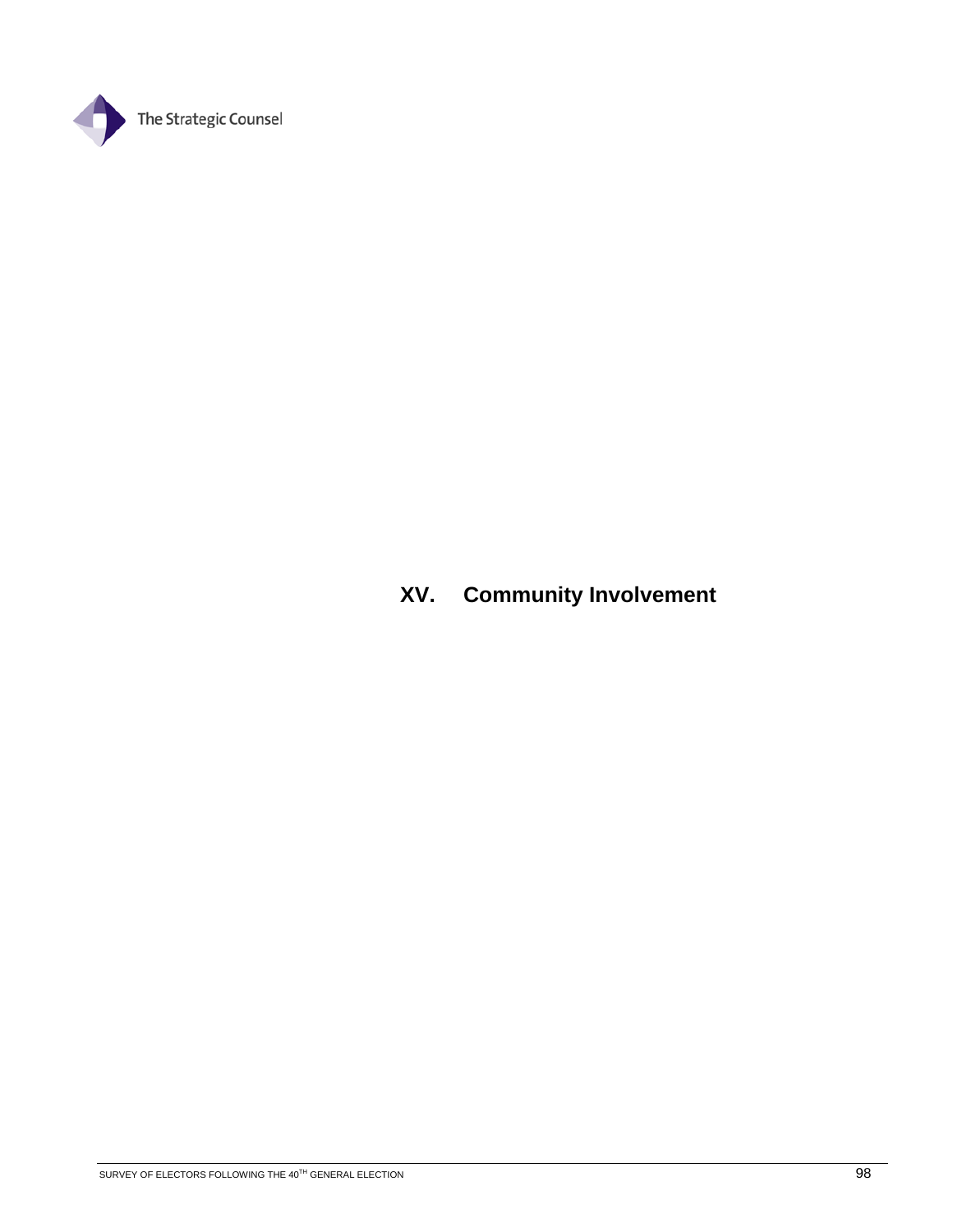

## **Community Involvement**

Community involvement has long been seen as a social good (and most Canadians report some form of community engagement) and as one that is to be encouraged. And there are good reasons for this in terms of the benefits on voter participation. The links between community engagement as a volunteer and political engagement as a voter, while not overwhelmingly strong, they are clear as demonstrated in this section.

Canadians report reasonably high rates of community involvement, with a sizeable proportion (22%) claiming that they volunteer for community groups or not for profit organizations "often" and the plurality (42%) suggesting that they "sometimes" volunteer. In all, 35 percent report that they "never" volunteer. Those most likely to volunteer are Canadians over the age of 55 (28%). Those least likely to volunteer are the youngest age cohort. Similarly, the spirit of regular ("often") volunteerism is not nearly as strong among respondents from the youth over-sample (16%), although large numbers (66%) of youth do report that they volunteer. Those with higher levels of education also tend to be more active volunteers than those with lower education levels.

|           | Total<br>2008 | Youth         | Aboriginal<br>Canadians | Immigrant/<br>Visible<br><b>Minorities</b> |
|-----------|---------------|---------------|-------------------------|--------------------------------------------|
| $n =$     | 2500          | 500           | 442                     | 548                                        |
|           | $\%$          | $\frac{0}{0}$ | $\%$                    | $\%$                                       |
| Yes       | 65            | 66            | 70                      | 61                                         |
| Often     | 22            | 16            | 25                      | 23                                         |
| Sometimes | 42            | 50            | 45                      | 38                                         |
| Never     | 35            | 32            | 29                      | 38                                         |

**VOLUNTEERISM / COMMUNITY INVOLVEMENT**

#### **INCIDENCE OF COMMUNITY GROUP VOLUNTEERISM BY AGE**

|          |       | Total<br>2008 | 18-34 | $35 - 44$ | 45-54 | $55+$ |
|----------|-------|---------------|-------|-----------|-------|-------|
|          | $n =$ | 2500          | 500   | 442       | 548   | 820   |
|          |       | $\%$          | $\%$  | $\%$      | $\%$  | $\%$  |
| Often    |       | 22            | 16    | 22        | 21    | 28    |
| Sometime |       | 42            | 51    | 45        | 46    | 35    |
| Never    |       | 35            | 33    | 33        | 33    | 37    |

2008Q.81 Do you often, sometime or never volunteer for community groups or not-for-profit organizations?

2006Q.85 Have you ever worked as a volunteer for a community group or a not-for-profit organization?

Base: Youth over-sample and All respondents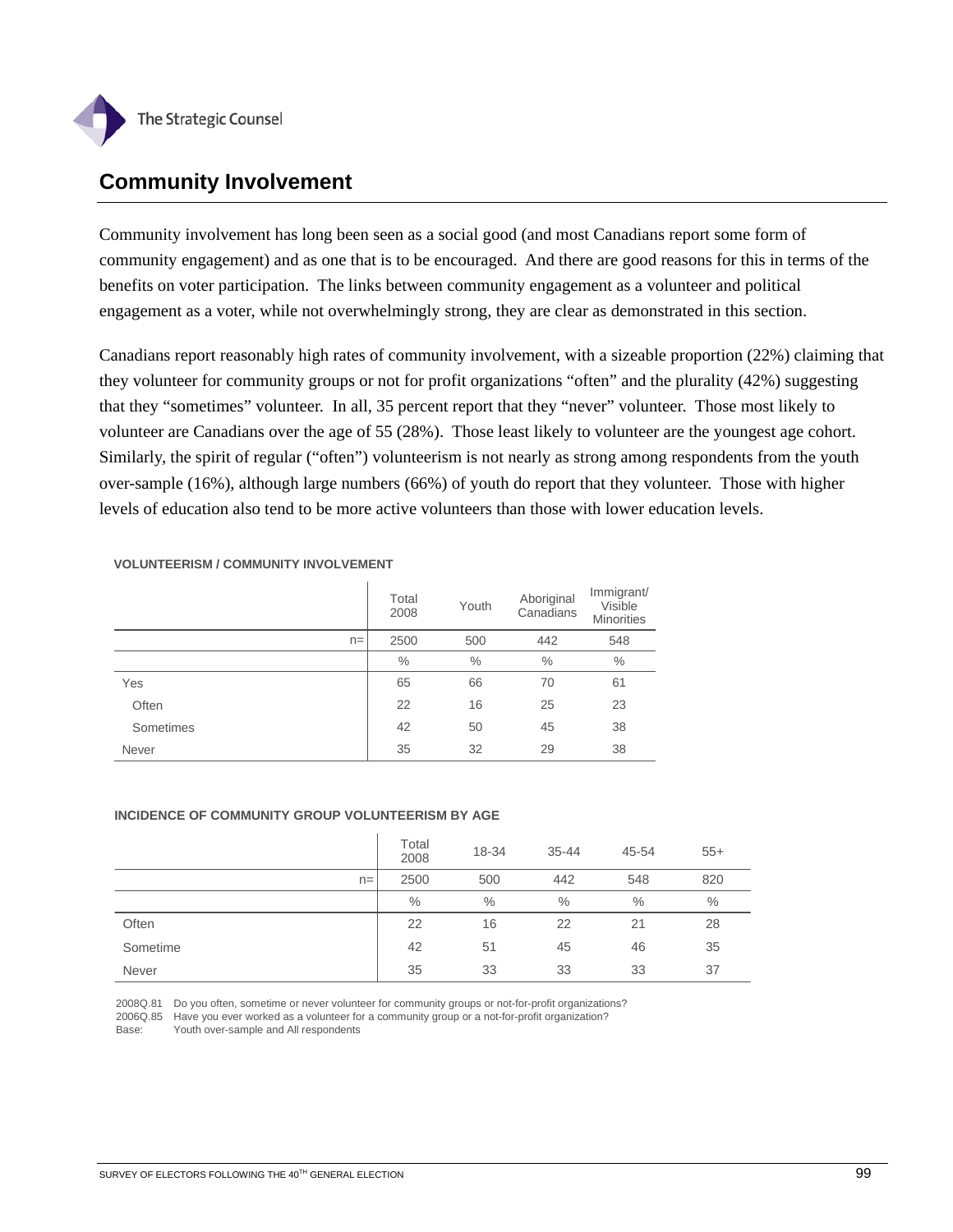

Aboriginal Canadians are also frequent volunteers for community activity with 70 percent reporting some volunteer activity and a quarter reporting that they volunteer "often".

Regionally, residents of Atlantic Canada (76%) and Saskatchewan/Manitoba (77%) are the most likely to report volunteer activity. Quebec (50%) residents report the lowest level of voluntary activity.

While they are frequent volunteers, and consistent with the 39<sup>th</sup> General Election findings, Canadians are not particularly inclined to be members of a federal political party (6%). Consistent with findings regarding general volunteerism, those over the age of 55 are the most likely to hold federal party membership (11%). Quebecers (4%) are the least likely to be members of a federal political party.

The relationship between voluntarism and voting behaviour is somewhat strong, with those who volunteer often (79%) or sometimes (76%) being more likely to report that they voted in the 2008 election then non volunteers (67%). This same pattern holds across all sub populations, except for youth where there is no relationship between voluntarism and voting behaviour.

|                             |       | All Canadians  |       | Youth |                | Aboriginal |       |                | Immigrant/<br><b>Visible Minorities</b> |       |                |       |
|-----------------------------|-------|----------------|-------|-------|----------------|------------|-------|----------------|-----------------------------------------|-------|----------------|-------|
|                             | Often | Some<br>-times | Never | Often | Some<br>-times | Never      | Often | Some<br>-times | Never                                   | Often | Some<br>-times | Never |
| $n =$                       | 542   | 1081           | 869   | 79    | 250            | 164        | 125   | 227            | 146                                     | 116   | 191            | 190   |
|                             | $\%$  | $\%$           | $\%$  | $\%$  | $\%$           | $\%$       | $\%$  | $\%$           | $\%$                                    | $\%$  | $\%$           | $\%$  |
| Yes, voted in 2008 election | 79    | 76             | 67    | 59    | 69             | 57         | 64    | 56             | 43                                      | 82    | 69             | 67    |

### **COMMUNITY INVOLVEMENT AND VOTING BEHAVIOUR**

Q.81. Do you often, sometime or never volunteer for community groups or not-for-profit organizations? Base: All respondents

Political party members are much more likely to report voting in 2008, and 90 percent report doing so.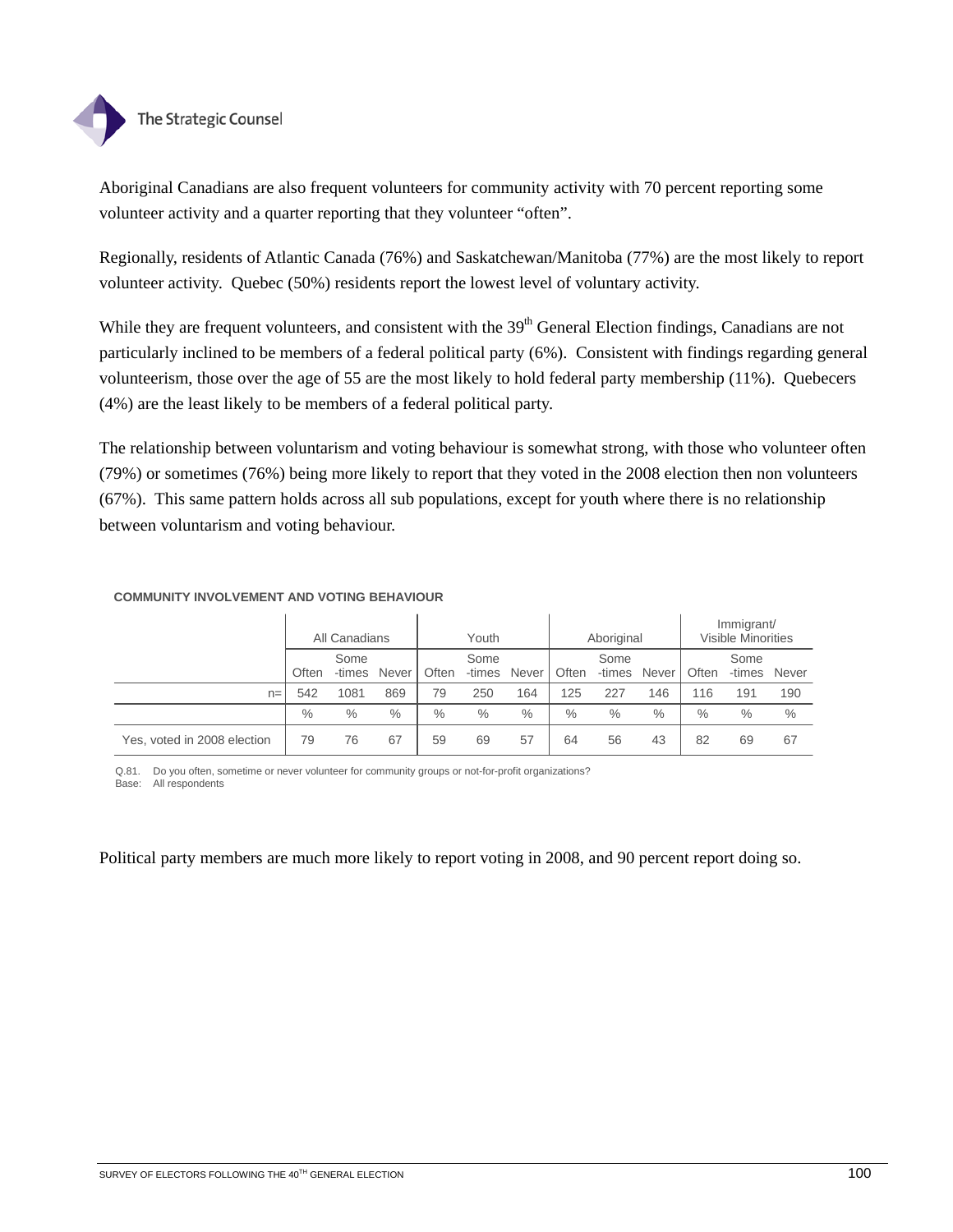

# **XVI. Technological Profile**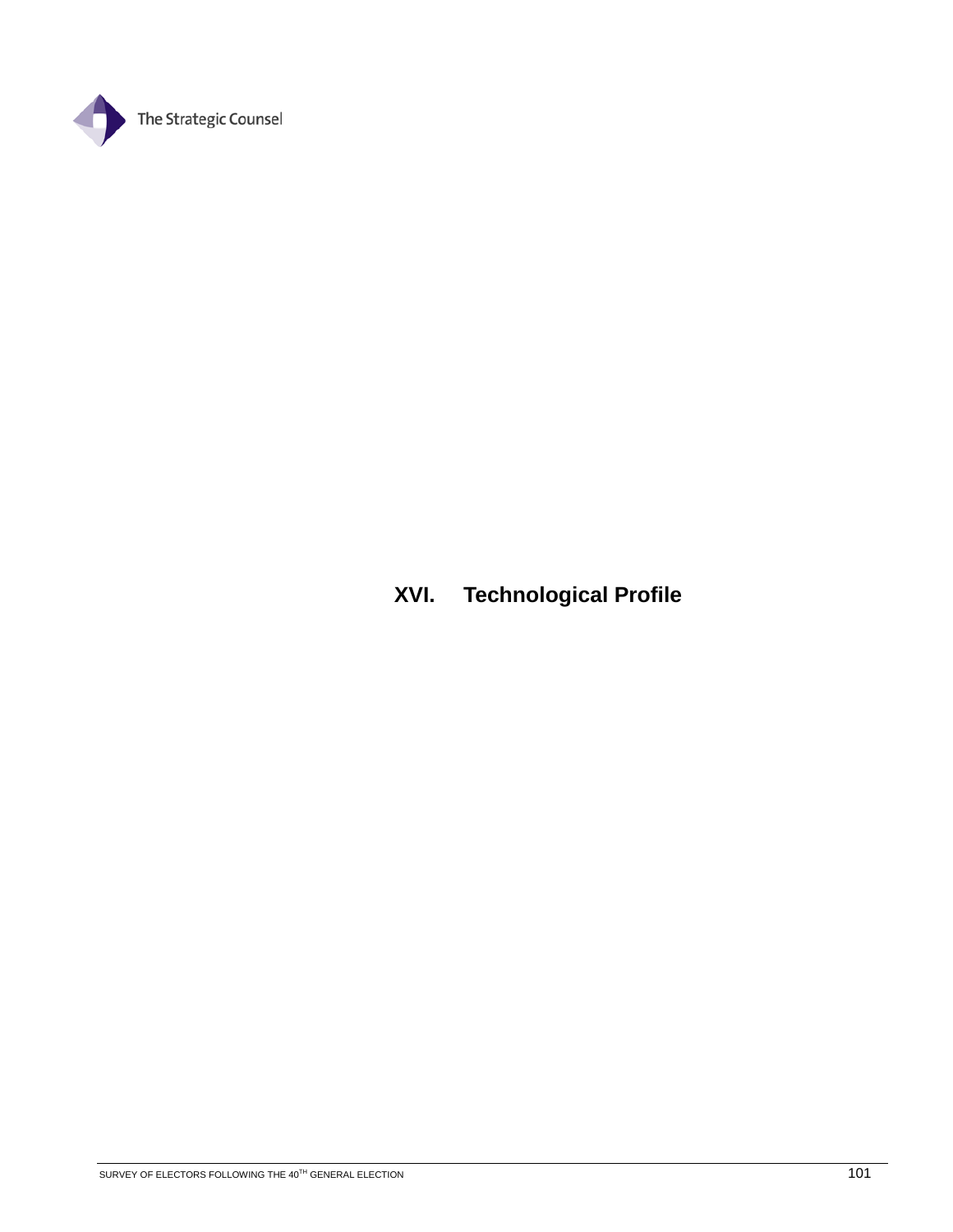

## **Technological Profile**

## **A. Use of Technology**

The rapid acceptance of new technologies and especially social media has meant that a large array of new communication tools have become increasingly available to reach certain groups, and especially youth, in new and more direct ways. Further, as noted in earlier sections of this report, key segments of the population are not (or no longer) embracing traditional media such as newspapers. In order to keep pace with these new developments, as a new initiative for Elections Canada, this survey reviews Canadians' use of new communications technologies and its possible impact on voting.

One of the key finding from this analysis is the wide variety of new technologies and social media, Facebook in particular, embraced by all segments of society. At the same time, on-line technologies are being used by some across all segments of society, and particularly youth, among other things to discuss politics. What is especially encouraging is that among youth, those reporting that they did not vote in 2008 are using on-line technologies to discuss politics. The challenge in these findings is to explore ways of using these technologies to engage youth, and the population overall, in the electoral process.

The technology that makes much of the new social media possible is the internet, and four-in-five Canadians (81%) report having access to the internet at home. Younger Canadians are more likely to have home access to the internet than are older Canadians and this pattern is also common for much of the use of social media. Moreover, wealthier Canadians are more likely to have access to the internet from home.

|           | Total<br>2008 | 18-34 | $35 - 44$ | 45-54 | $55+$ |
|-----------|---------------|-------|-----------|-------|-------|
| $n =$     | 2500          | 691   | 442       | 548   | 820   |
|           | $\%$          | $\%$  | $\%$      | $\%$  | $\%$  |
| Yes       | 81            | 92    | 90        | 88    | 62    |
| No        | 19            | 8     | 11        | 12    | 37    |
| Unsure    | $<$ 1         | ٠     | ٠         | ٠     | ٠     |
| DK/NA/Ref | $<$ 1         | ٠     | ٠         | ٠     | 1     |

#### **INTERNET ACCESS AT HOME**

Q.58 Do you have access to the Internet at home? Base: All respondents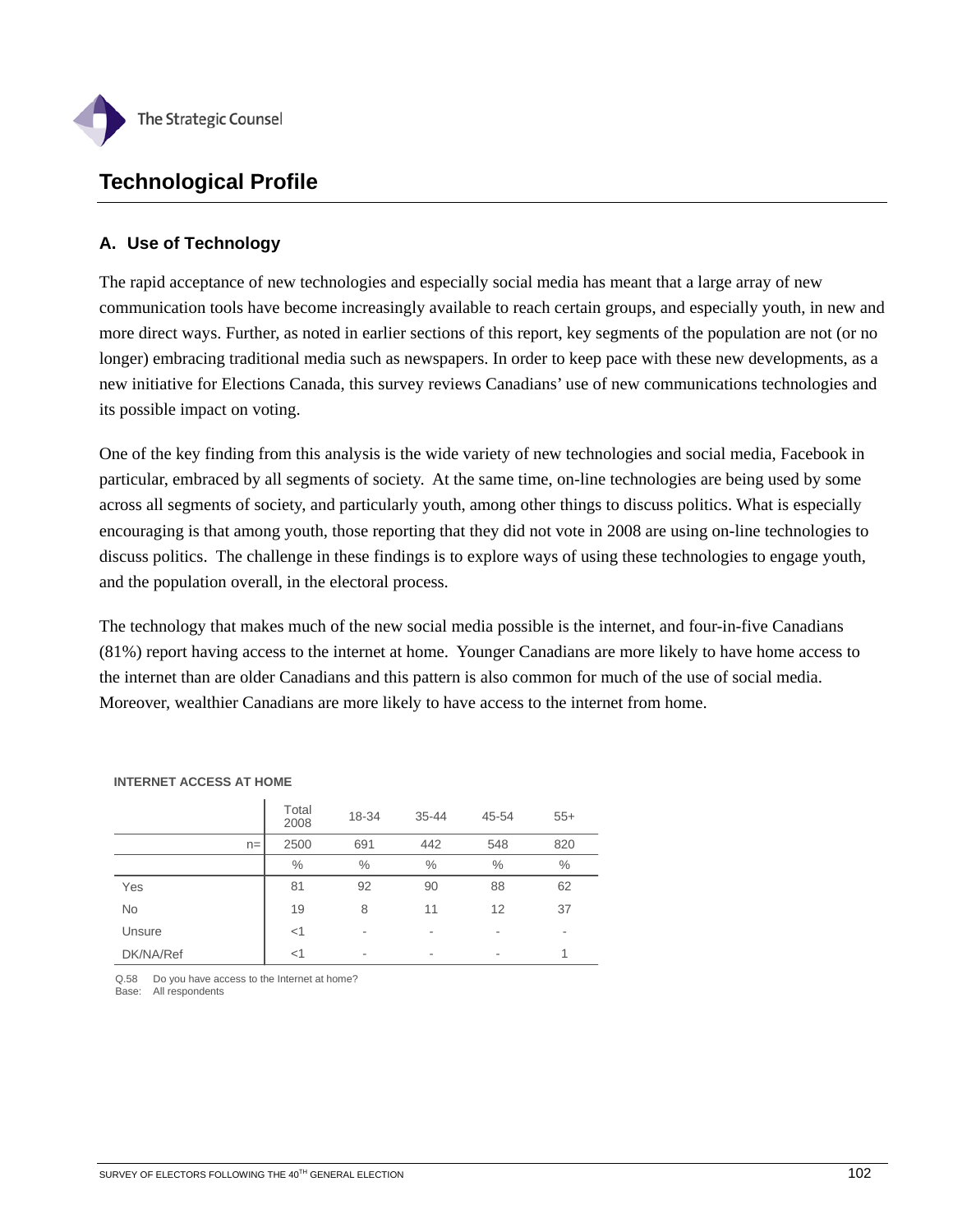

When use of new technology is looked at across the population overall, and the sub populations surveyed, then it is clear that there are significant variations by group. The internet is especially strongly embraced by youth (95%). Across other technologies, it is clear that among the general public, Facebook is quite heavily used with a third (34%) saying they have a Facebook profile. Myspace (5%) and blogs (3%) are far less prevalent among the public but instant messaging services (32%) are quite heavily used by Canadians. Wireless communication via cell phones (70%) is widespread, but not the Blackberry (10%), although one-in-ten is not a small number.

|                                                              |                   | Aboriginal     |                |                          |                |                              |  |  |  |  | Immigrant/ |
|--------------------------------------------------------------|-------------------|----------------|----------------|--------------------------|----------------|------------------------------|--|--|--|--|------------|
|                                                              | <b>Total 2008</b> | Youth          | Total          | Urban                    | Rural          | Visible<br><b>Minorities</b> |  |  |  |  |            |
| $n =$                                                        | 2500              | 500            | 500            | 172                      | 315            | 500                          |  |  |  |  |            |
|                                                              | $\%$              | $\%$           | $\%$           | $\%$                     | $\frac{0}{0}$  | $\%$                         |  |  |  |  |            |
| Internet at home                                             | 81                | 95             | 68             | 76                       | 64             | 81                           |  |  |  |  |            |
| Profile on Facebook                                          | 34                | 73             | 34             | 41                       | 31             | 25                           |  |  |  |  |            |
| Profile on MySpace                                           | 5                 | 12             | 8              | 8                        | 8              | 5                            |  |  |  |  |            |
| A Blog                                                       | 3                 | $\overline{7}$ | $\overline{7}$ | $\overline{7}$           | 8              | $\overline{4}$               |  |  |  |  |            |
| A Cell phone                                                 | 70                | 77             | 61             | 67                       | 57             | 68                           |  |  |  |  |            |
| A Blackberry                                                 | 10                | 8              | 6              | 8                        | 5              | 10                           |  |  |  |  |            |
| An instant messaging service such<br>as MSN messenger or ICQ | 32                | 77             | 43             | 38                       | 45             | 31                           |  |  |  |  |            |
| Ever discuss politics on-line                                |                   |                |                |                          |                |                              |  |  |  |  |            |
| Yes                                                          | 12                | 27             | 11             | $\overline{\phantom{a}}$ | 1              | 17                           |  |  |  |  |            |
| Often                                                        | $\overline{2}$    | 5              | $\overline{2}$ | 1                        | $\overline{2}$ | 3                            |  |  |  |  |            |
| Sometimes                                                    | 10                | 22             | 9              | 8                        | 11             | 14                           |  |  |  |  |            |
| Never                                                        | 88                | 73             | 89             | 90                       | 87             | 83                           |  |  |  |  |            |

### **TECHNOLOGICAL PROFILE**

Q. 58 Do you have access to the Internet at home?

Q. 59. Do you have any of the following?<br>Q. 60. Do you use instant messaging suc

Do you use instant messaging such as MSN Messenger or ICQ?

Q. 61. Do you ever discuss politics on-line?

Base: All respondents

Across the various subgroups, youth lead the way in the adoption of most technologies, with very high use of Facebook (73%) reported, but use of Myspace (12%) is at best a distant second as is blogging (7%) among youth. Instant messaging (77%) though is heavily subscribed to by youth. Cell phone (77%) use is also high for this group.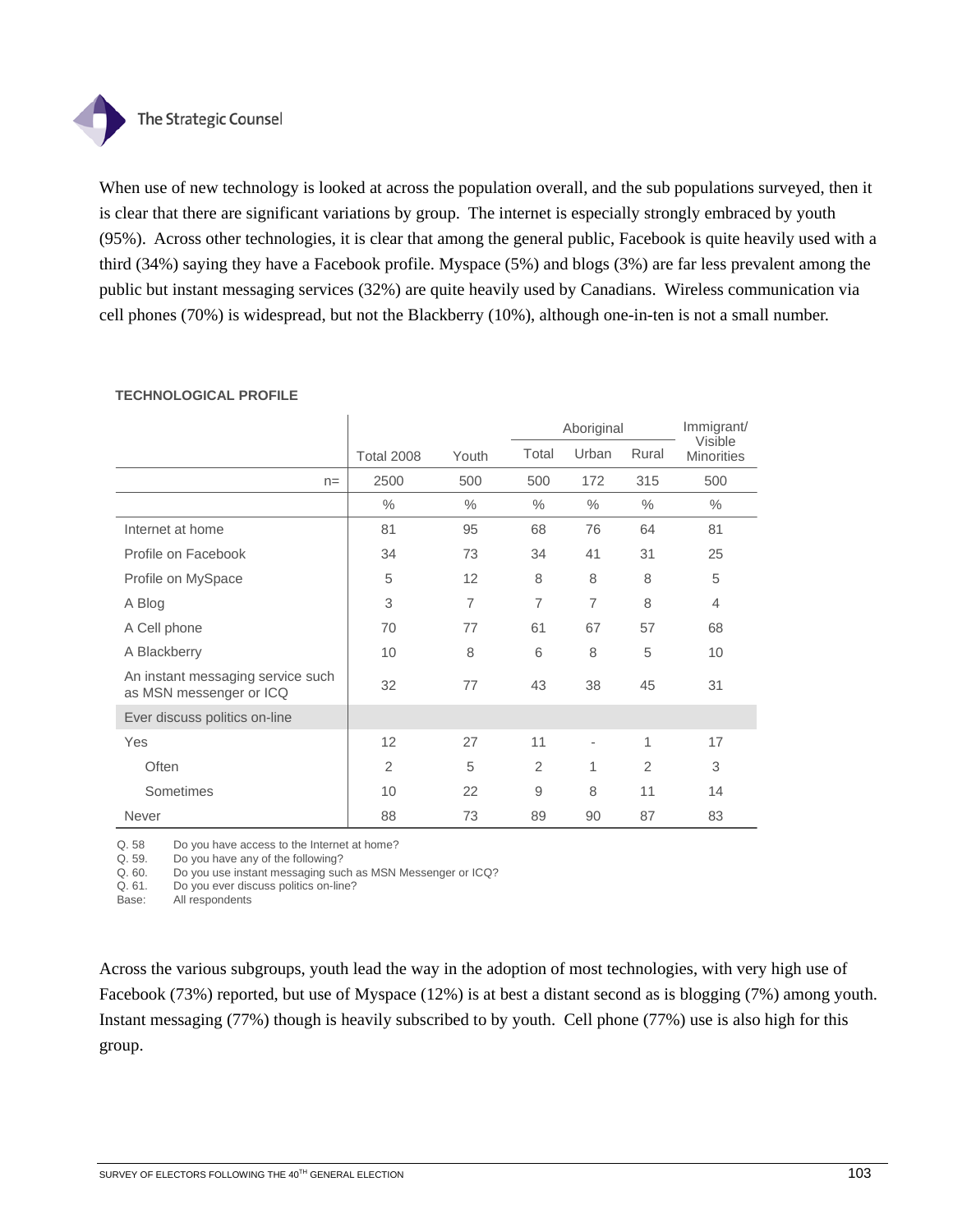

For Aboriginal Canadians, while reported home internet usage (68%) is somewhat below the national figure it is still a large majority. One issue in analysing these results for Aboriginal Canadians is that use of technology varies between urban and rural residents. Among urban Aboriginal Canadians, 76 percent report home internet use compared with 64 percent for those in rural areas. However, Facebook (34%) usage is comparable to that of other Canadians and higher among Aboriginal urban residents (41%). The use of Myspace (8%) and blogging (7%), while low, are above average compared with Canadians overall and equally used by Aboriginal urban and rural residents. Cell phone use is also quite high (61%) and especially among urban residents (67%), as is the use of instant messaging services (43%). This service is used more among those living in rural (45%) rather than urban (38%) areas.

### **B. On-line Discussion of Politics**

While on-line technologies are widely used, politics is not an everyday topic of discussion on-line for most Canadians, although one-in-eight (12%) do report discussing politics on-line at least sometimes. Frequent political discussion on-line however, is limited to just 2 percent of the population. Like many other aspects of new technologies, on-line discussion of politics is a generational phenomenon, with those under 35 years of age being far more likely to report on-line political discussions than older Canadians (18% to 9%). At the same time, those who are members of a political party (22%) also make use of the internet for on-line political discussions.

|                       |               | <b>Canadian Population</b> |       |                              |  |  |
|-----------------------|---------------|----------------------------|-------|------------------------------|--|--|
|                       | Total<br>2008 | 18-34                      | $35+$ | Political<br>party<br>member |  |  |
| $n =$                 | 2500          | 691                        | 1820  | 149                          |  |  |
|                       | $\%$          | $\%$                       | $\%$  | $\%$                         |  |  |
| Yes (Often/Sometimes) | 12            | 18                         | 9     | 22                           |  |  |
| No                    | 88            | 82                         | 91    | 77                           |  |  |

**DISCUSS POLITICS ON LINE**

Q. 61. Do you ever discuss politics on line?

Base: All respondents

The generational aspect of on-line political discussions is readily apparent among youth. In all, over a quarter of youth (27%) report at least sometimes discussing politics on-line, with 5 percent saying they do so often. This phenomenon is not just restricted to youth who report voting in the 2008 General Election. Even among those who did not vote, 19 percent report discussing politics on-line at least sometimes. The implication here is that opportunities exist to explore the use of new media to engage youth in the electoral process.

Among Aboriginal Canadians, use of the internet to discuss politics (11%) is in line with the figures for the population overall, while usage by immigrants and visible minorities is slightly higher (17%).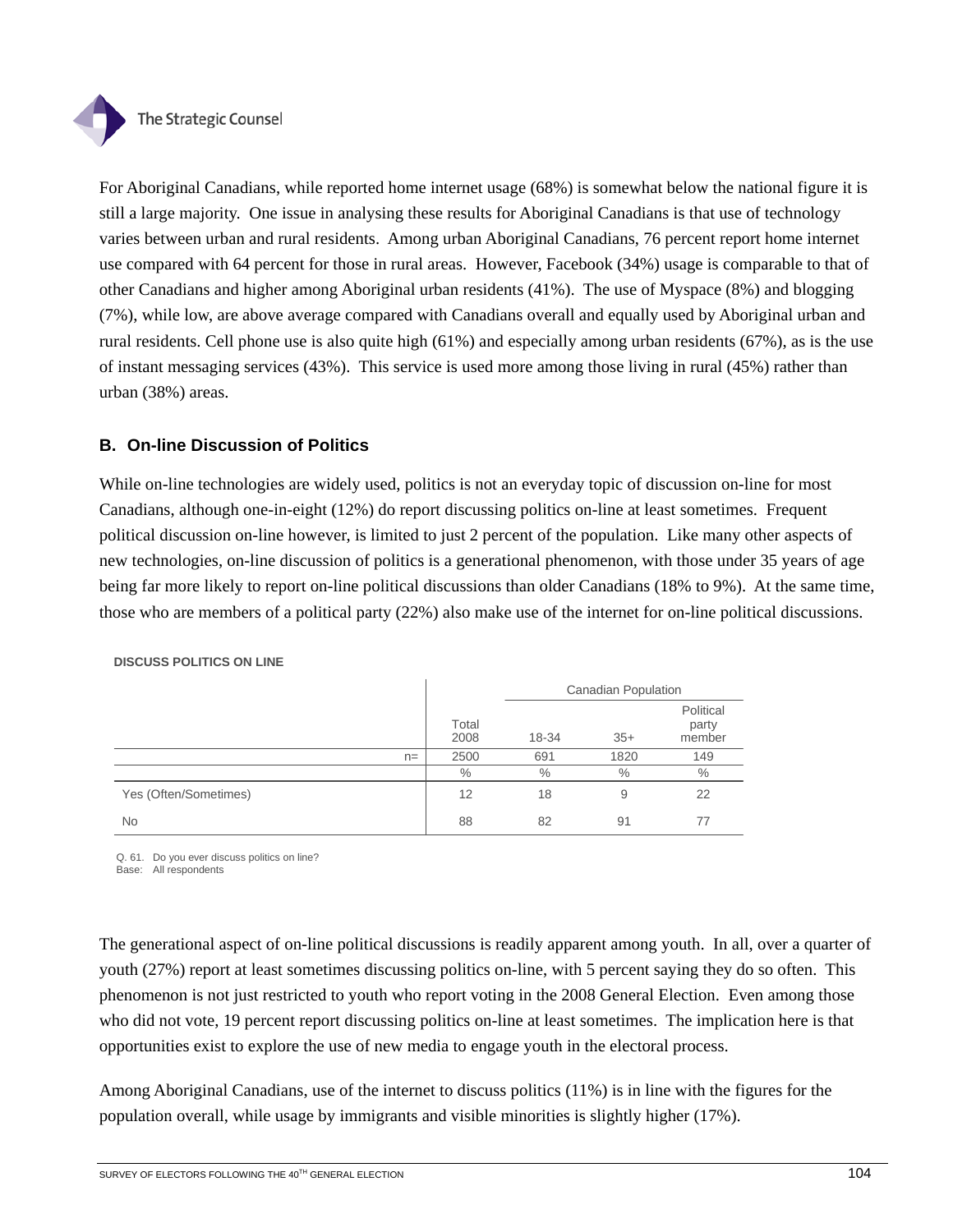

## **C. Technology Usage and Voting**

The growth in the use of the internet, wireless technologies and a wide variety of social media is having a profound impact on the economic and social life of Canadians. Given this transformation, an obvious issue is the impact this might have on turnout. It is apparent, based on responses to the two questions explored and reviewed earlier in this report, that there is quite strong interest in on-line registration and voting, but it is far from clear if the use of such technologies will lead to enhanced levels of voting. One way of exploring this issue is to examine the relationship between the use of technologies and voting behaviour.

When this issue is explored it is clear that no simple relationship between the use of technology and voting exists. First, among the public overall, those with internet access at home are marginally more likely to report voting than those with no internet access (74% versus 71%). While this difference is statistically significant, it is small. Significant differences, however, are found when the use of Facebook and Myspace are examined. In both cases, those not using these media are more likely to report voting in the 2008 General Election. Among Facebook users, 67% report voting compared with 77% for non users; the same pattern is apparent for Myspace. However, further analysis shows that this pattern is an artefact of age; social media users are younger and younger people are less likely to vote. Further evidence for the lack of a relationship between technological usage and voting is found on the issue of discussing politics on line. While about 12 percent of the public with home internet access report discussing politics on line at least sometimes, this group is no more likely to report voting in the 2008 election than those do not discuss politics on line.

Among youth, as might be expected, technological and social media use is very high. However, there is a limited relationship between this usage and voting in the 2008 General Election. Engagement with social media (Facebook or Myspace) shows no relationship between use and voting behaviour. The only finding of significance is that, unlike the public overall, youth who report discussing politics on line at least occasionally are more likely to report voting in the 2008 General Election (74% versus 59%) relative to those who do not discuss politics.

In contrast to the limited relationship between technology use and turnout among youth, a fairly consistent relationship between turnout and technology use is apparent among Aboriginal Canadians. Those with home internet access, relative to those without, are more likely to report voting in 2008 (57% versus 48%). The same pattern is apparent for those with a profile on Facebook (58 to 51%) and with a cellphone (60% to 44%), but not an instant messaging service (46% to 59%). Finally, there is no relationship between discussing politics on line and turnout among this group.

## **D. Socio-Demographic Overview of Surveyed Population**

The table below provides a reference overview of the characteristics of the general public and the other populations sampled for the survey of electors and non electors to the  $40<sup>th</sup>$  General Election.